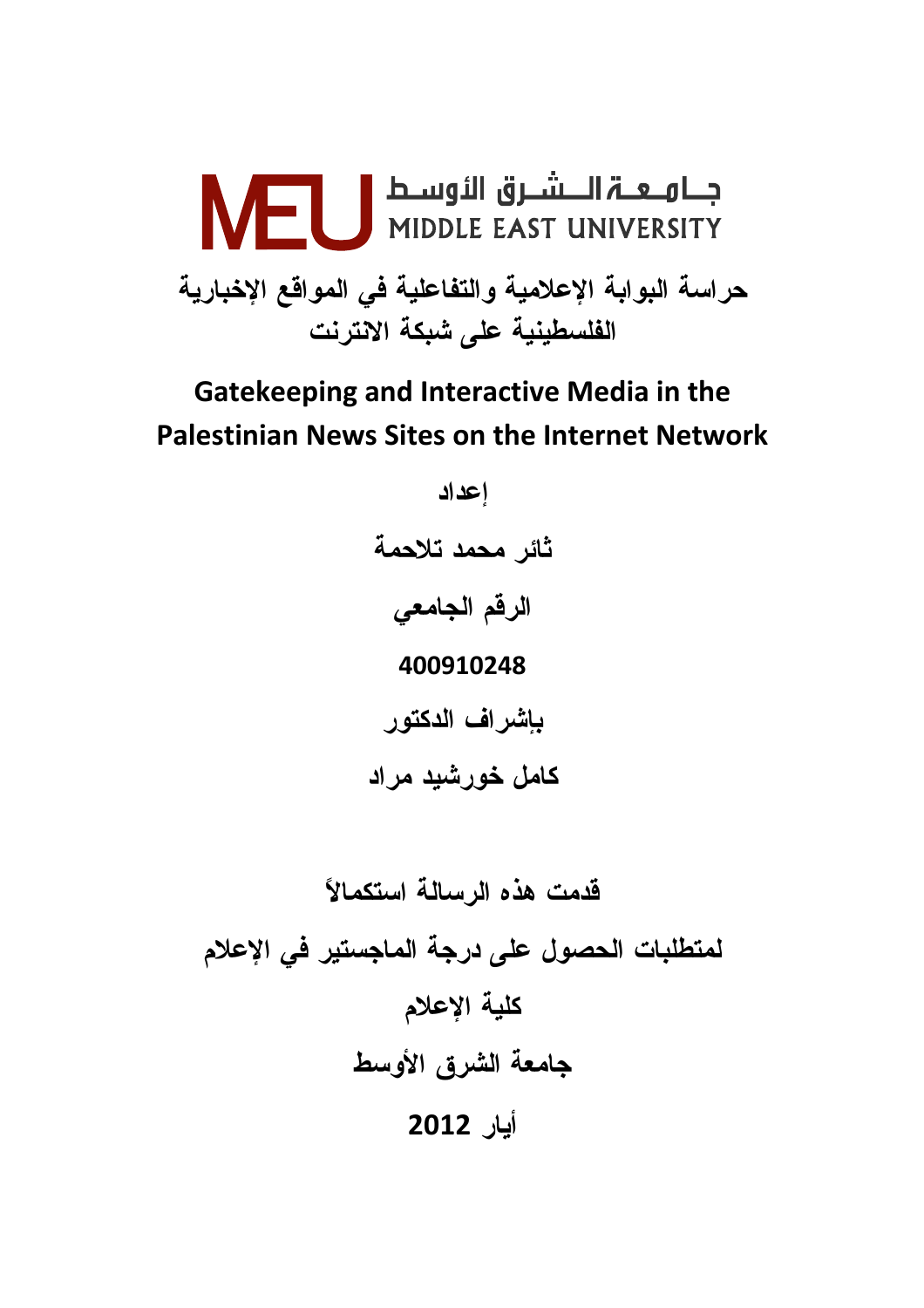# تفويض

أنا "ثائر محمد تلاحمة" أفوض جامعة الشرق الأوسط بنزويد نسخ من رسالتي ورقيا وإلكترونيا للمكتبات ، أو المنظمات ، أو المؤسسات والهيئات المعنية بالأبحاث والدراسات العلمية عند طلبها

# الاسم : ثائر محمد تلاحمة .  $27/05/2012:$ التاريخ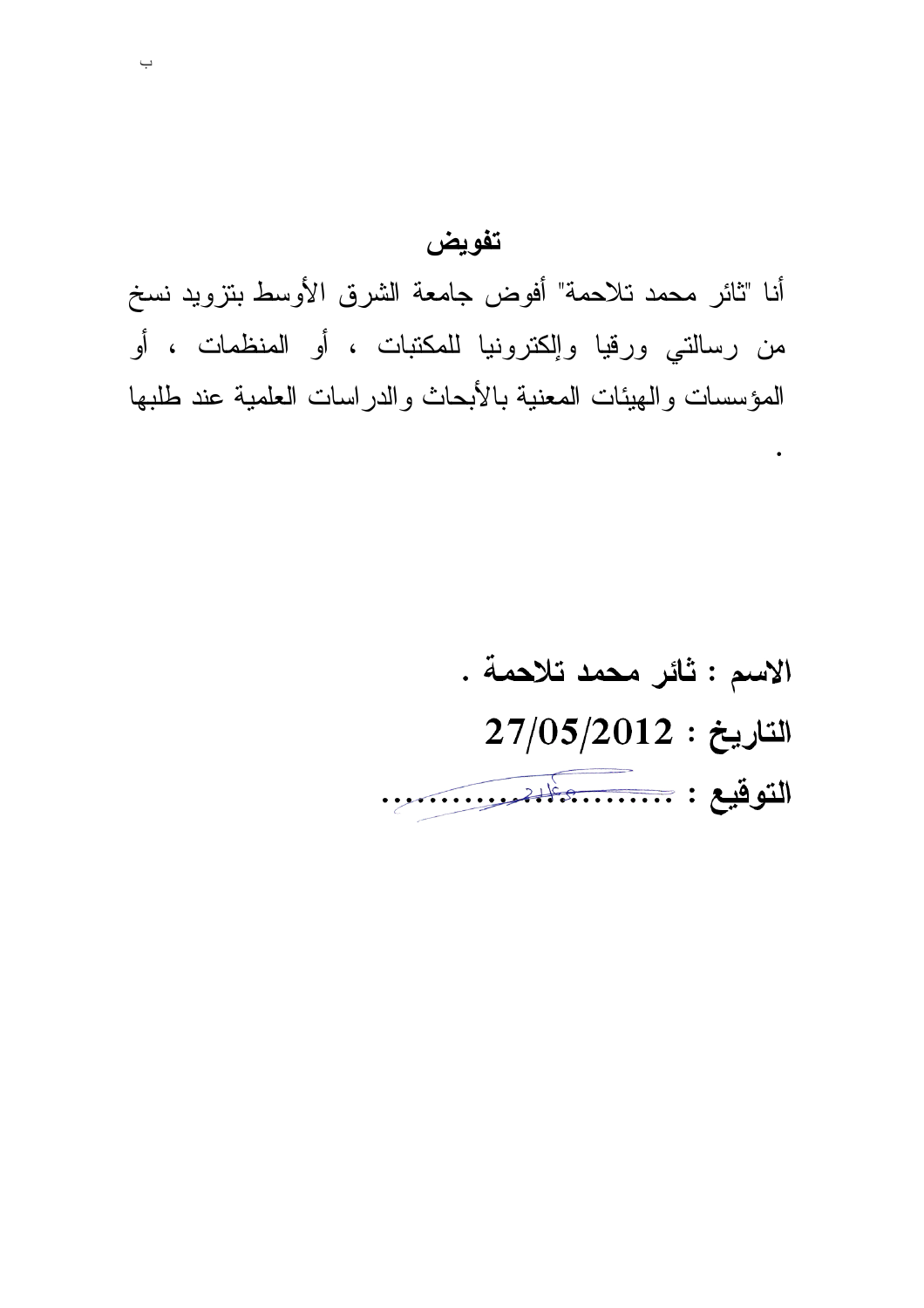# قرار لجنة المناقشة

نوقشت هذه الرسالة وعنوانها " حراسة البوابة الإعلامية والتفاعلية في المواقع الإخبارية الفلسطينية على شبكة الانتر نت".

وأجيزت بتاريخ 27 /2012/5.

أعضاء لجنة المناقشة :



١. الأستاذ الدكتور : حلمي خضر ساري ٢. الأستاذ الدكتور : تيسير أبو عرجه ٢. الدكتور : كامل خورشيد مراد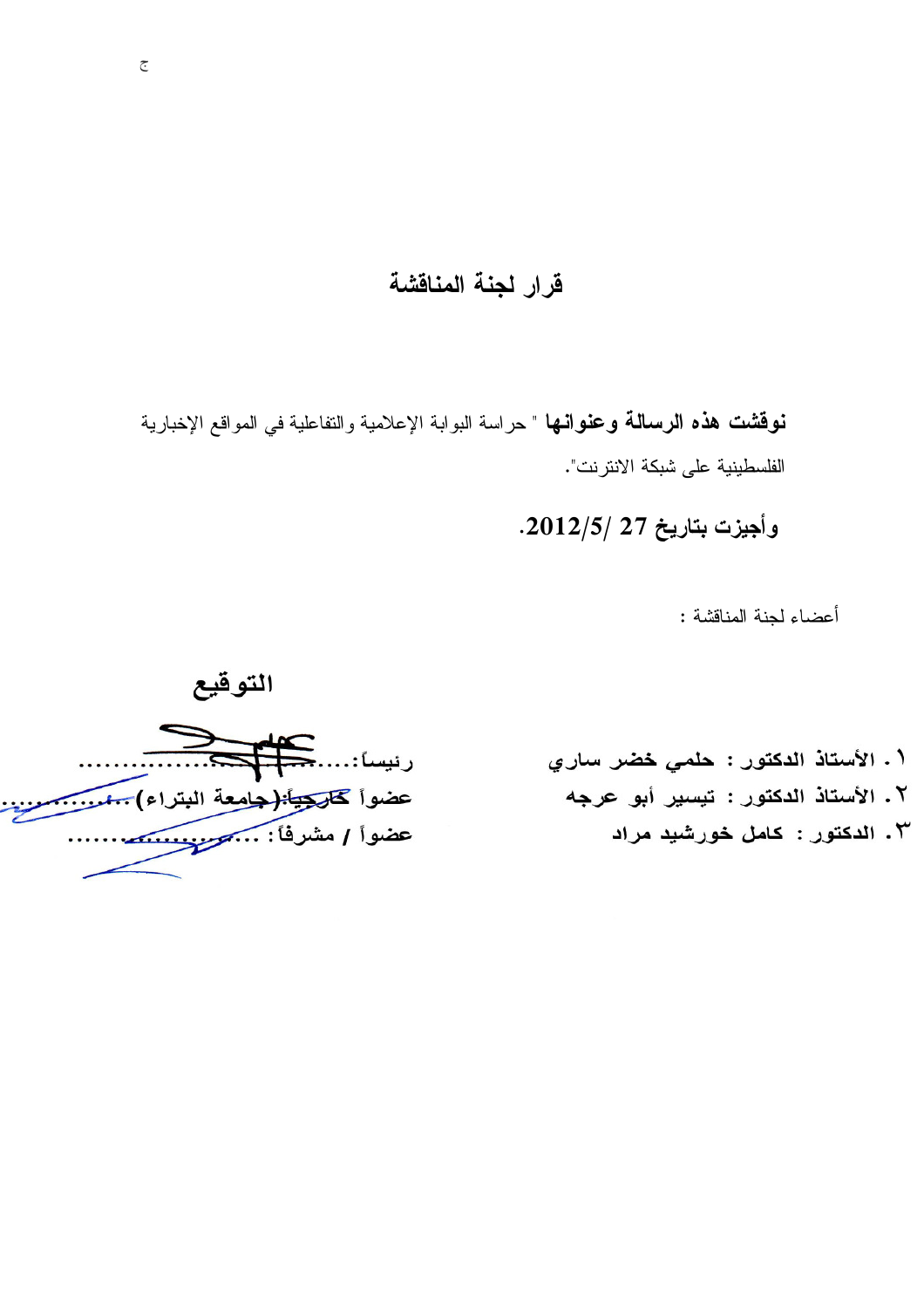## شکر و تقدیر

 $\Delta$ 

الحمدلله رب العالمين، والصلاة والسلام على رسوله الصادق الأمين، وعلى آلـه وصحبـه الطيبين الطاهرين، وبعد:

يـسعـدنـى أن أتـقـدم بجزيـل شكرى لأساتـذتـى الأفـاضل في كلية الإعلام بجامعة الشرق الأوسط، على عطائـهم الـعلمـي،كـمـا أتـقـدم بـعظيم شكري وتـقـديـري إلى مـن كان الأب والمعلم أستاذي الفاضل البكتور" كامل خورشيد مراد " النو شرفني بقبول الإشراف على هذه الـرسالـة، ولما أحـاطني بـه مـن كـرم الأخـلاق، و لجهوده العلمية الطيبة التي أبىداها طيلة فترة إعداد هذه الرسالة.

والشكر كل الشكر إلى الأساتذة الكرام رئيس وأعضاء لجنة المناقشة النين تحملوا عناء قراءة هذه الرسالة ومناقشتها وتقويمها وتزويدى بما لـديـهم مـن علم سديـد ، وإلى كـل مـن سانـدنـي في غربـتي وكل من أعانني لإتمام هذا العمل المتواضع ولكم منى كل الحبة و الاحترام والتقديـر .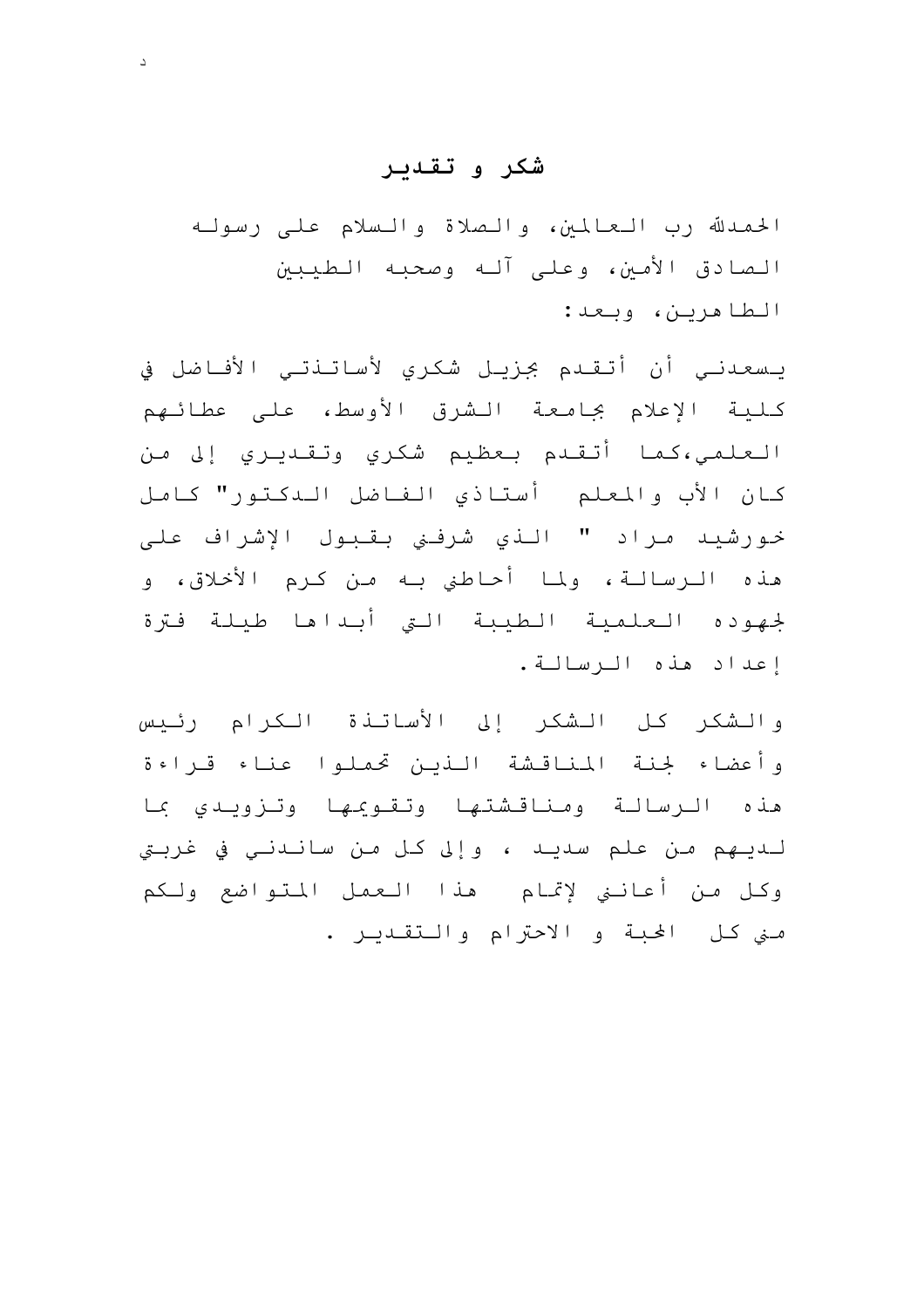# الإهداء

 $\sim$ 

إلى من غمرتني بفيض حنانها (والدتي ) حفظها الله . . . . . وفاءً

إلى من أسرجوا النور في ظلمة ليلي (إخوتي وأخواتي)... حبأ

إلى روح من كان رمزاً للرجولة والعروبة (الشهيد صدام حسين) إكراماً

أهدي ثمرة هذا الجهد المتواضع عرفاناً لهم بالجميل

 $\sim 100$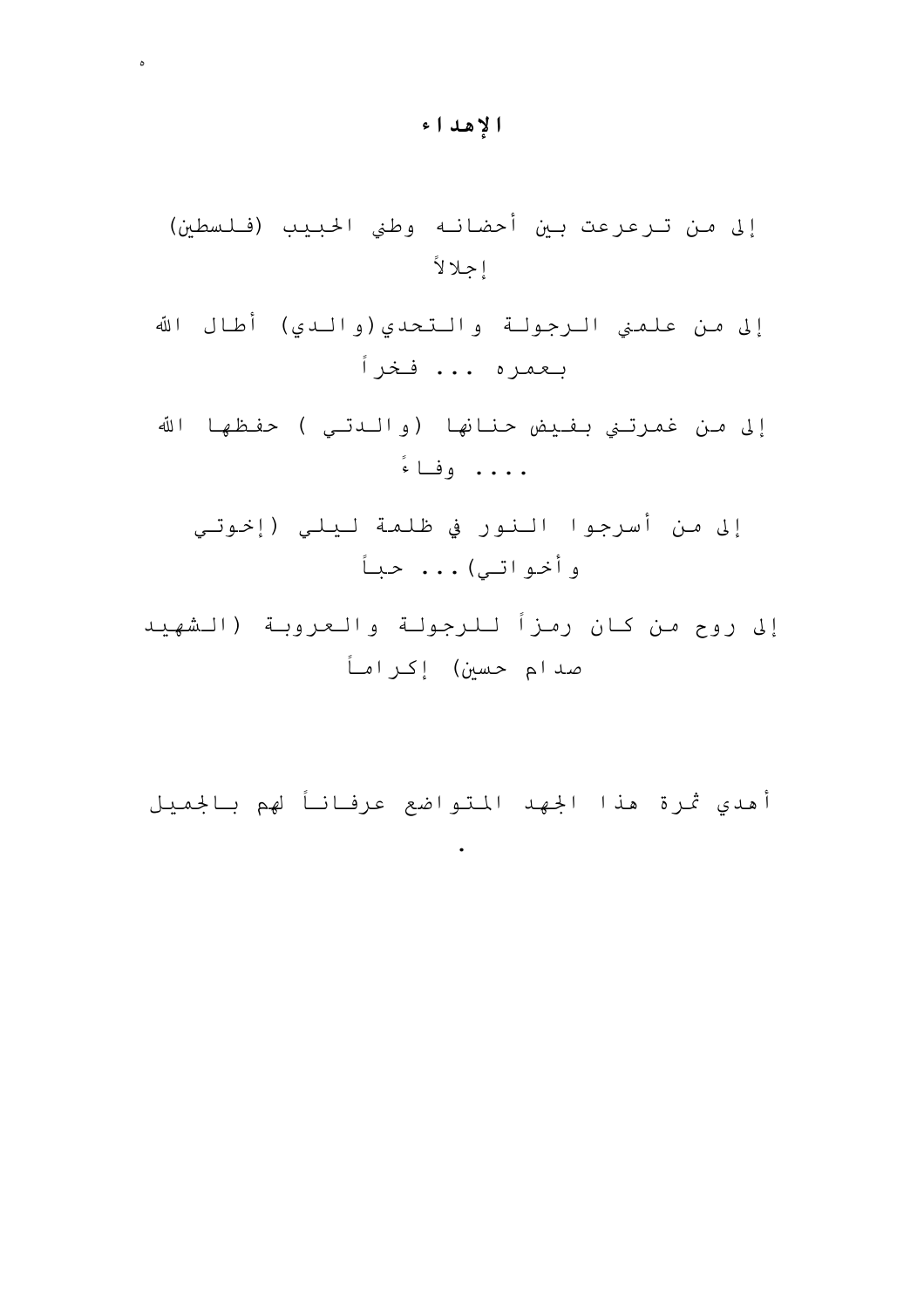قائمة المحتويات

| رقم<br>الصفحة                     | الموضوع                                                                         |  |  |  |
|-----------------------------------|---------------------------------------------------------------------------------|--|--|--|
| $\overline{\phantom{0}}$          | نموذج تفويض                                                                     |  |  |  |
| $\rightarrow$                     | قرار لجنة المناقشة.                                                             |  |  |  |
| د                                 | الشكر والتقدير                                                                  |  |  |  |
| هـ                                | الإهداء                                                                         |  |  |  |
| و  ز  ح                           | قائمة المحتويات.                                                                |  |  |  |
| ط                                 | قائمة الجداول.                                                                  |  |  |  |
| ي                                 | قائمة الملحقات                                                                  |  |  |  |
| ك  ل                              | الملخص باللغة العربية                                                           |  |  |  |
| م  ن                              | الملخص باللغة الانجليزية                                                        |  |  |  |
| الفصل الأول: الإطار العام للدراسة |                                                                                 |  |  |  |
| $\mathbf{1}$                      | 1. المقدمة                                                                      |  |  |  |
| 3                                 | 2. مشكلة الدراسة                                                                |  |  |  |
| $\overline{4}$                    | 3. أسئلة الدراسة.                                                               |  |  |  |
| 5                                 | 4. أهداف الدراسة.                                                               |  |  |  |
| 5                                 | 5. أهمية الدراسة.                                                               |  |  |  |
| 6                                 | 6. مصطلحات الدراسة.                                                             |  |  |  |
| 9                                 | 7. حدود الدراسة.                                                                |  |  |  |
| 9                                 | 8. محددات الدر اسة .                                                            |  |  |  |
|                                   | الفصل الثانى: الإطار النظري والدراسات السابقة                                   |  |  |  |
| 10                                | أبعاد التفاعلية وإنجاهات االباحثين حول التفاعلية<br>$\overline{\phantom{0}}$ .1 |  |  |  |
| 27                                | الانترنت و الوسائط المتعددة التفاعلية ومكوناتها<br>$\cdot$ .2                   |  |  |  |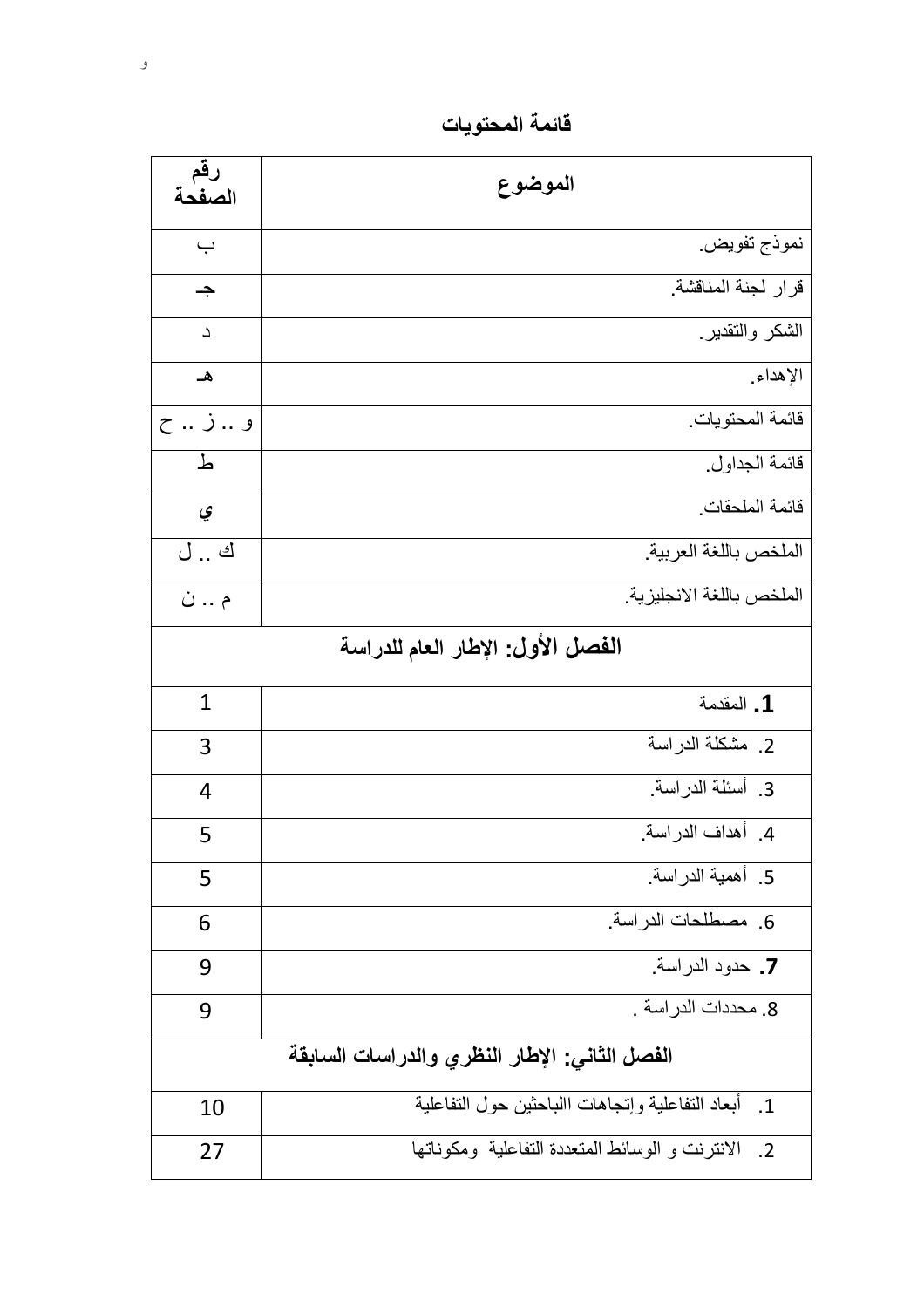| 39                           | القائم بالإتصال في المواقع الإلكترونية الإخبارية<br>.3 |  |  |  |
|------------------------------|--------------------------------------------------------|--|--|--|
| 46                           | 4. نشأة الصحافة الالكترونية في فلسطين وتطور ها         |  |  |  |
| 50                           | 5. نظرية حارس البوابة الإعلامية                        |  |  |  |
| 53                           | الدر اسات السابقة<br>.6                                |  |  |  |
| الفصل الثالث: منهجية الدراسة |                                                        |  |  |  |
| 63                           | 7. مجتمع الدراسة                                       |  |  |  |
| 63                           | 8. عينة الدراسة                                        |  |  |  |
| 64                           | 9. أداة الدر اسة                                       |  |  |  |
| 64                           | 10 صدق الأداة وثباتها                                  |  |  |  |
| 65                           | 11. المعالجة الإحصائية                                 |  |  |  |
| 65                           | 12. إجراءات الدراسة                                    |  |  |  |
|                              | الفصل الرابع: نتائج الدراسة                            |  |  |  |
| 66                           | 1. النتائج المتعلقة بالإجابة عن السؤال الأول           |  |  |  |
| 67                           | 2. النتائج المتعلقة بالإجابة عن السؤال الثاني          |  |  |  |
| 68                           | 3. النتائج المتعلقة بالإجابة عن السؤال الثالث          |  |  |  |
| 70                           |                                                        |  |  |  |
|                              | 4. النتائج المتعلقة بالإجابة عن السؤال الرابع          |  |  |  |
| 71                           | 5. النتائج المتعلقة بالإجابة عن السؤال الخامس          |  |  |  |
| 72                           | 6. النتائج المتعلقة بالإجابة عن السؤال السادس          |  |  |  |
| 73                           | 7. النتائج المتعلقة بالإجابة عن السؤال السابع          |  |  |  |
| 74                           | 8. النتائج المتعلقة بالإجابة عن السؤال الثامن          |  |  |  |

 $\mathcal{L}$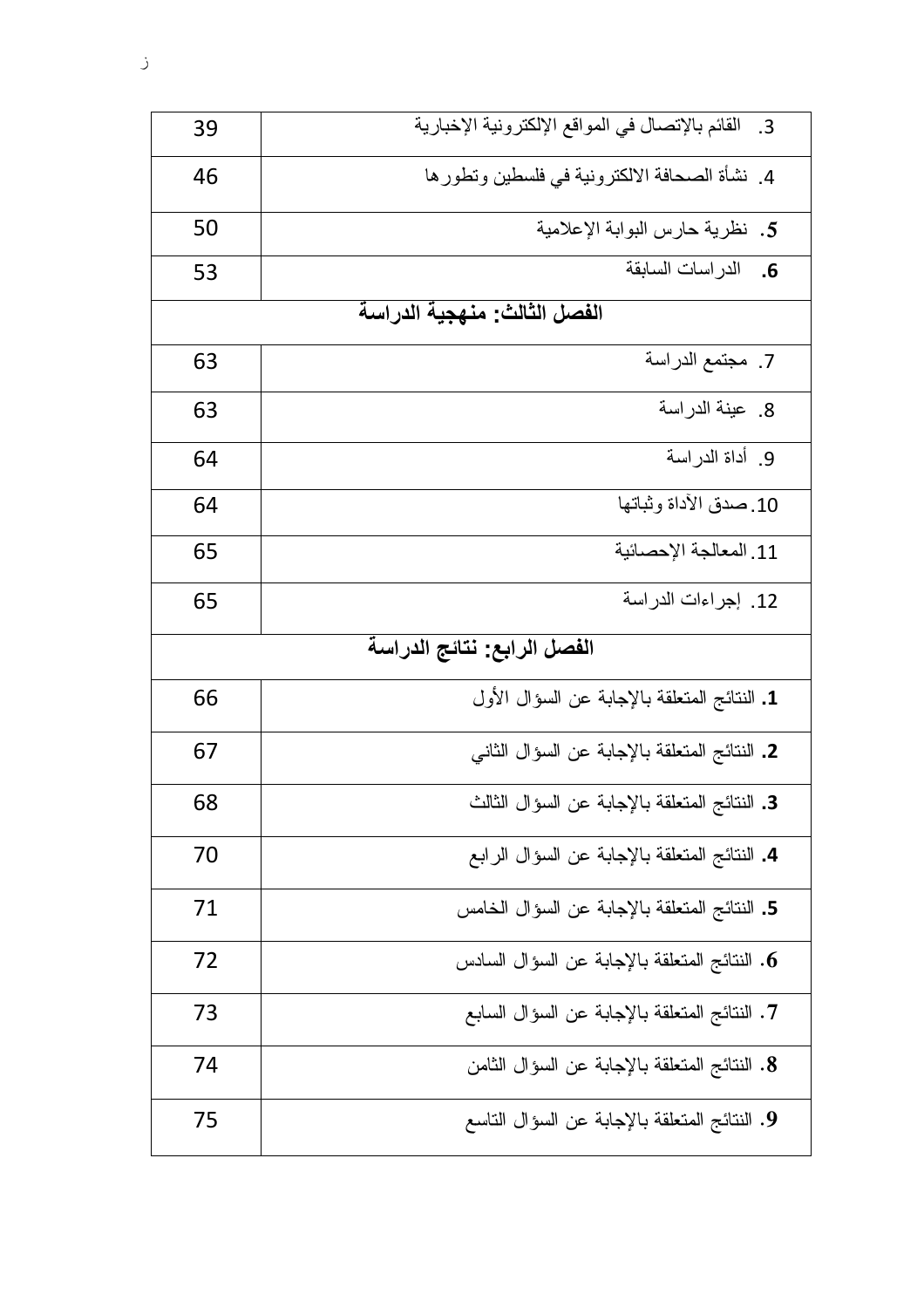| الفصل الخامس: النتائج والتوصيات |                   |  |  |  |  |
|---------------------------------|-------------------|--|--|--|--|
| 77                              | 1. مناقشة النتائج |  |  |  |  |
| 81                              | 2. التوصيات       |  |  |  |  |
| 83                              | 3. قائمة المراجع  |  |  |  |  |
| 88                              | 4. الملاحق        |  |  |  |  |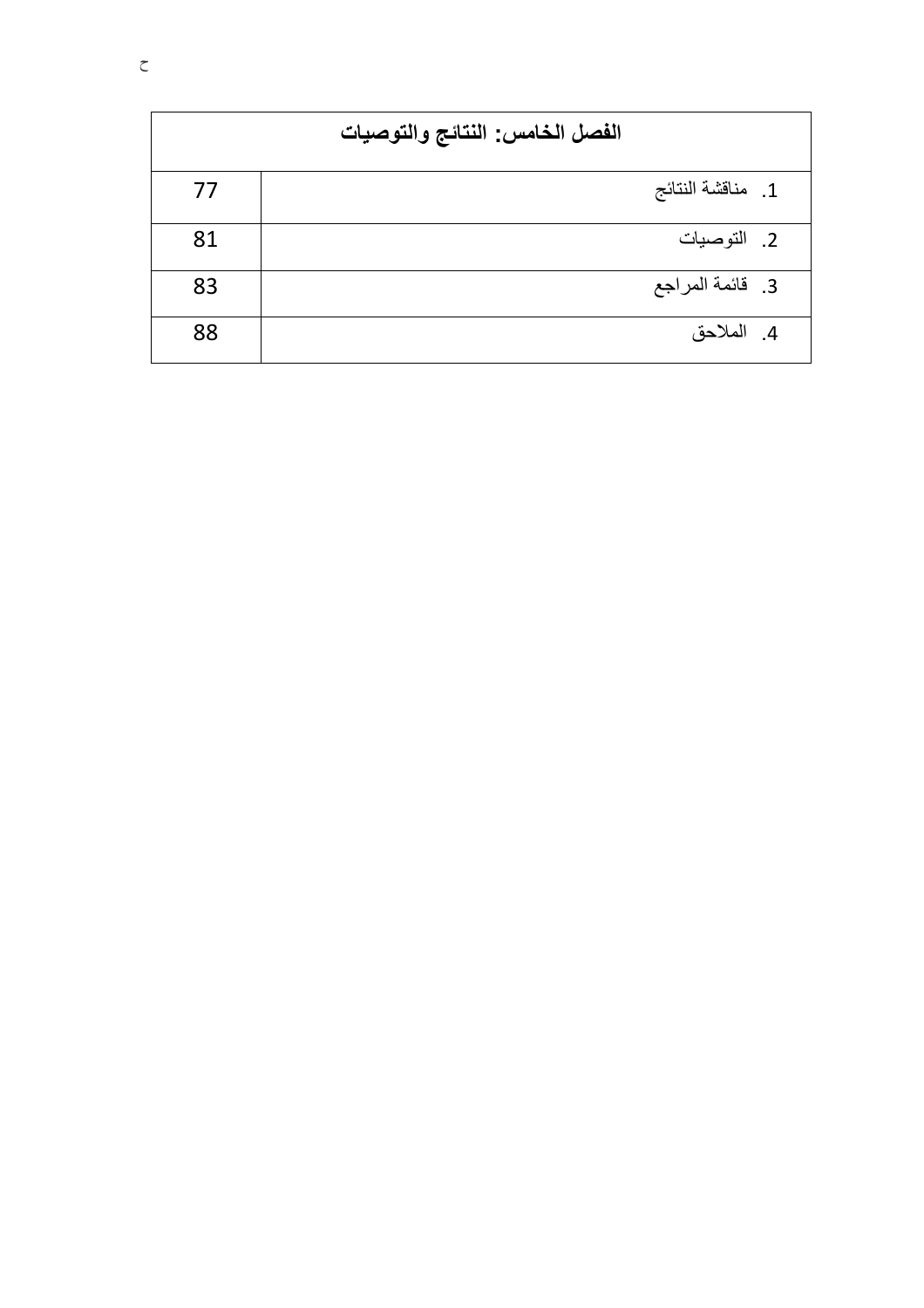فائمة الجداول

| الصفحة | عنوان الجدول                                                    |                |  |  |
|--------|-----------------------------------------------------------------|----------------|--|--|
| 66     | اختبار كاي نزبيع لفحص الفروق بين النكر ارات مدى دور حارس        | $\mathbf{1}$   |  |  |
|        | البوابة في الموقع                                               |                |  |  |
|        | اختبار كاي نزبيع لفحص الفروق بين النكر ارات لاستخدام المواقع    | $\overline{2}$ |  |  |
| 67     | الإخبارية الفلسطينية أساليب نتوفر فيها خاصية مشاركة النص في     |                |  |  |
|        | مواقع النواصل الاجتماعي مثل (فيسبوك ونوينز ويونيوب)             |                |  |  |
|        | اختبار كاي تربيع لفحص الفروق بين النكرارات لاستخدام المواقع     | 3              |  |  |
| 68     | الإخبارية الفلسطينية أساليب يستخدم الموقع نظام الوسائط المتعددة |                |  |  |
|        | multi media) صورة ،فيديو ،نصوص) في نشر المادة الخبرية)          |                |  |  |
| 70     | اختبار كاي تربيع لفحص الفروق بين التكرارات يوفر الموقع تعددا في | 4              |  |  |
|        | الاختيارات أمام زوار الموقع                                     |                |  |  |
| 71     | اختبار كاي نزبيع لفحص الفروق بين النكرارات يوفر الموقع امكانيات | 5              |  |  |
|        | الاتصال والنواصل مع الزوار                                      |                |  |  |
| 72     | اختبار كاي نربيع لفحص الفروق بين النكر ارات يوفر الموقع امكانية | 6              |  |  |
|        | إضافة معلومات والنواصل مع المترددين من خلال ساحات الموقع        |                |  |  |
| 73     | اختبار كاي نزبيع لفحص الفروق بين النكرارات لوجود ألية بحث       | 7              |  |  |
|        | وقاعدة بيانات للموقع                                            |                |  |  |
| 74     | اختبار كاي تربيع لفحص الفروق بين التكرارات لوجود ألية لتحديث    | 8              |  |  |
|        | الموقع                                                          |                |  |  |
| 75     | اختبار كاي نربيع لفحص الفروق بين النكر ارات لاستخدام المواقع    | 9              |  |  |
|        | الإخبارية الفلسطينية أساليب ربط نتيح النفاعل مع النص الإخباري   |                |  |  |
|        |                                                                 |                |  |  |
|        |                                                                 |                |  |  |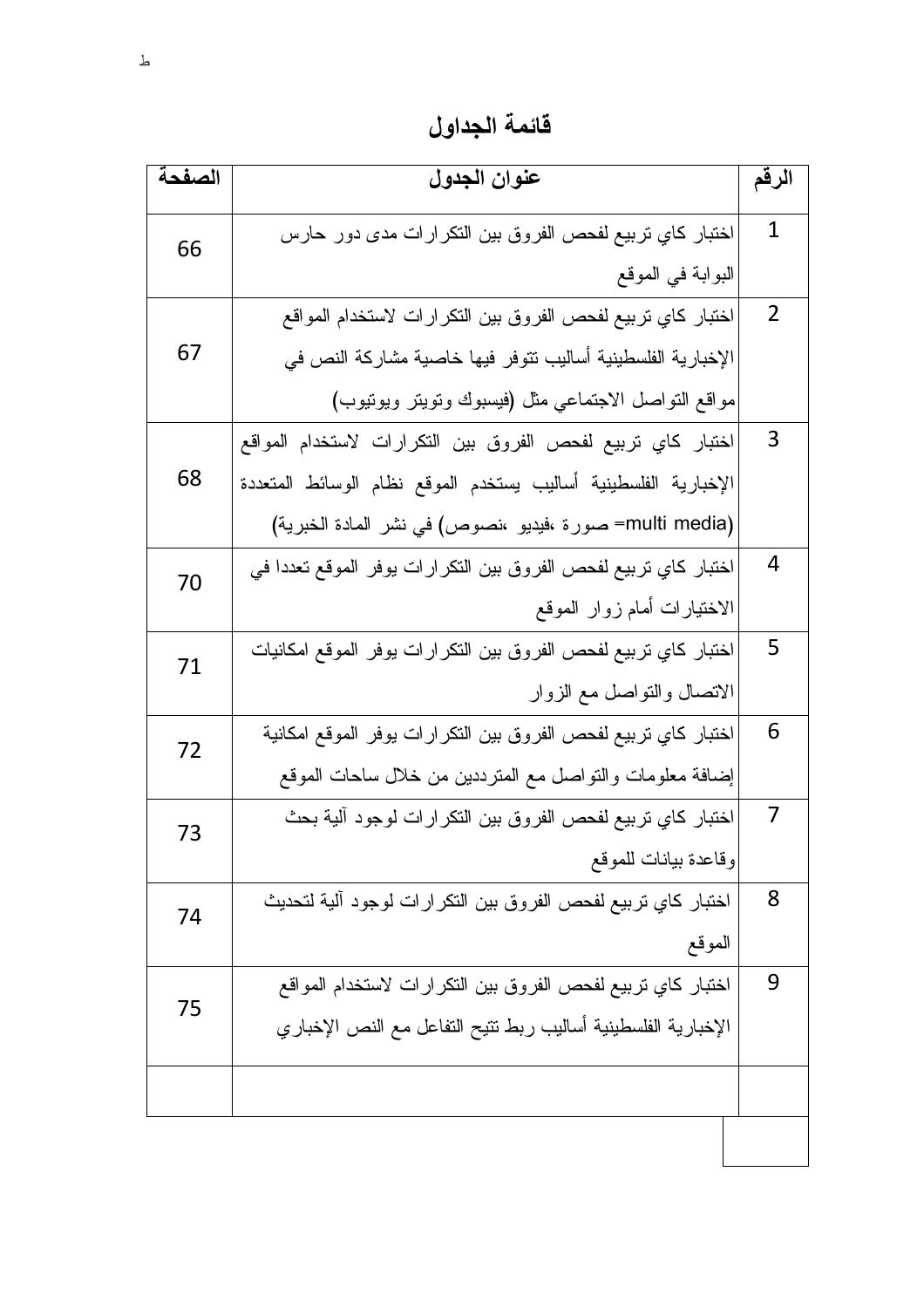| الصفحة | عنوان الملحق                          | الرقم          |
|--------|---------------------------------------|----------------|
| 85     | قائمة بأسماء خبراء تحكيم أداة الدراسة |                |
| 86     | العينة المستخدمة في الدراسة           | $\overline{2}$ |
| 87     | نموذج للاستبانة المستخدمة في الدراسة  | 3              |

قائمة الملحقات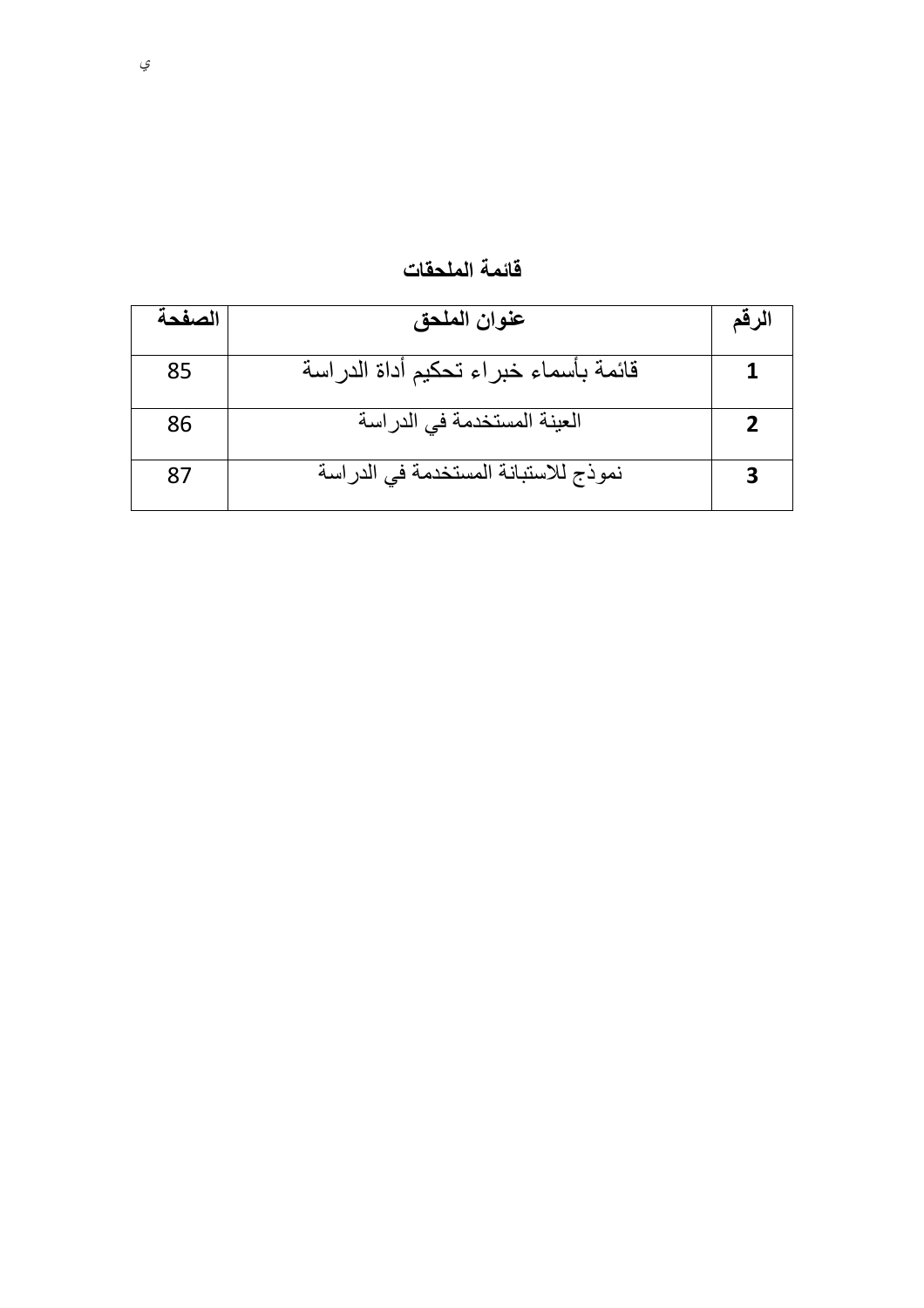# حراسة البوابة الإعلامية والتفاعلية في المواقع الاخبارية الفلسطينية على شبكة الإنترنت إعداد: ثائر محمد تلاحمة باشراف د. کامل خورشید مراد

# Gatekeeping and Interactive Media in the Palestinian News **Sites on the Internet Network**

**By: Thaer Mohmmad Talahma** 

**Under The Supervision of** 

Dr. Kamel Khurshid Murad

#### الملخص

هدفت هذه الدراسة إلى وصف الامكانيات التفاعلية المتاحة من قبل حارس البوابة الإعلامية في المواقع الإخبارية الفلسطينية على شبكة الإنترنت ، إذ إن هذه المواقع خاضعة بشكل رئيسي للسيطرة من قبل حارس البوابة ، الذي يدير ها وفق أسس مختلفة نتدرج تحت السياسة الإخبار ية .

واعتمدت الدراسة على أداة الاستبانة الموزعة على عينة عشوائية من حراس البوابة الالكترونية للمواقع الإخبارية الفلسطينية التي بموجبها تم جمع البيانات عن المتغيرات كما توجد في المواقع ، وذلك من خلال مسح إمكانيات التفاعلية المتاحة في المواقع الإخبارية الفلسطينية .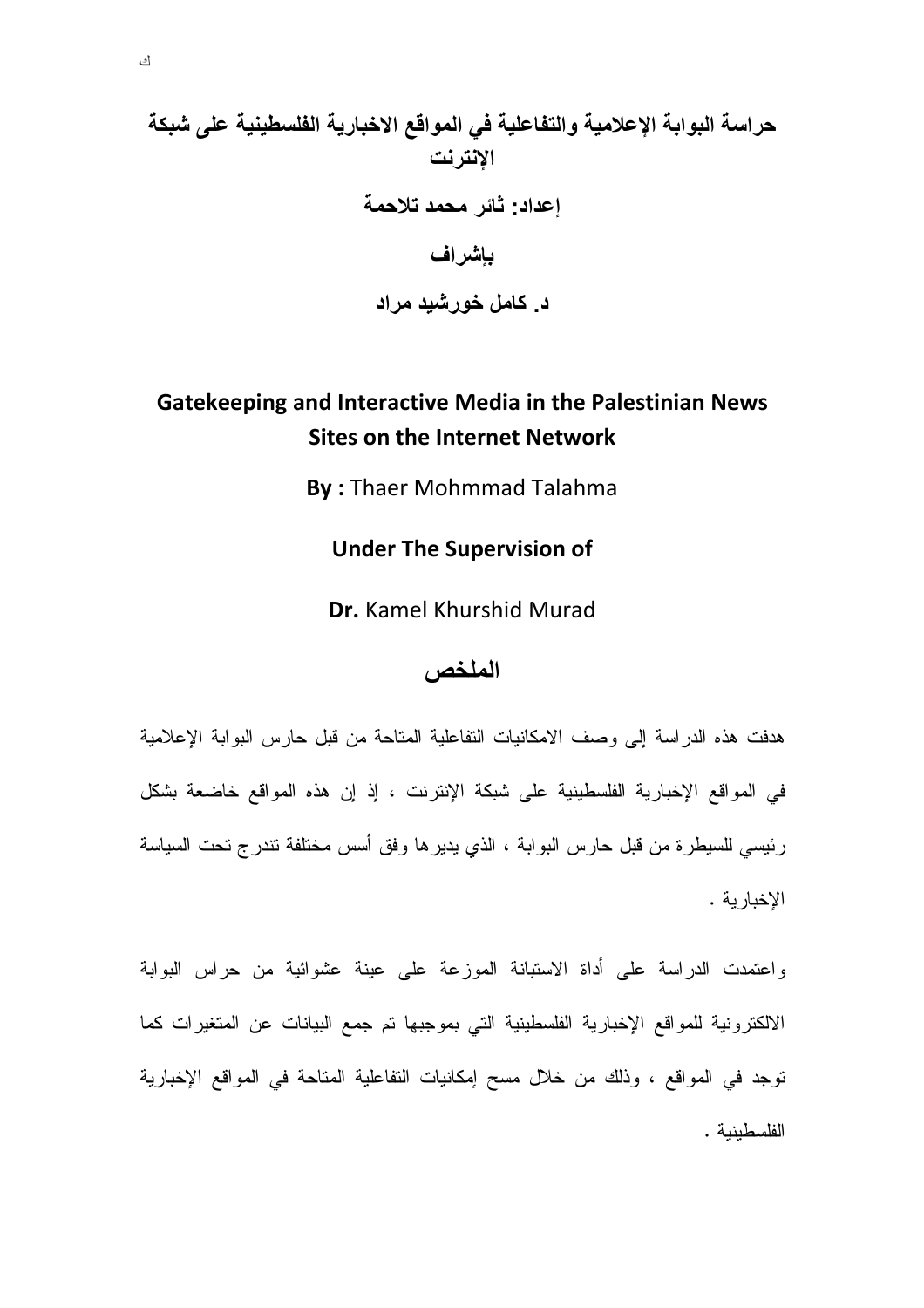وتوصلت الدراسة إلى أن المواقع الاخبارية الفلسطينية استخدمت بشكل كبير نظام الوسائط المتعددة ( multi media) بكافة اشكاله (نص ،صورة ، فيديو ) في نشر المادة الخبرية داخل مواقعها .

وأشارت نتائج الدراسة إلى ارتفاع نسبة اهتمام المواقع الإخبارية الفلسطينية بنشر المواد السياسية والمواد الاجتماعية فيما أشارت النتائج بالمقابل إلىي انخفاض نشر هذه المواقع للمواد الاقتصادية ومواد النرفيه والتسلية .

كما أشارت نتائج الدراسة إلى انخفاض بصورة عامة في مدى النفاعلية بين الزوار في المواقع الإخبارية الفلسطينية وعدم توفير بعض الإمكانيات التفاعلية من قبل حارس البوابة مثل (غرف دردشة خاصة بالموقع ) ، بالمقابل أشارت النتائج الى ارتفاع في إتاحة خاصية إبداء الرأي من قبل زوار المواقع وإن هذه الخاصية تخضع لرقابة عالية من قبل حارس البوابة كما نبين في نتائج الدراسة .

ونشير النتائج إلىي أن المواقع الاخبارية الفلسطينية اهتمت بشكل كبير بتحديث المواد الخبرية المنشورة فيها فيما اهتمت أيضا بتوفير آلية بحث وقاعدة بيانات لزوارها .

وأوصت الدراسة بضرورة نوسيع اهتمامات المواقع الإخبارية وعدم التركيز على القالب السياسي فقط ، وأيضاً العمل على نشر المواقع الإخبارية بلغات أخرى غير اللغة الأم .

كما أوصت الدراسة بالحرص على نقديم الخدمات النفاعلية و نطويرها، ومنابعة آراء الجمهور حول كل ما هو جديد من تقنيات العرض، وأيضاً إجراء الدراسات بشكل دوري لمعرفة ما الذي يجذب الجمهور لنطويره والاهتمام به.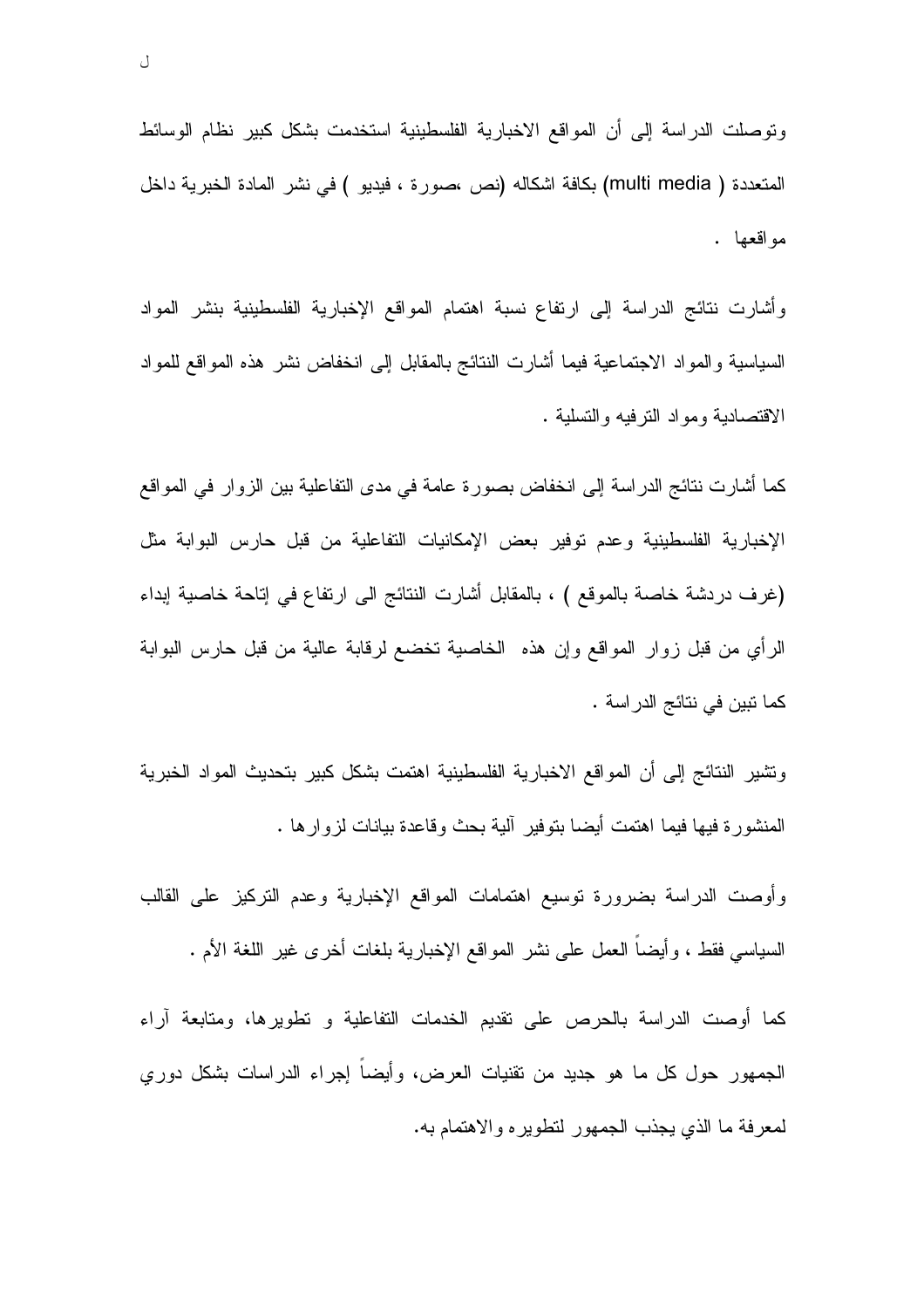# **Abstract**

This study aimed to describe the interactive choices available by the as these «gatekeeper media in the Palestinian news sites on the Internet which is run sites are mainly subject to control by the gatekeeper according to different bases fall under the policy newsletter.

The study relied on a questionnaire distributed to a random sample of the guards of the web portal for Palestinian News Sites under which data and through a survey were collected for variables as found in the sites of available possibilities of interactive news sites in the Palestinian territories.

The study found that the Palestinian news sites used heavily multimedia and video) in the dissemination of  $\epsilon$  image system in all its forms (text material news reporting on their websites

The results of the study showed that the Palestinian news sites have a high proportion of interest in publishing political material and social in return it showed a decreased interesting in publishing the  $\cdot$ studies economical and entertainment materials

The results of the study indicate to a decrease in interactive between the websites visitors and failure to provide some of the interactive possibilities by the gatekeeper such as chat rooms .

And it indicate to increase the availability of express an opinion by visitors while it available under a high control by the gatekeeper.

The results indicate that the Palestinian news sites interest in updating the published news while it interest too in providing a search mechanism and a database for the visitors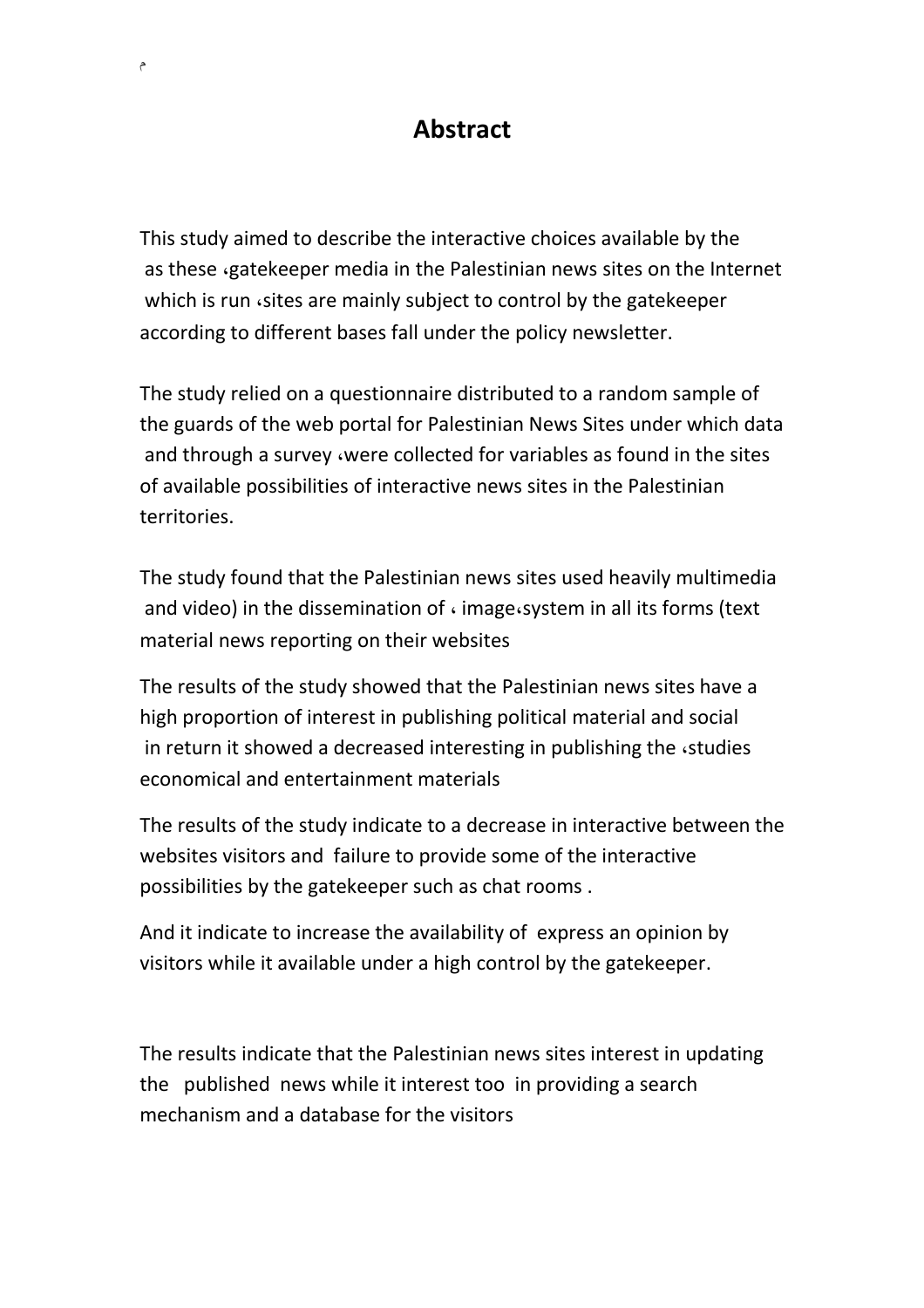The study recommended the need to expand the news sites concerns and also to work on cand not to focus only on the political mold other than mother tongue. disseminating the news sites in languages

also it recommended to be concerned about providing the interactive and following-up the visitors opinions about «services and developing it and also conduct studies periodically to the new display technologies find out what attracts the visitors to focus on it and developing it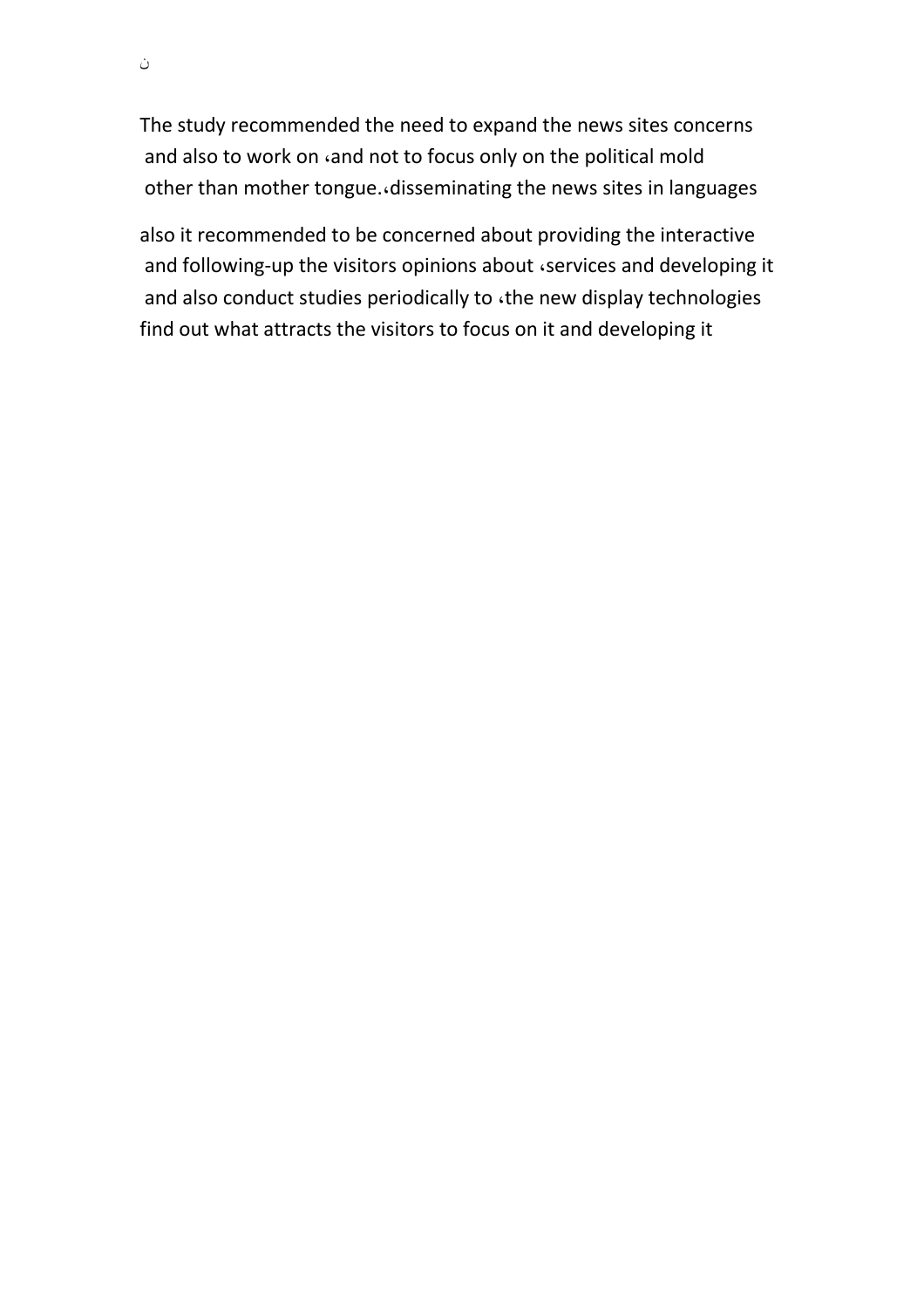#### الفصل الأول

الإطار العام للدراسة

المقدمة:

منذ مطلع تسعينيات القرن الماضبي والعالم يشهد نتائج الثورة الرقمية ،التبي مثلت خروجا بيّنا علمي الرسائل الاتصالية التقليدية . لقد أصبح لشبكة المعلومات الدولية "الإنترنت" دور مهم في نشر المواد الإعلامية بمختلف صورها وأشكالها، واستفاد من ذلك العديد من وسائل الإعلام ، وعلى ر أسها الصحف الإلكترونية التي تزايد أعداد مواقعها على الشبكة العنكبوتية بشكل كبير ومطرد ، كما استفادت محطات النلفزيون والإذاعة من شبكة الإنترنت في بث موادها لتصل إلى أكبر عدد ممكن من الجمهور . وبدأ في الظهور أشكال جديدة من الخدمات الإعلامية، مثل المواقع الإخبارية النبي ليس لها نسخ مطبوعة على أرض الواقع .

كان من أبرز ما تحقق في هذه الثورة ، أن ظهر ما يسمى بالنشر الإلكتروني (Electronic Publishing ) أو النشر عبر الإنترنت (On Line Publishing). وهذا أدى إلى ظهور الصحافة الإلكترونية كمصطلح ، وسمّيت الصحافة الإلكترونية في الدراسات الإعلامية العربية "بأسماء عديدة منها ( الصحافة الفورية ، الصحافة الرقمية ، الصحف التفاعلية ،الصحف اللاورقية ، الصحف الافتراضية)" واعتمدت هذه الصحافة على الإصدار "بطريقة الكترونية متكاملة بمعدلات عالية السرعة والمرونة والكفاءة ، في نقل الخبر والصور من وكالات الأنباء والمراسلين ، وتحرير المواد الصحفية وتصحيحها ، وتصحيح الرسوم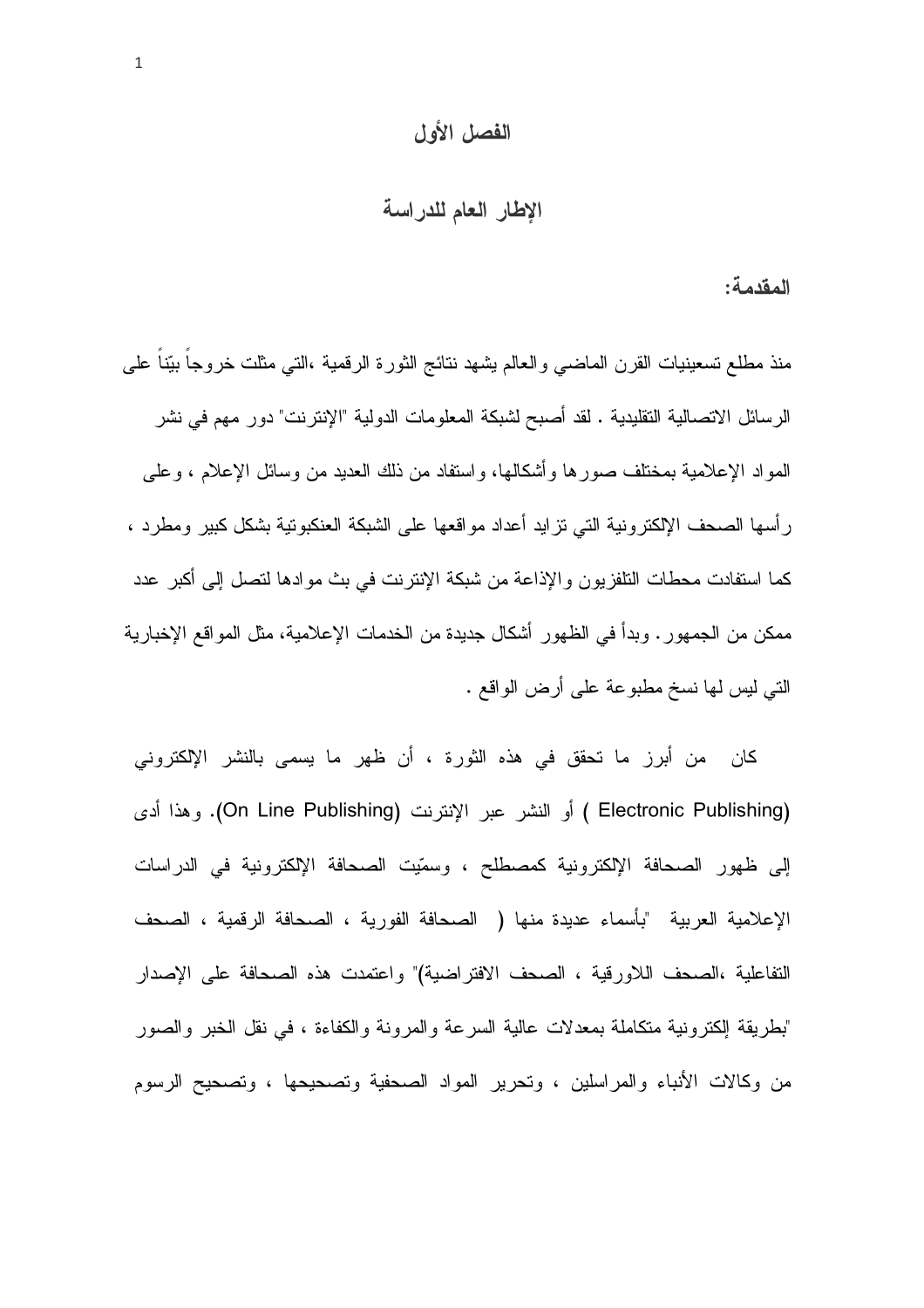والصور الفوتوغرافية والبحث عن المعلومات وتصفحها أو حفظها وطباعتها " (غازى ،  $(6) \rightarrow 2009$ 

وقد قدمت الصحافة الإلكترونية نمطاً حديثاً من أشكال الاتصال، وهو الاتصال الثنائي الانجاه، أو ما سمَّى بالانصال النفاعلي، الذي يعنِّمد على الرجع من المستقبل إلى المرسل؛ ومن أهم سماتها (التفاعلية) التي تركز على تلبية حاجات الأفراد المتلقين حسب اهتماماتهم ونفضيلاتهم التي يرصدها القائم بالاتصال من خلال الرجع ، وإتاحة المشاركة النشطة للمتلقى في عملية خلق محتوى وسيلة الاتصال للذي يرغب في التعرض لها (عبد الحميد ، 2007 :  $(60-57)$  مر

وبالنسبة لوسائل الإعلام العربية ، فبحسب أحد الباحثين فإنها لم تستفد من خدمات شبكة الإنترنت العالمية إلا بوقت متأخر نسبيا، إذ أنشأت صحيفة ( الشرق الأوسط ) السعودية في لندن عام 1995م موقعا الكترونيا للصحيفة عده الباحثون أول موقع الكتروني لصحيفة مطبوعة ، بعد ذلك بدأت وسائل الإعلام العربية الأخرى في تسجيل حضور لها على شبكة الإنترنت؛ ونتوعت هذه الوسائل ما ببين صحف ومجلات وقنوات فضائية ووكالات أنباء ومواقع إخبارية، وكان وجود هذه الوسائل على الشبكة متفاوناً وفقاً لسياسة وإمكانيات كل منها

وفيما يتعلق بالصحافة الإلكترونية الفلسطينية، يلاحظ أنها كمثيلاتها في الدول العربية بدأت في الظهور في أواخر عقد التسعينيات مع تطور شركات الإنترنت والخدمات التي تقدمها؛ وأصبح هناك العديد من مواقع الصحف الإلكترونية الفلسطينية على الشبكة العنكبونية؛ وعملت هذه المواقع على شرح القضية الفلسطينية ، مخترفة بذلك الحصار الصهيوني على أبناء الشعب الفلسطيني، وممثلة في ذلك سيادة فلسطين في الفضاء المعلوماتي (التربان ،2008:ص5) .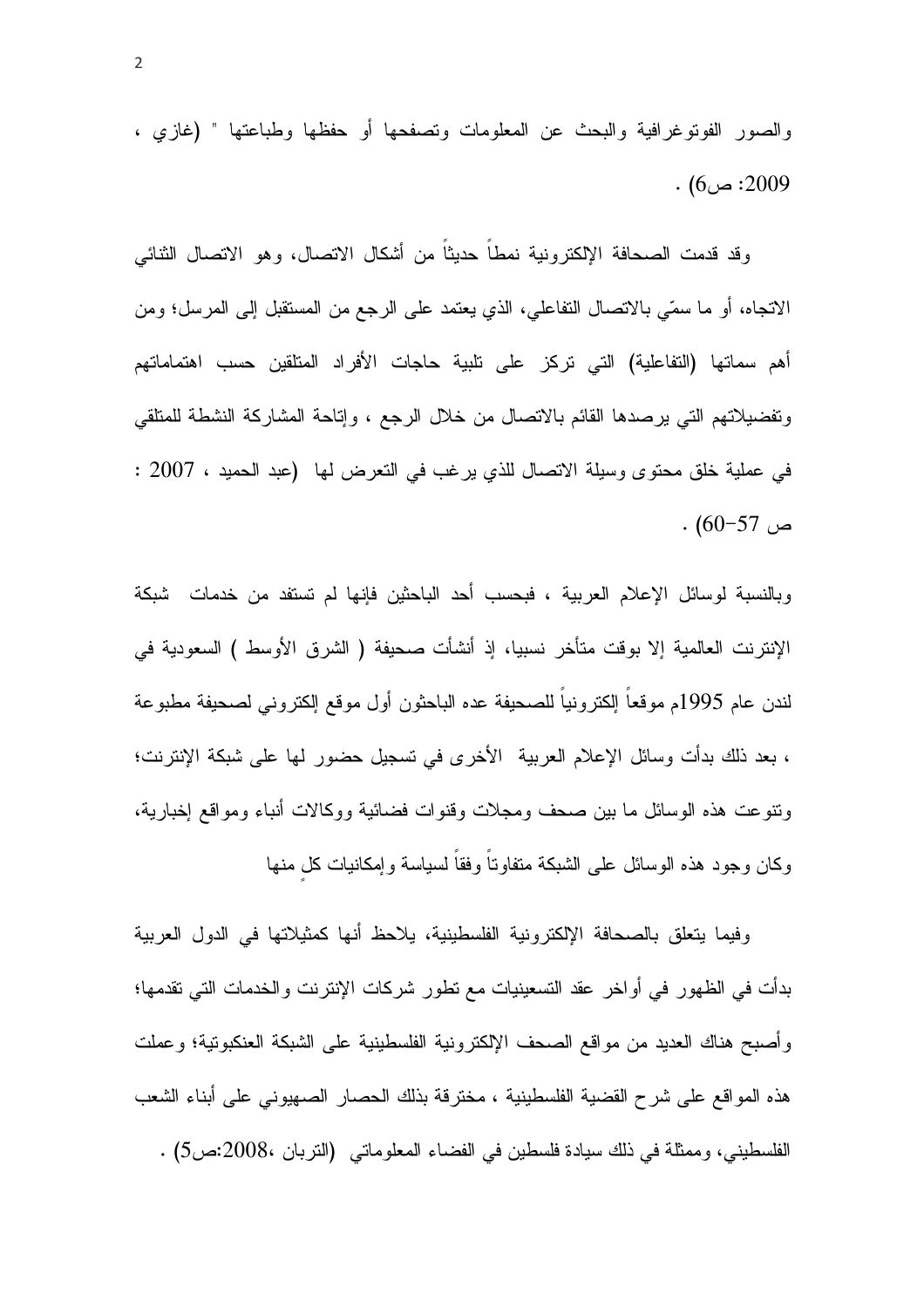وتميزت هذه المواقع بتفاعليتها ، إذ إن التفاعلية الحقيقية، قد تشجع المتلقى على المشاركة بإيجابية في استقبال المادة الإخبارية، وتخلق بذلك مجتمعا من المهتمين بالمضمون الإخباري ، فهي نميز بذلك وسائل الاتصال الرقمية عن وسيلة الاتصال التقليدية ،فإذا نضمن الموقع الإخباري مميزات وخدمات تجذب بذلك المترددين عليه للعودة إليه مرة أخرى ؛ وعند ذلك سيصبح الموقع أكثر شهرة وأكثر جاذبية للمعلنين ، وعليه فإن نوفير إمكانيات التفاعلية في الموقع ، وتوفير مضمون مناسب يلبي احتياجات المستخدم، تعد من العناصر المهمة في نجاح التفاعلية في المواقع الإخبارية ، ونكمن الإمكانيات التفاعلية في هذه المواقع الإخبارية على إناحتها من قبل حارس البوابة الفلسطيني .

من هنا أصبح من المهم دراسة العناصر التي وضعها حارس البوابة الإعلامية لهذه المواقع التي تشجع المتلقى على التفاعل مع وسيلة الاتصال ، وخاصة المواقع الإخبارية المتاحة عبر شبكة الإنترنت ، والأبعاد والمتغيرات التبي نساعد المتلقى على التفاعل مع محتوى الموقع الإخباري. وبيان مدى توافر ها في المواقع الإخبارية الفلسطينية .

مشكلة الدراسة :

في ضوء الثورة الرقمية – الإعلامية التي تجتاح العالم ، برزت في الفضاء الإعلامي الإلكتروني مواقع نقدم خدمات إخبارية فورية نالت اهتمام الجمهور المتلقى ومتابعته ، ونعد المواقع الإخبارية الفلسطينية رافداً مهماً في نزويد المنلقي ، العربـي بشكل عام والفلسطينـي بشكل خاص ، في الأخبار والمعلومات على مدار الساعة .

إن السؤال الذي يبرز للذهن هو : ما الإمكانيات النفاعلية التي أتاحها حارس البوابة الإعلامية الفلسطيني في هذه المواقع الإخبارية الفلسطينية للجمهور ؟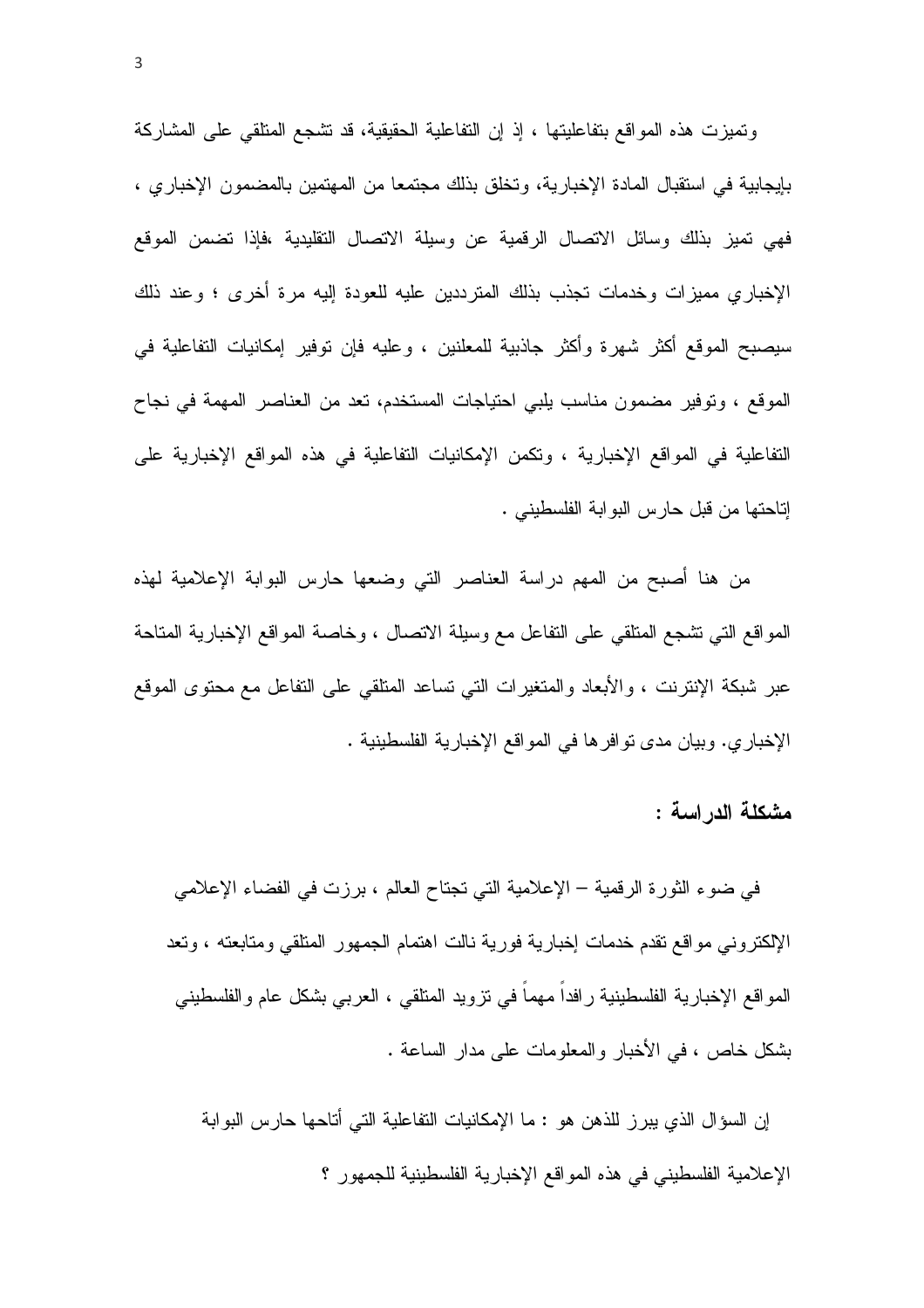سِّيما وأن هذه المواقع نخضع بشكل رئيسي إلىي السيطرة من قبل حرَّاس البوابة ، الذي يدير ها وفق أسس مختلفة نتدرج تحت السياسة الإخبارية .

#### أسئلة الدر اسة:

في ضوء السؤال الرئيسي للدراسة : ما طبيعة الإمكانيات النفاعلية التي وفرتها المواقع الإخبارية الفلسطينية لجمهور ها في الفضاء الإلكتروني ، تتبع الأسئلة الفرعية الأتية :

- 1. ما دور حارس البوابة في توجيه المواقع الإخبارية الإلكترونية الفلسطينية ؟
- 2. لماذا تستخدم المواقع الإخبارية أساليب نتوفر فيها خاصية مشاركة النص في مواقع النواصل الاجتماعي مثل(فيس بوك ويونيوب ونوينز)؟
- 3. هل تستخدم المواقع الإخبارية نظام الوسائط المتعددة في نشر المادة الخبرية ( multi media- نصوص ، صورة ، فيديو ) ؟
	- 4. هل يوفر الموقع تعددا في الاختيار ات أمام زوار الموقع ؟
	- 5. هل يوفر الموقع إمكانيات الانصال والنواصل مع الزوار ؟
- 6. هل يوفِّر الموقع إمكانية إضافة معلومات والتواصل مع المترددين من خلال ساحات الموقع ؟
	- 7. هل نوجد آلية بحث وفاعدة بيانات للموقع (Data Base) ؟
		- 8. هل توجد آلبة لتحديث الموقع ؟
- 9. هل تستخدم المواقع الإخبارية الفلسطينية أساليب تتيح ربط التفاعل مع النص الإخباري ( الوصلات التشعيبة - Hyperlinks)؟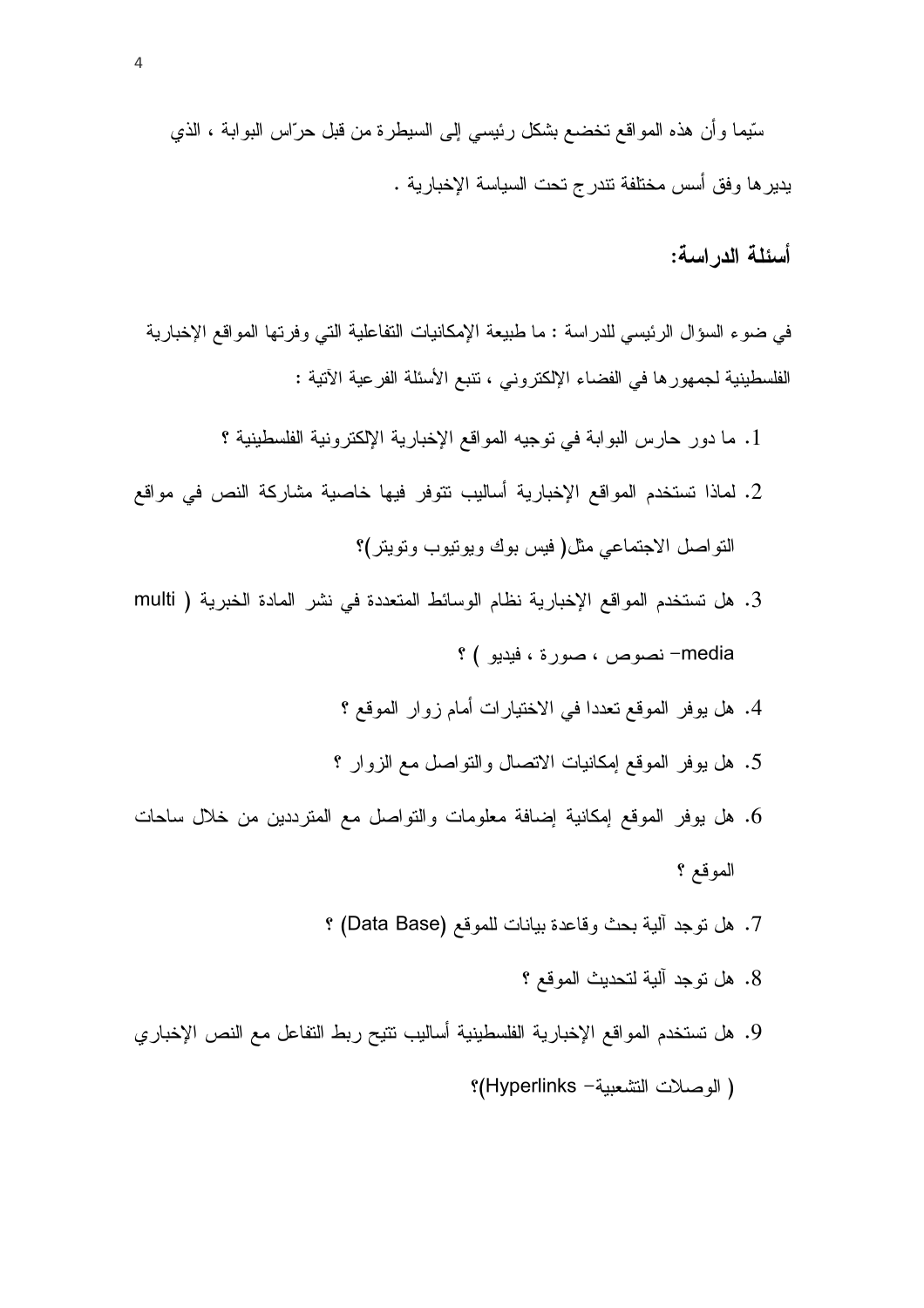أهداف الدر اسة :

وتتلخص في هدفين أساسيين هما :

- 1. النعرف على أساليب الربط الإلكتروني التي نتيحها المواقع الإخبارية الفلسطينية لجمهورها باستخدام نظام الوسائط المتعددة Multi Media ثم الوصلات التشعبية Hyperlinks بما يؤدى إلى "التفاعلية " .
- 2. استكشاف مدى ما نوفره هذه المواقع من اختيارات للجمهور المتصفح من قواعد بيانات Data Base وخاصية التواصل مع المحرر والقائم بالاتصال وإبداء الرأي من خلال التعليقات Comments والدردشة التي تجمع المستخدمين Chatting والتحديث الطارئ على الأخبار Updating .

أهمبة الدر اسة:

ترجع أهمية دراسة حرّاسة البوابة الإعلامية والتفاعلية في المواقع الإخبارية الفلسطينية إلى أن الصحف الإلكترونية والمواقع الإلكترونية الفلسطينية على شبكة الإنترنت أسهمت في نرسيخ وجود دولة فلسطينية مستقلة في الفضاء الإلكتروني العالمي .

وفضلاً عن ذلك فإن التفاعلية في المواقع الإخبارية الإلكترونية تعد أحد سمات تكنولوجيا الاتصال الحديثة بعدِّها من ميزات الصحافة الإلكترونية ودور حارس البوابة الفلسطيني في تحديدها . ۖ ونكتسب الدراسة أهمية خاصة مع الانتشار الواسع للصحف والمواقع الإلكترونية في فلسطين والتطورات التي تحدث لها ومواكبة تطورات النشر الإلكتروني العربي، مما يستوجب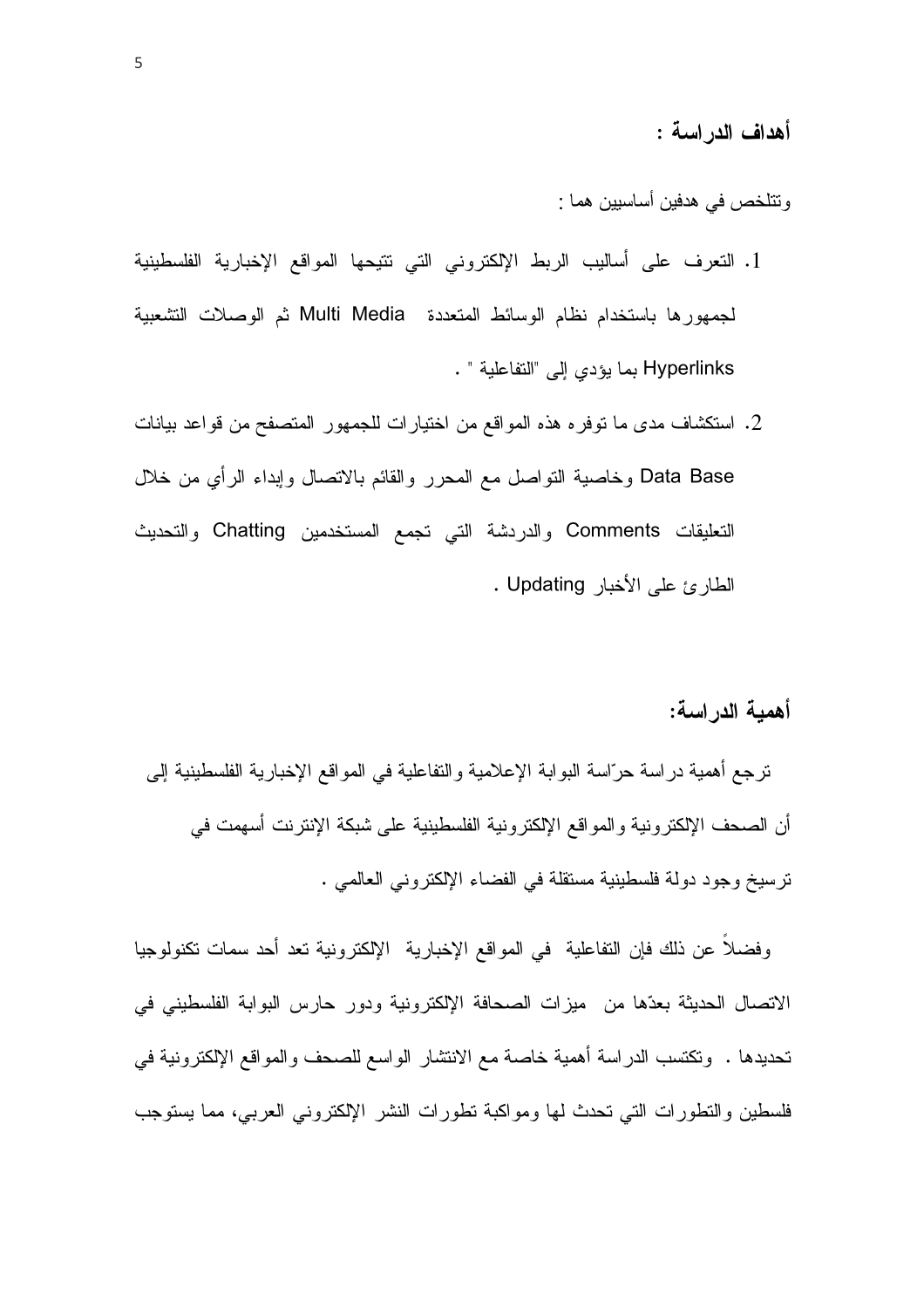دراسة هذه المواقع لمواجهة الاحتياجات الحالية والمستقبلية في مجال الإعلام عبر شبكة الإنتر نت.

إضـافة إلى أن هذه الدراسة من شأنـها تعزيز المكتبة الفلسطينية والعربية بمعلومات وبحوث نتعلق بالإعلام الفلسطيني .

مصطلحات الدر اسة:

(1) البريد الإلكتروني Electronic Mail : هو "أحد الوسائل النكنولوجية الحديثة التي تستهدف تسهيل تبادل المعلومات على الفور ،ويمكن أن تكون هذه البيانات في شكل نصوص ،أو صوت، أو رسوم . ويتم ذلك باستخدام نظم البريد التي تعتمد على الحاسب الإلكتروني في استقبال الرسائل وتخزينها ونقلها إلى أماكن  $.$  ( 101 ) . (حجاب ،2004: ص: 101 )

(2) الصحافة الإلكترونية Electronic Journalism تمي الصحف التي يتم إصدارها ونشرها على شبكة الإنترنت كجرائد أو مجلات الكترونية وليست لها إصدارات عادية مطبوعة على الورق ،تقدم الأخبار الأنية والصور الحية والصوت والفيديو ، التبي يمكن استرجاعها خلال ثوان معدودة" (الفيصل ،2006 : ص26 ). (3) النشر الإلكتروني Electronic Publishing : هو "استخدام الحاسب الآلي في عملية إنشاء وتحرير وتصميم وطباعة وتوزيع المطبوعات ، وكذلك استخدام شبكات الاتصال ( الفاكس) في توزيع المنتج النهائي على القراء في بعض الأحيان  $(93-91)$ نصر ، 2003 : ص $^{\circ}$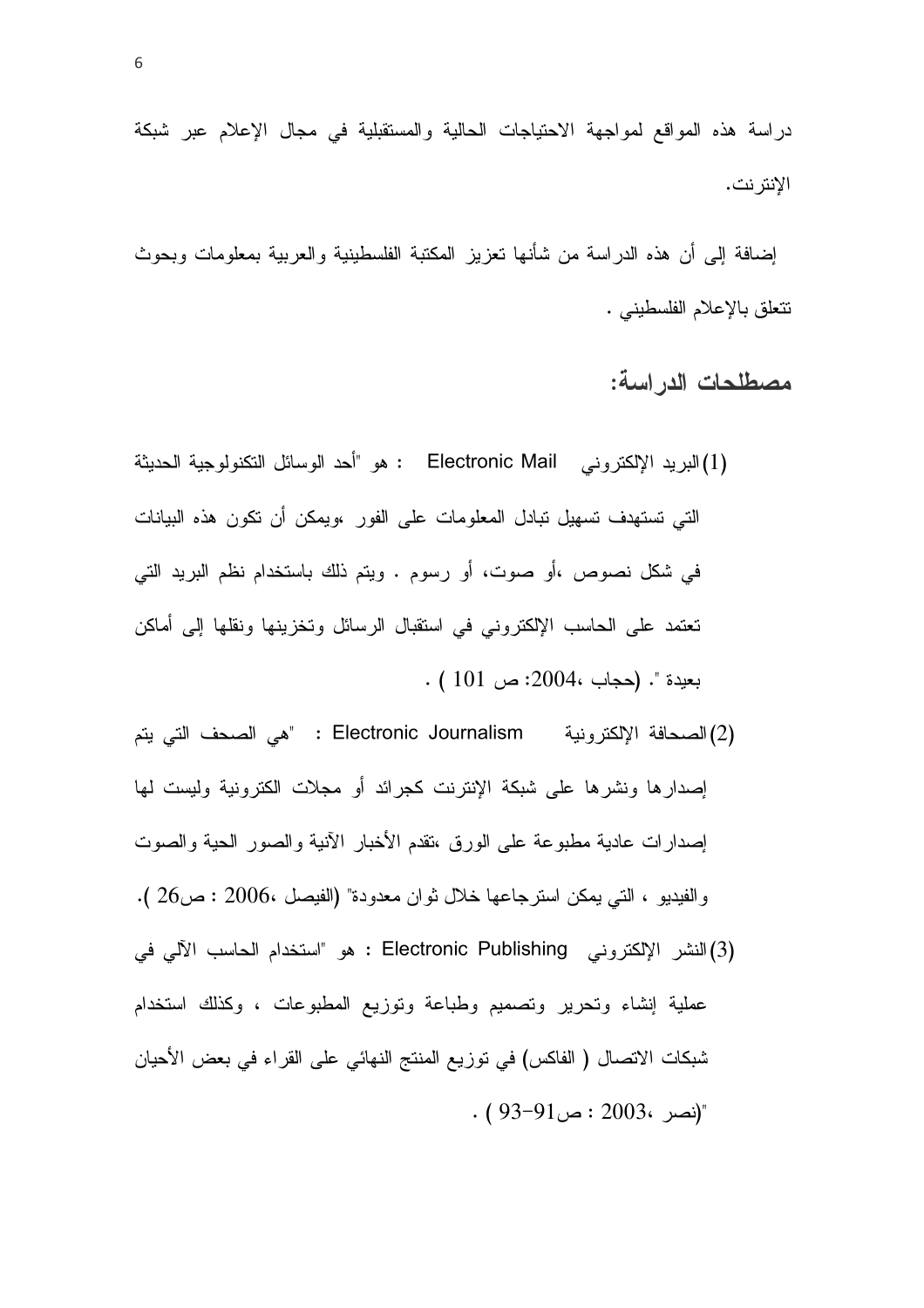(4) التفاعلية Interactivity :و عّر فها أحد الباحثين بأنها "من أهم سمات المجتمع المعلوماتي ، وتعني قدرة مستقبل الاتصال على التعامل مع المشتركين الآخرين وتبادل ردود الأفعال المستمر لمعلومات ومكونات هذه الشبكة طبقا لما برونه من رد الفعل . ولهذا نتميز النفاعلية بالتشبيك ، بمعنى الربط الكامل بين جميع مستخدمي الشبكة في إطار الصحافة الإلكترونية "(حجاب 2004: ص156) .

- (5)الوسائط المتعددة Multi Media: هي عملية دمج أنظمة مختلفة (كمبيوتر ونصوص ومرئيات ساكنة ومتحركة وصونيات واتصالات) في نظام واحد . تضع في متناول الإنسان مجموعة أدوات وتقنيات نتيح له استعمال إمكانيات متعددة في نظام متكامل ومتسع ومتفاعل يوسع أفاق الاستخدام من بيئة محددة إلى بيئة متعددة الخدمات (بسيوني ،2005،ص5) .
- (6)الوصلات التشعبية Hyperlink : وهي خدمة توفر وصلات إلى نصوص متصلة بالموضوع في نفس الموقع، وهذه الحالات في النص تستفيد من ميزات الإنترنت في نتبع مصادر الموضوع ( الدليمي ،2010 :ص182) .
- (7)وكالة الأنباء News Agency: هي الهيئة التي تتخصص في نزويد الصحف والإذاعات ووسائل الإعلام المختلفة بالأخبار والصور والفيديو (حجاب ،2004:  $(621)$ ص
- (8)الإنترنت Internet : هي "مجموعة من الشبكات المحلية والعامة تديرها شركات خاصة معظمها يؤمن المكالمات الهاتفية البعيدة مثل Sprint،MCI ، AT&T ومن شأن هذه الخطوط الـهاتفية ربط الشبكات الخاصـة والـحكومية وكذلك . الحواسيب المنزلية بعضها ببعض" ( الدليمي ، 2010 : ص31 )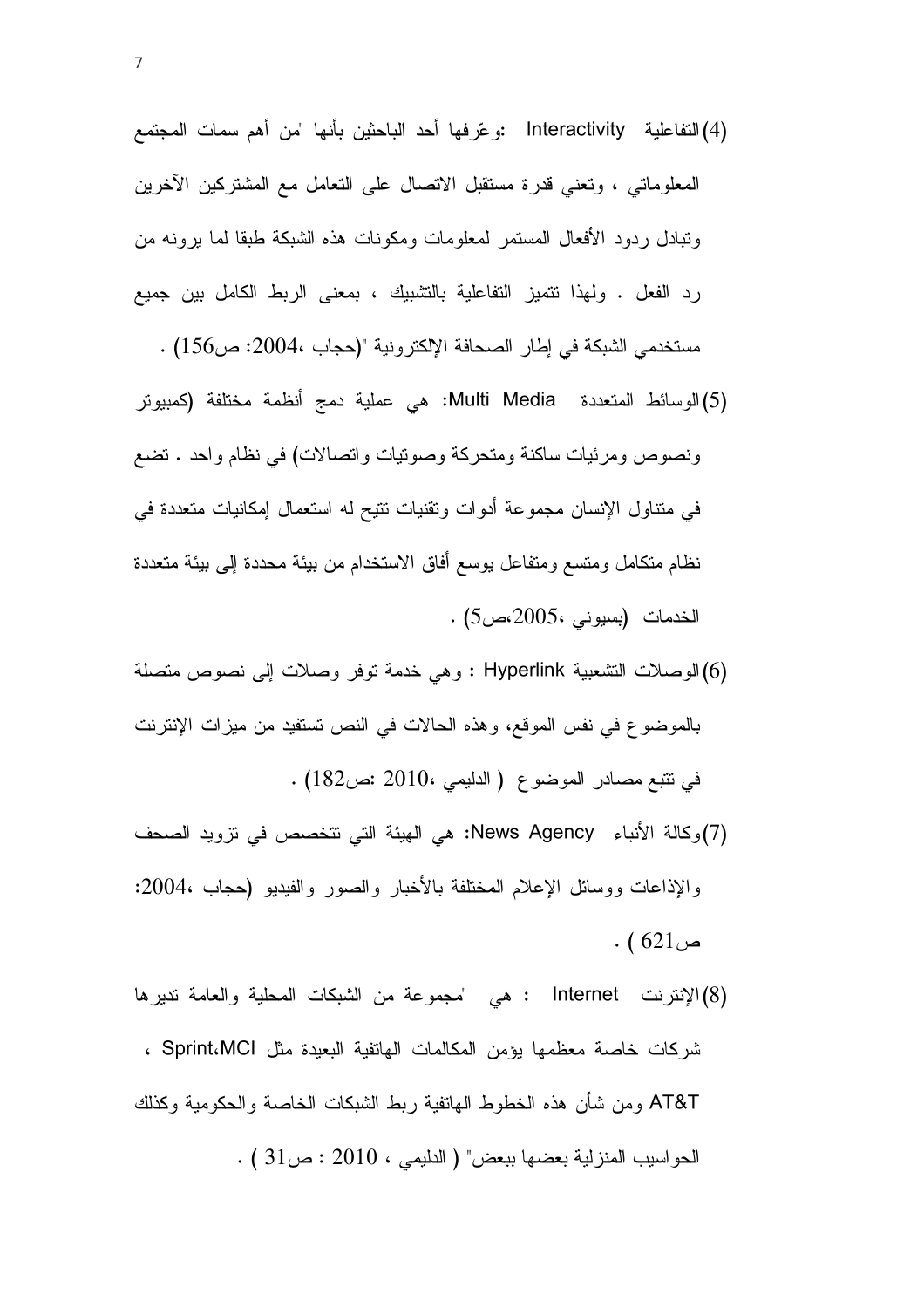- (9)الأرشيف الإلكتروني للصحيفة Archive of Electronic Newspaper: هو أرشيف يخزن رقميا في ذاكرة الحاسب الإلكتروني ، ويتم استخدام المعلومات الصحفية فيه بطريقة سهلة ومنظمة وسريعة . بالإضافة إلى إمكانية تخزين الصوت والصورة والفيديو في هذا الأرشيف (حجاب ،2004: ص45 ) .
- (10) حارس البوابة الإعلامية (Gatekeeper) : ويشير هذا المصطلح إلى أن " القائم على الأخبار أو الرسائل الإخبارية وهو قائم بذاته على فتح أو إغلاق (بوابة ) الخبر والمضامين الأخرى ، سامحا بذلك للخبر أن يندفع إلى الأمام ، أو أن يشاع ليكون حاجزاً ضد عناصر أخرى حسب خليط من الاختيارات المهنية الشخصية ، لأن انحياز الفرد قد يؤدي إلى إنلاف أو دمج بعض العناصر ، ولأن اختيارنا للأخبار هو الذي يقوم بدون شك بنتويع ونلوين (نصورانتا) أي معرفتنا للأحداث البعيدة أو الغابرة " (وسينجلتيري ، جيرالد ،1999،ص39).
- (11) المواقع الإخبارية الإلكترونية : هي مجموعة من النوافذ على شبكة الإنترنت تعرض الأخبار المستحدثة وتعتمد بالأغلب على وكالات الأنباء أو مراسلين خاصين بالمواقع ، إضافة إلى نشر المقالات الخاصة بالموقع أو نقلاً عن مواقع أخرى وقد تعهد بعضها إلى عقد برونوكولات مع مواقع أخرى لتبادل الأخبار والموضوعات الصحفية الأخرى( الدليمي ، 2010 : ص173 ).
- (12) البروتوكولات : هي عبارة عن مجموعة من القواعد التي تحكم عدد أجهزة الكمبيوتر التي نطلب نوعا معينا من المعلومات ، ويطلق على قواعد (برونوكولات) الشبكة اسم Transmission Control Protocol (TCP) أو اسم Internet Protocol (IP) ، ومن الأمثلة عليها : البريد الصوتي E–mail ، شبكة الويب ، جماعات النقاش ، نقل الملفات ، والتي أصبحت من الوسائط الحديثة للاتصال الجمعي عبر شبكة الإنترنت (حجاب ،2004: ص65 ).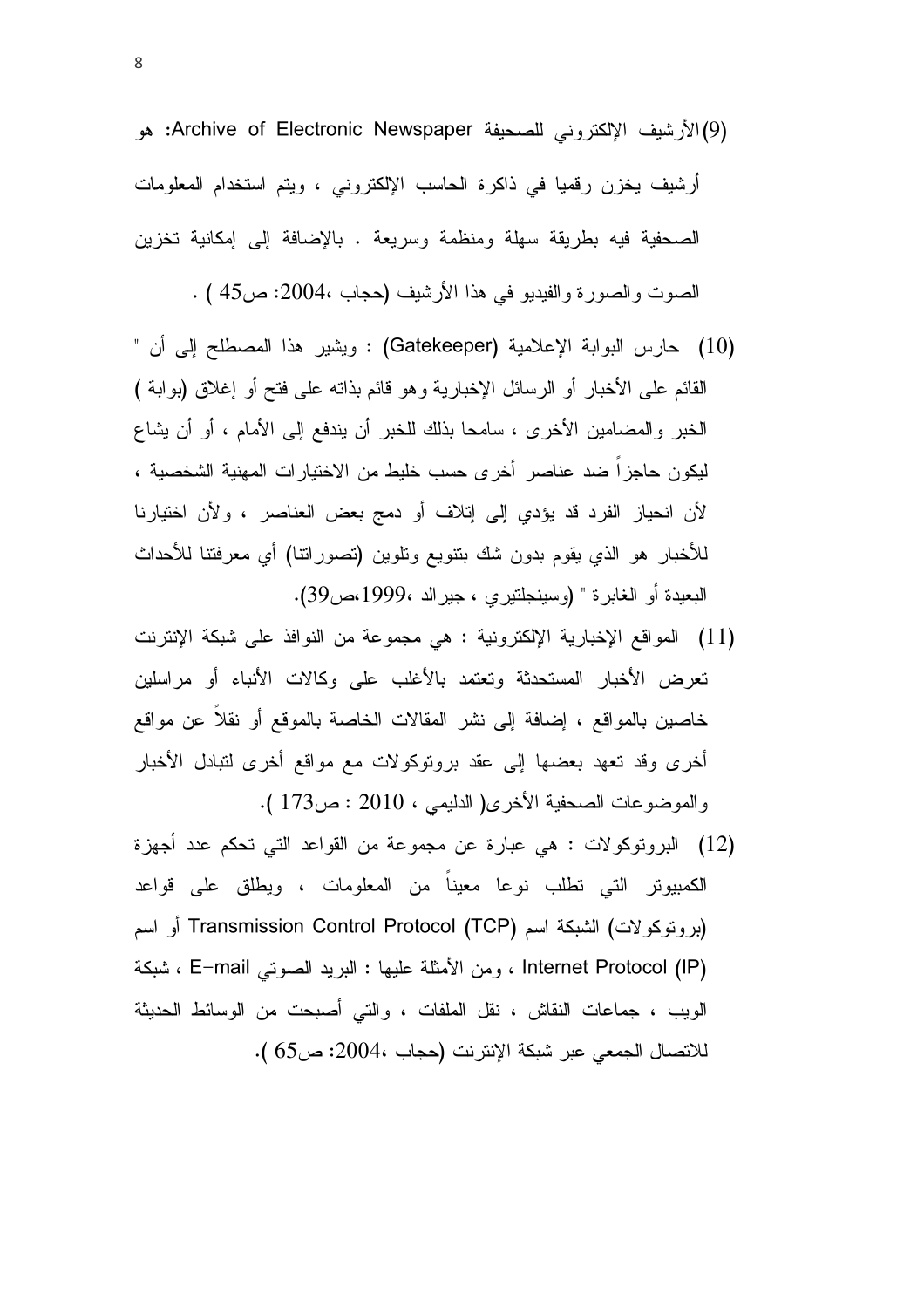حدود الدراسة :

- 1. نتحصر هذه الرسالة في دراسة الإمكانيات النفاعلية المتاحة عبر المواقع الإخبارية الفلسطينية على شبكة الإنترنت، وهي دراسة انحصرت بالمواقع الإخبارية الإلكترونية الفلسطينية بغض النظر عن الموقع الجغرافي لهذه المواقع .
	- 2. الحدود الزمانية للدراسة : تم إجراء هذه الدراسة العلمية خلال شهر تشرين الأول (أكتوبر) عام 2011 م.

محددات الدراسة :

إن التغير والزيادة في عدد المواقع الإخبارية وفي طريقة نتاولها للأحداث المتغيرة باستمرار إضافة إلى تباين نسب المشاركة والتفاعل عند الجمهور وفقا لنوعية وطبيعة الأحداث التبي نقع على أرض الواقع والنطورات النكنولوجية نحول دون نعميم نتائج الدراسة بعد مدة من الزمن .

ونتيجة لخصوصية القضية الفلسطينية فإن طريقة نتاولها للأخبار وطريقة ودرجة تفاعل المتلقين معها فيه نوع من الخصوصية الذي يحد من تعميم نتائج الدراسة على مجمل الوطن العربي كاملا.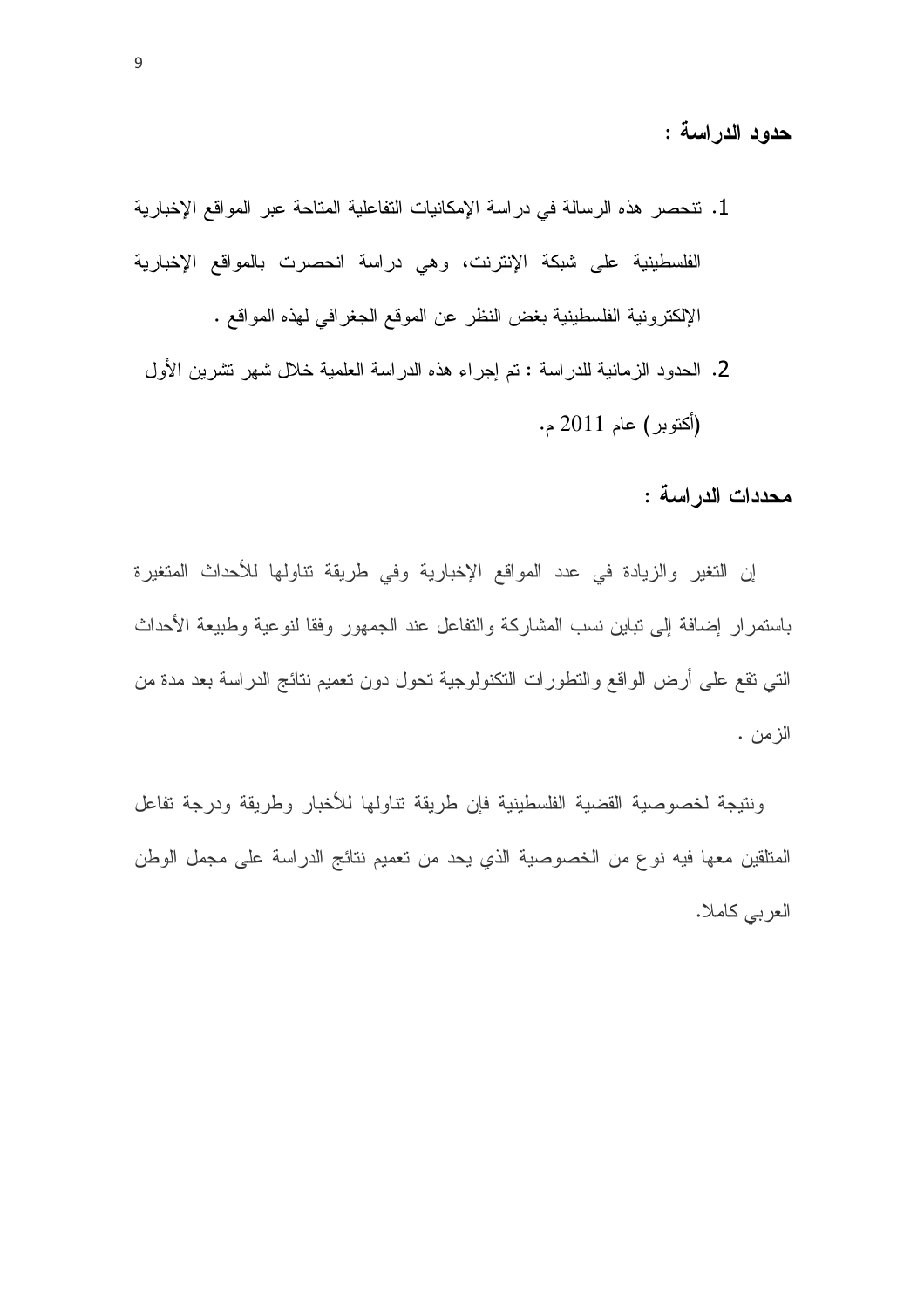## الفصل الثاني

# الإطار النظرى للدراسة

#### 1. أبعاد التفاعلية واتجاهات الباحثين

تعدّ التفاعلية من أهم الإضافات المتميز ة للصحافة الإلكتر ونية. ويشير أحد الباحثين إلى التفاعلية على أنها إحدى أهم سمات وخصائص وسائل الإعلام الجديد. كما يؤكد أحد الباحثين أن التفاعلية هي ثاني أهم عامل بعد الآنية للصحفيين في أداء عملهم. فاستخدام السمات التفاعلية على شبكة الإنترنت يؤدي إلى دور كبير في إحداث نقلة نوعية في وسائل الإعلام التقليدية، من خلال تقديم نوع من الاتصال الثنائي والتعددي يتجاوز الندفق التقليدي غير المباشر للرسائل الاعلامية.

## 1. أبعاد التفاعلية

قدمت الإنترنت البيئة اللازمة لظهور الإعلام الرقمي بشكل لم يكن متاحا بنفس القوة والفاعلية في وسائل الإعلام النقليدي، واستطاع نموذج الإعلام الرفمي على شبكة الإنترنت أن "يتبنى نظاما أكثر قدرة على نتمية مشاركة المستخدم و نحقيق درجة أعلى من التفاعلية والتحكم في الاتصال"(شفيق،2007،ص28).

وتُعد التفاعلية (Interactivity) من أهم الخدمات التي يقدمها الإنترنت في مجال إفادة الصحافة الإلكتر ونية، فالإنترنت يعد بمثابة وسيط للاتصال التفاعلي الذي يوسع فرص مشاركة القراء عن طريق البريد الإلكتروني، وكذلك عن طريق الروابط والمنتديات الإلكترونية ومواقع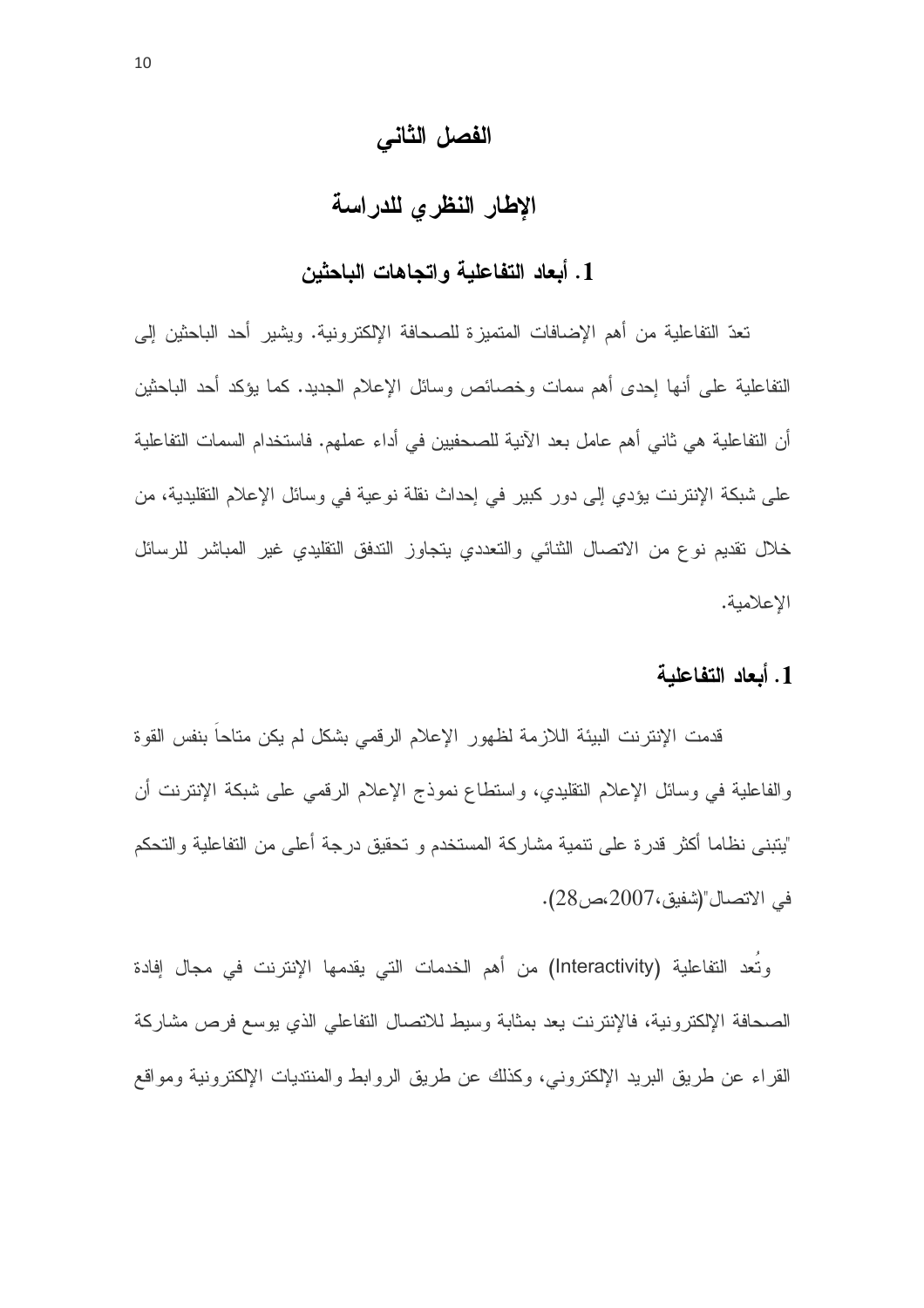الدر دشة والألعاب الاختيارية المتاحة وغيرها من سبل الاتصال التفاعلي بين الصحف والمجلات الإلكتر ونبة وقرائها.

وقد تعددت المفاهيم التي قدمت لتعريف التفاعلية وفقا لمجالات التخصص المنتوعة التي يتوافر فيها نوع من النفاعلية، فهي "مفهوم منعدد الأبعاد والاستخدامات ، فالنفاعلية نعدّ ً مفهوما نكامليا تهتم به العديد من التخصصات البحثية المختلفة، لذا فإن ما يعنيه متخصص المكتبات بالتفاعلية يختلف إلى حد كبير عمَا يعنيه باحث الإعلام أو مبرمج الكمبيوتر" (حجاب ،2004،ص747).

يشير بعض الباحثين في مجال الإعلام والانصال إلى عدم قدرة وسائل الإعلام التقليدية على التفاعل مع جمهورها. ويحدد أحد الباحثين العوامل التي نؤدي إلى ذلك في خمسة عوامل من بينها عدم توفر القدرة التكنولوجية التي تتيح الفرصة لمشاركة الجمهور وتبادل الرسائل والمضامين الإعلامية من خلال وسائل الإعلام، فهي لاتستطيع إشباع الدوافع الاتصالية لكل فئات الجمهور المختلفة التي لا تملك فرصاً للمشاركة في إنتاج مضامين وسائل الإعلام التقليدية.

# 2. التطور التاريخي لمفهوم التفاعلية

لقد بدأ الاهتمام بدراسة التفاعلية منذ أن أكد Wiener أهمية رجع الصدى عام 1948، ورغم شهرة هذا المصطلح إبان الخمسينيات والسنينيات من القرن الماضي، إلا أن استعماله في بحوث الاتصال تراجع في العقود الأخيرة، بسبب بنية وسائل الاتصال الجماهيري، "فطبيعة الإعلام الأحادي الاتجاه الذي فرضته كل من الجرائد والإذاعة والتلفزيون يستثنى إمكانية عودة المعلومات بين منتجى الرسائل ومتلقيها، إذ نتعدم فرصة نبادل الأدوار بين المرسلين والمتلقين" (اللبان ،2005،ص65) . وهذا يتجسد من خلال ما يسمى التفاعلية التقليدية التي نجدها في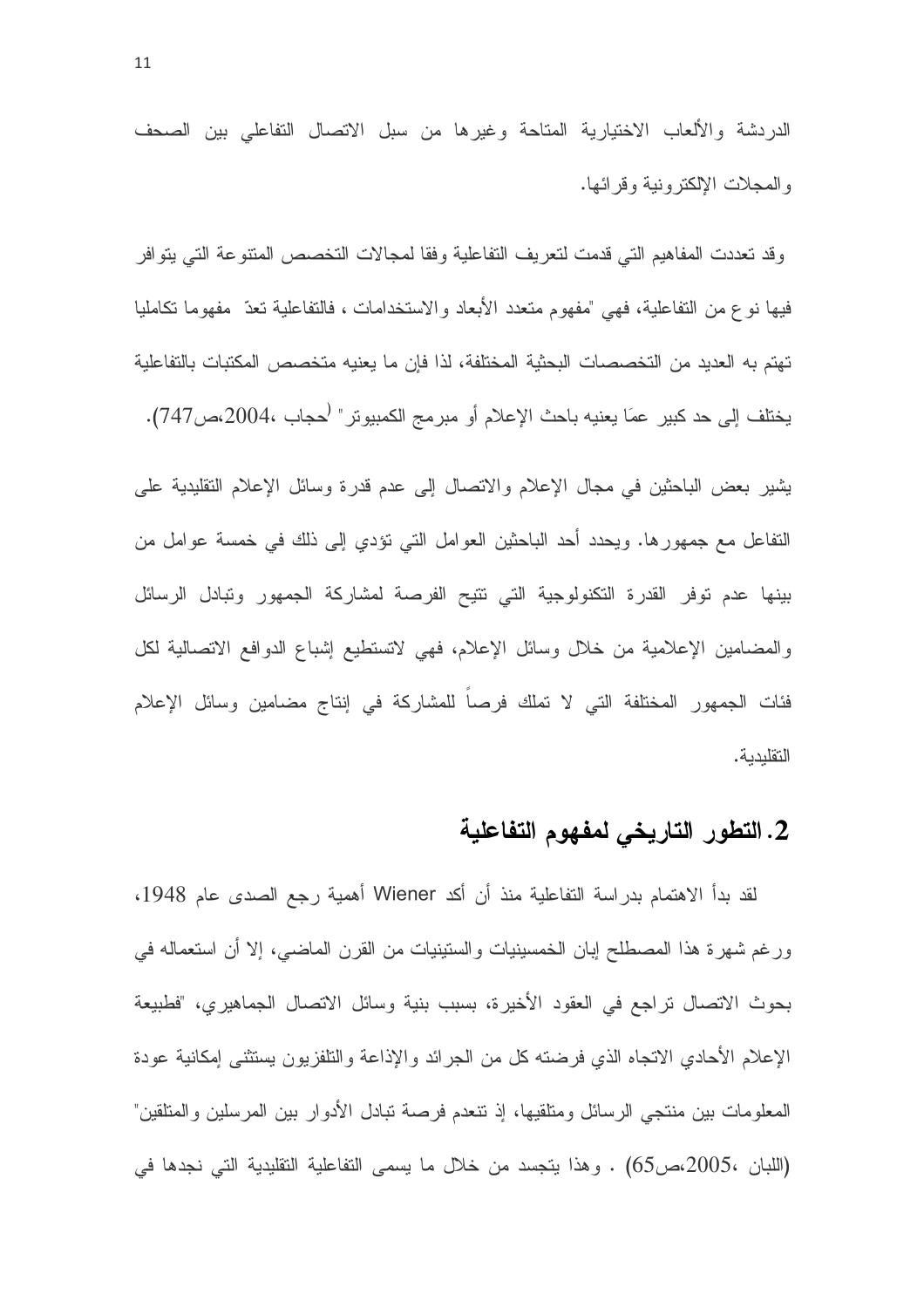الجرائد على شكل رسائل منشورة من ركن رسائل إلى المحرر والتي كانت نرسل عن طريق البريد، ومثل ما يحدث في الإذاعة والنلفزيون من مكالمات هاتفية أثناء بث البرامج أو وصول الرسائل البريدية أو الحضور في الأستوديو . فنجد أن إحدى الخصائص الرئيسية في الاتصال الحديث نتجلَّى في إرساء أسلوب انصالبي لا ينيحه الإعلام النقليدي، ألا وهو الانصال النفاعلي، وتجسد البناء النقني للاتصال الحديث في تجاوزه إحدى خواص الاتصال القديم أحاديَ الاتجاه (مهنا،2002، ص417).

كما أن مفهوم النفاعلية نطوّر ونماشى مع الونيرة المنسارعة لانتشار نكنولوجيا الإعلام والاتصال الحديثة، والدافع وراء هذا النوع من الدر اسات يكمن في الممارسة وسلوكيات المستخدمين لهذه النكنولوجيات الحديثة، والتي بفضلها أصبحنا نتحدث عن سيولة انصالية حققت ما يسمى الإعلام النفاعلـي ذا الانـجاهين، والذي يـحدث بين المسنقبل والمرسل.

على سبيل المثال "بحصل هذا النوع من النفاعل في حال ندخل المشاهد أثنــــاء الحـــصص النلفزيونية بواسطة الهاتف مثلما كان الحال بخصوص القنوات الفرنسية، فرد فعله يؤثر بدرجة قليلة أو كبير ة في سير البرنامج"كذلك يحصل هذا النو ع من النفاعل في الصحافة الإلكترونية من خلال ندخل المنلقى بالرد والنعليق على القصص الإخبارية والنفاعل مع أفلام الفيديو نيكست مما يؤثِّر علـــي المرســـل فـــي إعـــادة صــــياغة مـــضمون الرســــائل التــــي يقـــوم ببثهـــا (العياضي، رابح، 2004، ص110).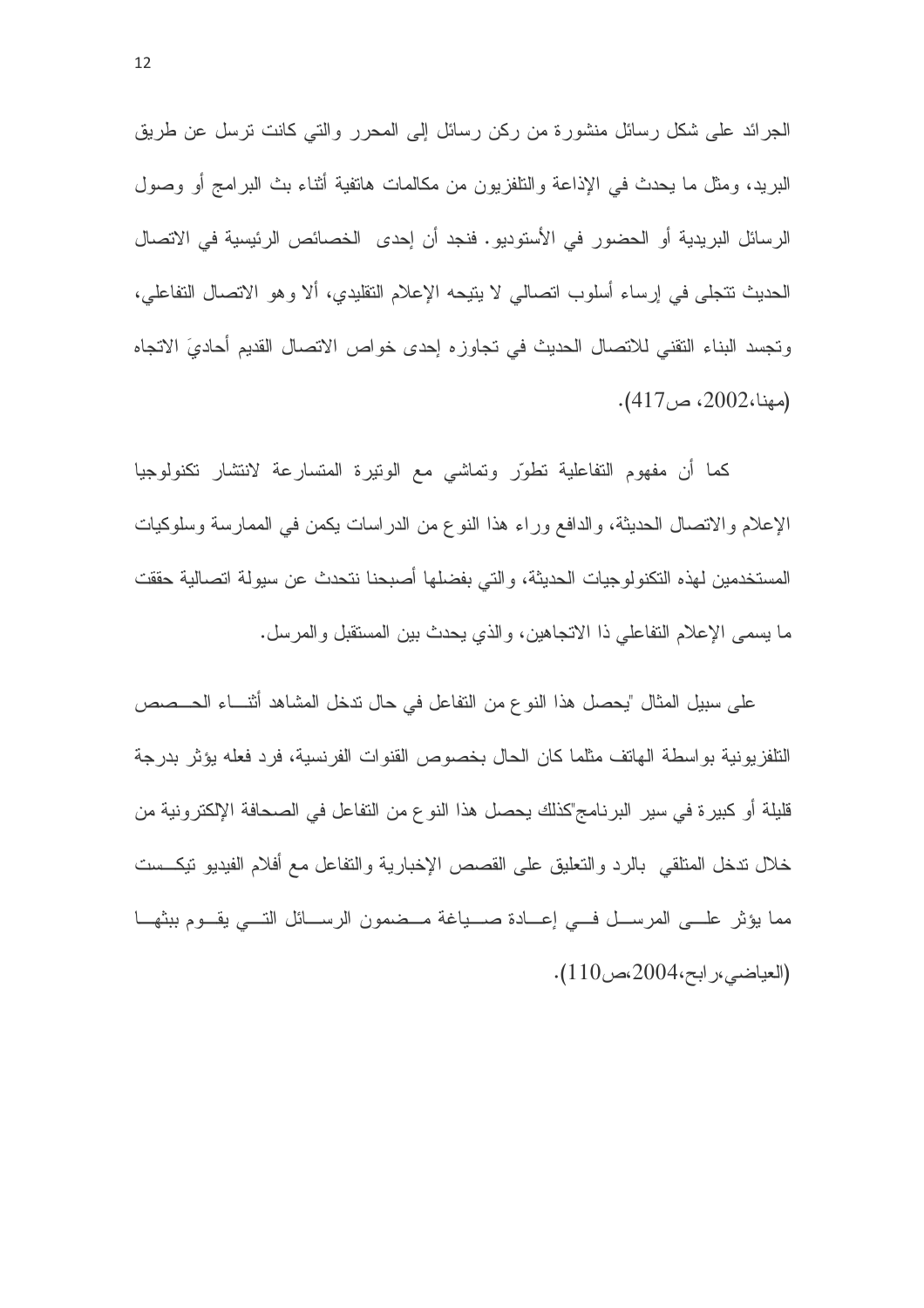#### 3. أبعاد التفاعلية ومستوياتها

إن كلمة التفاعلية Interactivité مركبة من كلمتين في أصلها اللاتيني، أي من كلمة Inter وتعني بين أو فيما بين، ومن كلمة(Activus) وتفيد الممارسة في مقابل النظرية وعليه "عندما يترجم المصطلح التقليدي L'interactivité من اللاتينية يكون معناه ممارسة بين اثنين أي نبادل ونفاعل بين شخصين" (ز عموم،بومعيز ة،2007،ص25)

من هنا نفهم أن معنى التفاعلية يكمن في النبادل والتفاعل الذي يتم خلال الاتصال بين شخصين أو أكثر إذاً فهي فعل انصال قديم. ونأتي النفاعلية كأهم وأقوى الملامح المميزة للنشر الفور ي و هي طريقة أو أسلوب في الاستخدام أكثر ٍ من كونها منتجاً محدداً.

ونبقى التفاعلية "هي المطلب الرئيسي الذي يبحث عنه الكثير من المستخدمين بينما لم يدرك مفهومها إلا القليل جداً من منتجى الرسائل الإعلامية " (نقلاً عن :شفيق،2007،ص29).

ويرى مارك ديوز أن التفاعلية إحدى المميزات التي نتفرد بها الصحافة الإلكترونية عن الصحافة التقليدية. و التفاعلية هي "الدرجة التي يكون فيها للمشار كين في العملية الاتصالية تأثير على أدوار الأخرين وباستطاعتهم تبادلها ويطلق عليها ( على ممارستهم) الممارسة المتبادلة أو التفاعلية " (نقلا عن :حجاب،2004،ص746).

يتضح من الدر اسات السابقة تعدد تعر بفات التفاعلية و أبعادها لدى الباحثين، و قد حاول العديد من العلماء نعريف "النفاعلية" كما أن مفهوم النفاعلية هو "مفهوم منعدد الأبعاد، وظلت النفاعلية لفتر ات طويلة بمثابة مفهوم أساسي حاولت نماذج الاتصال المختلفة إضافته إلى عناصر العملية الاتصالية وتوضيح أبعاده" (نقلاً عن :النجار ،2009،ص8).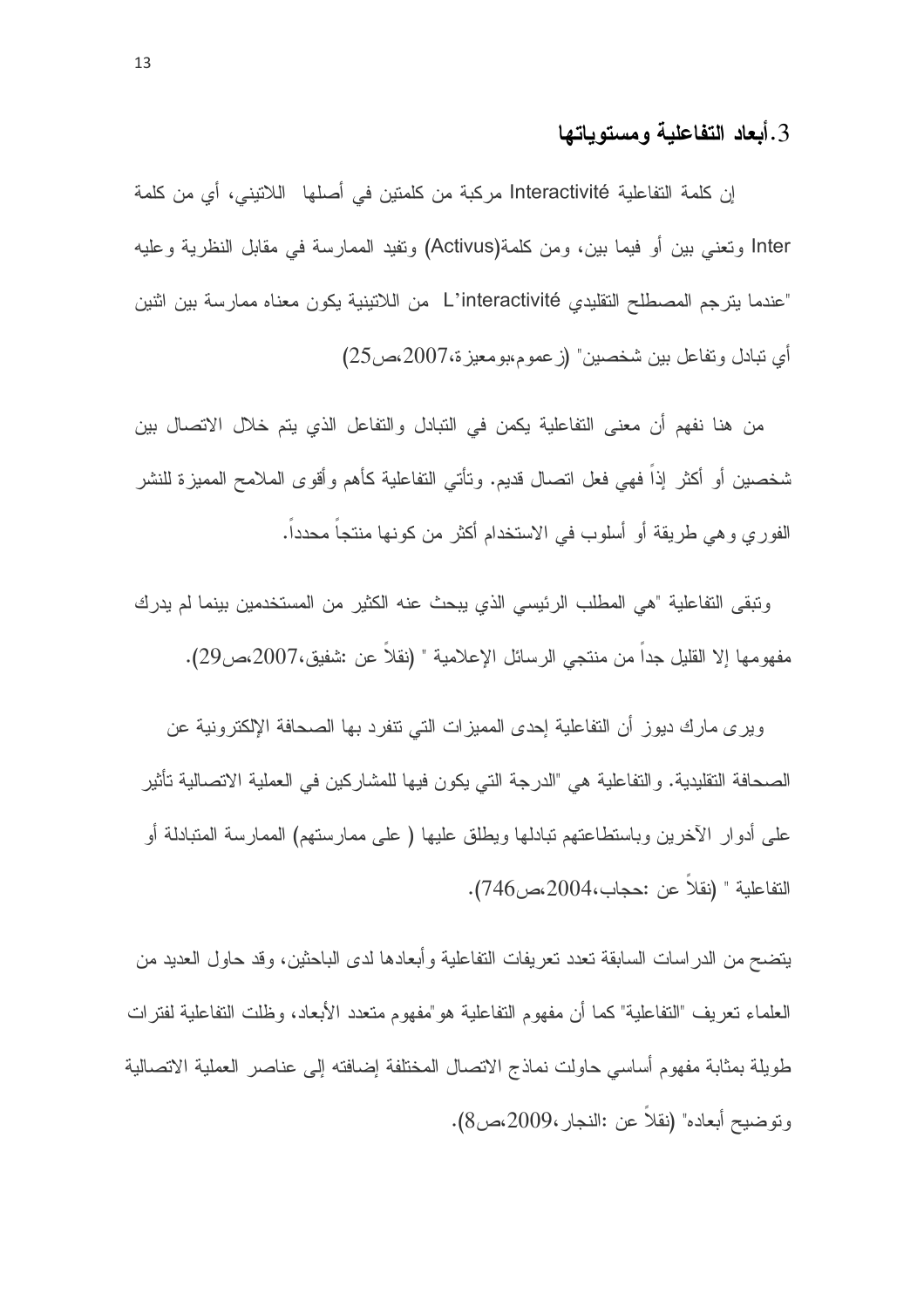غير أنه وحتى الآن لم يتم الاتفاق بين الباحثين على تعريف محدد وواضح للتفاعلية يمكن تطبيقه في المجالات و التخصصات المختلفة التي يتوفر فيها نوع ما من التفاعلية. ولذلك يظل مفهوم النفاعلية متعدد الاستخدامات والأبعاد ولكى نفهم أشكال التفاعلية سنعتمد على التصنيف الذي قدمه "سعيد النجار" في نتاوله للتفاعلية بخصوص الدراسات والأبحاث التي نتاولت هذه الظاهرة وتمت وفق ستة أبعاد سنتناولها بشيء من التفصيل كما يلي: (النجار،2009،ص8- $. (14)$ 

#### • تعدد الاختيارات المتاحة أمام المستخدمين:

يدرك مصممو الصحف على شبكة الإنترنت بأنه كلما زادت الوصلات التشعبية على الموقع، زادت اختيارات المستخدمين للإبحار خلال موقع الصحيفة، وهذه الاختيارات مهمة لإحداث التفاعلية، كما أن مصممي المواقع الإلكترونية يدركون جيدا بأن المستخدمين يفضلون الاختيار ما بين تصفح النصوص والصور الثابتة والمتحركة، أو استقبال المعلومات باللغة التي يريدونها، هذا بالإضافة إلى الخيارات التي نتعلق بقنوات الاتصال مثل النص الفائق والفيديو و الحركة و غير ها.

#### ● إمكانية الاتصال بين المستخدمين و مسؤولي الصحف ومحرريها:

ويساعد على ذلك نوافر عناوين البريد الإلكتروني التي يمكن أن تسهل عملية الاتصال بين المستخدمين من جهة والمسئولين في الصحف على الإنترنت من جهة أخرى، وكذلك إمكانية اتصال المستخدمين بمحرري القصص الإخبارية على موقع الصحيفة على الإنترنت.

#### • إمكانية الاتصال الشخصي:

ويقصد به على وجه الخصوص إمكانية الاتصال بين المــستخدمين للوســبلة الاتــصالية الو احدة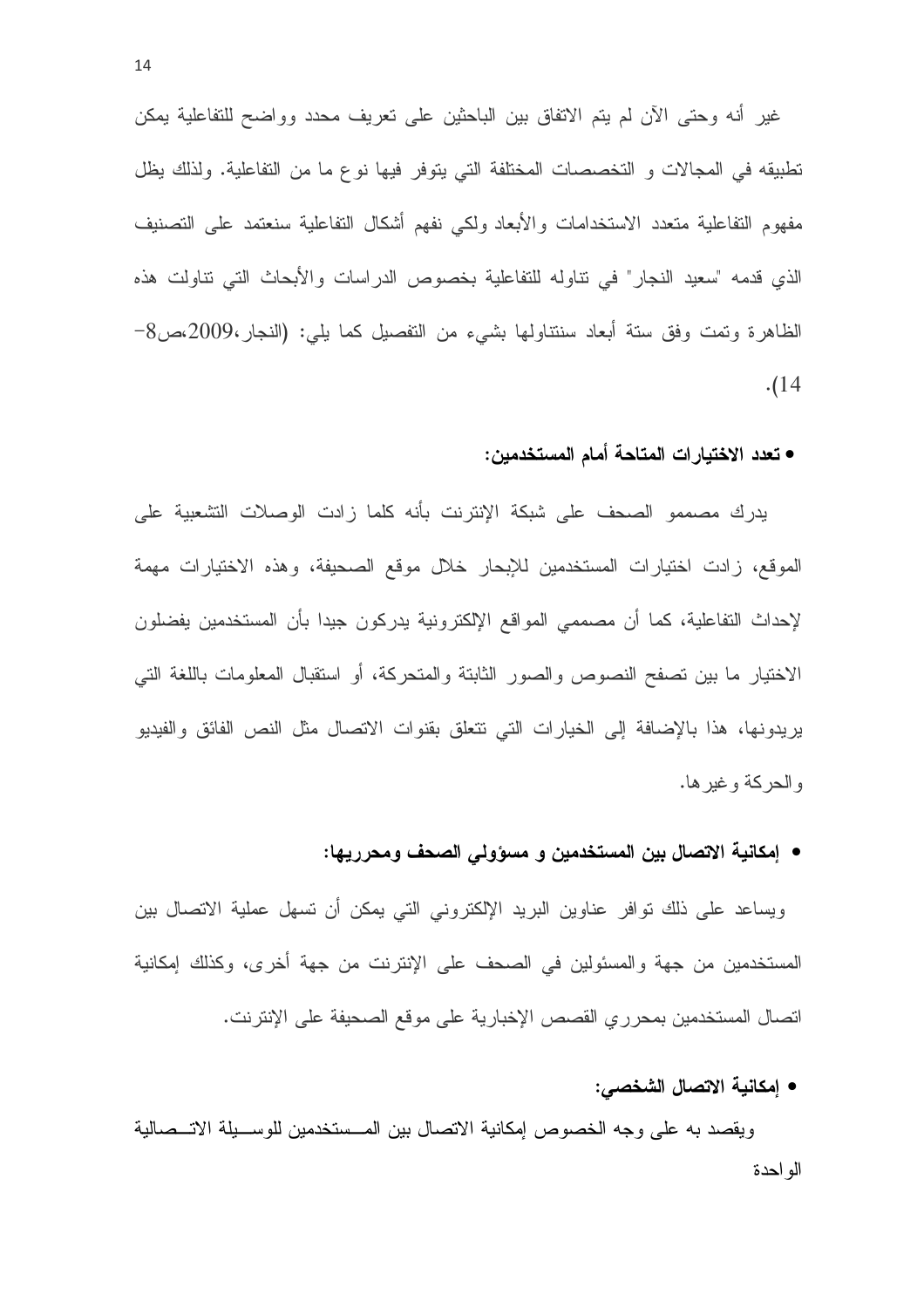ببعضهم بعضا، ويساعد على ذلك نوافر منتديات أو غر ف الدر دشة و مجمو عات النقاش التي نساعد على جذب القراء إلى موقع الصحيفة لفترة أطول، إضافة إلى وجود استطلاعات رأى القر اء تجاه أهم القضايا و الأحداث الجارية.

#### • المر اقبة المستمر ة للموقع:

ويعني توافر أداة أو أكثر لمراقبة موقع الصحيفة بحيث يمكن للموقع أن يسجل كل من زار الموقع وأي جزء من الموقع قام بزيارته، وأكثر الموضوعات قراءة وتحميلا وتعليقا من قبل المستخدمين، ونعد إناحة المراقبة المستمرة للموقع من الوسائل التي نجعل الموقع أكثر قدرة على نلبية احتياجات المستخدمين، كما أنها تعد وسيلة فعالة لتقويم الموقع.

#### • امكانية البحث عن المعلومات:

ويساعد على ذلك نوافر وسائل الإعلام أو محركات البحث أمام المستخدمين، سواء البحث عبر موقع الصحيفة أو البحث عبر الإنترنت، إضافة إلى وجود أرشيف للصحيفة، مما يسمح بالاطلاع والبحث في الأعداد السابقة من الصحيفة على الإنترنت.

#### • [مكانية إضافة المعلومات:

في هذا المجال يصبح المستخدم بمثابة مراسل لمحرر الموقع، إذ يجب على مواقع الصحف على الإنترينت تسهيل عملية إضافة المعلومات على الموقع من قبل المستخدمين. وبعض الصحف على الإنترنت تسمح للمستخدمين بإضافة الأنواع التالية للمعلومات: صفحات الويب وصفحات الهوايات والاهتمامات الخاصة، والإعلانات عن المواليد والأفراح والوفيات وعرض الأفلام و المسر حبات و الأحداث الثقافية و التر فيهية الأخر ي.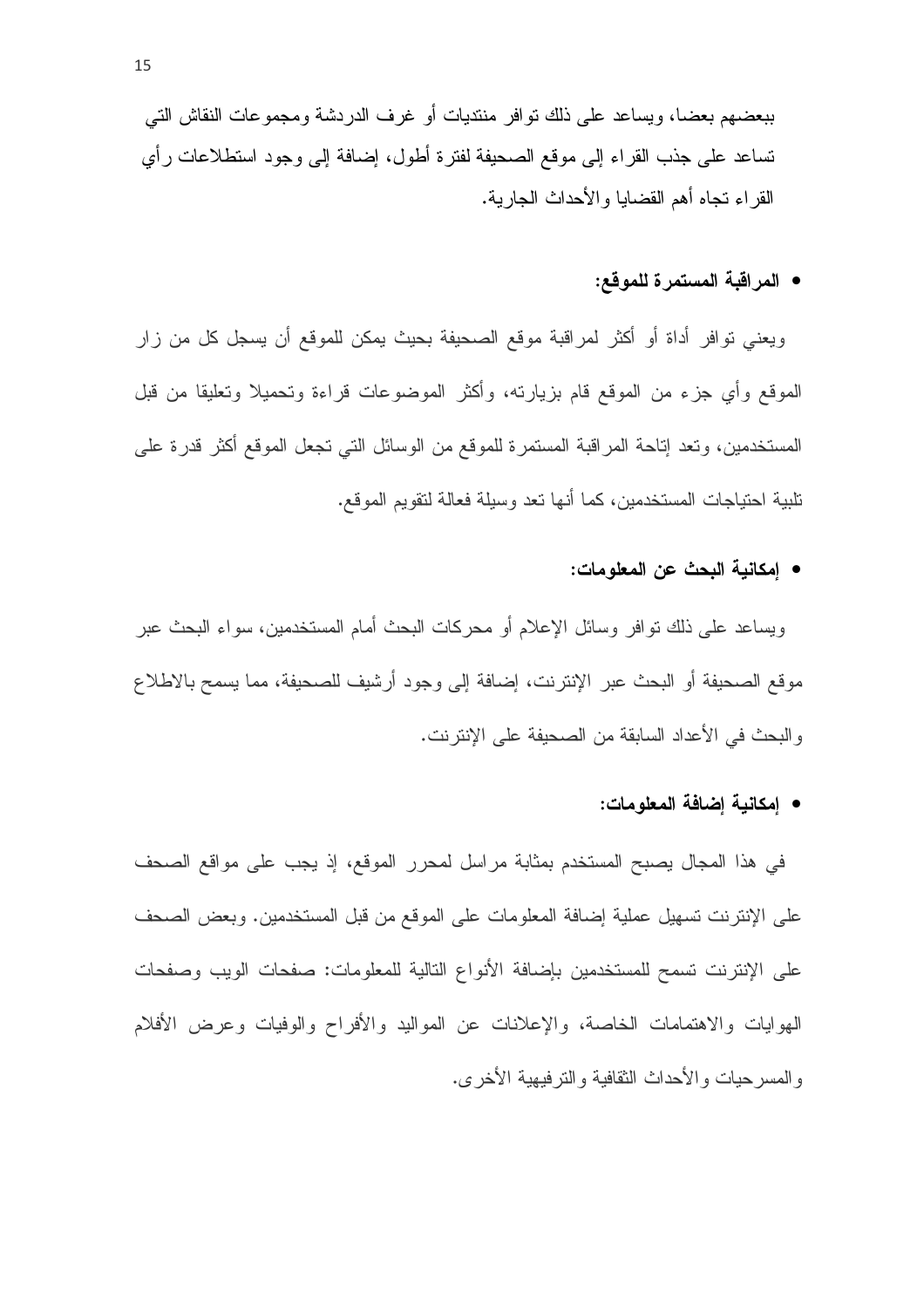من خلال هذه الأبعاد الستة يتضح أن هذا التعريف للتفاعلية من كلا الجانبين أو أكثر من اتجاه إذ نجد أربعة من الأبعاد الستة نؤكد على دور المستخدم بشكل واضح وتعظم دوره في العملية الانصالية، والبعد الخاص بالانصال الشخصبي يعالج كل أطراف العملية الانصالية على حد سواء في حين يعظم البعد الخاص باستعمال نظام ٍ مراقبة الموقع من دورٍ مرسل الرسائل في الصحف على الإنتر نت

ولكي تسصل ظباهرة علاقيات اتسصالية تفاعليسة إليبي مسستوى اتسصال حقيقيى يجسب أن تلبي الخصائص التالية(مهنا،2002،ص416):

- 1– أن تمتلك شكلاً مفتوحاً للتبادل ثنائي الاتجاه أو تعددي الاتجاه. 2– أن نتمتع بإمكانية قلب الأدوار بين المرسل والمتلقى. 3– أن تسثمن النسشاط التسشاركي للمتلقــي حتـــي فـــي حالـــة فيامــــه بـــدور اســـتقبالي بسيط.
- 4– الانتباه إلى تأثير ات العمل الاتصالي. 5– المبسل إلسي الاسستعداد لاعتبسار العلاقسة الاتسصالية نسشاطا تبادليسا متسساويا، وبـالتالـي شكلا من المحادثـة التـي يمكن أن نتحقق.

ونقود هذه الخصائص إلى مشكلة النشاط التفاعلي لوسائل الاتصال الحديثة ففي هذه الحالة يمكن للنشاط النفاعلي أن يفهم كقدرة النظام الجديد على أن يستقبل طلبات المشترك وأن يلبيها، وهو جانب بتعارض كلياً مع طرائق عمل وسائل الإعلام النقليدية.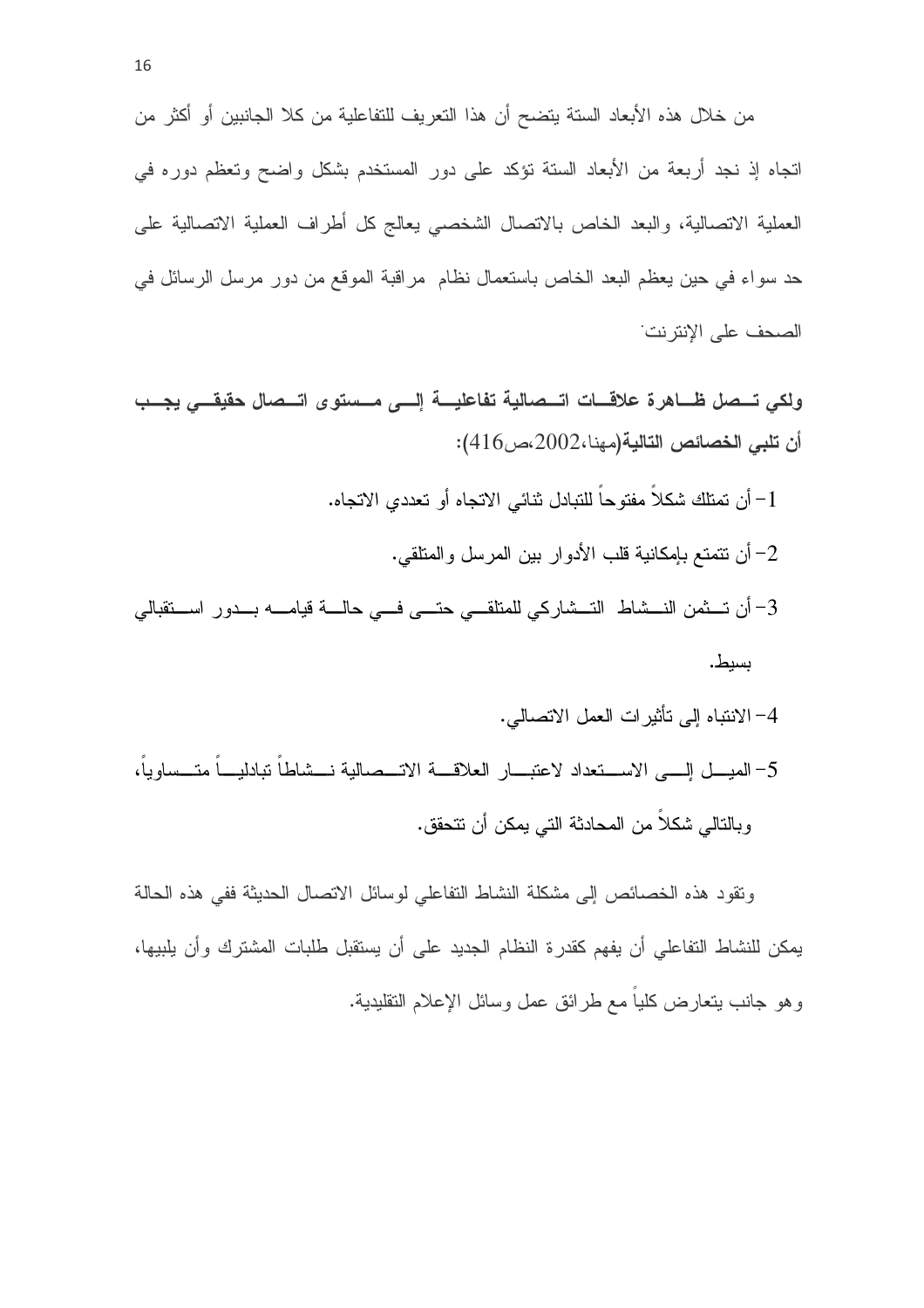# 4.أشكال التفاعلية وأساليبها

يقدم الاتصال عبر الحاسبات أشكالاً عديدة من التفاعلية مثل البحث عن المضامين وإتاحة الفعل أو رجع الصدى في المواقع الإعلانية بالمقارنة مع وسائل الإعلام المطبوعة والمذاعة ، فإن "مستخدمي الإنترنت بسهل عليهم الاتصال بالقائمين بالاتصال من خلال البريد الإلكتروني ذي الوصلات الفائقة للمحررين والمخرجين"(شفيق،2007،ص33). و البو م وبالإضافة إلى البريد الإلكتروني نقوم المواقع الإخبارية الإلكترونية بتجريب أساليب مختلفة لقنوات رد الفعل مثل الخطابات الإلكترونية إلى المحرر، وغرف الحوار الحي واللوحات الإخبارية وندوات النقاش والأسئلة الموجهة للخبراء. **ويمكن التمييز بين أربعة مستويات** متنوعة يتيحها النشر الفور ي للتفاعلية في استخدام الصحيفة الفورية(شفيق،2007،ص37-38):

- 1. التفاعل بين المستخدم والمحرر وأبرز الأمثلة التطبيقية على هذا المستوى هو "البريد الإلكتروني".
- 2. التفاعل بين المستخدم وغيره من المستخدمين مثل "استخدام جماعات المناقشة والنشرات الإلكتر ونية"
- 3. أن يصبح المستخدم نفسه مصدرا وذلك حين نتاح له الإمكانية للتعليق على المادة ونشر رأيه، أو آياً كانت الإضافة التي يريد عرضها على الأخرين.
- 4. التفاعل بين المستخدم والمادة نفسها من خلال نحكمه في محاور وأشكال المعلومات التبي يتعرض لها.

لقد أصبح الحكم على مدى نجاح موقع على الإنترنت أو عدمه يتعلق أو يرتبط بما يقدمه من خدمات تفاعلية بين مستخدمي الموقع .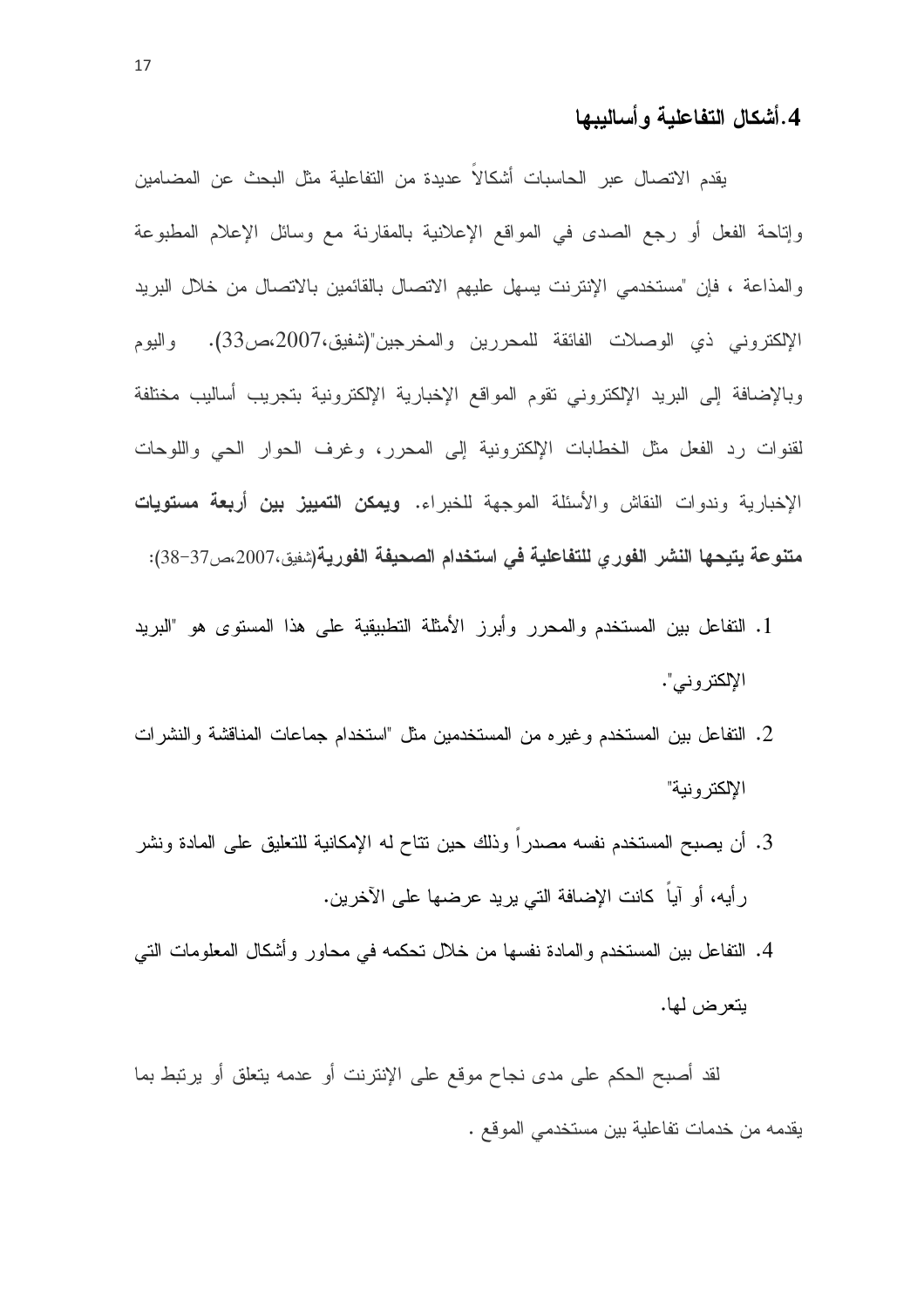وفسم الباحثون خيارات التفاعلية في الإنترنت إلى ثلاثة أشكال هي(العربي،2002،ص6–7):

- √ التفاعلية الإرشادية Navigational Interactivity وهي التي ترشد المستخدم إلى "الصفحة التالية" أو "العودة إلى أعلى" ... و هكذا.
- √ التفاعلية الوظيفية Functional Interactivity، وهي تلك التي نتم عبر البريد المباشر والر وابط Links ومجموعات الحوار News groups.
- √ التفاعلية الكثيفة Adaptec Interactivity، وهي نلك التي نقدم غرف المحادثة، ونتيح لموقع الإنترينت أن يُكيف نفسه لسلوك المتصفحين الزرائرين.

يفيد أحد الباحثين أن الوسائط الإلكترونية تختلف في دعمها للتفاعلية الجوهرية في الوسائط الإلكترونية، إذ يشير الجدول المعدل من در اسة vankoert أنه باستخدام الوسيط الإلكتروني خاصيتي تعدد الاتجاهات والتحكم نزداد الدرجة النسبية للتفاعلية . ويمكن للإجراءات التنظيمية مثَّل مر كز بـه الر قابـة و التقنبات - أن تقبد التفاعلبـة للو سبط الإلكتر و نـي.

إن جو هر التفاعلية للوسيط الإلكتروني تتعدد بمدى دعمه لعمليات الاتصال متعدد الاتجاه. من هذا المنظور نتحدد التفاعلية حسبما إذا كان الوسيط الإلكتروني(2002،Vankoert):

- 1. بجعل الاتصال متعدد الاتجاهات ممكنا.
- 2. يسمح للمشاركين بالتحكم في الفعل الاتصالي .
- 3. يدعم تبادل الأدوار بين المشتركين في العمليات الاتصالية، بالإضافة إلى أن هناك خاصبتين للاتصال المتعدد الاتجاهات وهما:
	- إمكانية رجع الصدى: السرعة التي يمكن أن يحدث وفقها رجع الصدى.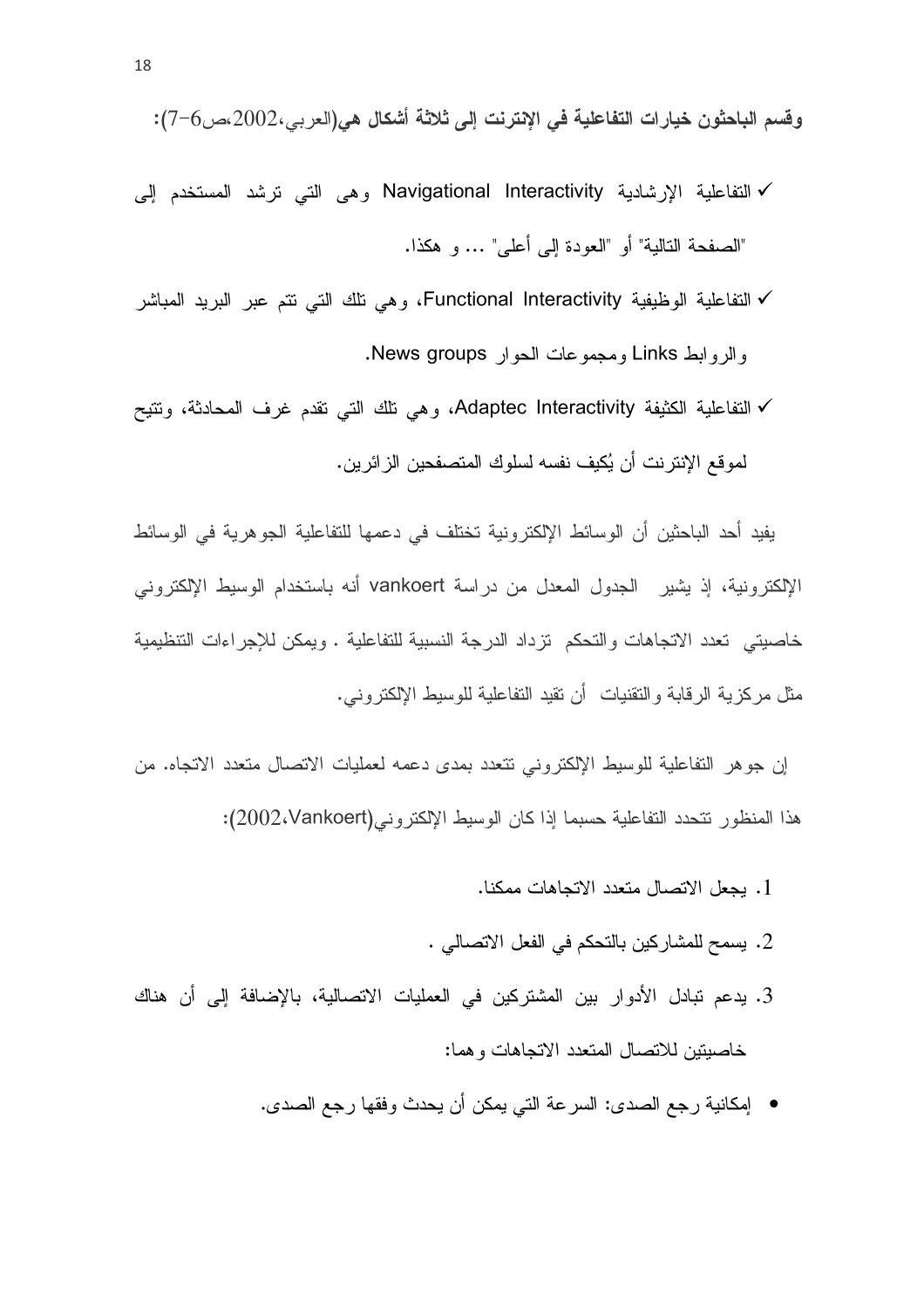• متطلباته للنزامنية في الوقت فالمحادثة الهاتفية هي مثال على الاتصال النزامني وتتطلب من المرسل والمتلقى التواصل في نفس الوقت، وعكس الانصال اللانز امنى كحال البريد الإلكتروني،أو استعمال الرد الآلي في محادثة الهاتف وبناء على ما نقدم بمكن تحديد مستوى التفاعلية الجوهرية في كل وسيط الكتروني، كما هو مبين في الشكل التالي:

| التفاعلية الجوهرية في كل وسبط الكتروني |           |                    |         |        |           |            |  |
|----------------------------------------|-----------|--------------------|---------|--------|-----------|------------|--|
| الدرجة                                 |           | التفاعلية الجوهرية |         |        |           |            |  |
| النسبية                                |           | رجع الصدى          | تبادل   |        | متعدد     | الإلكتروني |  |
| للتفاعلية                              | الاتصال   |                    | الأدوار | التحكم | الاتجاهات |            |  |
| عالية                                  | لا متزامن | آنسى               | نعم     | نعم    | نعم       | الهاتف     |  |
|                                        | متزامن    |                    |         |        |           |            |  |
| عالية                                  | لا متزامن | آنسي أو            | نعم     | نعم    | نعم       | الإنترنت   |  |
|                                        | متزامن    | متأخر              |         |        |           |            |  |
| منخفضة                                 | متزامن    | محدود، أو          | Y       | Y      | Y         | التلفزيون  |  |
|                                        |           | متأخر              |         |        |           |            |  |
| منخفضة                                 | متزامن    | محدود،أو           | Y       | Y      | Ÿ         | الإذاعة    |  |
|                                        |           | متأخر              |         |        |           |            |  |

الجدول معدل من در اسة Vankoert

أسالبب التفاعلية

إن الناس عندما يتفاعلون فهذا يعني المشاركة من قبل أكثر من شخص واحد. كما أن الزمن ينبغي أن يحدد، والنفاعل أن يتم عبر وسيط (فنوات ما)، وهذه المظاهر من النفاعلية يشار إليها بنسبة المشاركة، والنز امنية، والمماثلة، ومسنوى النفاعلية بتأثِّر بكل واحد من هذه المتغيرات (تومي،2008،ص119-120)،والتي يمكن تقديمها فيما يلي:

- تشير نسبة المشاركة (Participation ratio): إلى عدد المشاركين والطريقة التي يشاركون بها. وهذا يمكن أن يتنوع وفق عدد من الأشكال: مشاركة بين شخص وشخص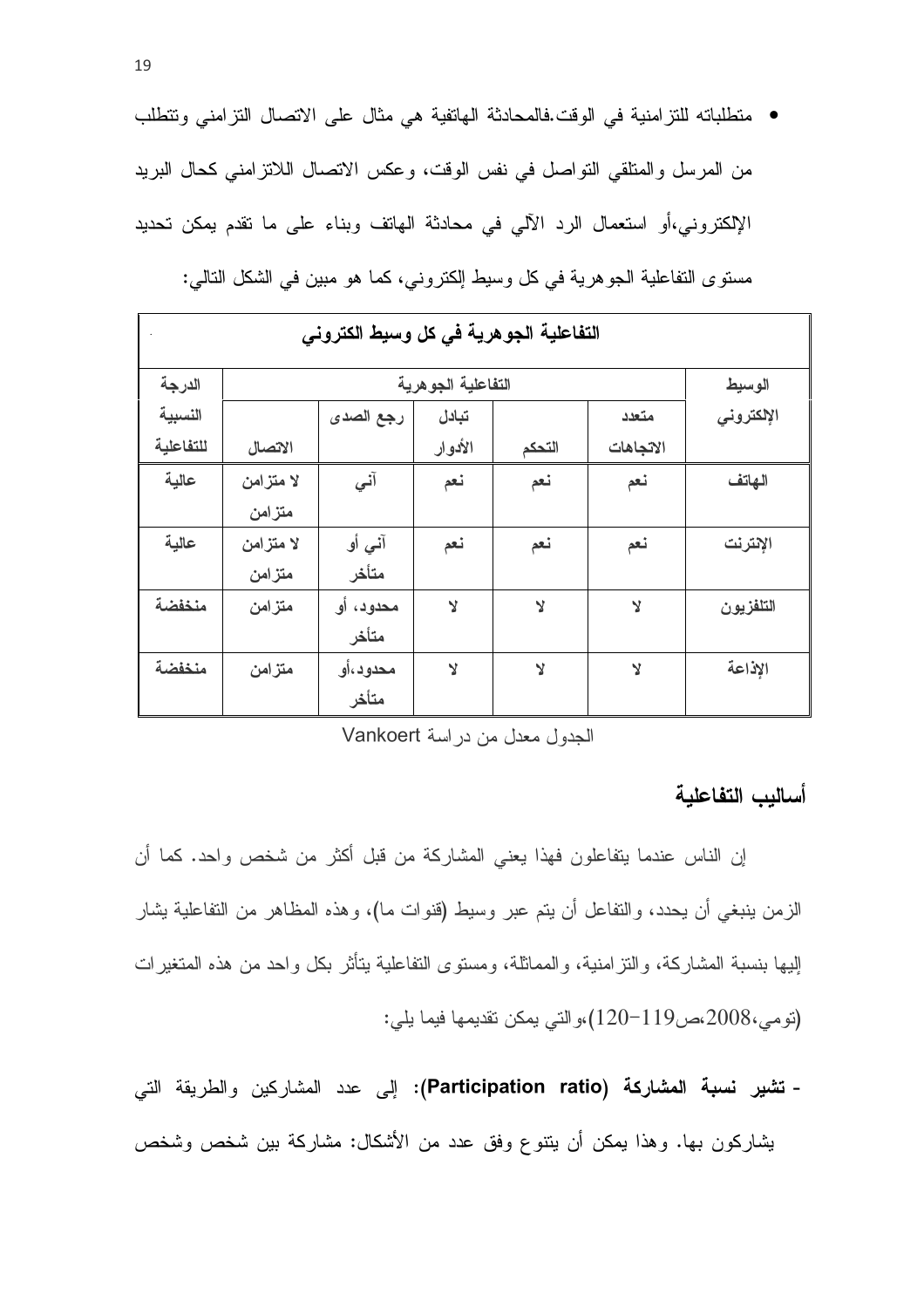أخر، مشاركة بين شخص وأشخاص كثيرين. وتجدر الإشارة إلى أنه كلما ارتفعت نسبة المشار كة، تز ابدت التفاعلية.

- التزامنية(Synchronicity): وتشير إلى الإطار الزمني الذي يحدث فيه التفاعل. والتفاعلية والتزامنية هي نلك التي تحدث بصفة فورية، أي كل المشاركين حاضرون بينما تعني التفاعلية اللاتز امنية أن المشاركين غير حاضرين في نفس الزمن. وتتم التفاعلية هنا عن طريق رجع الصدى المكتوب. والتفاعلية أيضا نتراجع كلما أصبحت المشاركة لا نز امنية.
- التماثل(Symmetry): يشير إلى "التوليف بين تكنولوجيات نتوسط التفاعل. فالتفاعل المتماثل يتم عندما يستعمل كلا الطرفيين نفس الوسيط".

أصبح الاتصال في اتجاهين دليلا على أهمية الاتصال المواجهي، بالنسبة إلى الأشكال والأساليب الأخرى للاتصال لما يعكسه من مرونة في العملية الاتصالية وتحقيق أهدافها. وهو ما يعني قدرة القائم بالاتصال على نطوير عملية الاتصال بالتغيير أو التعديل بناء على تفاعل المنلقى مع كل من الرسالة والقائم بالاتصال ثم الاستجابة بعد ذلك في الاتصال العائد. وهو ما كان يضفي قيمة أخرى إلى الاتصال المواجهي لتأثير العنصرين معا في المتلقى والعملية الاتصالية(عبد الحميد،2007،ص57). وبالحديث عن القيمة المضافة Added Value في الاتصال المواجهي نجدها نتضح في العناصر النالية(عبد الحميد،2007مص58):

√ تفاعل المنلقى مع كل من الرسالة والقائم بالاتصال

√ الاتصال العائد أو المرند من المنلقي إلى القائم بالاتصال

√ فور ية الاستجابة إلى العملية الاتصالية و أهدافها، مهما كان اتجاه هذه الاستجابة أو شكلها.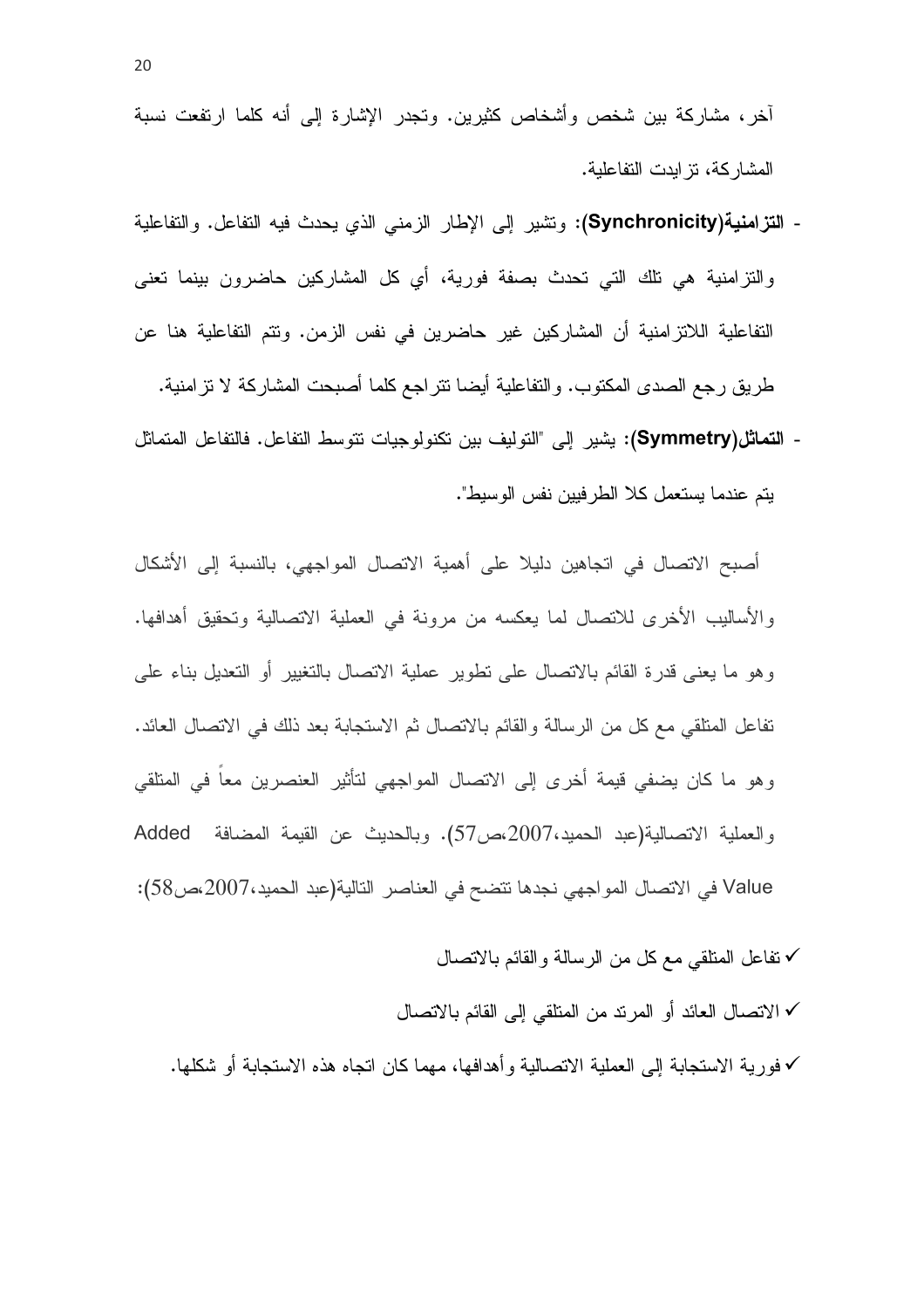وتجدر الإشارة، إلى أن مفهوم التفاعل لم نكن ناتجة عن نطور عملية الاتصال الجماهيري أو الإعلام أو الوسائل بقدر ما كانت رؤية تفسيرية لنتائج البحوث والدراسات العلمية التبي درست الجمهور وعلاقته بوسائل الإعلام والقائم بالانصال. ورغبة من الوسائل الإعلامية في نجاوز مفهوم الاتصال الخطي ومحاولة إثارة دافعية المتلقى للتفاعل، فإن "جهودا حثيثة كان يبذلها القائمون على هذه الوسائل لمحاولة دعم الاتصال في اتجاهين، وتفاعل المتلقى مع الرسائل الإعلامية أو القائم بالاتصال، للاقتراب من فكرة التفاعل والمشاركة وذلك في إطار العرض والنقديم وفي حدود ما يسمح به النطور النكنولوجي"( نقلاً عن عبد الحميد،2007،ص59).

وبصفة عامة نجد أن التفاعلية تعكس تفاعل المتلقى مع عناصر عملية الاتصال والإعلام وهي: البرامج أو القناة، ثم القائم بالاتصال، بالإضافة إلى المحتوى والمتلقين الآخرين لنفس البرنامج أو مستخدمي نفس القناة. كما توفر للمتلقى عددا من العمليات المختلفة التي تتفق مع حاجته واهتماماته وما يفضله، وتتطلب عملية الاتصال التفاعلية عددا من الأدوات الخاصة بالنفاعل والاتصال ،مع عناصر عملية الاتصال والإعلام لتحقيق بعض الأهداف العاجلة والأجلة للعملية الأخيرة، وتتفق بالتالي مع أشكال الاتصال المتزامن وغير المنزامن،(عبد  $. (68-65)$ الحميد، 2007 عص

#### 5. مظاهر التفاعلية في الصحافة الإلكترونية وأشكالها :

نتيح تكنولوجيا شبكة الإنترنت وبروتوكولاتها العديد من أدوات الاتصال والتفاعل بين العناصر المتعددة في عمليات الاتصال والإعلام، إلا أن "هذه الأدوات وتوظيفها في مجال الوسائل الإعلامية الجديدة – وبصفة خاصة صحافة الإنترنت– مازال محدودا "( عبد الحميد،2007،ص79). وقد أصبح للمتلقى علاقة نشطة مع الصحيفة الإلكترونية التي يطالعها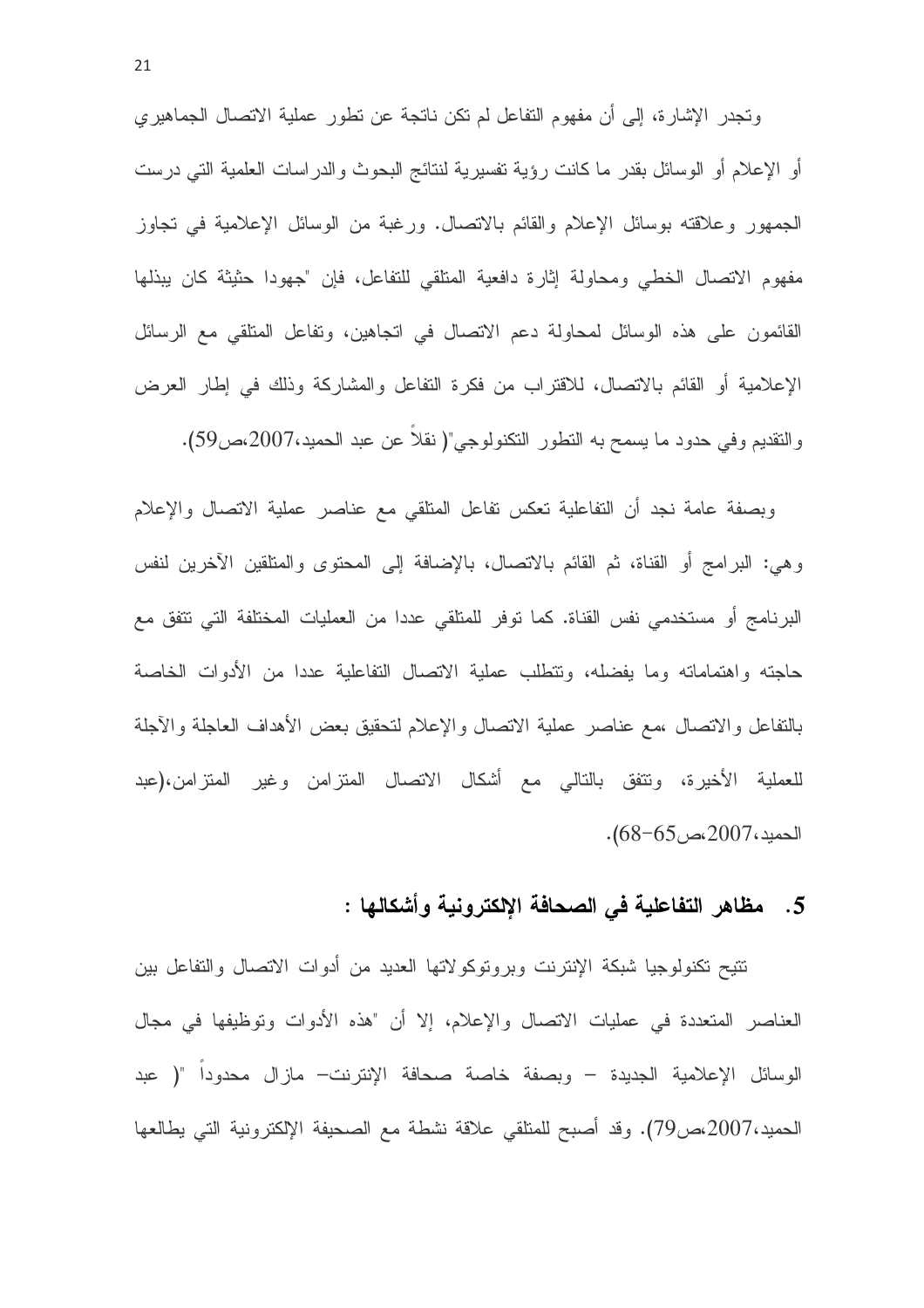ويتفاعل معها وهذا عن طريق أدوات البريد الإلكتروني، ومنتديات النقاش، والمدونات الشخصية التبي نظل أكثر شيوعا في الاستخدام الحالي. وسنقدم هذه الأدوات بشيء من التفصيل:

أولا، البريد الإلكترونيE. Mail الذي يتصدر أدوات الاتصال والتفاعل في الوسائل الجديدة، نظرًا لما يتمتع به من مزايا نتمثَّل في سهولة استخدامه، وتوفير ۖ إمكانية تبادل المعلومات والأراء، وطلب المساعدات ونقديم النصح والإرشاد إلى المنلقى بالإضافة إلى نبادل الرسائل مع المحرر والمجموعات، سواء كانت هذه الرسائل في رموز نصية أو مصورة، ومع أن هذه الأداة لا نوفر النفاعل المنزامن نظرا لوجود فروق زمنية بين إرسال الرسالة واستقبالها والرد عليها، فإنها نتمتع بعدد من المزايا التي نزيد دافعية استخدامها، وأهمها سرعة نبادل الرسائل مع الأفراد مهما تباعدت المسافات، وانخفاض التكلفة، وإمكانيات إرسال رسالة واحدة إلى العديد من الأفراد في أماكن متفرقة في العالم في نفس الوقت، وإمكانية ربط ملفات إضافية بالبريد الإلكتروني، بجانب تهيئة المتلقى نفسه لقراءة الرسالة والرد عليها في الوقت الذي يناسبه (عبد الحميد، 2007،ص87).

**ثانيا، منتديات النقاش** التي ظهرت سنة 1996 حيث تتيح شبكة الإنترنت الفرصة لمستخدميها لنبادل الأراء والأفكار حول الموضوعات المختلفة، مستخدمة بذلك البريد الإلكتروني لإنشاء مجموعات نقاش نتسم بالعالمية، ويتوفر على النظامين التاليين : (محمد،2001،ص208–222).

#### - مجموعة الأخبار News group

وتمثَّل مجموعة الأخبار أو النقاش نوعاً من اللوحات النشرية الإلكترونية، ويمكن لأي مشترك في الشبكة أن يدخل في مناقشات مع أكثر من مجموعة حسب اهتمامه، كما يستطيع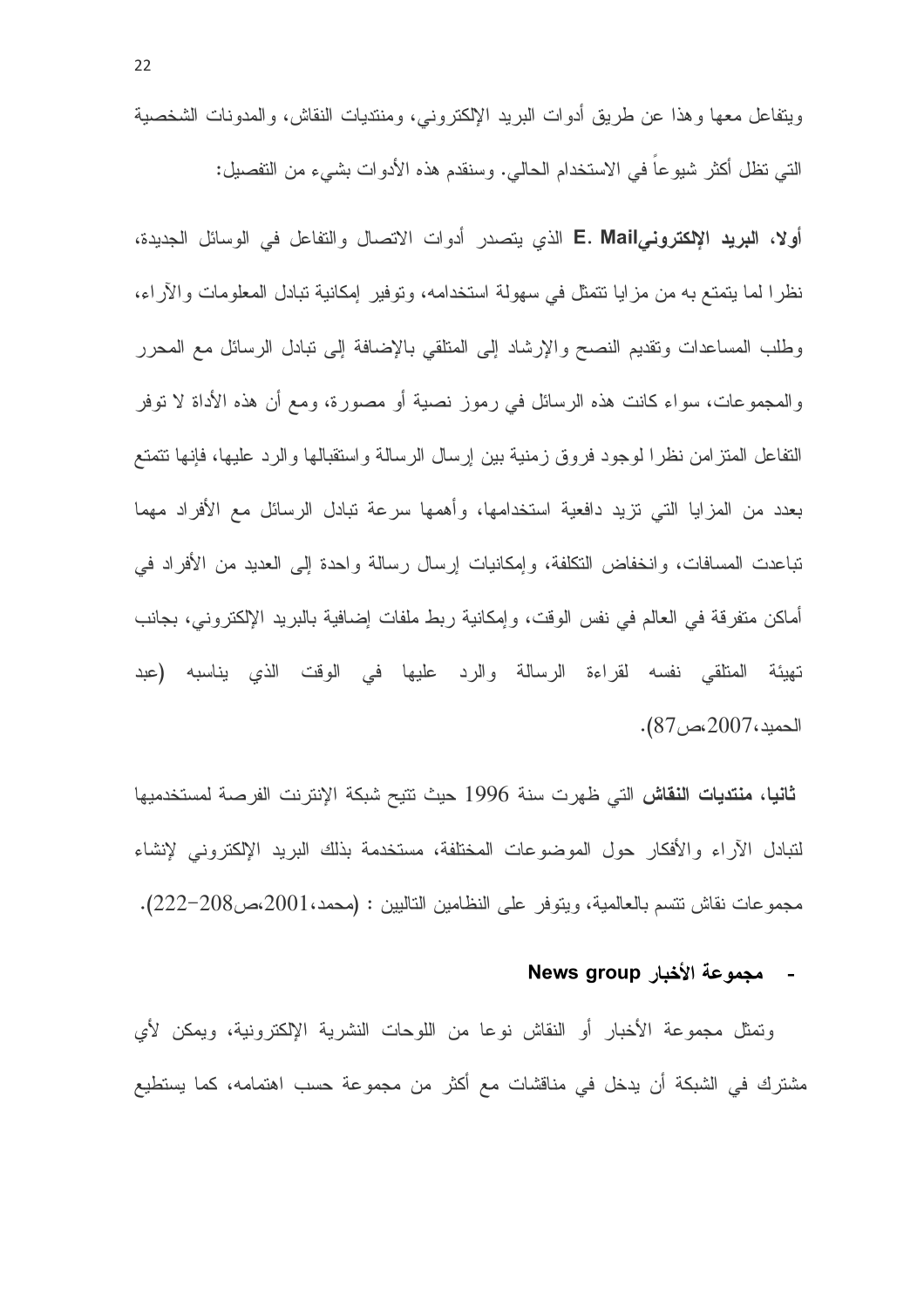مراجعة هذه المجموعات من حين إلى أخر . أيضا تمنحه هذه الخاصية إمكانية إضافة خبر أو مذكر ة وكذلك حق الر د عليه.

### القوائم البريدية: Mailing lists

تشتمل القوائم البريدية الإلكترونية على مجموعات كبيرة في مختلف التخصصات والمجالات، لعرض الأخبار ولطرح الأسئلة أو نشر المذكرات المختلفة، ونتم إدارة بعض هذه القوائم بصورة آلية، ويتم إدارة بعضها الأخر من القوائم البريدية عن طريق شخص سابق يتلقى الرسائل البريدية الإلكترونية للأشخاص الذين يرغبون في الاشتراك في المجموعات المختلفة، ويختلف العنوان الخاص بهذه المجموعات عن نظيره الخاص بمجموعات الأخبار . إذ إن العنوان في هذه القوائم تنطبق عليه الشر وط الخاصة بالبر بد الإلكتر ونبي.

ونشير إلى أنه لا يمكن إغفال دور المنتديات كوسيلة من وسائل تحقيق التفاعلية بين مستخدمي الإنترنت، وعلى حد قول أحد الصحفيين العرب، إن المنتديات كانت بمثابة الانفجار الكبير الذي نشر نجوم النفاعلية في فضاء الإنترنت.

ثالثًا، المدونات :Blogs، وهي تعني المفكرة الشخصية التي توضع على شبكة الإنترنت، حيث يضع فيها الشخص أفكاره ووجهات النظر حول الأحداث، وتحمل أماله وألامه وهمومه وأفراحه وغير ذلك، فهي فضاء للنعبير الحر، يمتلكها أناس محترفون وأخرون من ذوى الاهتمامات الأخرى. وقد كان للمدونات تأثير كبير في صناعة الأخبار ونشرها، وشكلت بالفعل في بعض الحالات، "وكالات إعلامية تخص صاحبها، إلا أنها تعانى من مشكلة المصداقية، رغم أنها تتلقى التعليقات والردود "(مجدى،2000،ص5).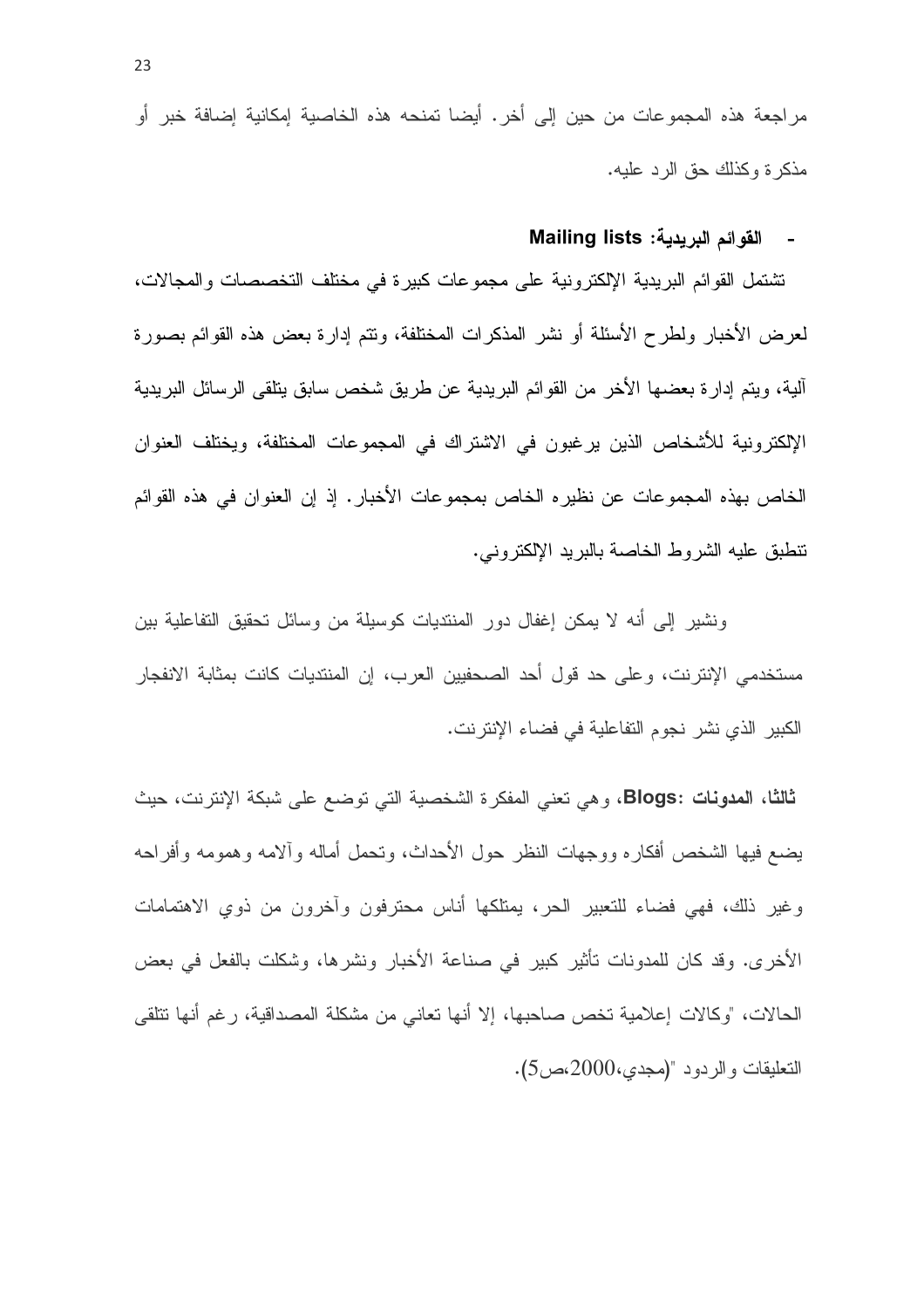رابعا، صناديق الاقتراع أو الاستفتاء Poll Box: وهي من أكثر الأدوات انتشاراً في الصحف الإلكتر ونية حيث تطرح الصحف الأفكار أو الأحداث أو الشخصيات ويطلب من القارئ المشاركة بالنصويت أو الاقتراع على الفكرة أو الرأي أو السؤال المطروح للإجابة. "ونتميز هذه الأداة بالسهولة في التفاعل مع ما هو مطروح في صندوق الاقتراع أو التصويت من خلال قيام القارئ بتسجيل علامة الموافقة أو الاعتراض، أو التامين أو المعارضة أو الحياد في المكان المخصص للتسجيل في الصندوق الذي عادة ما يكون في الصفحة الرئيسية أو واجهة التفاعل، أو في نهاية الموضوعات أو الأفكار المطروحة "(عبد الحميد،2007،ص89).

ولقد استعملت المواقع الإلكترونية هذه الخدمات بكثافة رغبة منها في منح الفرصة للمشتركين في صناعة المحتوى، وكذلك خلق المستخدم المتفاعل والمتجاوب مع الأخبار المنشورة. وعلى سبيل المثال يستعمل أحد أكبر المواقع العربية (إسلام أون لاين ) خدمة المنتديات ويوظفها في صناعة الخبر (عبد الحميد،2007،ص90).

#### اتجاهات الباحثين حول التفاعلية :

لقد نعددت واختلفت اتجاهات الباحثين في تعريف التفاعلية، ولعل ذلك راجع إلى حداثة موضوع التفاعلية إلى جانب قلة المصادر وعدم وجود نعريف واحد أو مفهوم واحد متفق عليه، لهذا سنقوم بتقديم مجموعة من تعاريف التفاعلية التي قدمها عدد من الباحثين كل حسب اتجاهاته. ويقدم نصر الدين العياضبي التفاعلية ويعرفها بأنها "مفهوم ابنكر للدلالة على شكل خاص من العلاقة بين التلفزيون والمشاهد، وتهدف التفاعلية إلى تحويل المشاهد السلبي إلى مشاهد فعال ونشيط وبشكل يؤثِّر في البرنامج. غير أنه أصبح بدل بعد الممارسة المتكررة على كل أنواع مشاركة المتلقى في الرسالة الإعلامية"(العياضي،صادق،2004،ص109).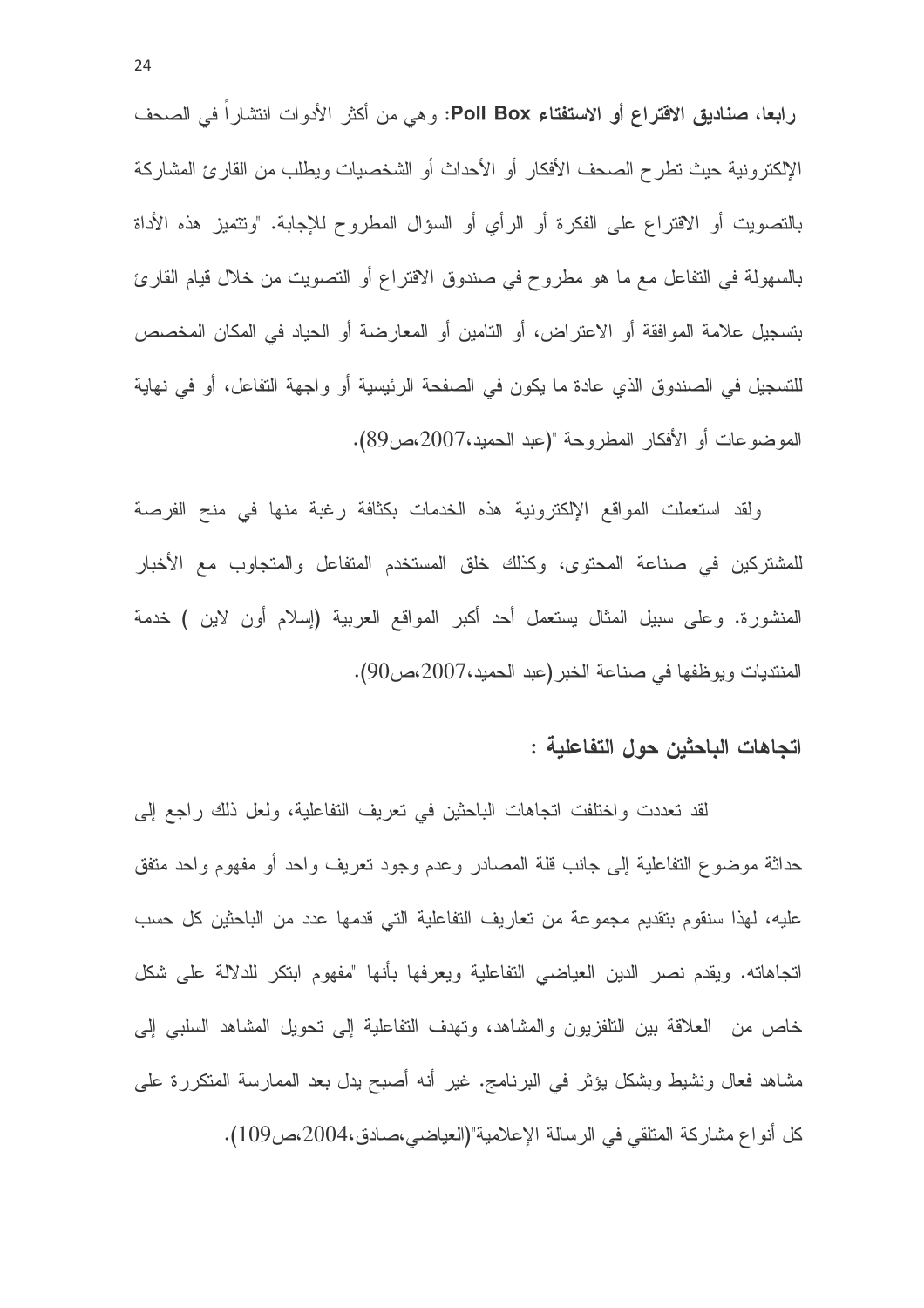ويشير نعريف أخر للتفاعلية إلى سلسلة من الأفعال الاتصالية التي يستطيع شخص ما أن يأخذ فيها موقع شخص آخر ويقوم بأفعال الاتصالية، فالمرسل يستقبل ويرسل في الوقت نفسه، وكذلك المستقبل، ويطلق على القائمين بالاتصال لفظ مشاركين، وهذا التعريف هو الذي اتفقت عليه غالبية الكتب المصرية المصدرة في موضوع التفاعلية. وقد نتاولت دراسة نيوهاجن وآخرين 1995، التفاعلية من زاوية إدراك المتلقى للتفاعلية من خلال دراسة إدراك الجمهور لتفاعلية البريد الإلكتروني، وتمثَّل مجتمع الدراسة في البريد الإلكتروني الذي يرسله مشاهدو محطة " أن بي سي " N B C الأمريكية حيث ركزت هذه الدراسة على بحث المتغيرات النفسية للمتلقى بعدِّها المتحكمة في إدراكه للتفاعلية، وتوصلت الدراسة إلى أن البريد الإلكتروني المرسل من محطة N B C كان يعكس إحساس المرسل بعمق العلاقة بينه وبين القائم بالاتصال، مما جعل الانصال أكثر نفاعلية وجدوى(علي ،حجازي،2005،ص318).

تناولت دراسة سالي ماكملان 2000 بالرصد والتحليل النماذج المختلفة للاتصال النفاعلي، ونوصلت من خلالها إلى افتراح نموذج ذي أجزاء أربعة للنفاعلية معتمدة من ذلك على بعدين رئيسَيين هما: ا**تجاه الاتصال، وسيطرة المستقبل على العملية الاتصالية.** وحاولت الدراسة تطبيق هذا النموذج على عدد من المواقع الصحية المتاحة على شبكة الإنترنت، وذلك من خلال محرك بحث "ياهوو" وبلغ حجم العينة العشوائية 108 من المواقع المتخصصة في مجال الصحة طبقت عليها مقاييس إدراك التفاعلية والأدوات التفاعلية المتاحة على كل موقع(شفيق،2007،ص31). كما أشار "Sudweeks، Sudweeks" " إلى أن التفاعل في الاتصال يسمح للجمهور باستخدام الوسيلة الإعلامية كإحدى وسائل المشاركة الاجتماعية، خاصة عندما نتجح هذه الوسيلة الإعلامية في ندعيم ميلهم أو نزعتهم إلى النفاعل مع الآخرين ، لا نعد التفاعلية سمة الوسيلة بقدر ما هي عملية ترتبط بالاتصال نفسه من الصحف الفورية، أي بمثابة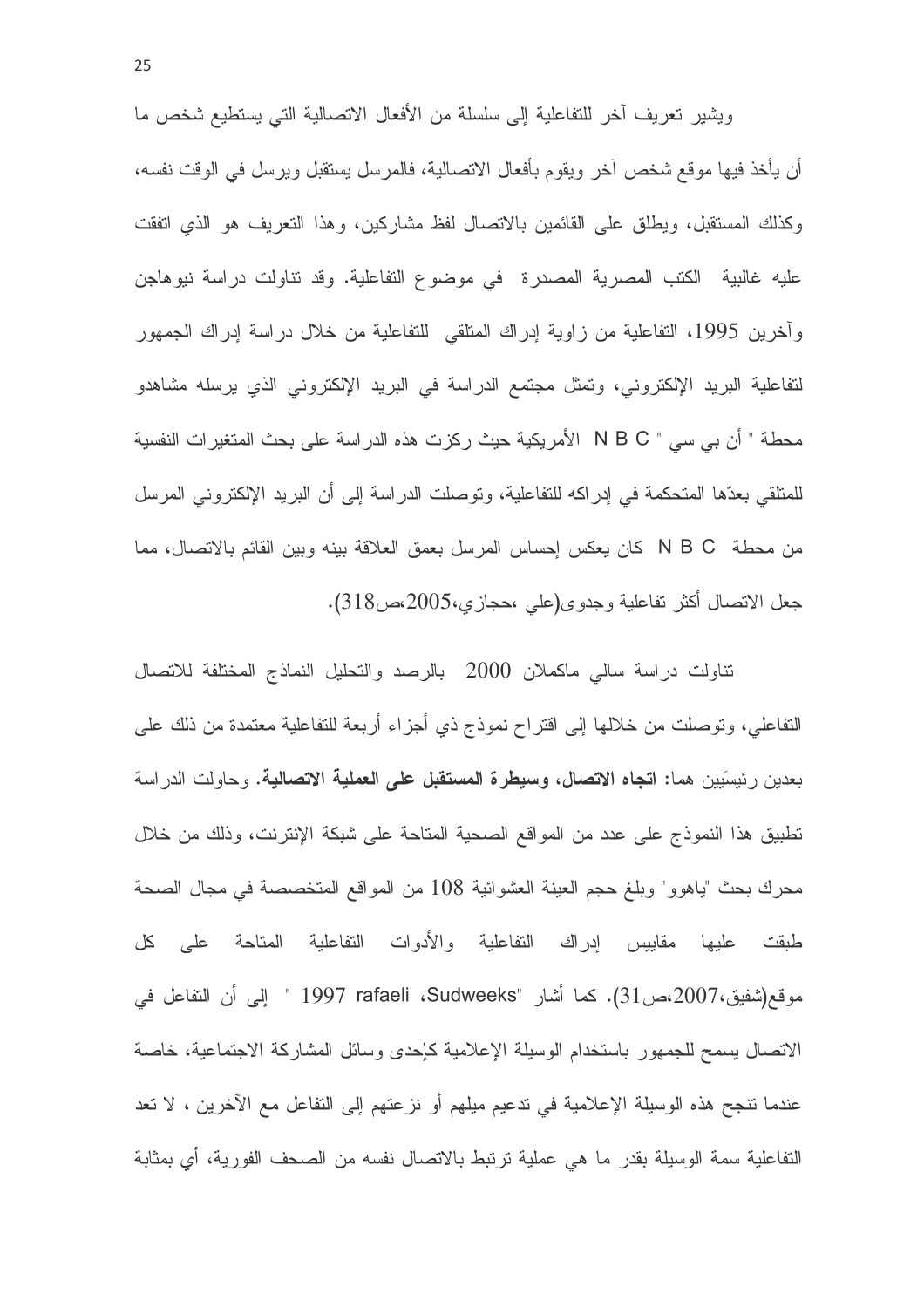المباشر الشخصبي والاتصال الوسيط والاتصال نقطة الالتقاء ببن الاتصال الجماهير ي(شفيق،2007،ص31).

لقد أتاح النشر الفوري عبر شبكة الإنترنت بيئة تفاعلية مرنة للصحافة الفورية مقارنة بنظيرتها الورقية التي ما زالت تعتمد على باب بريد القراء لربطها بقرائها، وتنطبق ملاحظة مارشال ماكلوهان التي عبّر عنها في جملته الشهيرة "**الوسيلة هي الرسالة الإعلامية** "علي الوسائل الإعلامية التفاعلية الحديثة، إذ نرتبط كفاءتها من نقل المحتوى بمدى كونه تفاعليا، مع ملاحظة أن التوظيف الجيد للتفاعلية ينشأ عن العلاقة بين الوسيلة الإعلامية والمحتوى الذي تقدمه في الوقت نفسه. ومن التعريفات البارزة حول التفاعلية من وسائل الإعلام الجديدة جاءت من دراسة "Rafaeli "1998، الذي عرف التفاعلية بأنها النعبير الذي يظهره المستخدم عقب استقباله للرسالة الاتصالية، على أن يكون هذا التعبير مرتبطا بالرسالة ويصل إلى المرسل عبر وسيلة الاتصال ذاتها(شفيق،2007،ص32–33).

وفي عام 1998 نَبِنت هينر Heeter، مفهوما سداسيا للتفاعلية يعتمد على الأبعاد الآتبة :

- 1. تعدد الاختبار ات المتاحة.
- 2. الجهد المبذول من قبل المستخدم بعدّه مستقبلاً إيجابياً ونشطاً.
	- 3. الاستجابة لر غبات المستخدمين.
	- 4.رصد استخدامات المتلقى لوسيلة الاتصال الإلكترونية .
		- 5. سهولة إضافة معلومات للرسالة الاتصالية .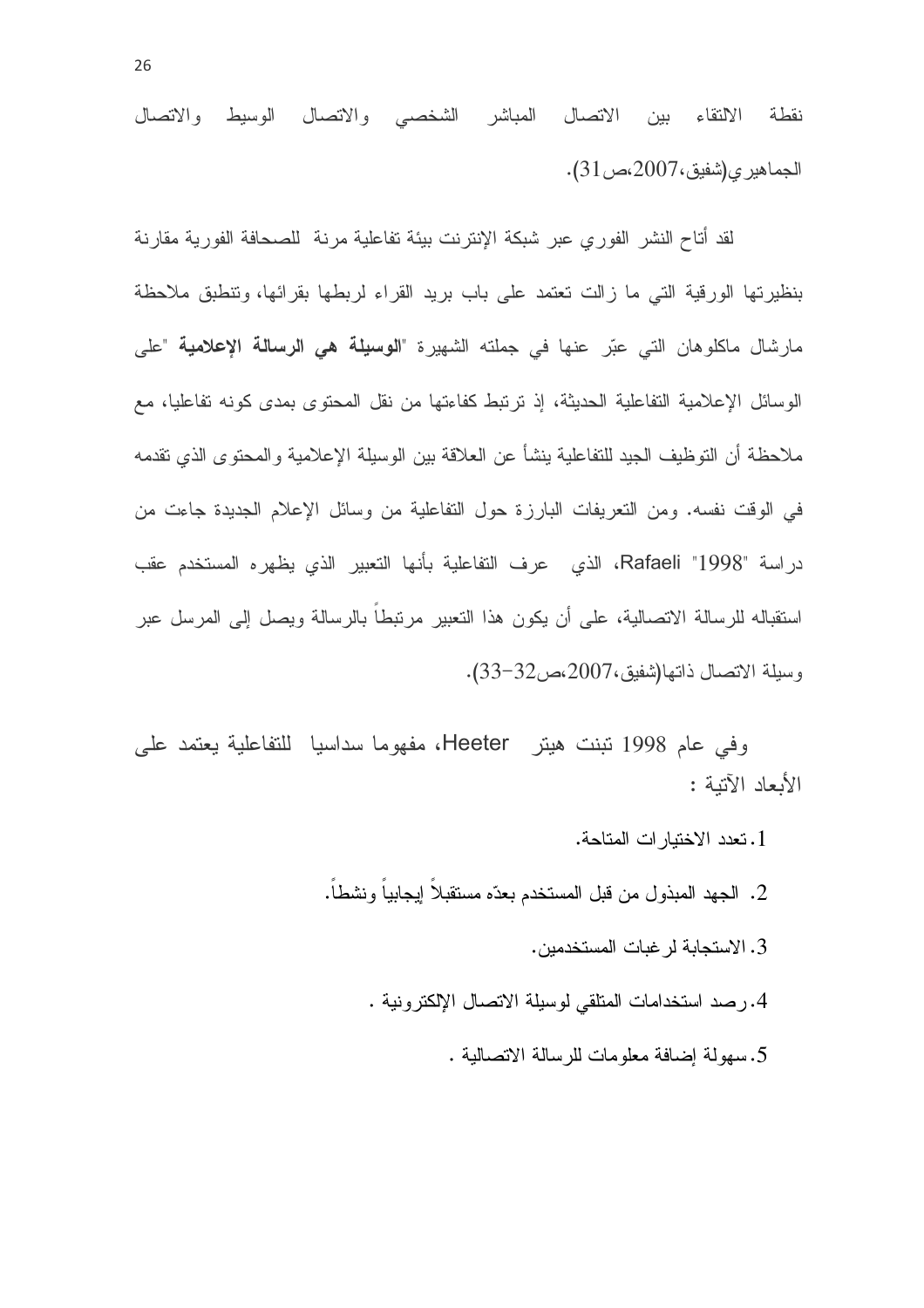6. سهولة الاتصال الشخصبي بين جمهور الوسيلة الاتصالية الواحدة (Heeter .pp217-235)."1998

وقد ركزت در اسة Haand James الصادر ة سنة 1998، على مظاهر التفاعلية في المواقع الإلكترونية للأعمال التجارية، واقترحت خمسة أبعاد لمفهوم التفاعلية الكاملة هي: الترويح والتسلية، والاختيارات المتعددة، والترابط عن طريق وصلات النص الفائق، وجمع المعلومات، والاتصال المتبادل بين الرسل والمستقبلJ998،ha، James). (100-pp4).

بينما عرَّف Jensen Lee ، التفاعلية بأنها بمثابة المقياس لمدى ما تتيجه الوسيلة الاتصالية للمستخدم من إمكانيات ممارسة التأثير في الرسالة الإعلامية سواء من حيث الشكل أو المضمون 2000، (Jensen.

### 2. الإنترنت والوسائط المتعددة التفاعلية ومكوناتها

الانترنت :

يمكننا عدّ نشأة الصحافة الإلكترونية جاءت نتيجة لتطور تكنولوجيا الاتصال وفي مقدمتها الإنترنت بعدّها تمثل تجسيدا لعدة وسائل اتصالية، والأثار التي تركتها الإنترنت على وسائل الإعلام التقليدية ومن أهمها خلق الصحافة الإلكتر ونية. لقد أحدثت شبكة الإنترنت تغير ا كبيرا في مفهوم العمل الصحفي، بحيث "لم تعد الصحف تهتم فقط بإصدار صحف مطبوعة بل أصبحت تسعى إلى ارتياد أسلوب جديد يسمح بنقل الأخبار والمعلومات بطريقة أكثر جدية وعمقا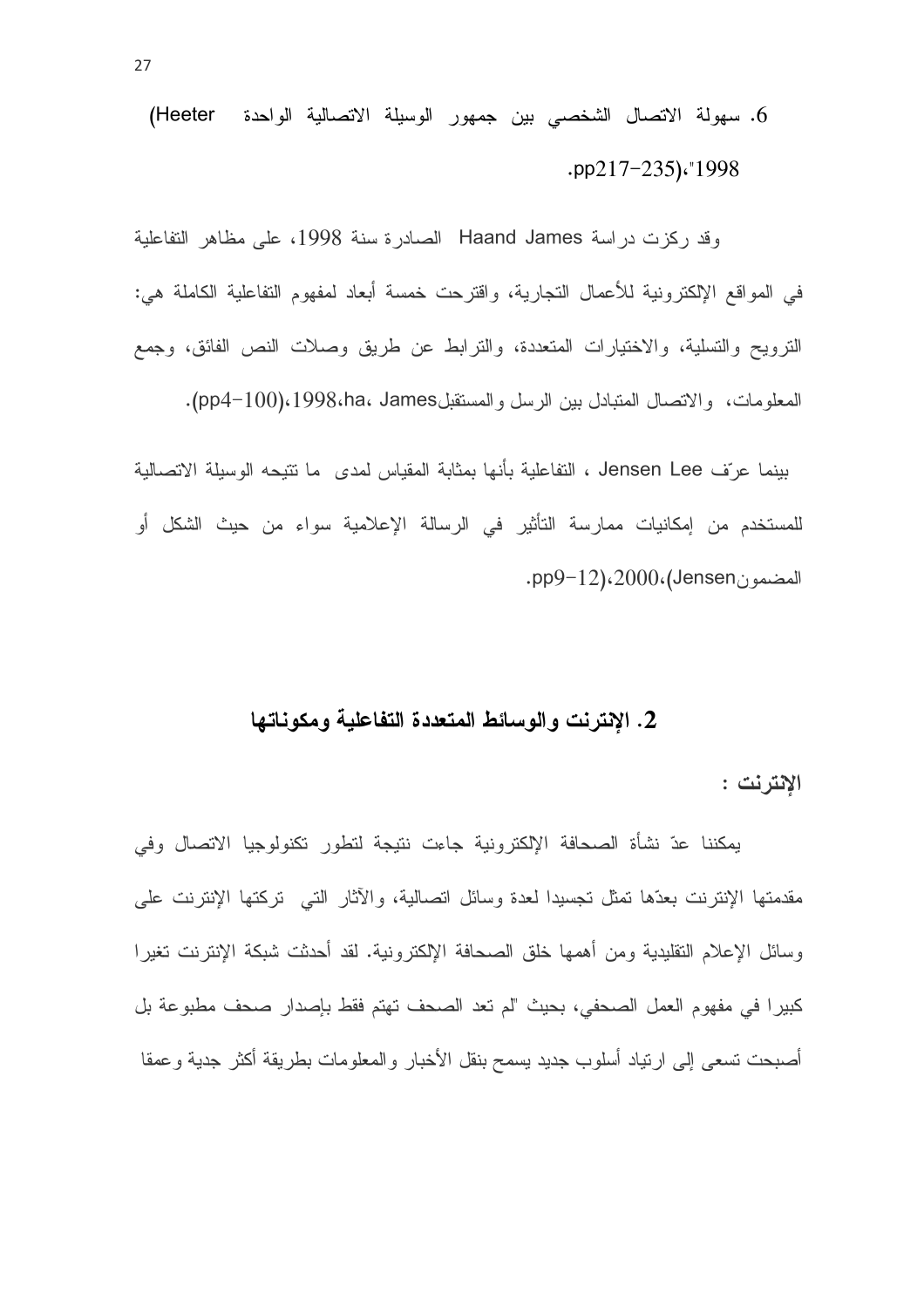وشمولا وهو ما جعل الإنترنت بمثابة تحدِّ جديد للصحافة في ممارستها و مفاهيمها"(حجاب،2004).

وبدخولنا عصر الصحافة الإلكترونية كأحد الآثار المهمة للإنترنت فإن هذا الأخير أثار العديد من الأسئلة والإشكاليات حول مصير الوسائل النقليدية وهل ستحل الصحافة الإلكترونية محل الصحافة النقليدية، ومدى إمكانية الجمع بين مختلف وسائل الإعلام من خلال الإنترنت . إن دراسة الصحافة الإلكترونية يرتبط بطريقة أو بأخرى بنشأة وتطور الإنترنت، ذلك أن الصحافة الإلكترونية نشأت في ظل استخدام الإنترنت وسيلة اتصال جديدة، وهذا أدى إلى إعادة النظر في عدة اتجاهات كعدّ الإنترنت وسيلة اتصال في حد ذاتها.

# 1. شبكة الإنترنت وسيطاً اتصالباً

يمكن تعريف أي شبكة للمعلومات في أبسط صورة لها بأنها " مجموعة من المواد والمعدات المعلوماتية متصلة بعضها ببعض" (نقلا عن دوفور ،1998،ص11)، إن كلمة الإنترنت Internet كلمة أنجلو سكسونية مختزلة لعبارة Interconnection of Network، وهي مكونة من كلمتين Interconnection وتعني الربط بين شبكتين أو عنصرين وكلمة Network تعني الشبكة. وهناك الكثير من الدراسات التي نتاولت موضوع الإنترنت ويتم استخدامها على نطاق واسع من العالم، إلا أن العلماء في ميدان الانصال لم يتوصلوا إلى نعريف موحد(دوفور ،1998،ص11).

يجيب عن مفهوم الإنترنت العالمان Glee Harakady و Pat Mergoler بالقول" ليست هناك إجابة محددة نتفق عليها لأن الإنترنت شيء مختلف لكل منا". ووفق التقرير العالمي حول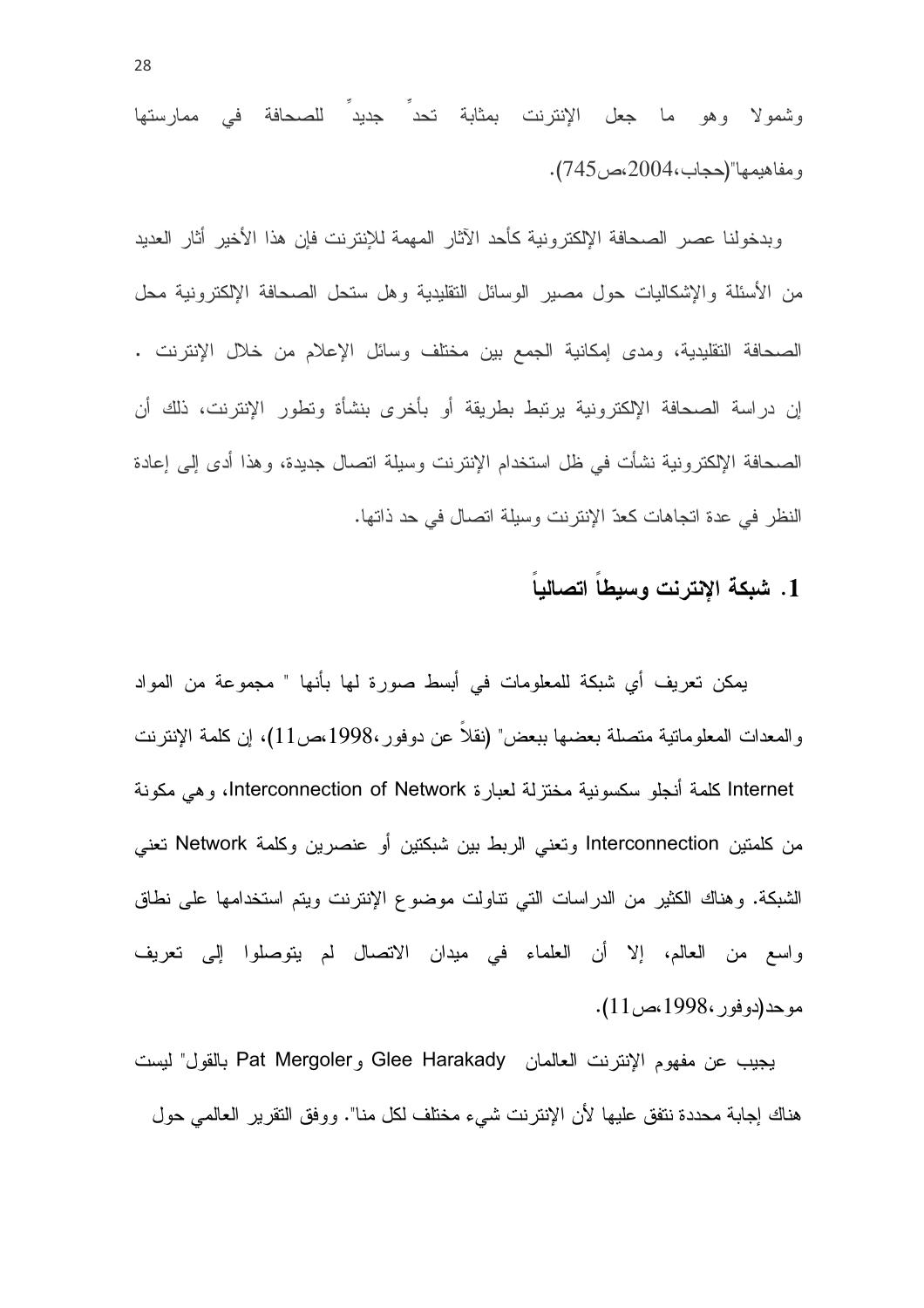الإعلام والاتصال لسنة 1999 الإنترنت عبارة عن"شبكة معقدة تجمع حواسيب فردية، وأنظمة كبيرة كاللتي يستعملها الباحثون وهذه الألات مرنبطة في ما بينها بأنسجة متنوعة ومتعددة كالشبكات الكبيرة التي تربط الجامعات أو الربط البسيط مع معدل مودم وخط هاتفي"(نقلا عن شمو ،1999،ص227).

وير ي الباحث بهاء شاهين أن "الإنترنت ليست سو ي مجموعة من الشبكات نتألف من العديد من الأجهز ة المضبفة التي نتقل حز ما من المعلومات بين بعضها بعضا، بموجب اتفاق خاص متمثل في برتوكول الإنترنت internet Protocol (IP) "(شاهين،1999) مص100). ويقدم فيليب كو Philipe Queau الإنترنت على أنها" صورة من صور الطريق السريع للمعلومات (الإعلام) وهي في نفس الوقت حل علمي فعّال لمشاكل بصعب حلها، وانصال مرن وعلمي للمعطيات في أدمغة الإلكترونية مختلفة التصور"(العقاب،1999،ص31). أما بيل جيتس فيرى أن الإنترنت "عبارة عن مجموعة من الكمبيوترات الموصولة معا، وتستخدم بروتوكولات قياسية لتبادل المعلومات، والواقع أن الطريق طويل أمامها لنصبح طريق المعلومات السريع، لكنها نبقى مع ذلك الاقتراب الأكبر لنا اليوم منه، وسوف تتطور بالفعل لتشكل طريق المعلومات السريع "(نقلا عن جيتس، 1998،ص152).

ويطلق على الإنترنت اسم " شبكة الحاسبات الإكترونية " أو الطريق السريع للمعلومات وجميعها تسميات تستخدم للتعبير عن التقنيات الحديثة التي ترتبط بأنظمة الاتصالات والإعلام والمعلوماتية، ونسمى أيضا بـــ (شبكة الشبكات)، وهي ببساطة نربط بين مستخدمي الملايين من أجهزة الحاسبات الألية المختلفة في جميع أنحاء العالم، وفقا لبرونوكول انصال معين. ومما لا شك فيه أن الإنترنت أصبحت لغة العصر الحالي نتيجة النطورات السريعة والهائلة لنكنولوجيا الاتصال، وقد ظهرت الإنترنت نتيجة مجموعة من الأبحاث التي أجريت في جامعات ومؤسسات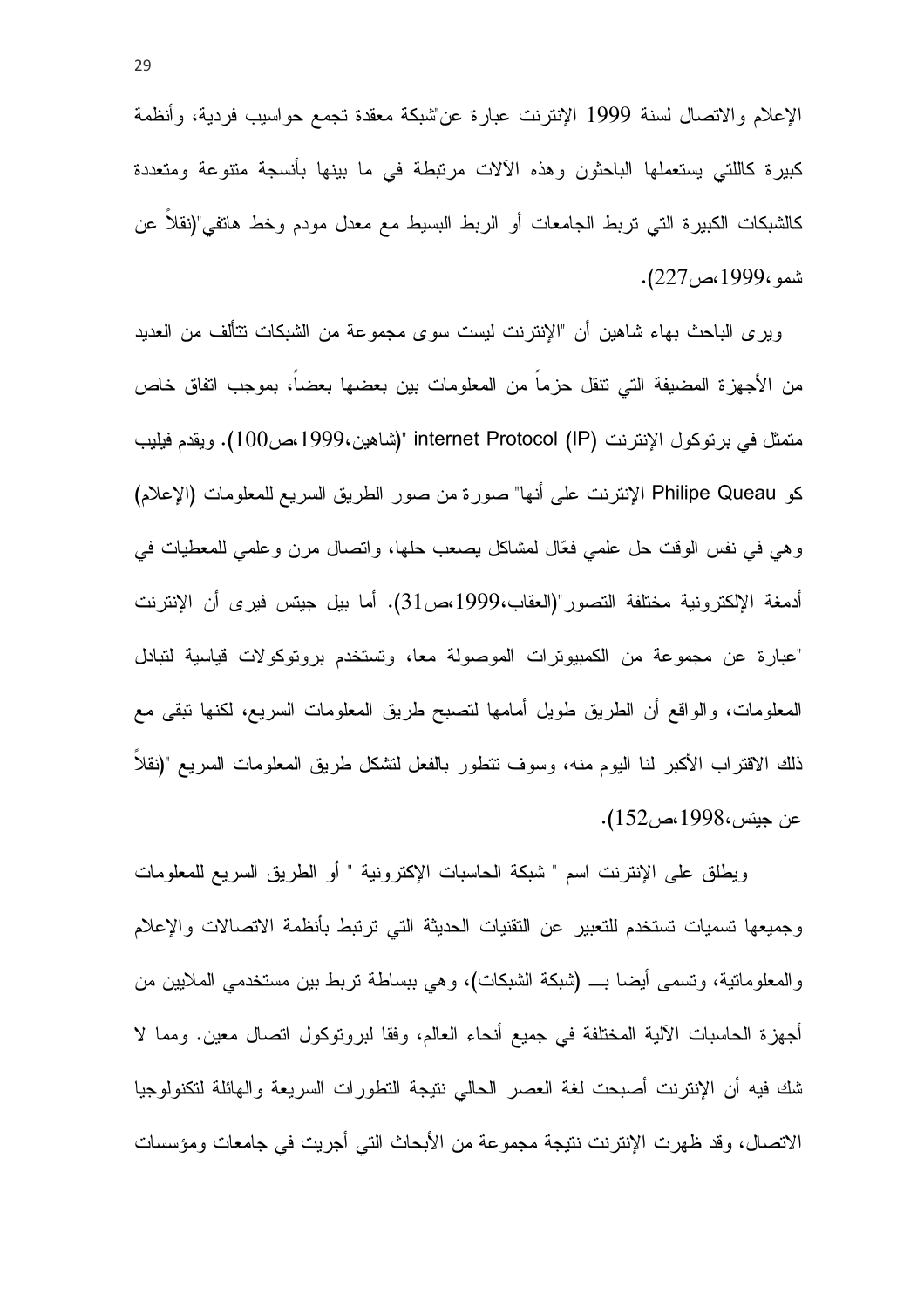بحث حكومية بقيادة وكالة مشروع الأبحاث المنطورة ARPA التبي وضعت حجر الأساس لقيام أول شبكة إلكترونية تربط عددا من أجهزة الكمبيوتر وتسمح بتبادل المعلومات والاتصال بين هذه الأجهزة وقد بدأت العمل الفعلي في عام 1969. والجدير بالذكر أن وزارة الدفاع الأمريكية هي أول جهة قامت بربط أربعة أجهزة معامل أبحاث حتى بستطيع العلماء نبادل المعلومات والنتائج، وقد كان الهدف من إنشاء شبكة اتصال من حواسيب هو الصمود أمام أي هجمة سوفيتية محققة، خاصة بعد إطلاق روسيا لأول قمر صناعي " سبونتيك" عام 1957(المثناني،2008–  $. (65)$ ص 2009.

لقد صممت الإنترنت في الأصل "كنظام لا مركزي يمكنه البقاء حتى لو تعطل جزء منه، وقد صارت خاصية اللامركزية من أهم خصائص الإنترنت الثقافية والتكنولوجيا"(نقلاً عن نر بان، 2008،ص35).

وتواصلت الأبحاث المكثفة حول شبكة الحواسيب وفي مقدمتها أبحاث شركة ARPA الأمريكية، ففي عام 1971 قامت بربط {15} هيئة وجامعة بالإنترنت ومن بينها NASA، وظهرت خدمة البريد الإلكتروني لأول مرة عام1972 من خلال شبكة" اربانات" وعقد المؤتمر الأول لاتصالات الحاسوب، ونم انضمام كل من بريطانيا والنرويج إلى الشبكة لتصبح شبكة دولية سنة 1973. ونستطيع القول إن فترة السبعينات هي الفترة المؤسسة لشبكة الإنترنت وتحولها من مشروع إلى شبكة عالمية. وبحلول عام 1983 تم استخدام البروتوكولات التي تنظم استخدام الشبكة وهي المعيار الأساسي في الشبكات، وفي نفس العام انفصلت الإنترنت إلى جزئيين مختلفين هما:

- Arapa Net: وتختص بمهمة الاتصالات غير العسكرية.
- Mil Net: أصبحت الشبكة العسكرية التابعة لوزارة الدفاع الأمريكية. تتمثل المراحل الأولى لتطور الإنترنت في: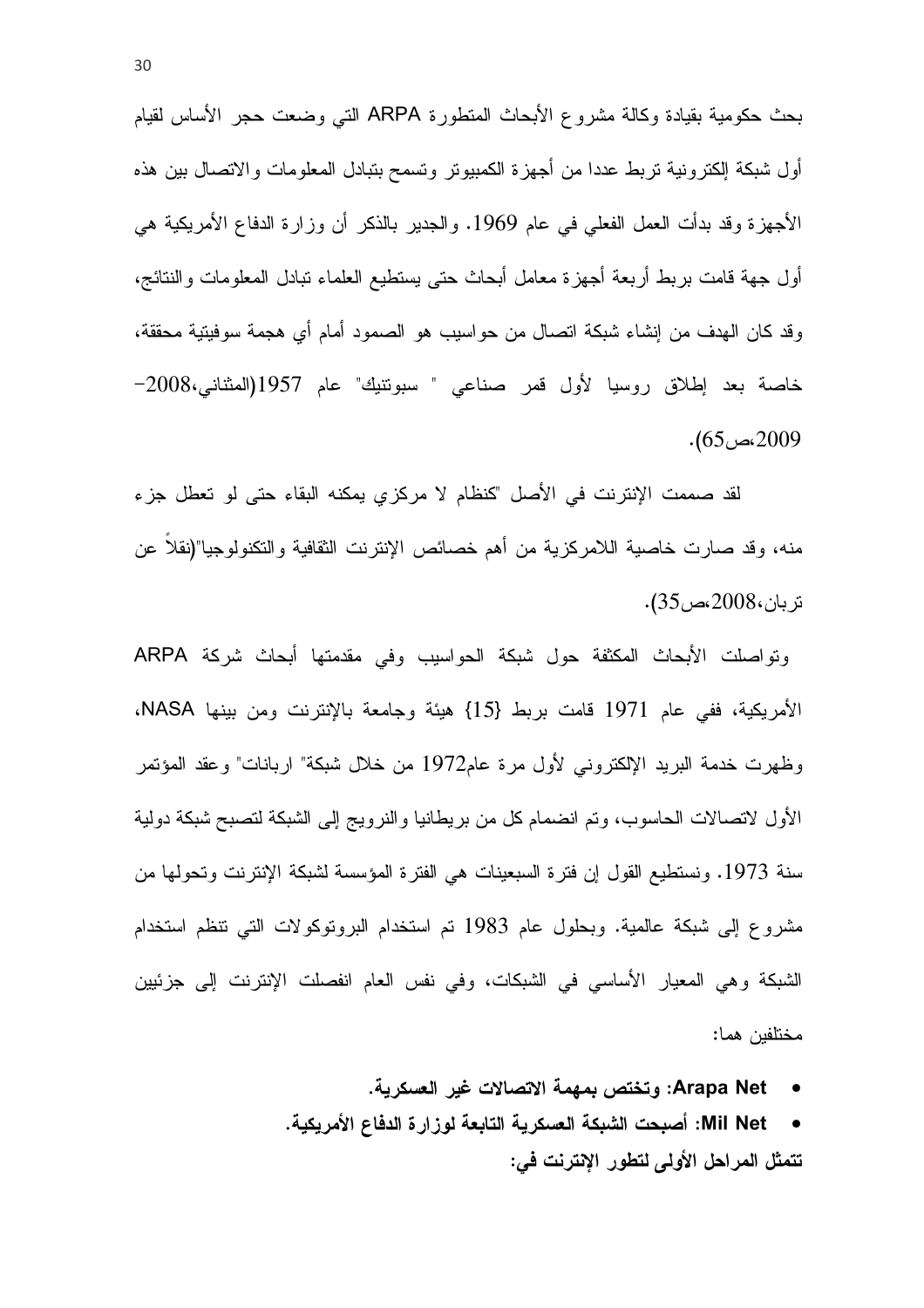| مراحل تطور الإنترنت                                                       | السنة |
|---------------------------------------------------------------------------|-------|
| لِيجاد قاعدة بيانات وتأمينها ضد أي محاولة لِتلاف لِذا ما قامت حرب نووية ، | 1957  |
| بطلب من الرئيس الأمريكي "إيزنهاور"                                        |       |
| إنشاء وكالة البحوث المتقدمة الأمريكية ARPAA                               | 1969  |
| ربط "15" هيئة وجامعة بالانترنيت ومن بينها NASA                            | 1971  |
| ظهور خدمة البريد الإلكتروني على شبكة "اربانات، وانعقاد المؤتمر الأول      | 1972  |
| لاتصالات الحاسوب                                                          |       |
| انضمام كل من بريطانيا والنرويج إلى الشبكة، لتصبح شبكة دولية               | 1973  |
| UCPU" ظهور برونوكول،سمح لأجهزة الكمبيونر للتخاطب بنظام " يونيكس"          | 1976  |
| ظهور خدمة المجموعات الإخبارية USENET                                      | 1979  |
| ظهور برونوكول، بعد بحث انطلق سنة 1977 *TCP/IP*                            | 1982  |
| تسلم إدارة العلوم الوطنية الأمريكية لمهمات إدارة "اربانات" *NSF*          | 1984  |
| ارتفاع عدد مراكز المعلومات المرتبطة بالشبكة إلى 2000 مركز                 | 1985  |
| ربط *كمبيوسيرف* للشبكة، لذلك أصبحت أول شبكة تجارية بالإنترنت،             | 1989  |
| ب100.000 حاسوب موصول بالشبكة.                                             |       |
| استخدام شبكة " انساف نات " بدلاً من شبكة " اربانات " التي فصلت عن الخدمة. | 1990  |
| ظهور خدمة البحث " وايس " أول نسخة من "الغوفر"                             | 1991  |
| بداية خدمة البحث بواسطة الشبكة WWW                                        | 1992  |
| نوفر القدرة على نقل الصور والصوت بكل جودة وسرعة                           | 1993  |
| الاستخدام الشخصى للانترنت                                                 | 1994  |

 $(38-35)$ (تربان، 2008ء).

## 2. الوسائط المتعددة التفاعلية ومكوناتها

تعدّ الوسائط المتعددة مزجا منتاهي القوى للسنص والرسومات والسصور والفيسديو تحست تحكم الكمبيوتر، ويشير 1992،Gayeski إلى أن الوسائط المتعددة التفاعليـــة هـــي "فئـــة مـــن نظم الاتصال المتفاعلة التي يمكن إنتاجهـا وتقـديمها بواسـطة الكمبيـوتر المجهــز لتخــزين ونقل واسترجاع المعلومات الموجودة في إطــار شــبكة مــن اللغــة المنطوقــة والمــسموعة والنصوص المكتوبة والصور الثابتة والمتحركة"(نقلاً عن مصطفى،2008،ص10).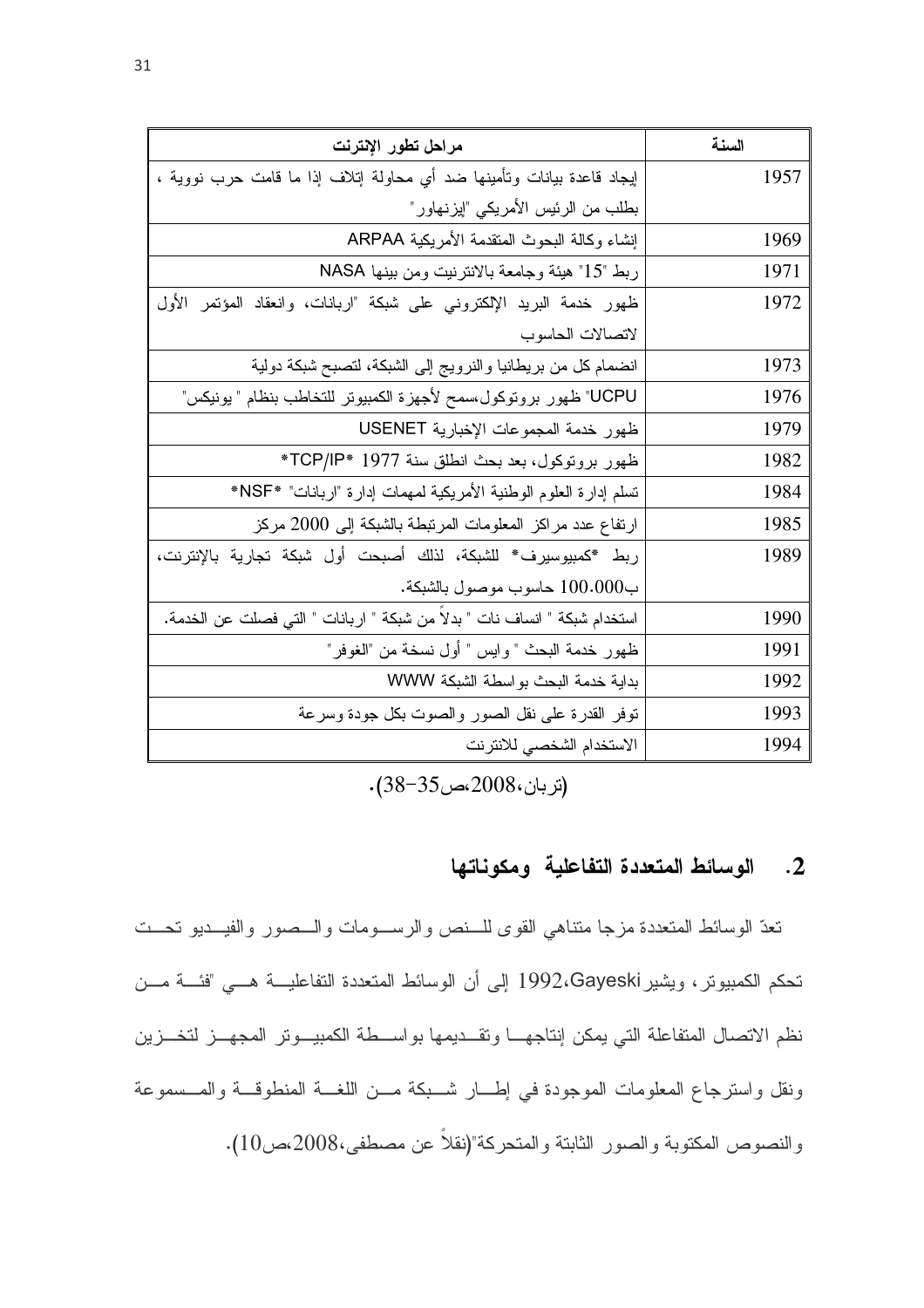لقد توقع Negroponte في الولايات المتحدة الأمريكية عام 1978 أن تتقارب تكنولوجيا الإعلام: الصحافة والإذاعة والتلفزيون والكمبيونر. وقال "هذا هو مستقبل نكنولوجيا الاتصال، إذ أصبح اليوم بإمكاننا أن نتصل بالعالم اتصالا باتجاهين: تأخذ وتعطي، تستقبل وترسل وكل ذلك بالصوت والصورة(الثابتة والمتحركة)، والموسيقى والمؤثرات الصونية، إنه عالم جديد، عالم نكنولوجيا الوسائط المتعددة"، يتطور بسرعة مذهلة وهو أحد الجوانب المهمة التي تقوم عليها الأبحاث والدراسات الحديثة حول نطور نكنولوجيا الاتصال والنفاعل(شفيق،2006،ص5).

وقد جاءت الوسائط أو الوسائل المتعددة نتيجة نقارب ونز اوج كل من الكمبيونز ووسائل الإعلام، فماذا نعني بالوسائط المتعددة ؟

تعدّ ا**لوسائط المتعددة Multimedia** "وسيلة من وسائل إنتاج وتقديم المنتج الإعلامي أو التعليمي تمزج بين المواد المنتجة بتكنولوجيات النص والصوت والصورة الثابتة ولقطات الفيديو في المنتج الواحد"(نصر،2003،ص15)، ويجب النظر إلى الوسائط المتعددة على أنها وسيلة لتحسين المنتج الإعلامي وزيادة فاعليته تسمح للمتلقى بالتفاعل معه وليست غاية في حد ذاتها. وهي تمثل نوعا من الاستخدامات الحديثة ففي منتصف تسعينيات القرن العشرين أنتجت شركة أبل Apple أول كمبيوتر متعدد الوسائط "Performa 7500" ولم ينتشر استخدام الوسائط المتعددة إلا بعد أن زادت في حجم السعات التخزينية، وسرعة المعالجات والذاكرة. ويقدم شابمان وشامبان " في كتابهما الوسائط المتعددة الرقمية Digital multimedia تعريفا للوسائط المتعددة بعدّها : " تجمع ما بين أثنين أو أكتر من الوسائط المقدمة في شكل رقمي، بحيث يتم دمجها بما يكفي لعرضها عبر وجهة واحدة، أو يتم معالجتها بواسطة برمجية حاسوبية واحدة". فالوسائط المتعددة، إذن، هي "استخدام ضمن برامج كمبيونر النصوص، والجداول والرسوم البيانية، والصور واللون والحركة، والرسوم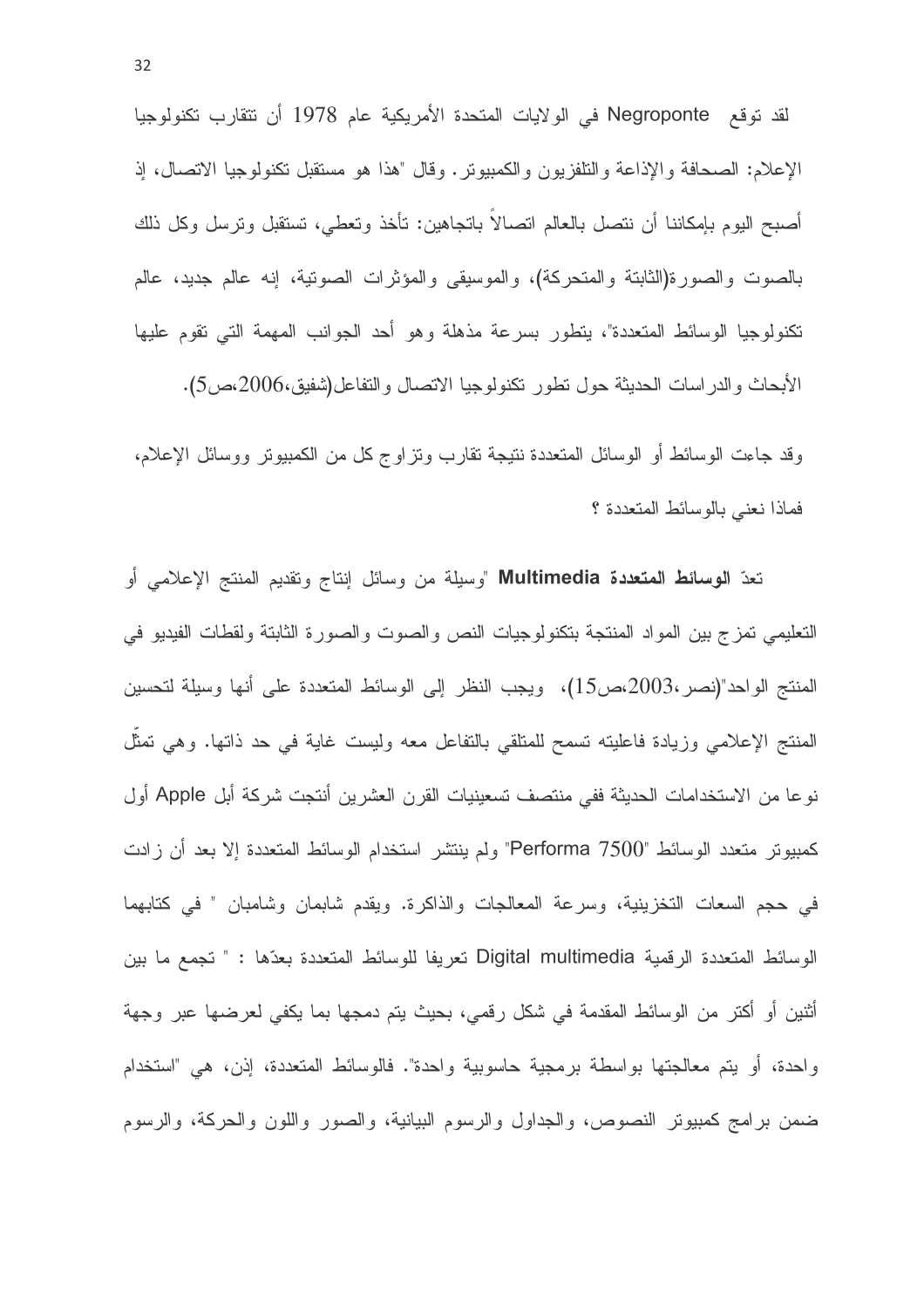المتحركة، والصوت، والفيديو بشكل متفاعل وبطريقة متناسقة من أجل نقديم هدف إعلامي قادر على تلبية رغبات الجمهور الإعلامي"( نقلاً عن زعموم،بومعيزة،2007،ص55) .

ونشير إلى أنه أثناء البحث في اكتشاف الكلمات المفتاحية في نهاية الكتيب العلمي لتكنولوجيا المعلومات المجلد الثاني: Word information technology manual توجد الإحالة التالية:

Hypermedia seeunder multimedia وهذا يعني أن "مصطلح وسائط متعددة سوف يستخدم بدلًا من الوسائط الفائقة. وفي سياق العمل نبرر فكرة مفادها أنه إذا كان بالإمكان اكتشاف معنى الكلمة من استخدماتها فإن مصطلح "الوسائط المتعددة Multimedia يعني تجهيزات المعلومات المشتقة من أو الممثلة في عدة وسائط مختلفة، وقد يبدو أن المصطلح "الوسائط المتعددة Hypermedia يستخدم مرادفاً لكل من النص الفائق Hyper text أو الوسائط المتعددة Multimedi"(حافظ،2005،ص86).

يقدم محمد العقاب الملتيميديا من حيث الترجمة إلى اللغة العربية تعني " الوسائط المتعددة" أو الوسائل المتعددة أما من حيث الدلالة فهي تشير إلى أن وسيلة الاتصال الوحيدة في عصر مجتمع المعلومات، نتضمن عدة وسائل في الوقت ذاته، فهي نتضمن الصوت والصورة الثابتة والمتحركة والنص المكتوب، وقد دخل مصطلح الملتيميديا إلى القاموس 1993–1994"(نقلاً عن العقاب،2007 مص11).

ويقول عنها ميشال سيدرو في مؤلف (وسائط الإعلام والاتصال الرقمية) للدكتور محمد لعقاب: إن الملتيميديا هي شجرة ذات ثلاثة جذور : الكمبيوتر ، التلفزيون والهاتف جذع وثلاثة أغصان: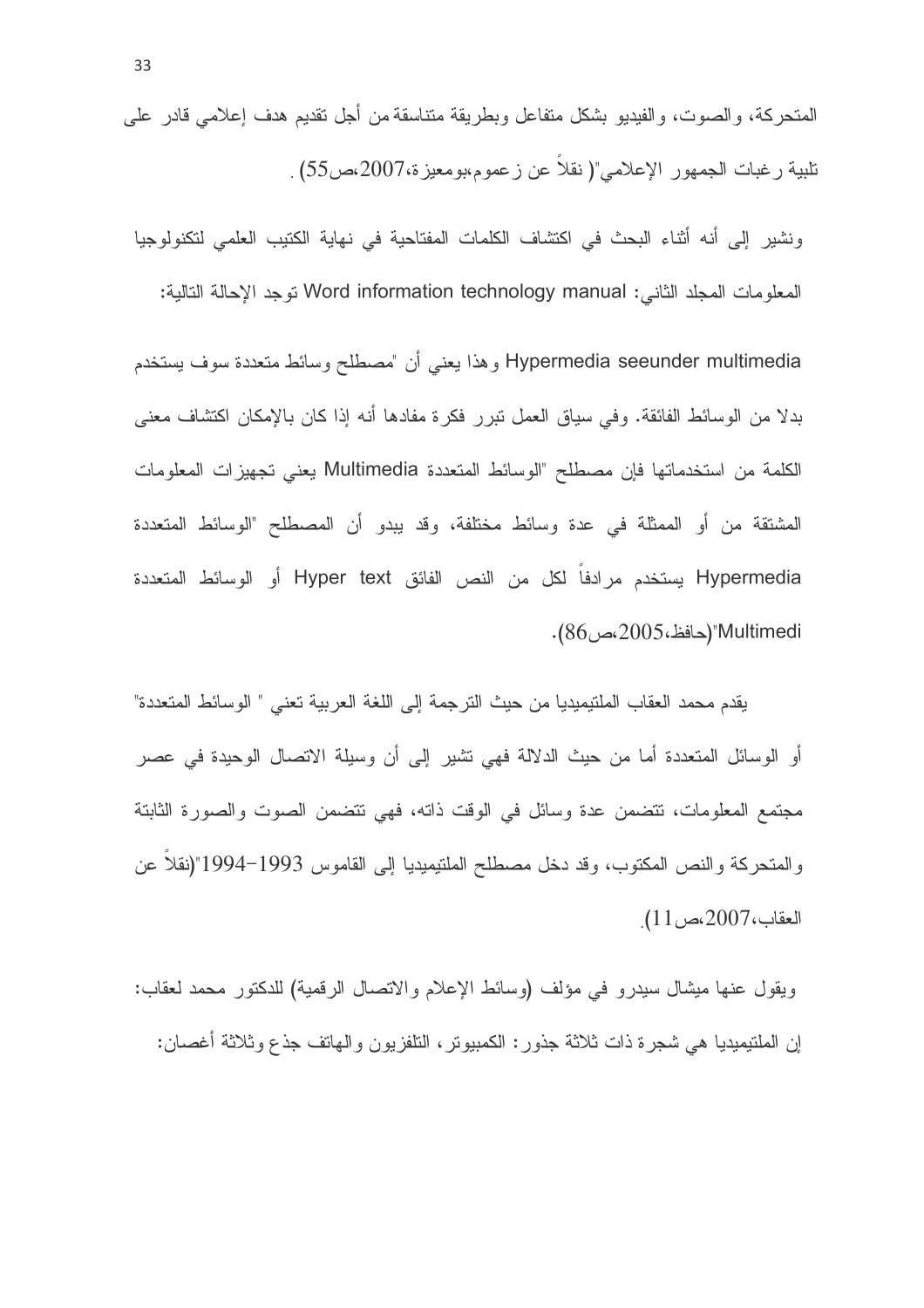النص والصوت والصورة، وفي نهاية الأغصان توجد الثمار: الأقراص المضغوطة، الأقراص النفاعلية، أقراص الصور، قنوات النلفزيون الرقمي، الإنترنت، والخدمات على الخط ...الخ.

وعند النمعن في النعريفات المختلفة للوسائط المتعددة نجدها تشير إلى أنها نتكون ٍ من أربعة مكونات: يتمثّل ا**لمكون الأول،** في ضرورة وجود حاسب شخصي لكي يعمل على توحد ما نراه ونسمعه و نتفاعل معه. أما ا**لمكون الثاني**، فيتمثَّل في ضرورة وجود وصلات أو روابط توصل المعلومات وتتمثَّل في النصوص والرسوم والصور الصوت ولقطات الفيديو. في حين يتمثَّل المكون الثالث، في أدوات الإبحار Navigation tool التي تجعل المستخدم يبحر على الشبكة ليصل إلى المعلومات التي يريدها. في الوقت الذي يحيل فيه ا**لمكون الرابع،** إلى ضرورة توافر طرق تمكن من جمع ومعالجة وتواصل المعلومات والأفكار (شفيق،2007،ص16).

إن إنتاج الملتيميديا هو" على العموم تفاعلي. إذ يستطيع المستخدم "فاعل" بأي حركة على هواه، والإبحار عبر بناء يشبه إلى حد بعيد نفر ع الشجرة".(نقلاً عن لسلي،ماركيز،2005،ص21).

إن الوسائط المتعددة التفاعلية التي تتميز بها المواد المعروضة على شبكة الإنترنت هي "التي تسمح للمستخدم بالتحكم في عملية عرض عناصر المنتج وتحديد ما الذي يستعرضه ومتي يستعرضه منها"(نقلا عن نصر ،2003،ص55).

ويشير هاشم سعيد إبراهيم إلى خصائص الوسائط المتعددة التفاعلية في ثلاثة محاور هي:

1. أنماط الوسائط المتعددة "النص، والصوت، والفيديو، والرسوم، إلخ. 2. البيئة غير الخطية "السير في عرض المحتوى وفقا لرغبة المستخدم واختيار .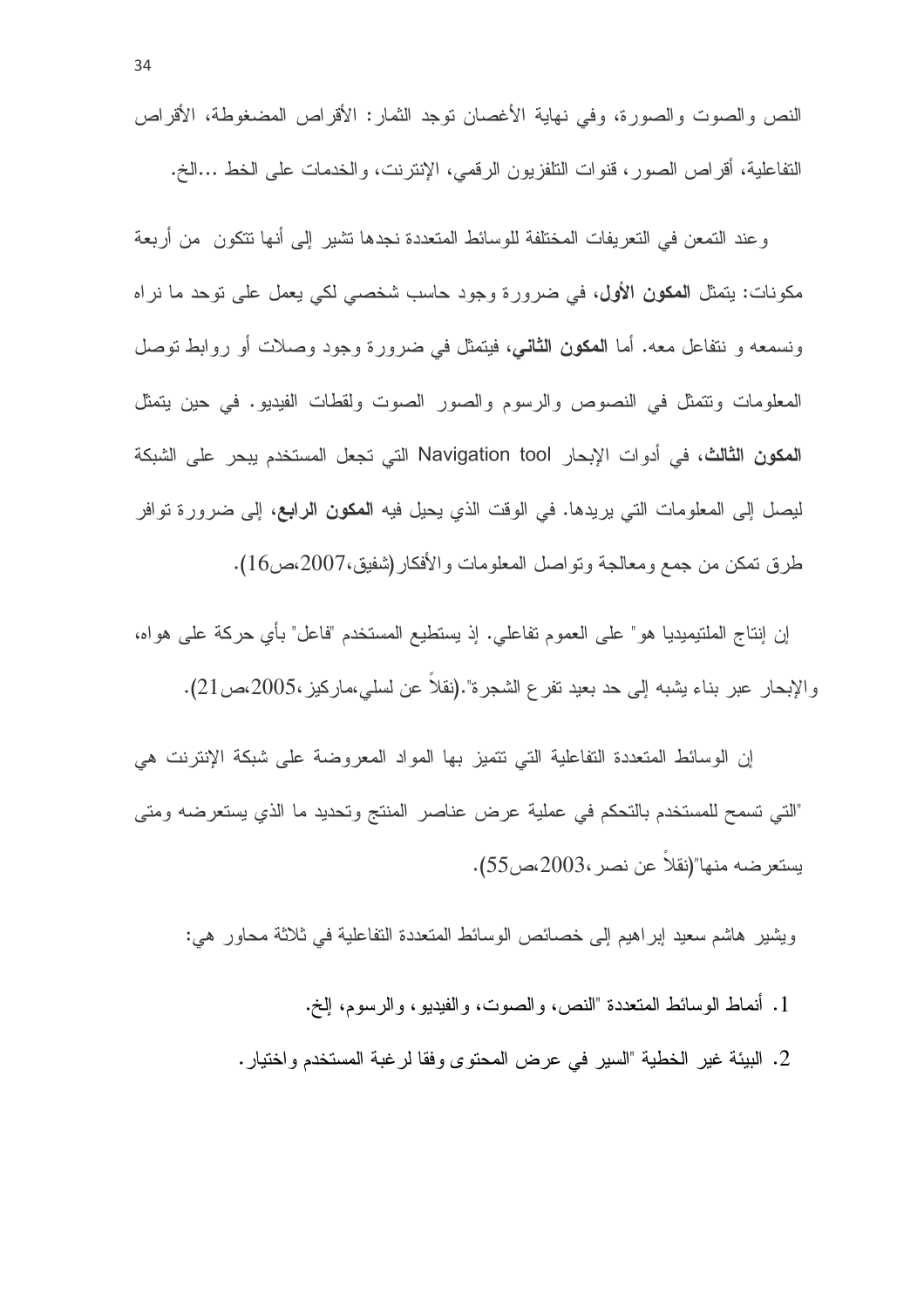3. المستخدمون كمنتجين: "تفاعل المستخدم مع البرنامج" وهذا يعني أن الوسائط المتعددة التفاعلية نسمح للمستخدم باستقبال البيانات والمعلومات والمشاركة الفعالة في عرض محتوياتها أي أنها "وسائط ذات طرق اتصال مزدوجة Two–way Communication (نصر ،2003،ص55).

يشير مصطلح " وسائط متعددة" إلى مجموعة من النكنولوجيات التي تسمح بإدماج الكثير من المعطيات من مصادر مختلفة (نصوص، صور، صوت،إلخ) لكن هذا النعريف غير كاف، لأن هذه التكنولوجيا ترتبط فيما بينها برابط معلوماتي. وبهذا المعنى فإن الوسائط المتعددة هي أكثر من تجميع لوسائل إعلامية متعددة، حيث أنه يحيل بالأحرى إلى اندماجها بفضل المعلوماتية" (العياضي،صادق،2004،ص19). تجدر الملاحظة إلى أن أهداف إنتاج الوسائط المتعددة عديدة أهمها "الهدف الإنساني الذي يحقق رفاهية الإنسان و نقدمه وتحقيق نواصله ونفاعله مع مجالات الحياة المختلفة ومنها التعليم والندريب والإنتاج والفنون والثقافة والبحث العلمى والاتصالات مع توفير الوقت والجهد والمال في ذلك"(شلبابة ،2002،ص15).

## 3. الصحافة الإلكترونية ً في الوطن العربي

لقد كان أول ظهور للصحافة الإلكترونية العربية بإعلان جريدة (الشرق الأوسط) السعودية في عددها الصادر في 06 سبتمبر 1995 بأن الصحيفة ستكون متوافرة على شبكة الإنترنت في 09 سبتمبر 1995، وكان توافرها في الشبكة على شكل صور، وبذلك فهي أول صحيفة عربية مطبوعة نبث مادتها بشكل الكتروني، وكانت صحيفة النهار هي الصحيفة العربية الثانية التي توافرت على شبكة الإنترنت، التي أصدرت طبعة الكترونية يومية خاصة بالشبكة بدءا من أول يناير عام 1996، تم تلتها صحيفة ا**لحياة** اللبنانية في الأول من يونيو العام نفسه،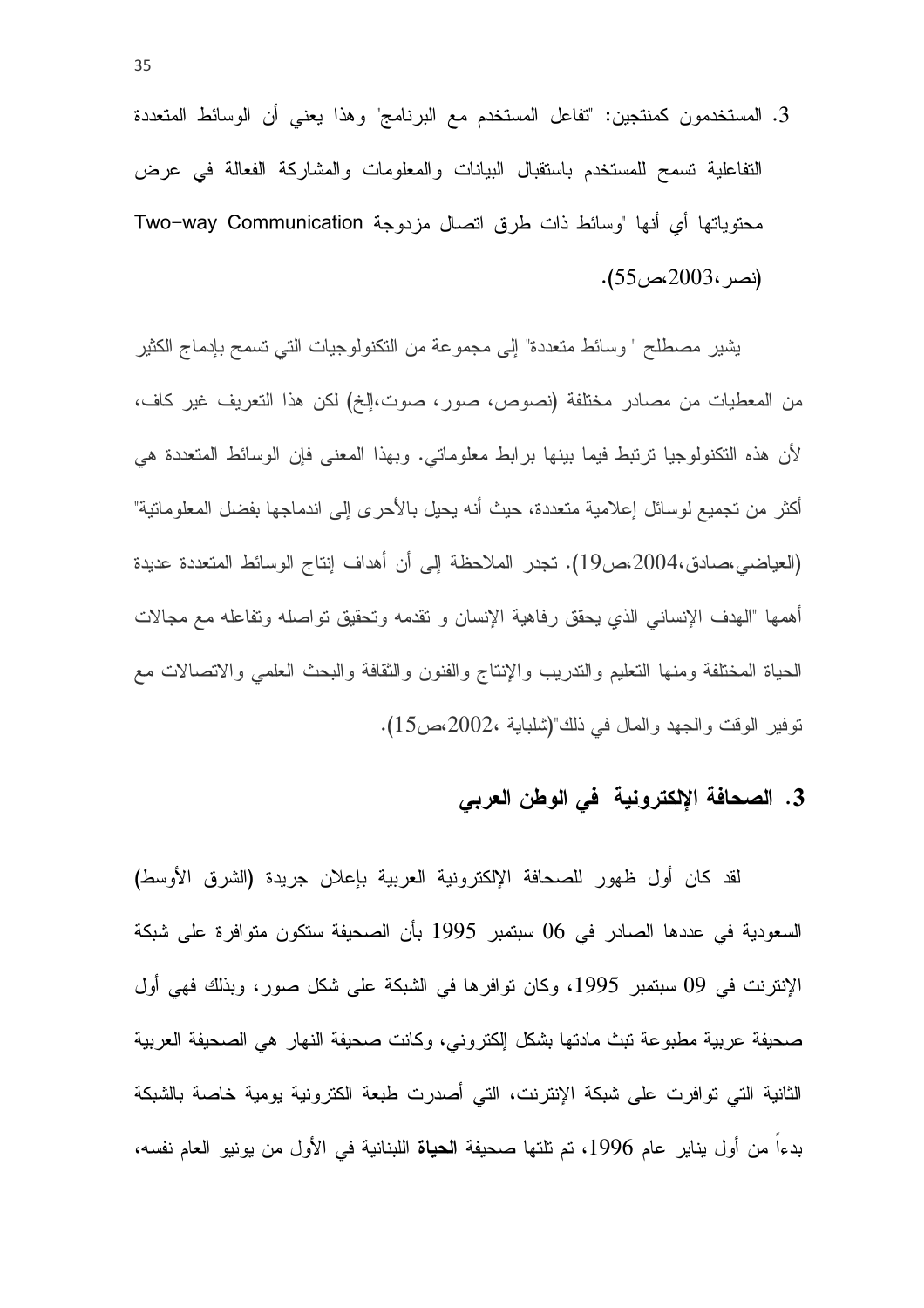وا**لسفير** اللبنانية في نهاية العام ، ومن بين الصحف العربية الأخرى التي حرصت على إنشاء مواقع لها على شبكة الإنترنت، نجد صحيفة ا**لراية القطرية** التي أصدرت أول نسخة الكترونية لَّها في الأول من سنة 1997، وتوالت بعدها الصحف في الوطن العربي في الولوج إلى عالم النشر ِ الإلكتروني من أجل تخصيص مواقع لمها تبث فيها مادتها الإعلامية ومن بين هذه الصحف الوطن الكويتية، الأيام البحرينية، الدستور الأردنية والبيان الإماراتية، وصحيفة الوطن و Liberté الجز ائريتين (المخلافي،2005).

شهد العامان (2000–2001) دخول أعداد متزايدة من الصحف العربية في مجال النشر الإلكتروني على الإنترنت، وتزامن هذا التطور مع تطوير صحف أخرى لمواقعها تطويرا ملموسا حتى وصل مستوى بعض منها إلى مستوى الصحف الإلكترونية العلمية وحاليا نتوفر معظم الصحف العربية على الإنترنت بشكل أو بآخر قد يتوافق وقد لا يتوافق مع مفهوم الصحيفة الإلكترونية"(المخلافي،2006،ص142) .

ويؤكد فيصل المخلافي" أن الصحيفة الإلكترونية العربية وإن دخلت ميدان الصحافة الإلكترونية إلا أنها لا نزال نفتقر إلى كثير من المزايا التي نتصف بها الصحيفة الإلكترونية فبعض الصحف العربية الإلكترونية لا نتوفر بشكل يومي على الإنترنت، وبعضها الأخر يتيح الكترونيا بعض ما ورد في الطبعة اليومية الورقية وهناك قلة من الصحف الإلكترونية العربية نلتزم بالإصدار الإلكتروني من دون مشكلات أو نواقص"(المخلافي،2005،ص141–142).

وقد أشار عماد بشير إلى انه يمكن تقسيم الصحف العربية المتواجدة على شبكة الإنترنت إلى ثلاث فئات:

الفئة الأولى: تعتمد سياسة " الحد الأدنى " المتمثلة في إطلاق نسخ الكترونية كربونية صماء من الصحيفة المطبوعة بأقل التكاليف من دون دخل يذكر ٍ من خلال هذه النسخة الإلكتر ونية والاكتفاء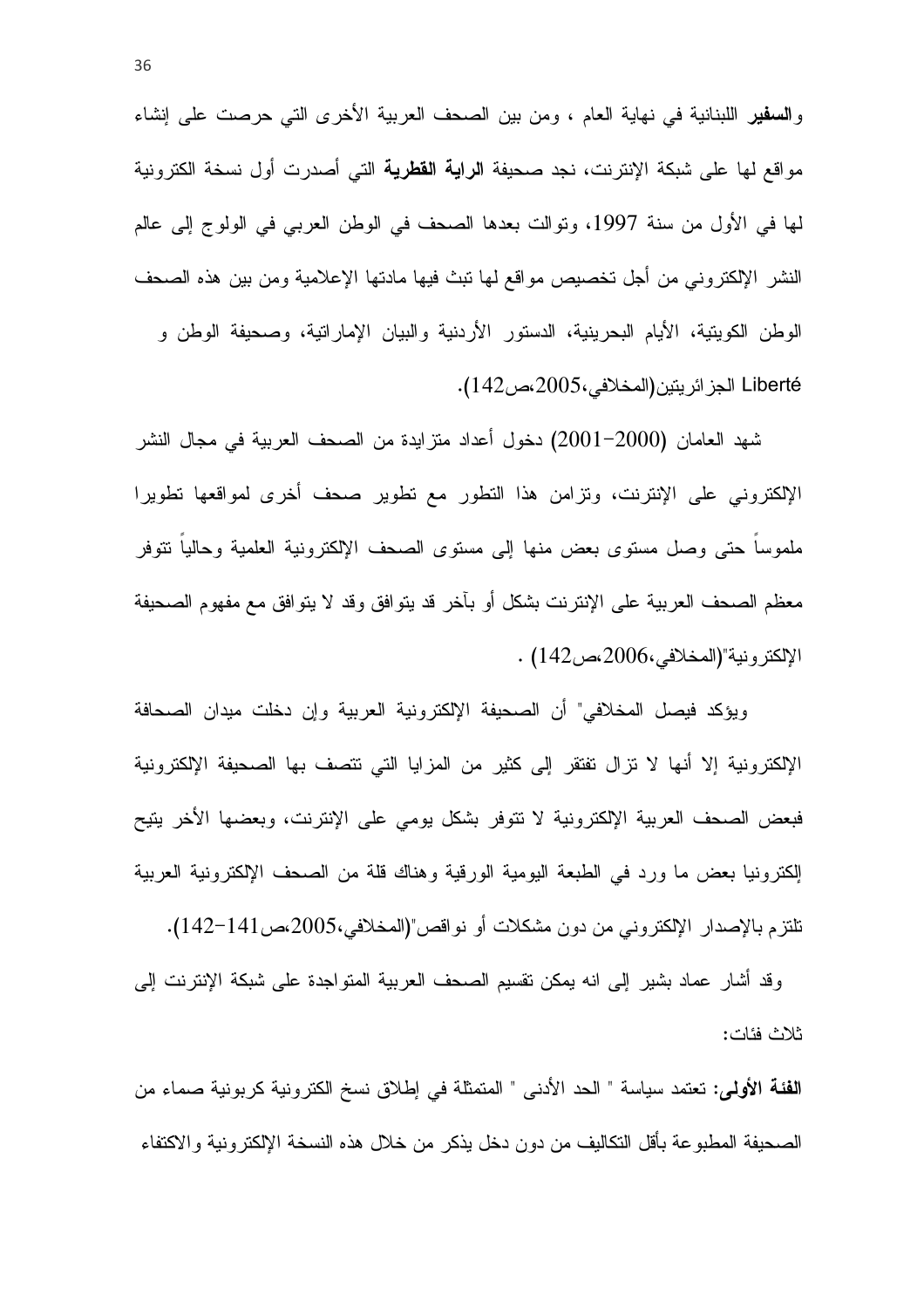بالإشار ة إلى أن للصحيفة موقعًا على الإنترنت يقوم بدور التواصل ما بين الصحيفة وقرائها أينما كانو ا.

الفئة الثانية: تعتمد بناء مواقع متميزة أقرب ما نكون إلى البوابات الإعلامية Portals الشاملة، ونعمد إلى نطوير ً مواقعها الموجودة للوصول إلى البوابة الإعلامية.

الفئة الثالثة: تعتمد سياسة الانطلاق من الصحيفة الإلكترونية من دون وجود صحيفة مطبوعة أصلا وهي قد تصدر صحفا مطبوعة إذا استدعى الأمر بعد الانطلاقة الإلكترونية(بشير،2003،ص6).

وفي هذا المجال تجدر الإشارة إلى أن "الصحافة العربية الإلكترونية التي كان منشؤها الإنترنت قد جاء متأخراً نوعاً ما، حيث كان أول حضور من خلال صحيفة (الجريدة) التي انطلقت في بناير 2000، وصدر ت بعد ذلك (إيلاف) اللبنانية التي انطلقت في 21 مايو 2001 ونتمتع بمزايا عدة للصحيفة الإلكترونية"(مليك،2005-2006مص84).

ويشير عدد كبير من الباحثين في الصحافة الإلكترونية إلى أنه على الرغم من تنامي وتز ايد أعداد الصحف العربية على شبكة الإنترنت إلا أن هذا الحضور لا يتماثل مع النمو الهائل الذي يشهده العالم في مجال النشر الإلكتروني والنطور السريع لنكنولوجيا الانصال، وعدم القدرة على مواكبة هذه النطورات بالسرعة المطلوبة. إذ إن عدد الصحف العربية المطبوعة على الورق بفوق بكثير تلك المتوافرة إلكترونيا على الإنترنت، ولكن هذا الأمر لن يطول حتى يتقلص الفارق إلى أدنى مستوى لأن الاندماج والترابط بين الصحيفة المطبوعة على ورق ونسختها المتوافرة الكترونياً على شبكة الإنترنت أمر لا يمكن تجنبه في المستقبل .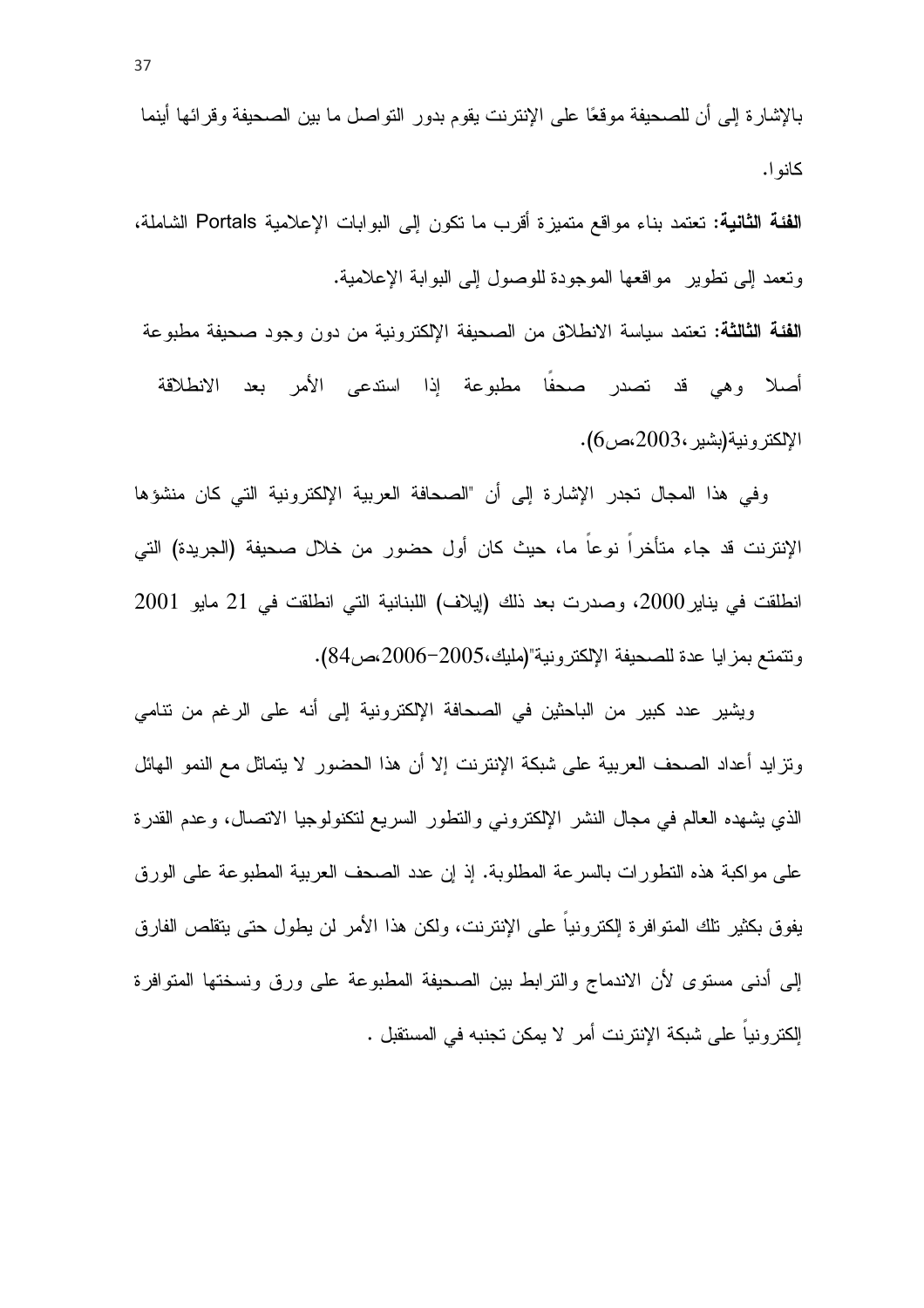أما بعض آخر من الباحثين فير ي أن الصحافة الإلكتر ونية في الوطن العربي تواجه جملة من التحديات حصرها أحد الباحثين بعدم وجود صحافيين مؤهلين لإدارة وتحرير الطبعات الإلكترونية بما يعنيه ذلك من معرفة نامة بتقنيات الكومبيونر والإنترنت، ومن مشكلة قلة البرامج الداعمة للغة العربية وعدم وجود فاعدة مستخدمين واسعة وضعف النموين بالإضافة إلىي الأمية الإلكترونية والمعلوماتية .

كما أن الصحيفة الإلكترونية العربية نشهد نحديا على مواكبة النطور العالمي بالشكل الذي يجعلها نفرض نفسها واقعا محسوسا في حياة المواطن العربي، ومع ذلك فإن جهات عربية عديدة تسعى من أجل تدارك هذا الوضع من خلال معالجة التحديات وتدارك الوضع، "فركزت دول عربية وخاصة دول الخليج العربي منها على نوسيع فاعدة مقروئية الإنترنت من قبل أفراد المجتمع وتوسيع قاعدة مقروئية هذا النوع من الإعلام"(خليل،2004،ص76).

ومع نزايد الإقبال العالمي على استخدام الإنترنت للوصول إلى تحقيق الغايات المعرفية والإعلامية أصبحت الإنترنت في العالم العربي عالما لا مجال لتجاوزه أو تجاهله وإلا تجاوزنا الواقع كمهنة وأصبحنا أمام واقع متخلف عن الركب العالمي الذي قد لا نجد بديلا عن التعامل معه والاستفادة مما يمكن تطويعه ليلائم احتياجات الصحافة والجمهور العربيين.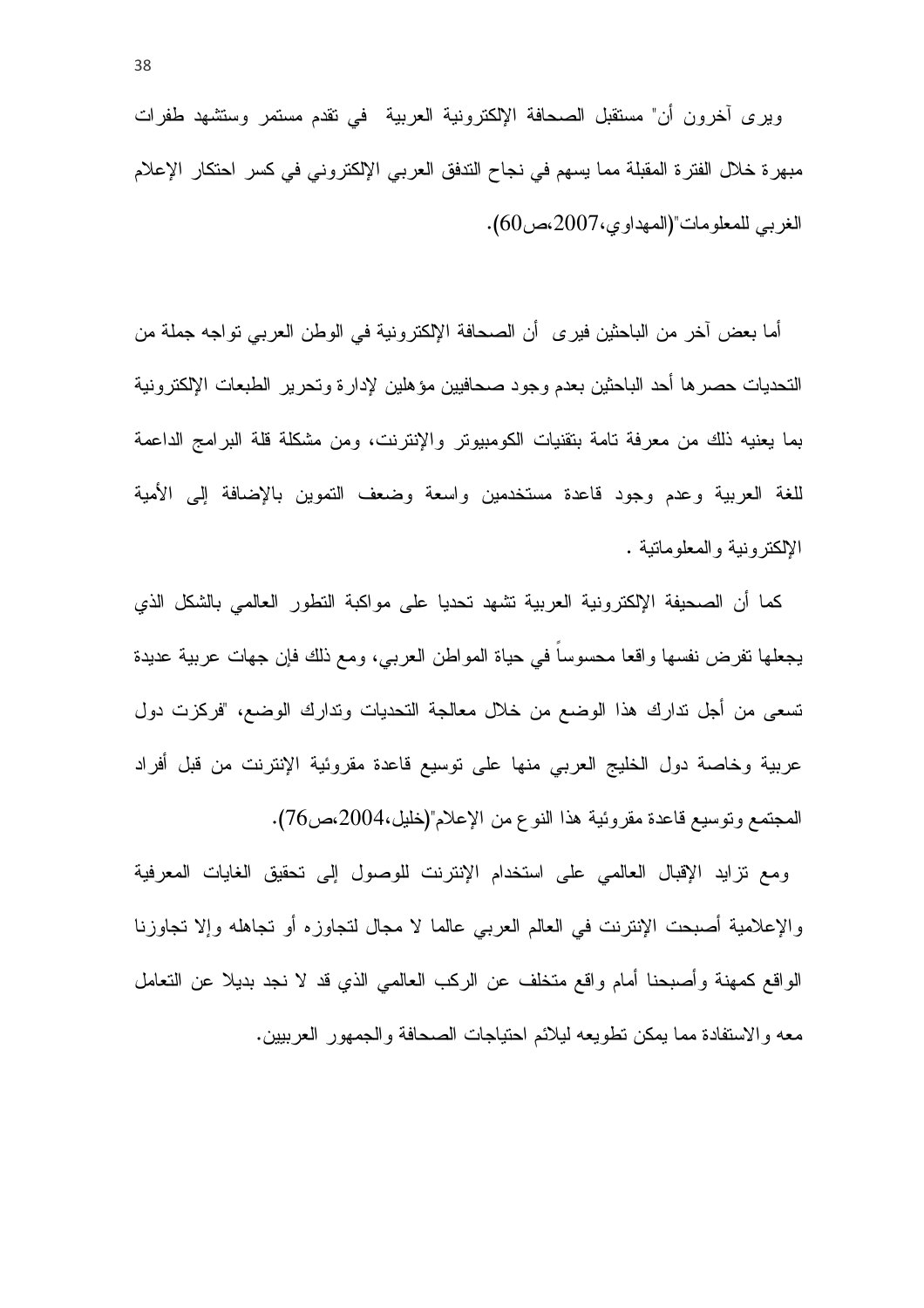## 3.القائم بالاتصال في المواقع الإلكترونية الإخبارية

حرَّاس البوابة الإعلامية هم الصحفيون الذين يقومون بجمع الأنباء ، وهم مصادر الأنباء الذين يزودون الصحفيين بالأنباء، وهم أفراد الجمهور الذين يؤثرون على إدراك واهتمام أفراد أخرين من الجمهور للمواد الإعلامية ، كل أولئك حرّاس بوابة في نقطة ما أو مرحلة ما من المراحل التي نقطعها الأنباء (رشتي،1978:ص295).

## 1. أهم الفروق بين سمات حرّاسة البوابة في البيئة الإعلامية التقليدية والإلكترونية:

أصبحت وسائل الإعلام الإلكترونية الحديثة منافسا قويا لوسائل الإعلام التقليدية ، في مجال الأخبار والترفيه ، كما أصبحت تتمتع بجمهور كبير وبسمات خاصة تجعلها قادرة على جذب الجمهور ، وعلى نغيير المضمون الإعلامي ، وطريقة عمل الصحفيين وصناعة الأخبار ،وطرح تصوَّر جديد للعلاقة بينها وبين الجمهور ، ومن بين هذه السمات : التفاعلية والفورية واللانزامنية وتجاوز الحدود المكانية واللامركزية والمرونة وغيرها ، كما خلقت لذاتها مجموعة خاصة من القيم وأساليب العمل التبي نتفق مع طبيعتها .

أما عن أبرز الفروق بين حرّاسة البوابة في البيئة الإعلامية التقليدية والإلكترونية فهي كالتالي (بخيت،2004:ص123–126):

1– عدد أفراد حرّاس البوابة : بينما يصل عدد حرّاس البوابة إلى المئات في وسائل الإعلام النقليدية ، لكل منهم دور ووظيفة ومهمات يقوم بها عند مرحلة معينة من مرور المادة الإعلامية ، فإن وسائل الإعلام الحديثة في البيئة الإلكترونية قلصت إلى حد كبير عدد حرّاس البوابة الذين يضطلعون بالمهمات التحريرية للمادة الإعلامية ، واتخاذ القرارات الخاصة بالنشر والبث والإذاعة ، كما أصبح الفرد الواحد يقوم بعدة مهمات في نفس ذات الوقت ، منها جمع المادة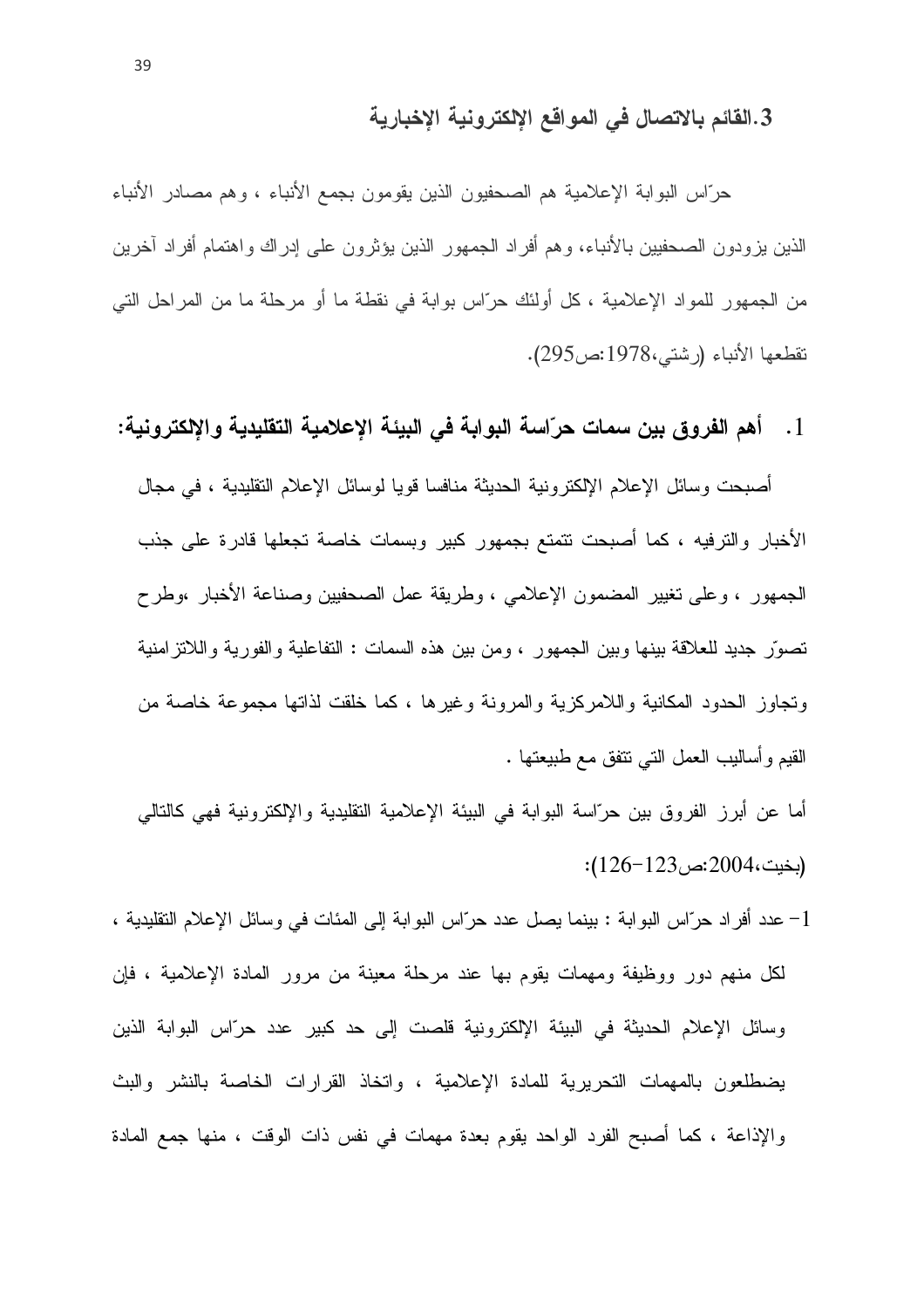الإعلامية ، وانخاذ قرارات حرَّاسة البوابة ، ولكن من ناحية أخرى ، نزيد من عدد القرارات التي ينبغي على حارس البوابة الفرد اتخاذها ، كما نزيد من عدد المهمات التي يقوم بها .

- 2– عدد بوابات الحرّاسة : قلصت الإنترنت إلى حد كبير من عدد البوابات الإعلامية التي تمر بها المعادة الإعلامية ، فلم يعد من الضروري مرورها بعدة بوابات من المصدر إلى الإعلامي ، فالأقسام الإعلامية والصحفية المتعددة التي نتخذ قرارات حيال المادة ، ثم الأقسام الإنتاجية المختلفة لتصميم وإخراج وتتفيذ المادة الإعلامية ، إذ إن يمكن أن تختزل هذه البوابات في بوابة واحدة أو أكثر ، تتجمع فيها مفردات عملية حرّاسة البوابة ، كما يمكن أن يتبادل فيها أطراف العملية مواقعهم في بدء مراحل الحرّاسة وهو أمر له دلالته سواء من ناحية نقليل كم ونوعية الندخل في عملية اتخاذ القرار وسرعة اتخاذه ، وإن كان ذلك يؤثر من ناحية أخرى على دقة وجودة العمل الإعلامي .
- 3–طريقة نوصيل الأخبار والمعلومات : أفرزت البيئة الإعلامية الإلكترونية أشكالا ووسائل حديثة من نوصيل الأخبار والمعلومات ً لم نعهدها وسائل الإعلام النقليدية ، إذ أصبح بمقدور حارس البوابة دفع المادة الإعلامية إلى الجمهور باستخدام البرامج الحديثة التي تساعد في توصيل المادة الإعلامية إلى الجمهور بطريقة حديثة غير مسبوقة ، وعلى شاشات حواسيبهم الخاصة مثل برامج ال point cast ، وهي ألية تساعد كلاً من حارس البوابة والجمهور على المشاركة في اتخاذ القرارات الإعلامية بشأن ما ببث وما بقرأ وما بشاهد ، إذ تسمح هذه الوسائل الحديثة للجمهور بتحديد ما يريده من قوائم محددة ومصادر معينة ، ويتم بث مضامينها إلىي الجمهور على مدار الساعة كما أصبح الجمهور قادرا على الوصول إلى الأخبار الخام أو الأصلية pure news وبشكل فوري ، فالأخبار والمعلومات نتدافع بلا نوقف ، ونتجدد دون فاصل زمني يذكر وفقا لما يختار ه منها .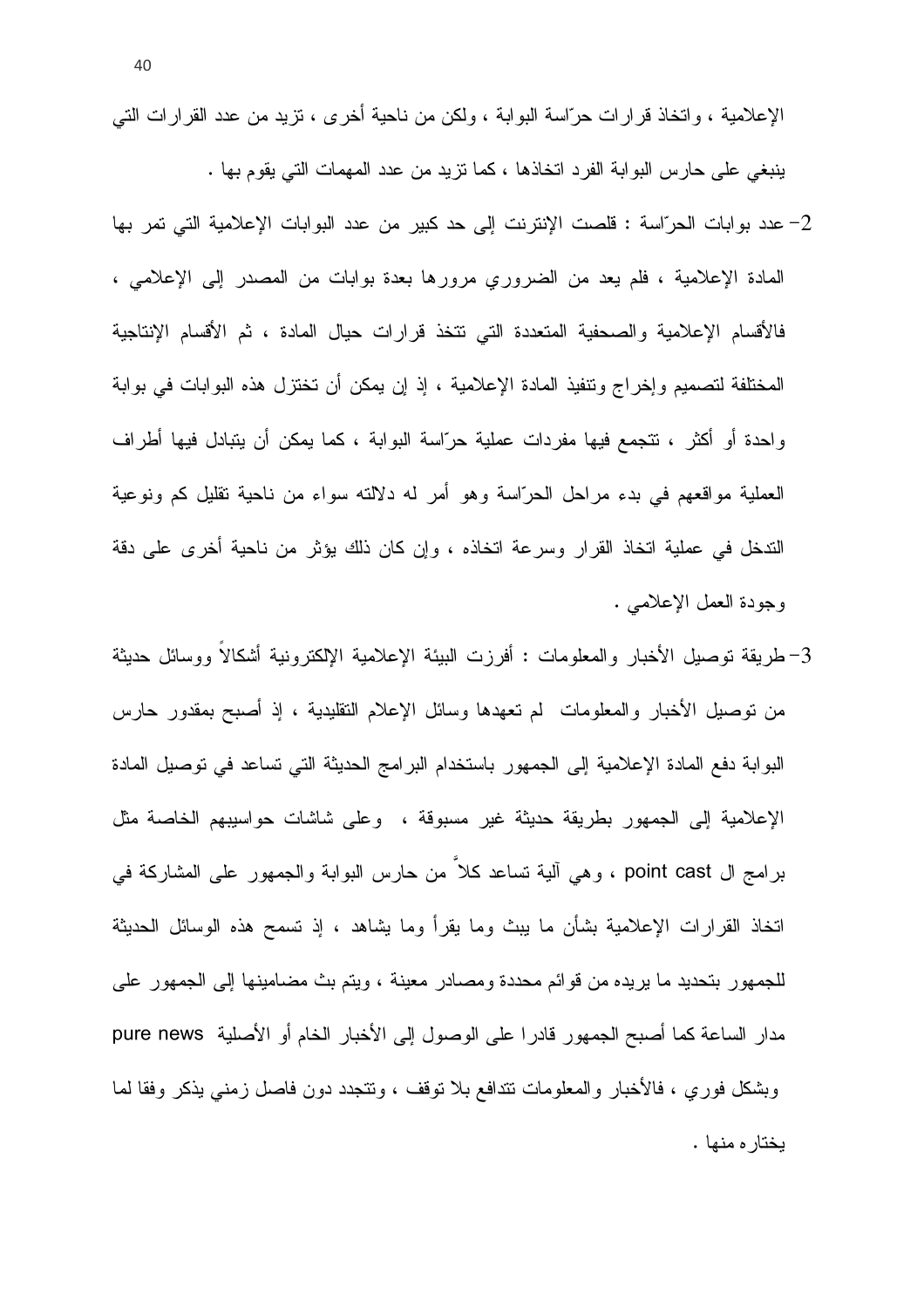4– المضمون الرقمي وحرّاسة البوابة : مع نزايد الاعتماد على المعالجة الرقمية للمعلومات في البيئة الإلكترونية تغيرت مراحل العمل التقليدية في مجال حرّاسة البوابة سواء في طريقة إنتاج المواد أو استهلاكها ، كما أثرت في كم وكيفية وسرعة إنتاج هذه المواد ، وكذلك في طريقة استقبالها أو بثها وسهولة النعامل معها ونحريرها وصياغتها ونسخها واسترجاعها ، وهو ما أدى إلىي زيادة المهمات وسهولة النعامل معها وتحرير ها في بعض المراحل عن غير ها ، إذ بينما قل الجهد الذي ببذله في الحصول على المادة الإعلامية فقد ز ادت مهماته في مجال معالجة المعلومات و الأخبار وصياغتها وتحريرها عن ذي قبل ، كما زاد عدد القرارات التحريرية والتكنولوجية التي ينبغي اتخاذها ، كما أتاحت الرفمنة والمعالجة الآلية للأخبار والمعلومات والأراء إمكانية إلغاء بعض المهمة النقليدية لحارس البوابة ، واتخاذ قرارات بشأن مواد إعلامية معينة دون سواها أو نصنيفها أو نبويبها بطريقة ما أو أخرى ، إذ أصبح بمقدور حارس البوابة في البيئة الإعلامية الإلكترونية توليف موقعه الإعلامي لاختيار مواد وأخبار ومعلومات معينة من مصادر محددة وبثها بشكل نلقائي وألىي بدون ندخل بشري في عملية انخاذ القرارات .

ولكن من ناحية أخرى أوجدت الرقمنة عدة إشكاليات أخلاقية منها : سهولة النعدى على ممتلكات الأخرين ونسبتها لغير أصحابها من حرّاس البوابة الأصليين ، كما سهلت من عملية التشويه والنحريف والنحوير في المضمون الإعلامي ، كما نراجع دور جامعي الأخبار في البيئة الإعلامية الإلكترونية في مقابل تصاعد دور معالجي الأخبار والبيانات والمعلومات ، حيث لم يصبح من الضروري نزول الإعلامي إلى الميدان وجمع المادة الصحفية ، إذ أصبح بمقدوره نجميع هذه المادة والانصال بأطرافها ومصادرها عبر وسائل إلكترونية مثل البريد الإلكترونبي والقوائم البريدية والجماعات الإخبارية والمؤتمرات الفيديوية وغيرها ، وهو أمر يؤدي إلى تراجع حرّاس البوابة بأداء أدوار مهنية مهمة .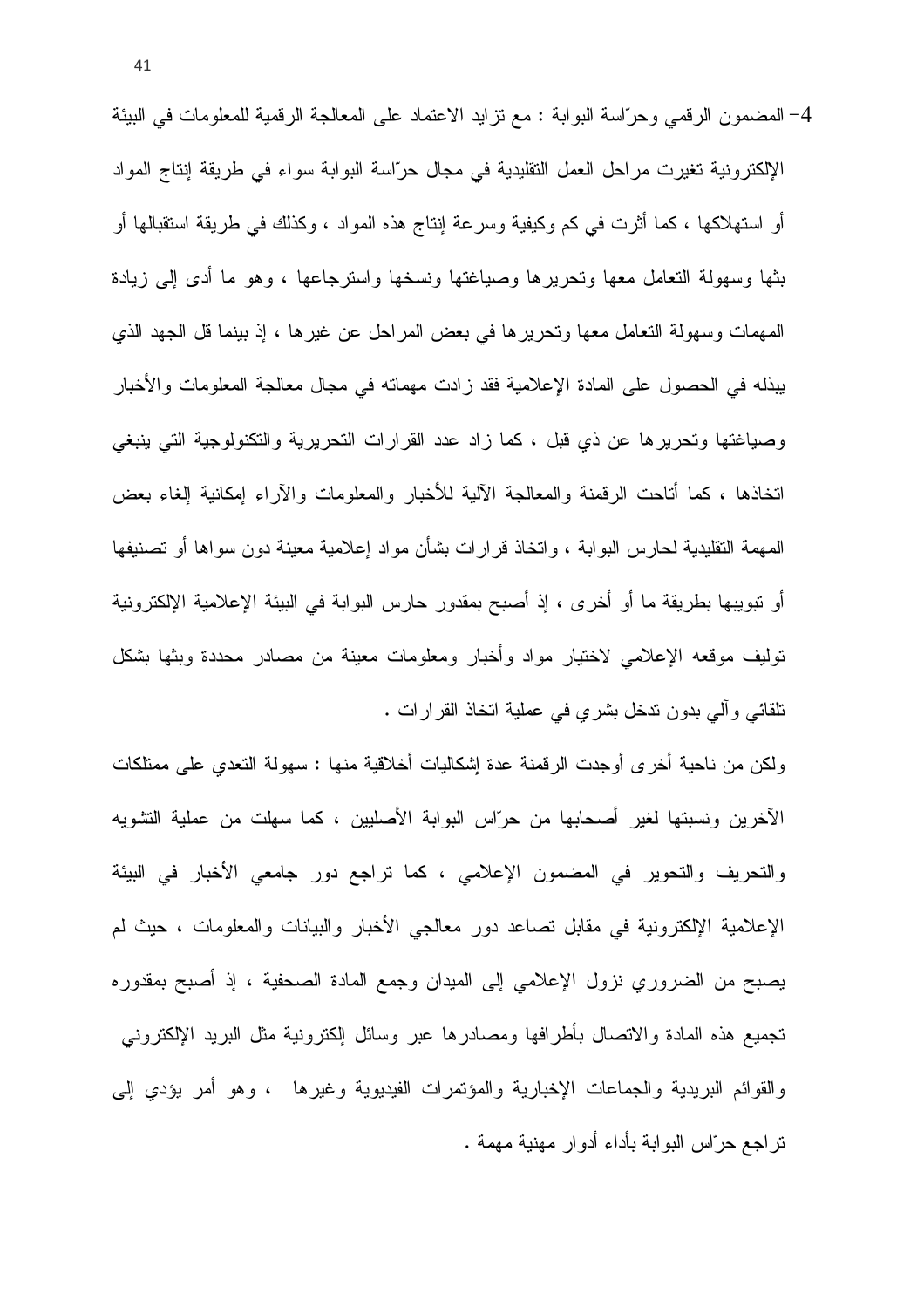5– طبيعة عمل حارس البوابة : بالرغم من السمات الخاصة والمتميزة للبيئة الإعلامية الإلكترونية فإن حرَّاس البوابة في هذه البيئة لا يزالون يقومون بنفس المهمات التي يقوم بها حرَّاس البوابة في البيئة التقليدية ، سواء في جمع المادة الإعلامية أو تقييمها أو تحريرها أو تصميمها أو إخراجها ، وإن حدث تغير في أولويات بعض المراحل عن غيرها، وزادت أهمية بعضها عن غير ها ، كما أضيف إليها مراحل أخرى باعتبار أن للبيئة الإعلامية الإلكترونية سماتها الخاصة التي تفرض مهمات جديدة على حرّاس البوابة العاملين بها ، وبحيث لم يعد يقتصر عملهم على اتخاذ قرار بنشر مادة معينة وحجب غيرها ، إذ أصبح عليهم اتخاذ عدة قرارات أخرى نتعلق بطبيعة النصوص المصاحبة للمادة ، والروابط المتضمنة فيها والصور الرقمية الخاصة بها ، ونوعية الأصوات المصاحبة لها ، والرسوم التوضيحية والجرافيكية والخرائط وقواعد المعلومات المناسبة لها ، وروابط البريد الإلكتروني وخلفية الكاتب ، كما زادت من عدد التساؤلات التي بطرحها حارس البوابة على نفسه أثناء عملية اتخاذ قرار بشأن مادة معينة مثل : هل يكتفي ببث النص الإعلامي والإخباري ، أم يتم إضافة مواد سمعية وبصرية ومرئية له ، وهل يلحق بريده

الإلكتروني على كل ما يكتبه وهل يدخل في محاوره مع الجمهور وغيرها من التساؤلات . وقد خلصت الدراسات الإعلامية الحديثة التي أجريت في هذا المجال إلى أن حرّاس البوابة في البيئة الإعلامية الإلكترونية يستثمرون جلَّ وقتهم في تحديد ومعالجة الحزمة المعلوماتية والإخبارية التي يقدمونها للجمهور أكثر من التركيز على عملية جمع المادة الإعلامية ، ونتويع طرق عرضها ، ونفسير حقائقها وبياناتها ، كما خلصت هذه الدراسات الإعلامية إلىي أن حرَّاس البوابة في البيئة الإعلامية الإلكترونية أصبحوا أكثر ميلاً لإعادة نغليف ونفسير المعلومات التبي يلتقطونها من المصادر الأخرى عن نلك المعلومات التي يقومون بتطويرها بذواتهم .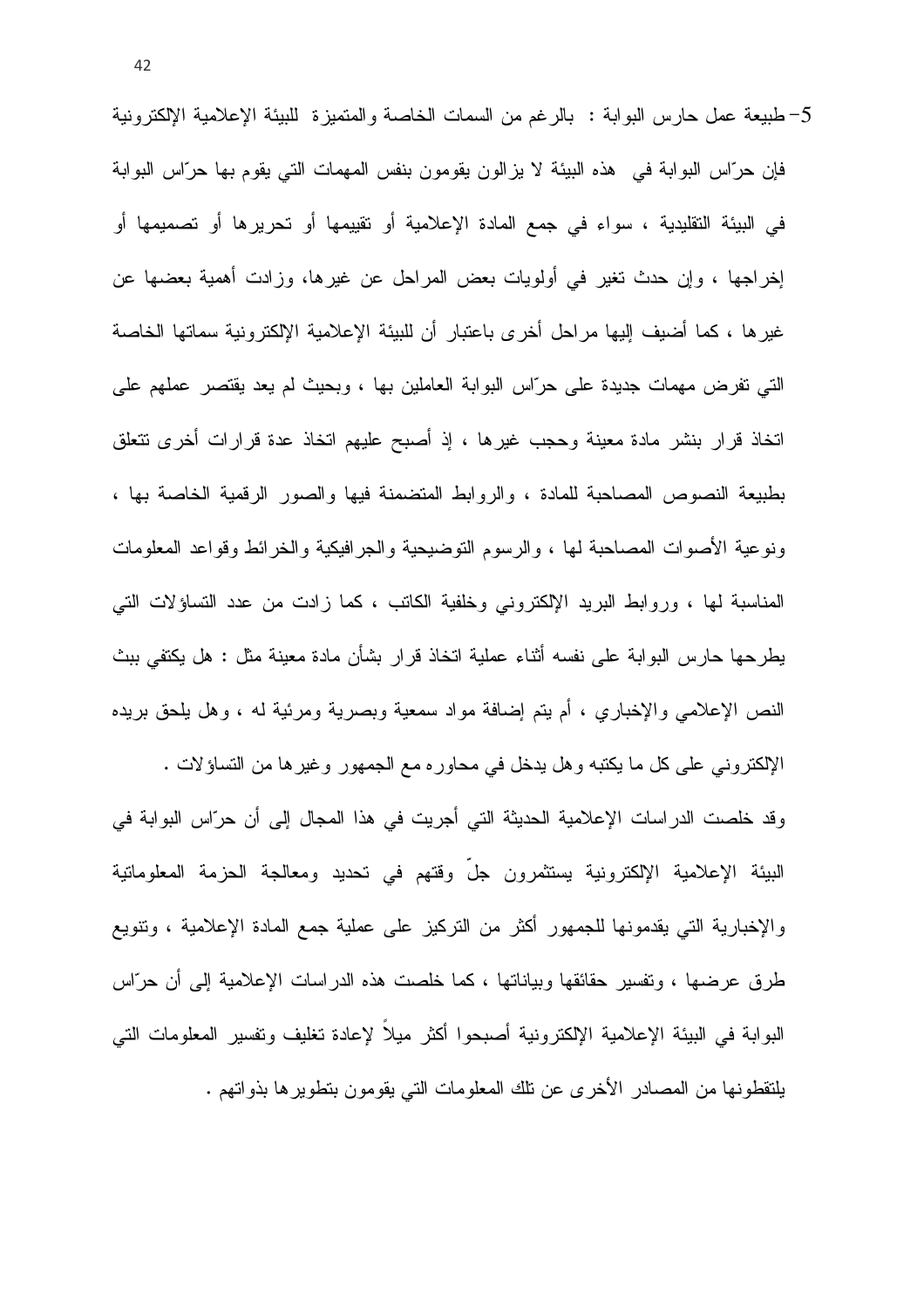- 6– الأشكال والصيغ الإعلامية : أثرت البيئة الإعلامية الحديثة على طبيعة العمل الإعلامي وعلى الأساليب الإعلامية والتحريرية المستخدمة في العمل الإعلامي ، إذ أصبح أقل رسمية و رونينية ، مع نراجع في نَأْثير بعض العوامل النَّنظيمية والمؤسسية والرونينية على منتجاتها الإعلامية ، في مقابل نزايد الاعتبارات الشخصية والذانية ونوفر العديد من الخيارات أمام حارس البوابة أنثاء اتخاذه قرار بنمرير مادة إعلامية ما ، سواء فيما يتعلق بطريقة نشرها أو توقيتها ، والإحتفاظ بها ، أو إبرازها في عدة أشكال ، أو نوزيعها ، أو بثها وهو ما يجعله يعمل في بيئة نطلق قدراته الإعلامية ، ولا نقيده بقيود مثل المساحة أو النوفيت أو أمر طبع أو موعد نوزيع إلخ ، فضلا عن كونها بيئة لا تسمح له بخلط الأشكال الإعلامية ، سواء في الخبر أو الحوار أو التعليق أو الدردشة أو المنتديات وغيرها ، مع إمكانية نقديم الأشكال الإعلامية التقليدية بصورة جديدة ، فالخبر يتم بثه بمجرد حدوثه وبشكل فوري ومن موقع الحدث وبوسائط إعلامية متعددة مع الكثير من النحليل والعمق ، كما يمكن نقسيم القصة الإعلامية إلى مقاطع ملحق بها روابط تشعبية hyperlinks نقوم بعمليات التفسير وتقديم الخلفيات وتوفير سياق معلوماتي متميز .
- 7– علاقة حرّاس البوابة بالأطراف النقليدية في العمل الإعلامي : لقد غيرت البيئة الإعلامية الإلكترونية من الصورة القديمة للعلاقة بين حرّاس البوابة الإعلامية وغيرهم من الأطراف المنخرطة في حرّاسة البوابة ، ففيما يتعلَّق بالمصادر تغيرت نوعيتها ، بحيث أصبح معظمها من النوع الإلكترونـي ، أي يتم النعامل مـع أجهزة ووسائل الكترونية أكثر من النعامل مـع المصـادر الحية ، وبمقتضى ذلك يقوم حرّاس البوابة برصد وجمع وتصنيف وتحليل وتبويب المواد الإعلامية التبي يتم استقبالها من المصادر الإعلامية الإلكترونية الأخرى كوكالات الأنباء والشبكات الإخبارية وقواعد المعلومات وغيرهم ، وإن كانوا لا يزالون يتمتعون بالقدرة على الاتصال بالمصادر الحية ، سواء لجمع المادة أو لرصد آرائهم أو مواقفهم أو غيرها .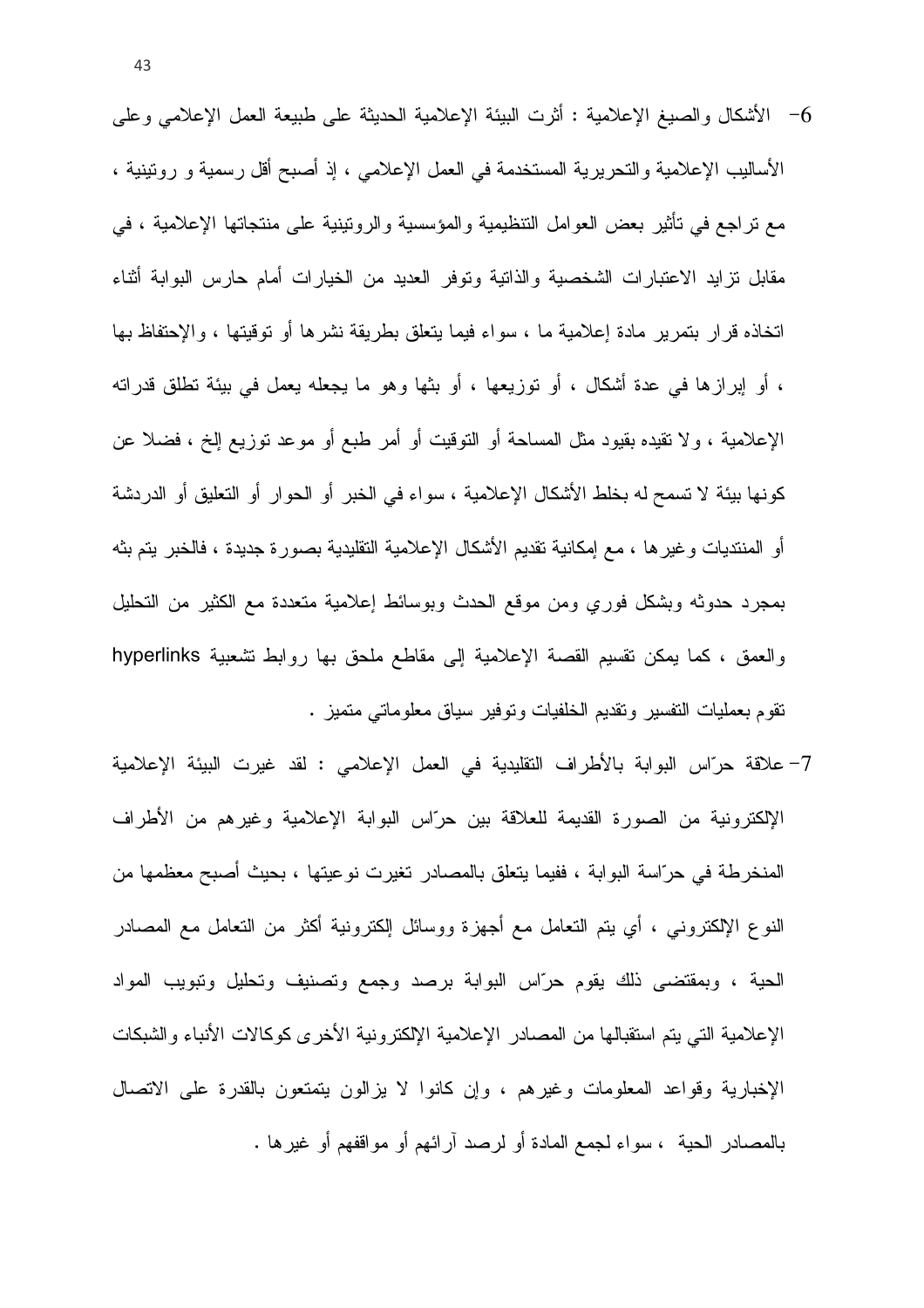كما تغيرت إلى حد كبير طرق اتصالهم بالمصادر ، إذ أصبحت نتم عبر أجهزة الحواسيب الإلكترونية ، أكثر منها عن طريق الاتصال المباشر ، بما لذلك من مزايا وعيوب ، كما أصبح شكل النراسل والنواصل ينخذ أشكالاً جديدة مثل البريد الإلكتروني والدردشة الفورية وبرامج النراسل الفوري والمؤتمرات الفيديوية وغيرها .

8– علاقة حرّاس البوابة بالجمهور : من بين الملامح الأساسية في البيئة الإعلامية الإلكترونية هي تراجع التوجه الأحادي القديم الذي يتخذ طابع ندفق الأراء والمعلومات بشكل رأسي من حرّاس البوابة إلى الجمهور ، إذ أصبح يتخذ شكلاً نفاعلياً وتبادلياً للمواقع مصدراً ومنلقياً ، كما تغيرت حركة أضلاع المثلث النقليدي في العلاقة بين المصادر وحرَّاس البوابة والجمهور ، حيث أصبح بمقدور الجمهور الانصال المباشر بالمصادر الأصلية دون المرور بحرّاس البوابة ، كما لم يعد الجمهور منلقياً سلبياً في هذه العلاقة ، بحيث أصبح بمقدوره نقرير ما يتعرض له ويتوافق مع اهتماماته ، فضلا عن قدرته على المشاركة في صناعة الحدث والمضمون والرأي .

كما نغيرت طبيعة علاقة حرّاس البوابة بقرائهم ، بحيث أصبحوا يبذلون جهدا كبيرا في نطوير هذه العلاقة وقراءة رسائل القراء الإلكترونية والرد عليها والنفاعل والمشاركة في الحوارات والمنتديات، والإجابة على الأسئلة وغيرها في وقت يتمتعون فيه بميزة مهمة وهي قدرتهم على النعرف على أعداد جمهورهم ، وتوقيت تعرضهم لما يقدمونه ، والمدة الزمنية التي يقضونها في تعرضهم للقراءة أو المشاهدة أو الإستماع ، وطبيعة المضامين التي يفضلونها ، وهو ما يساعدهم في اتخاذ قرارات نتلاءم مع طبيعة جمهورهم ، وزيادة درجة التفاعلية ببنهم .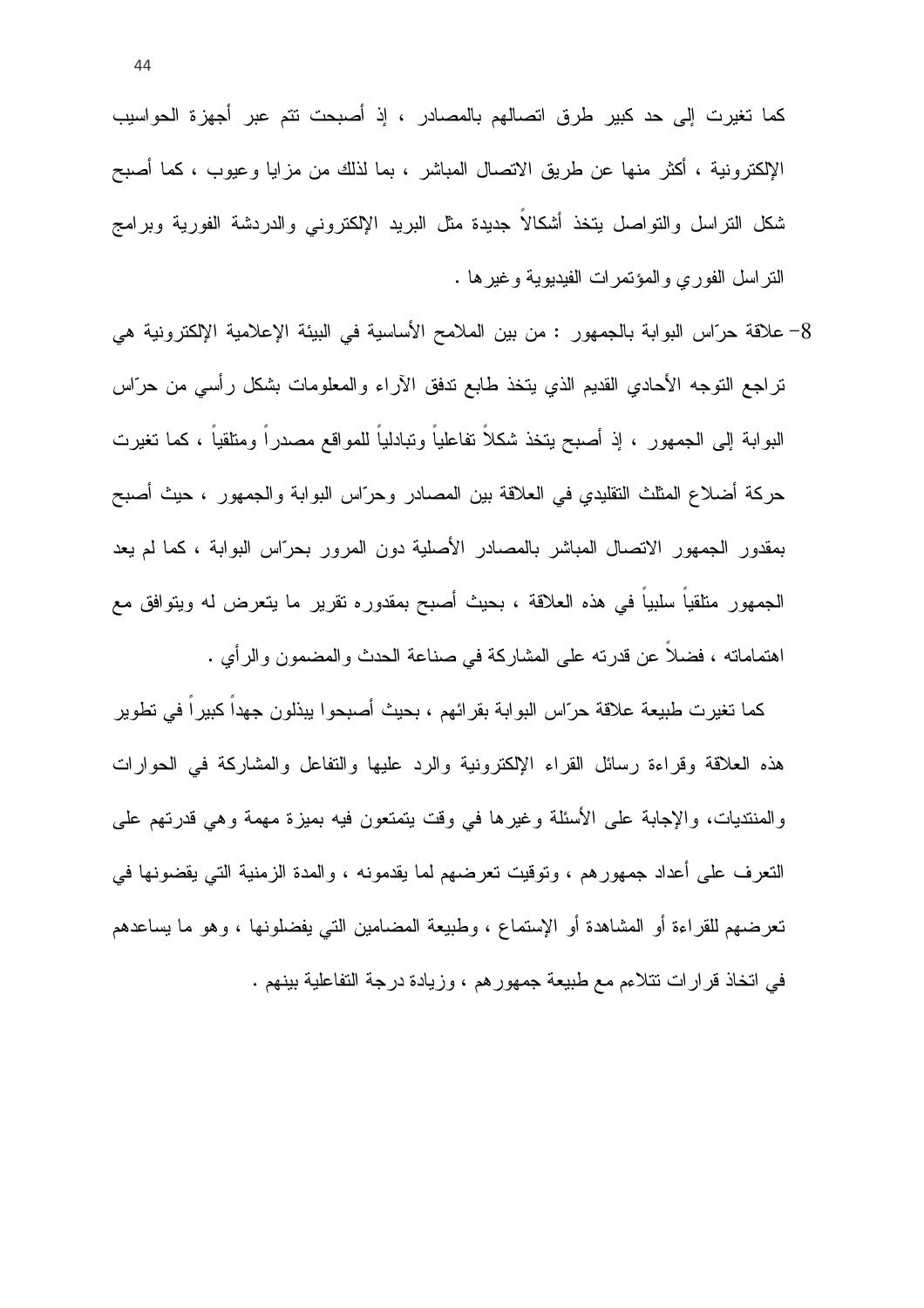2. العوامل المؤثرة على حارس البوابة في البيئة الإعلامية الإلكترونية :

زادت البيئة الإعلامية الإلكترونية من بعض الضغوط على حرَّاس البوابة مثل ضرورة النكيف مع مقتضيات سرعة البث والنشر على الويب ، إذ أصبح عامل السرعة في البيئة الإلكترونية الحديثة من أهم العوامل التي نتدخل في معايير اختيار الأخبار ونشرها ، إذ أصبح بمقدور حارس البوابة بث المعادة الإعلامية على مدار الساعة ليلاً أو نهاراً ، وبمجرد الحصول عليها ، وإصدار أكثر من طبعة من ذات العدد بدون النقيد بعوامل أخرى ، وهو ما يشكل بيئة إعلامية مختلفة تماما عما سبقتها ، كما يمثل تحديا في ذات الوقت لأهم القيم المهنية وهي تحرِّي الدقة وضرورة التثبت من المعلومات قبل بثها أو نشر ها .

ومن الضغوط الأخرى التي يتعرض لها حارس البوابة في البيئة الإلكترونية جدة وحداثة الأدوات الفنية والتكنولوجية التي بتم توظيفها إعلامياً ، فضلا عن تغيرها وتطورها المستمر ، وكذلك كيفية مجابهة المنافسة مع الوسائل الإعلامية الأخرى والموجودة على الإنترنت التي نزداد بشكل بومي ، فضلاً عن ضغوط الطلب المنزايد للحصول على الأرباح ، كما يواجه حارس البوابة ضغوط كيفية إثبات مصداقيته الإعلامية وسط زخم هائل من الوسائط المندفقة على الإنترنت ، وأيضا كيفية التثبت من مصداقية المصادر التي يتعامل معها وخاصة المجهلة منها ، وضخامة المعلومات التي تتدفق إليه ، والتي تحتاج لجهد هائل في تبويبها وفهرستها فضلا عن تقييمها(بخيت،2004:ص131).

3. المهارات الخاصة بالقائم بالاتصال في البيئة الإعلامية الإلكترونية :

من بين الأسئلة الأساسية المطروحة حول حارس البوابة في البيئة الإعلامية الإلكترونية هي طبيعة السمات التي يجب أن يتصف بها ، ونوعية المهارات التي يجب أن يتحلَّى بها ، وهل هي ذات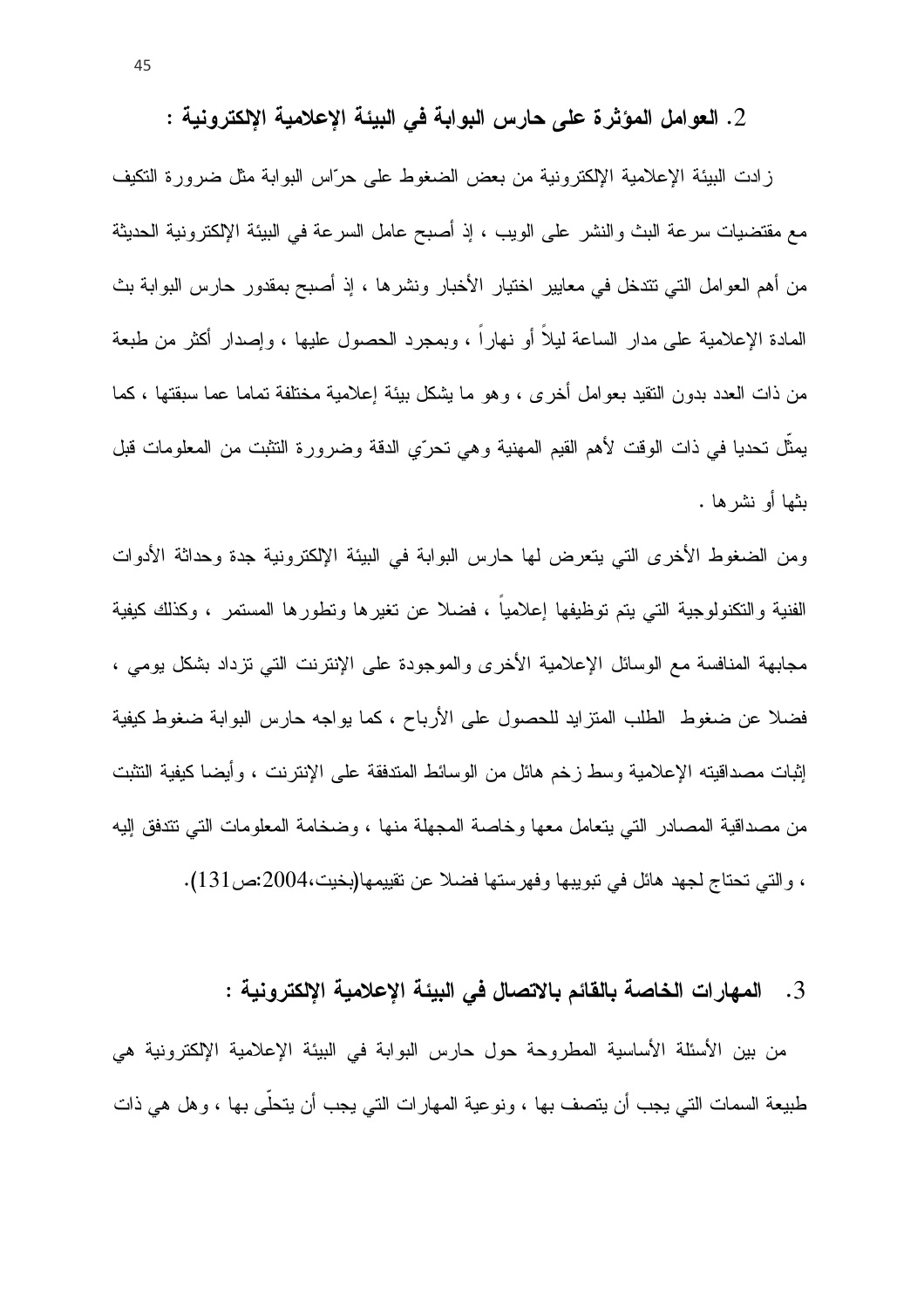السمات التي يتسم بها حرِّاس البوابة في البيئة الإعلامية التقليدية ، أم ثمة حاجات لمهارات مختلفة . تكشف بعض المؤشرات التي يمكن رصدها من الدراسات الإعلامية الحديثة إلى أنه فضلا عن ضرورة تمتع حرَّاس البوابة بالسمات والمهارات المطلوبة من الإعلاميين في البيئة التقليدية من قدرة على جمع المادة الإعلامية ونحريرها وصياغتها ، والقدرة على نقييم صلاحيتها الإعلامية، وفهم طبيعة السياق الإعلامي الذي يحيط بالوسيلة الإعلامية التي يعملون بها ، فإن هناك ثمة حاجات ماسة لأن يكتسب حرّاس البوابة في البيئة الإلكترونية مهارات نقنية ، وخبرة بالوسائط المتعددة أو ما يعرف بالملتيميديا سواء في جمع المادة الإعلامية وتغطية الأحداث أو معالجتها واسترجاعها أو تصميمها أو بثها ، مع القدرة على توظيفها إعلاميا ، فضلا عن الخبرة التنظيمية ، والعمل كموردين للمضمون أكثر منهم كتاباً أو محررين ، ومهارة جمع المادة الإعلامية وتقييمها ، واختيار الموضوعات والمقالات والخلفيات المعلوماتية المناسبة للقصة ، والقدرة على النواصل والنفاعل مع الجمهور (بخيت،2004:ص132).

## 4. نشأة الصحافة الإلكترونية في فلسطين وتطورها:

الإعلام الإلكتروني نافذة فتحت أفاق عديدة وإتسعت من خلالها الرؤية، وأصبحت المعلومة عن طريقها ملكاً للجميع وخياراً نحدد من خلاله ما نريد معرفته بالوسيلة التي نرغب سواء مكتوبة أو مرئية أو مسموعة. وفي فلسطين لعبت الصحافة الإلكترونية دورا مهما ومميزا في خدمة القضية الفلسطينية وكشف المخططات الإسرائيلية ، إذ يبذل الاحتلال الإسرائيلي كل جهوده وإمكانياته لنشويه وتغيير الحقائق الواقعية على مختلف الأصعدة من خلال وسائل إعلامه المختلفة ، وحصلت المواقع الإلكترونية الفلسطينية على قدر لا بأس به من النجاح سواء على الصعيد الداخلي أو الدولي في كشف الحقائق وتوصيل الرسالة الحقيقة عن الواقع الفلسطيني وعن انتهاكات الاحتلال الإسرائيلي بحق الشعب والمقدسات في فلسطين .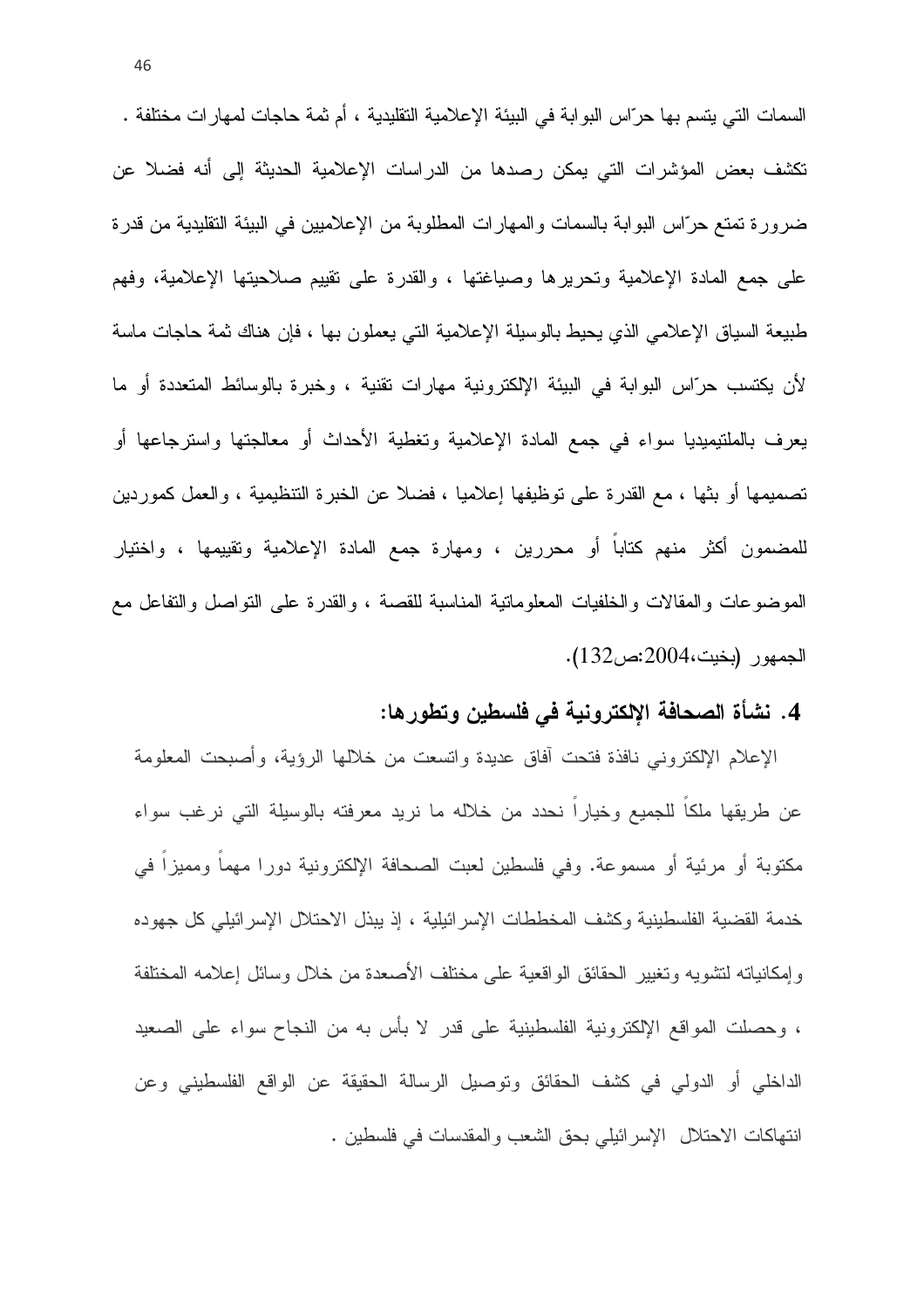1. المواقع الإلكترونية الفلسطينية :

بدأ التواجد الإعلامي الفلسطيني على شبكة الإنترنت في وفت فريب من بدء وسائل الإعلام العربية في الدخول إلى دائرة النشر الإلكتروني،و انسجامها مع الثورة التكنولوجية التبي غزت العالم أجمع ، ومواكبة للتقنيات الحديثة التبي توفرها شبكة الإنترنت، كما اشتدت ذروة الإعلام الإلكتروني الفلسطيني مع بداية انتفاضة الأقصى عام2000م ، بظهور العديد من المواقع الإلكترونية الإخبارية ، التي لعبت دورا كبيرا في خدمة القضية و الدفاع عن الحقوق الثابتة للشعب الفلسطيني ،فلم يعد نداول الأخبار حكرا على أحد ، و لم يعد لمقص الرقيب الصهيوني سيطرة على أي خبرٍ ، ويحاول الإعلام الفلسطيني بكل الحاح نشر رسالته ليس على ساحة فلسطين فحسب ، بل وعلى مساحة واسعة في شتى بقاع العالم فضلاً عن ساحات الأعداد داخل فلسطين وخارجها .

ولعل ما يلاحظ حديثًا دخول الإعلام الفلسطيني مرحلة جديدة ومحاولة نشر وإنشاء عديد الصحف والمواقع على شبكة الإنترنت العالمية ، والتي نعد نقلة نوعية تسهم في النعريف بالإعلام الفلسطيني بالنص والصورة عالمياً، وهذا ما يميزها عن الصحافة التقليدية التي نكاد نتعدى حتى الدول المجاورة بحكم ظروف الاحتلال التي يعاني منه الإعلام الفلسطيني (التربان،2008: ص25-28).

#### 2. أهداف المواقع الإخبارية الفلسطينية:

نهدف المواقع الإلكترونية الفلسطينية إلى ما يلي (شامية،غنام،2007:ص46) 1. شرح ونقل معاناة الشعب الفلسطيني في الداخل والخارج .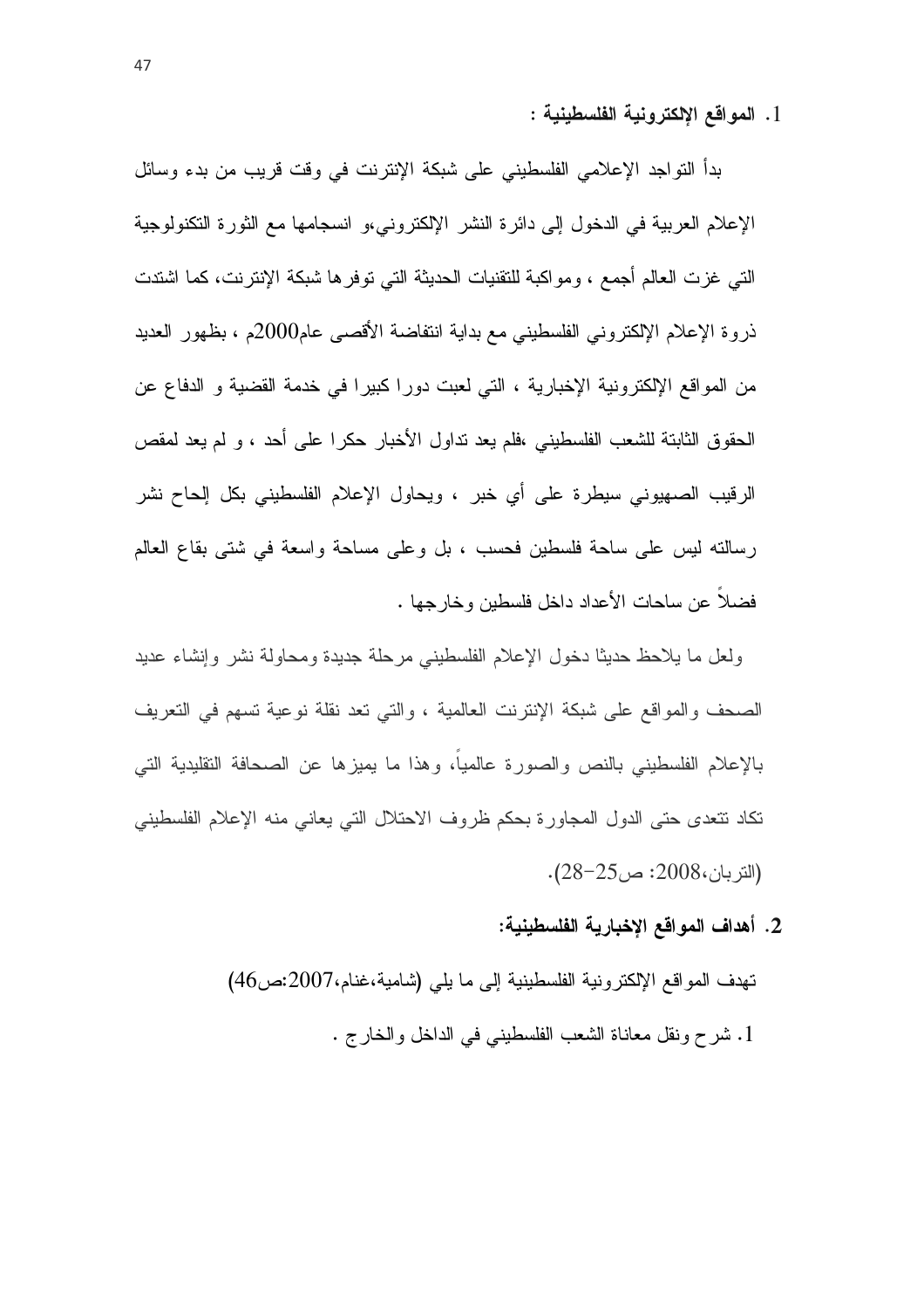- 2. صناعة الأحداث .
- 3. توضيح تداعيات الظاهرة الإسرائيلية على الوطن العربي .
- 4. فضح الممارسات والانتهاكات الصهيونية بحق الشعب الفلسطيني الأعزل .
	- 5. توضيح التفكير وسلوكيات وثقافة الجانب الصهيوني .
- 6. مو اكبة أحداث النقنبات في نكنو لو جبا الاتصال. 7. الوصول

إلى أكبر عدد ممكن من القراء المنتشرين في مختلف أقطار العالم .

3. مميزات المواقع الإلكترونية الفلسطينية :

نتمتع المواقع الإلكترونية الفلسطينية بمميزات هي :

- 1. إحاطتها ومتابعتها للأحداث الجارية على الساحة الفلسطينية .
- 2. استضافتها لشخصيات مسئولة وقيادية للتحاور مع الجمهور ولكن تلك المبزة توجد بشكل محدود جداً وتبرز في موقع الإعلام والمعلومات .
	- 3. نطورها بشكل سريع وملحوظ، ونوفر إمكانيات البحث والأرشيف فيها .

4. اهتمامها بالشأن الفلسطيني مما يعطيها عنصر الجاذبية بسبب رغبة الجماهير في معرفة آخر النطورات على الساحة الفلسطينية .

#### 4. معوفات ومشاكل المواقع الإخبارية الفلسطينية:

وفيما بتعلَّق بالمشاكل التي تواجه المواقع الإلكترونية الفلسطينية يمكن إجمالها كالنالبي: (النر بان،2008:ص134-135).

1. مشكلات تقنية: إذ إن شبكة الاتصالات هي إحدى المعوفات الأساسية، كون نزويد الإنترنت في فلسطين لا يتم إلا عبر شركات الإنترنت الإسرائيلية، و هي تحاول دوما قطعه، وتسبب عائقاً أمام شبكة الإنترنت وتعميمها، إضافة إلى بطء الإنترنت، وتصفح المواقع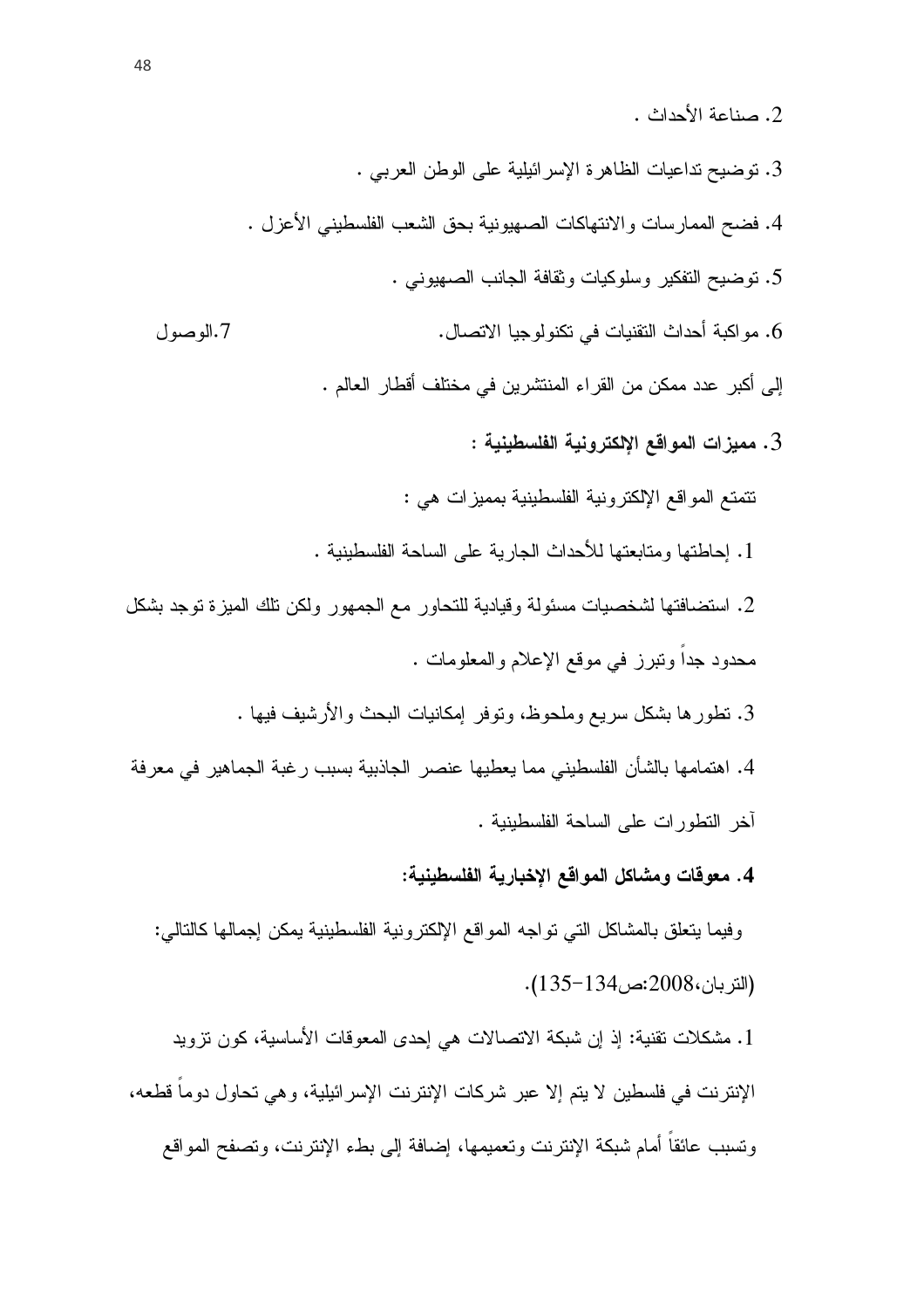وعدم المام الصحفيين بتقنيات الكمبيونز ، والإنترنت .

2. مشكلات اقتصادية: ونتمثل في ندني مستوى المعيشة، والظروف الاقتصادية الصعبة التي يعيشها الشعب الفلسطيني، مما يقف حجر عثرة في طريق النقدم نحو التكنولوجيا، إضـافة إلـى عدم وجود التمويل الـلازم للمواقع .

3. سياسية: وتتمثَّل في الظروف السياسية الراهنة، التي انعكست على وضع الصحف الإلكترونية بإغلاق الطرق، والحصار المفروض على بعض المناطق، الذي من شانه أن يحول دون وصول الصحفي إلى مكان عمله، وهذا يؤثر على مستوى الصحف الإلكترونية وكذلك انعكاس الوضع السياسي على حياة الصحفيين .

4. حزبية: إذ ظهرت مواقع صحفية حزبية نتطرق للخبر بحزبية دون مراعاة الموضوعية والدقة، وأحيانًا نعمل هذه المواقع على نخريب المعلومات بما يتلاءم مع مصلحتها العليا . 5. قرصنة المعلومات: وهي مشكلة كبيرة تواجهها الصحافة الإلكترونية الفلسطينية، ويرى بعض المتخصصين أن الصحف الإلكترونية هي نسخ كربونية عن بعضها بعضا، إضافة إلى سرقة المعلومات والموضوعات الصحفية من بعض المواقع دون الإشارة إلى المصدر . 6. مهنية: وتتمثَّل في عدم وجود مر اسلين متخصصين للصحف الإلكتر ونية، وكذلك عدم وجود صحفيين إلكترونيين .

7. غياب الر قابة: حيث لا نوجد في فلسطين جهة مسئولة لمر اقبة عمل المو اقع الإلكتر ونية ونكتفي وزارة الاتصال الفلسطينية بفرض الرقابة الإدارية على المواقع الحكومية فقط، كما أن الهيئة الفلسطينية الوطنية لمسميات الإنترنت لا نقوم بأي رقابة رسمية، إلا على المواقع المسجلة ضمن المجال الفلسطيني ps) ) فقط وغالباً ما نكون رقابة فعلية .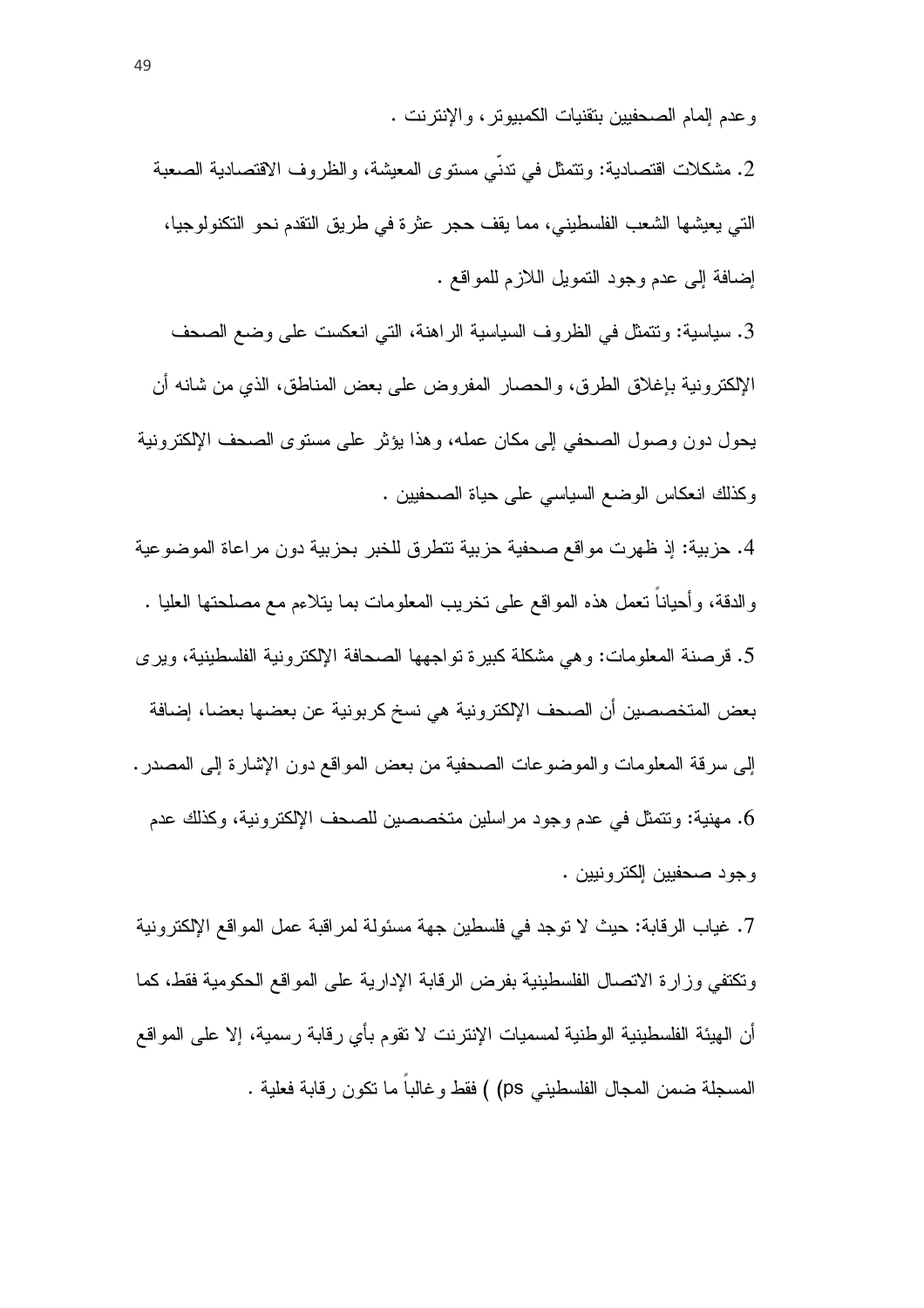5. دور المواقع الإلكترونية في إبراز الخبر الصحفي الإلكتروني :

لعبت المو اقع الإلكتر ونية دور اً بار ز اً في الخبر الصحفي الإلكتر وني، إذ جعلت الخبر والمعلومة بنتشران بسرعة في كل أرجاء المعمورة وذلك بتكلفة مخفضة متيحة لعدد كبير من مستعملي الشبكة للحصول على أكبر عدد من المعلومات والأخبار، كما جعلت إمكانية النعليق على الخبر وما جاء فيه في منتاول الجميع والنفاعل مع ذلك النعليق في زمن قياسي.

كما أن للمواقع الإلكترونية ميزة لا نقل أهمية ونتمثل في إمكانية وسرعة تحديث الخبر ووجود الوسائط المتعددة مثل مقاطع الصوت ، ومقاطع الفيديو ، ونقاط التوصيل ،كما سنحت هذه المواقع للكتاب الشباب وغير المعروفين للكتابة ومنافسة الصحفيين والكتاب أصحاب التجارب والكتابات و استطاعت تخطّي الحدود والقارات والبحار والمحيطات متحدية بذلك سلطة ونقص الر قابة خاصة بالعديد من دول العالم الثالث مع وجود بعض الاستثناءات التي لاز ال سبف الر قابة مسلطا عليها وتحدّ من حربة الحصول على الخبر والمعلومة من الشبكة العنكبونية، وهذه إحدى المشكلات التي نعوق نطور هذا النوع الجديد والعصر ى من الصحافة .

## 5. نظرية حارس اليوابة الإعلامية – Gatekeeping theory :

تعتمد هذه الدراسة في إطارها النظري على نظرية حارس البوابة الإعلامية التي يمكن من خلالها تحديد مشكلة الدراسة وتفسير نتائجها . وتقوم النظرية على الأفكار التالية :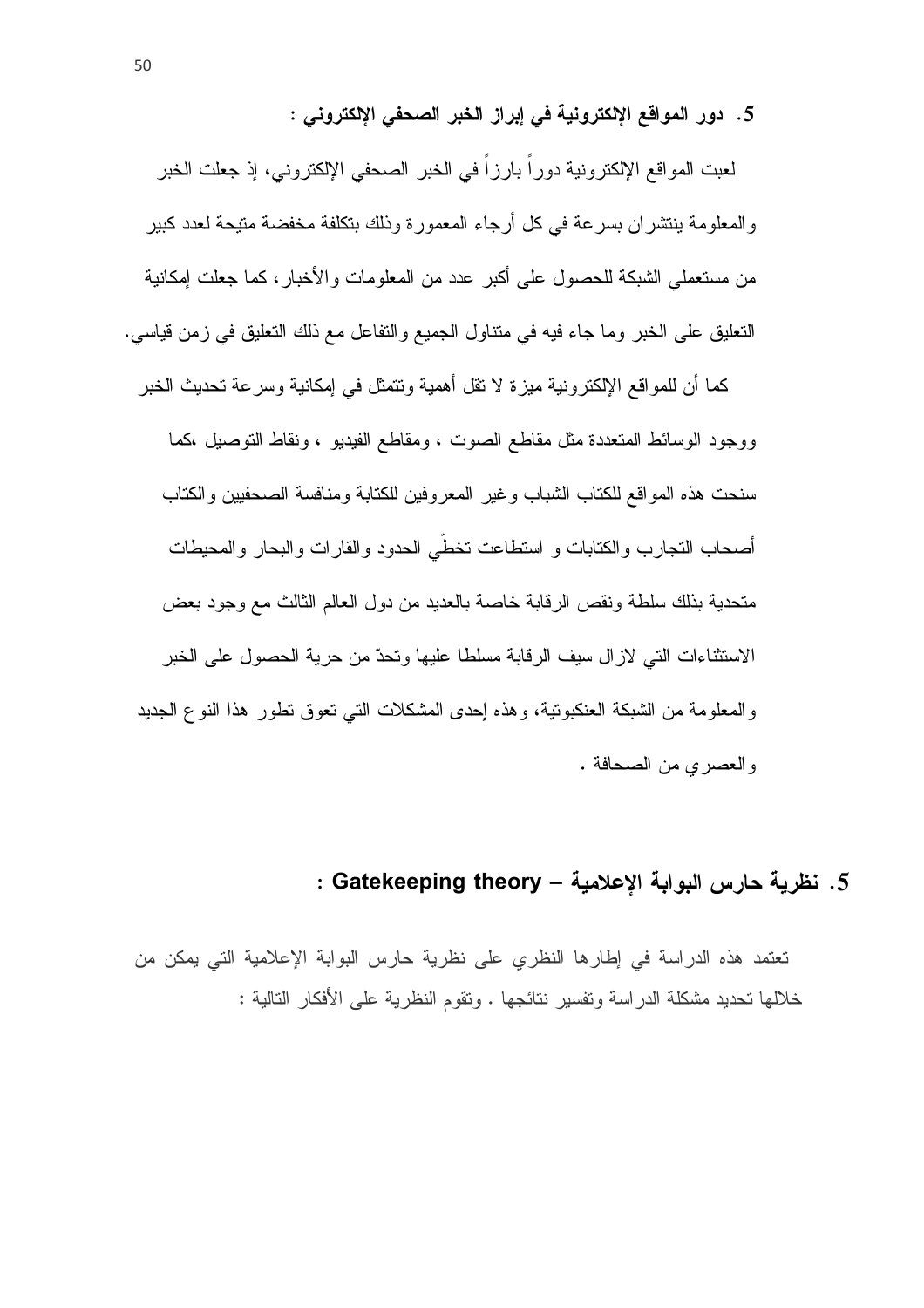قام بتطوير نظرية ( حارس البوابة الإعلامية) عالم النفس النمساوي الأصل والأمريكي الجنسية "كيرت لوين " ، إذ يرى أنه على طول الرحلة التي تقطعها المادة الإعلامية حتى تصل إلى الجمهور المستهدف توجد نقاط (بوابات ) يتم فيها اتخاذ قرارات بما يدخل وما يخرج . وكلما طالت المراحل التي تقطعها الأخبار حتى تظهر في الوسيلة الإعلامية ، تزداد المواقع التي يصبح فيها من سلطة فرد أو عدة أفراد تقرير ٍ ما إذا كانت الرسالة ستنتقل بنفس الشكل أو بعد إدخال تعديلات عليها ، ويصبح نفوذ من يديرون هذه البوابات له أهمية كبيرة في انتقال المعلومات . (مكاوى،السيد،1998:ص 176).

ولقد كانت هناك دراسات لـــ " بريد " و " كارتر " وغيرهم أشارت إلى أن الرسالة الإعلامية تمر بمراحل عديدة وهي نتنقل من المصدر حتى نصل إلى الملتقى ، ونشبه هذه المراحل السلسلة المكونة من عدة حلقات ، فالاتصال هو مجرد سلسلة متصلة الحلقات. وأبسط أنواع السلاسل هي سلسلة الاتصال المواجهي بين فردين ، ولكن هذه السلاسل في حالة الاتصال الجماهيري تكون طويلة جدا إذ تمر المعلومات بالعديد من الحلقات أو الأنظمة المتصلة كما هو الحال في الصحف والراديو والتلفزيون ، فالحدث الذي يقع في القدس مثلاً يمر بمراحل عديدة قبل أن يصل إلى القارئ أو المستمع أو المشاهد في الأردن أو الولايات المتحدة ، وقدر المعلومات الذي يخرج من بعض نلك الحلقات قد يكون أكبر مما يدخل فيها، وهذا ما يطلق عليه " شانون " أجهزة النقوية (مكاوى،السيد،1998:ص 177).

ويشير كيرت لوين أن هناك في كل حلقة فردا يقرر ما إذا كانت الرسالة المتلقية سيمررها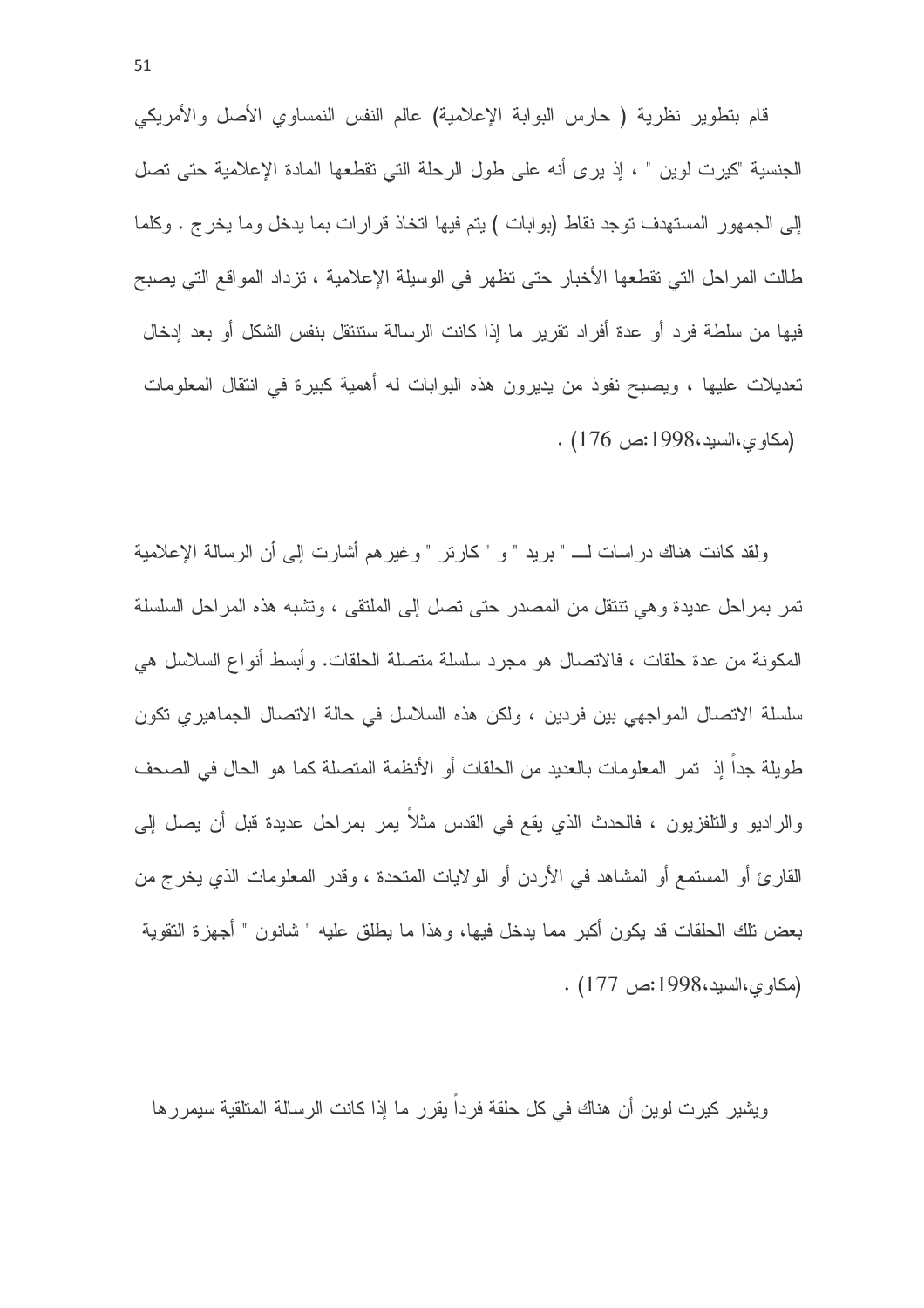كما هي إلى الحلقة التالية ،أم سيزيد عليها أو يحذف منها أو يلغيها تماماً . ومفهوم ( حرّاسة البوابة ) يعني : "السيطرة على مكان استراتيجي في سلسلة الاتصال بحيث يصبح لحارس البوابة سلطة اتخاذ القرار فيما سيمر من خلال بوابته ، وكيف سيمر، حتى يصل في النهاية إلى الجمهور المستهدف" (مكاوى،السيد،1998:ص 176) .

العوامل المؤثِّرة على حارس البوابة الإعلامية :

أو لا – قيم المجتمع و تقاليده :

يؤثِّر النظام الاجتماعي بقيمه ومبادئه على القائمين بالاتصال ، فقد يضحى القائم بالاتصال أو وسائل الإعلام أحياناً بالسبق الصحفى بسبب فيم المجتمع وتقاليده. ثانياً—المعايير الذاتية للقائم بالاتصال :

نلعب الخصائص والسمات الشخصية للقائم بالاتصال دوراً مهمّا مثل : النوع ، والعمر ، والدخل ، والطبقة الاجتماعية ، والتعليم ، والانتماءات الفكرية أو العقائدية ، ويؤثِّر الانتماء في طريقة النفكير واتخاذ القرارات.

ثالثاً–المعايير المهنية للقائم بالاتصال :

يتعرض القائم بالاتصال للعديد من الضغوط المهنية التي تؤثر في عمله التي قد تؤدي إلى نوافقه مع سياسية المؤسسة الإعلامية التابع لها .

رابعاً - معايير الجمهور :

لاحظ الباحثان ( شولمان ) و(إنَّيل ) أن الجمهور يؤثِّر على القائم بالاتصال والعكس صحيح ، إذ يؤثِّر الجمهور بنقبله للخبر على القائم بالاتصال ونوعية الأخبار التي يقدمها  $(183-179)$  (مكاوى،السيد،1998:ص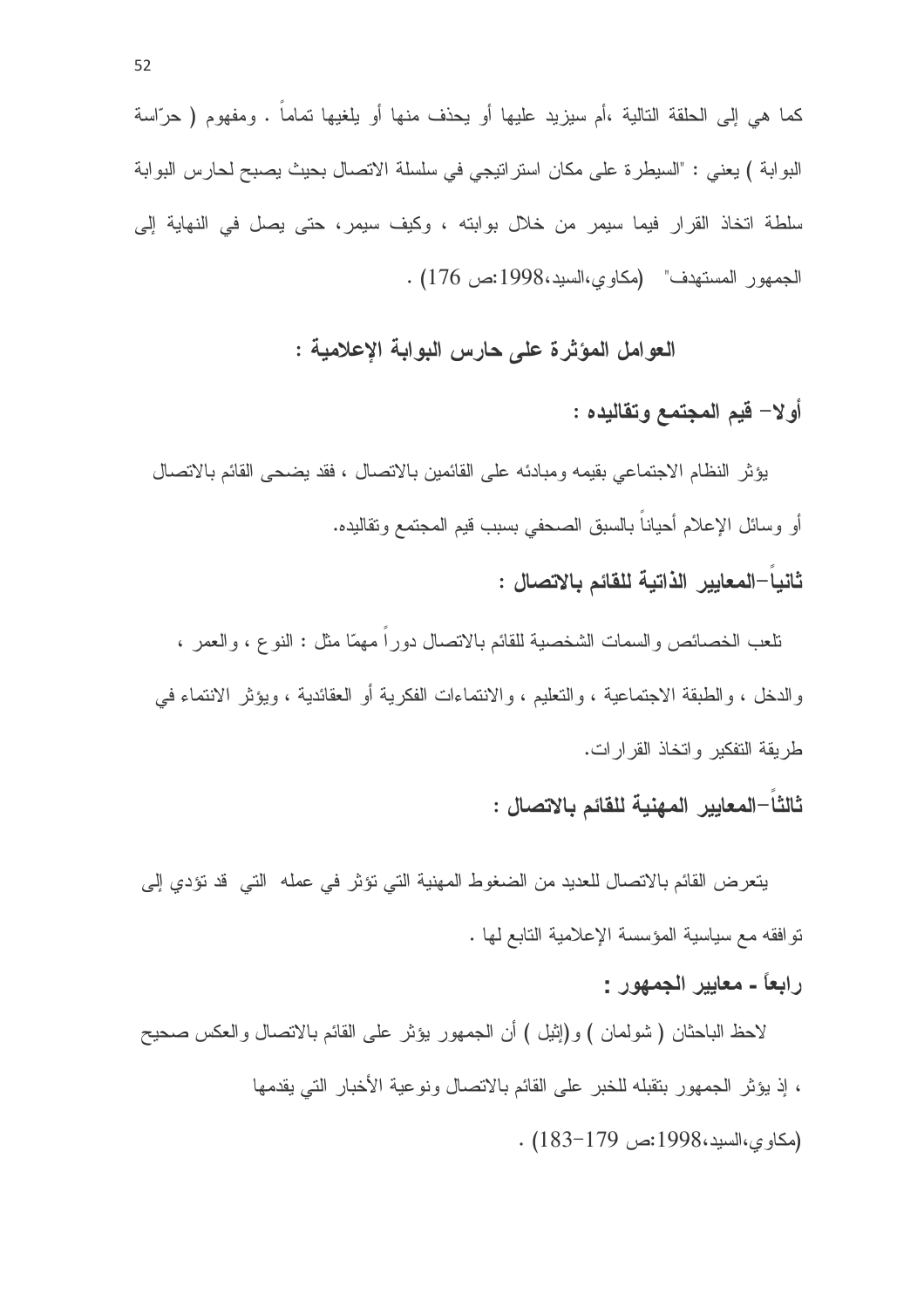6. الدراسات السابقة:

- الدراسات العربية : 1) در اسة فهمي ، 2001

بعنوان " التفاعلية في المواقع الإخبارية العربية على شبكة الإنترنت : (دراسة تحليلية)

هدفت هذه الدراسة الاستكشافية إلىي ليضاح أبعاد التفاعلية والعوامل المؤثرة فيها وتحليل مدى نوافرها في المواقع الإخبارية العربية، مع إجراء مقارنة بين أسلوب نعامل كل من هذه المواقع مع المضمون الإخباري .

واستخدمت الدراسة منهج المسح مع الاستعانة بتحليل المضمون كأداة لجمع البيانات من عينة عشوائية من المواقع الإخبارية العربية بلغ عددها 45 موقعا إخباريا ، نابعة لصحف مطبوعة ومحطات إذاعية أو شركات نعمل ً في مجال الإنترنت وتم جمع بيانات الدراسة التحليلية خلال شهري بوليو وأغسطس 2001.

وتمثلت فئات التحليل في الدراسة على : عدد الاختيارات المتاحة في الصفحة الرئيسية للموقع ،وإمكانية الاتصال بالقائم بالاتصال، وإمكانيات النفاعل مع النص،ومدى وجود ألية بحث وقاعدة بيانات للموقع، وسهولة إضافة معلومات من قبل المترددين ،تحديث الموقع . كما تم تحليل المواقع الإخبارية بطريقة كيفية لتمكن من توصيف الظاهرة بصورة دقيقة .

وكشفت نتائج الدراسة عن أن كل المواقع الإخبارية أتاحت عدة بدائل للاختيار أمام المتلقى كما وفرت جميع المواقع عنوان بريد إلكتروني واحد على الأقل جاستثناء موقع لصحيفة جزائرية – يمكن من خلاله نلقى رسائل المستخدمين ، وحرصت 64.4 % من مواقع العينة على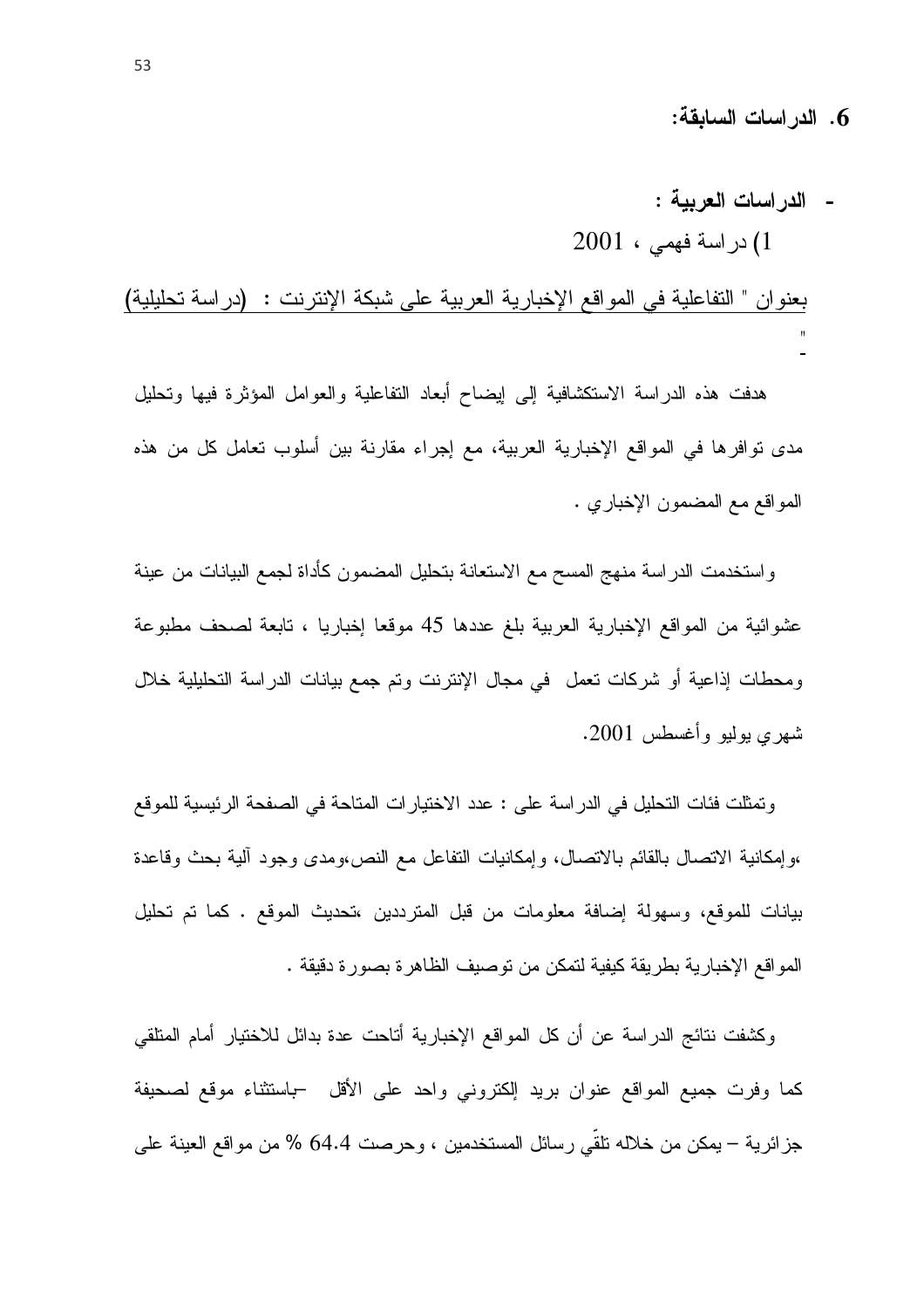نوفير إمكانية التفاعل مع النص ، كما وفر 46.4 % موقعا ألية بحث ، بينما لم يوفر 73.3 % من المواقع إمكانية التعليق على القضايا المهمة أو إضافة أراء أو معلومات من قبل المترددين ، وأشارت نتائج الدراسة إلى أن 80 % من المواقع الإخبارية تحرص على تجديد مادتها الإخبار ية بصور ة يومية .

وكشفت النتائج عن أن المواقع الإخبارية التابعة لشركات كانت أكثر استفادة من الإمكانيات النكنولوجية مقارنة بالمواقع التابعة لدور الصحف ، ومن ثم أتاحت مستوى من التفاعلية للمنز ددين عليها أعلى من الذي وفرنه المواقع النابعة للصحف.

2) در اسة شومان ،2003

بعنوان " الصحف الإلكترونية العربية : دراسة تطبيقية على صحيفة إيلاف "

هدفت هذه الدراسة الاستطلاعية الوصفية إلى التعرف على الملامح التحريرية والإخراجية لصحيفة إيلاف الإلكترونية، التي تتميز بأنها الكترونية فقط .

واستخدمت الدراسة منهج المسح الإعلامي في عملية متابعة مضامين الصحيفة وجمع المعلومات عن نشأتها ونطورها ، وكذلك المادة الصحفية النبي نقدمها خلال فنرة الدراسة .

كما استخدم المنهج المقارن في إجراء مقارنات وصفية وتحليلية بين أعداد إيلاف خلال فترة الدراسة ، بالإضافة إلى مقارنات نسبية ومحدودة بين إيلاف كصحيفة الكترونية عربية وبين عدد من أشهر الصحف الإلكترونية الأمريكية وكذلك موقع الجزيرة نت كموقع إخباري عربي .

واعتمدت الدراسة على الملاحظة المنتظمة كأداة بحثية نمكن من رصد ونتبع وتجميع المعلومات على فترات منتظمة ( ثلاث مرات بوميا خلال فترة الدراسة) .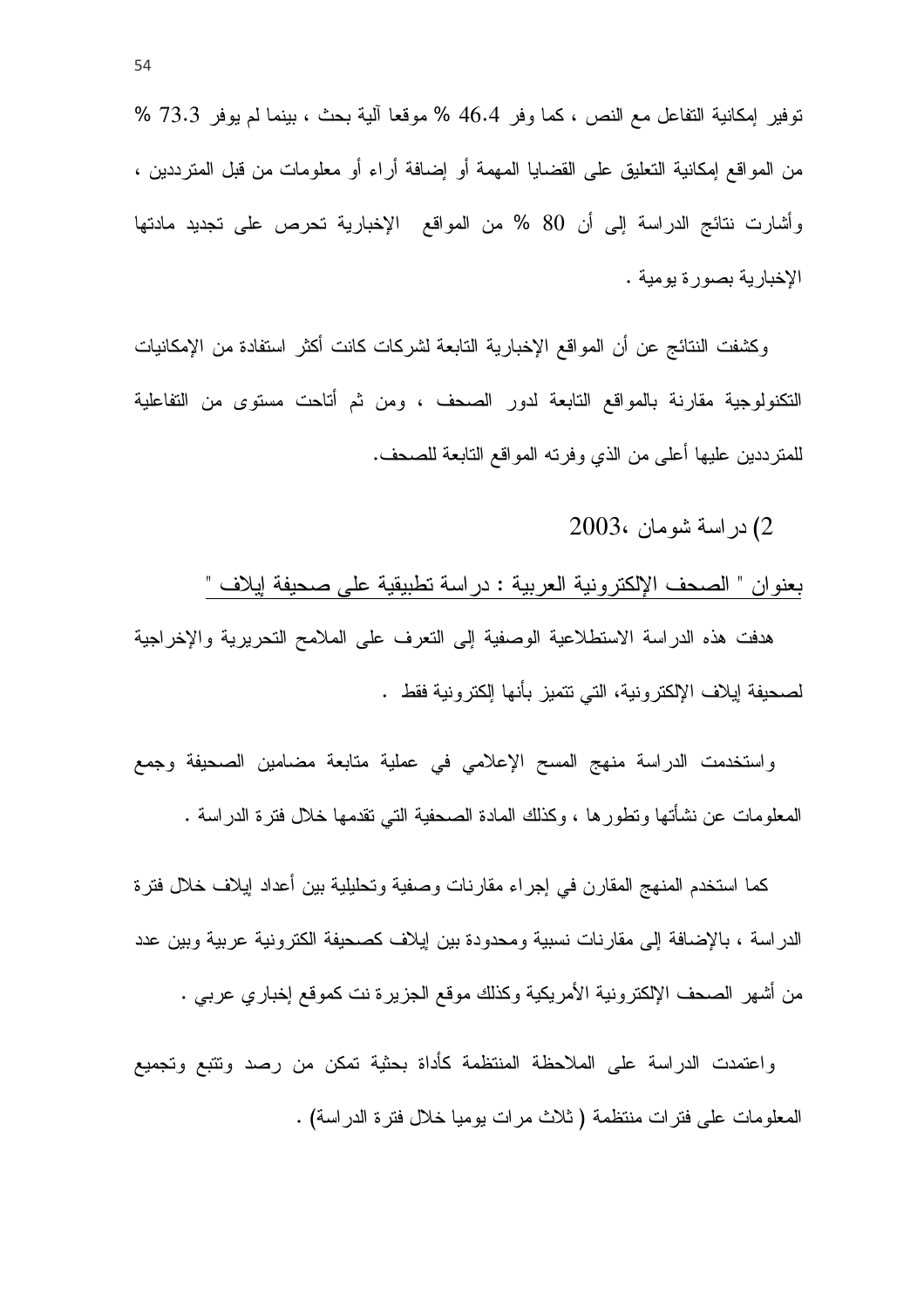وغطت الدراسة الفترة من أول بناير وحتى أول مايو 2003 ، أي مدة أربعة شهور، كما صممت العينة على أساس الأسبوع الصناعي ، وبذلك نكونت العينة من 16 يوما بالإضافة إلى 21 يوما نمثل فترة الحرب على العراق التي وقعت بين 20مارس إلى 9 أبريل من عام 2003 ؛ وخضعت مادة إيلاف لتحليل المضمون للتعرف على المواقف العامة لها من الحرب اعتمادا على خدمة البحث والأرشيف التي توفر ها الصحيفة ؛ وتمثلت فئات تحليل المضمون في : ۖ أساليب النحرير والعرض، النصميم والمضمون في الصحيفة ،المصادر والنفاعلية والبريد الإلكتروني ، خدمة الأرشيف والبحث ،بالإضافة إلى الوسائط المتعددة.

وكشفت نتائج الدراسة أن صحيفة إيلاف افتقرت إلى كثير من خصائص الصحافة الإلكترونية السائدة في الولايات المتحدة وأوروبا أو بعض المواقع الإعلامية العربية.

ولم توفُّر لِيلاف وصلات أو خدمات تفاعلية كافية ، إذ اقتصرت وصلاتها على مواد داخل العدد أو إرسال النص إلى صديق ، كما انحصرت الخدمات التفاعلية على البريد الإلكتروني النقليدي ، ولم نتطور إلى الحوار المباشر والمنتديات بين المحرر والقارئ .

والملاحظ أن الخدمات النفاعلية في إيلاف على قلتها نتسم بالبطء وعدم التجديد ، أما تصميم إيلاف كان أشبه إلى حد كبير بإخراج الصحف الورقية ، مع استخدام ألوان غير واضحة وأرضيات غير مريحة .

في المقابل حافظت إيلاف على طابعها الإخباري الفوري والمنجدد ، فسيطرت الأخبار والتقارير على المادة التحريرية وبنسبة 71.9 % للأخبار و بنسبة 22.8 % للتقارير واعتمادها على وكالات الأنباء العالمية في استيفاء الأخبار والمعلومات وبنسبة 45.5% ووسائل الإعلام العربية بنسبة 17.9% خلال فترة الدراسة ، ولم نتجاوز نسبة مساهمة مراسلي إيلاف 25.3%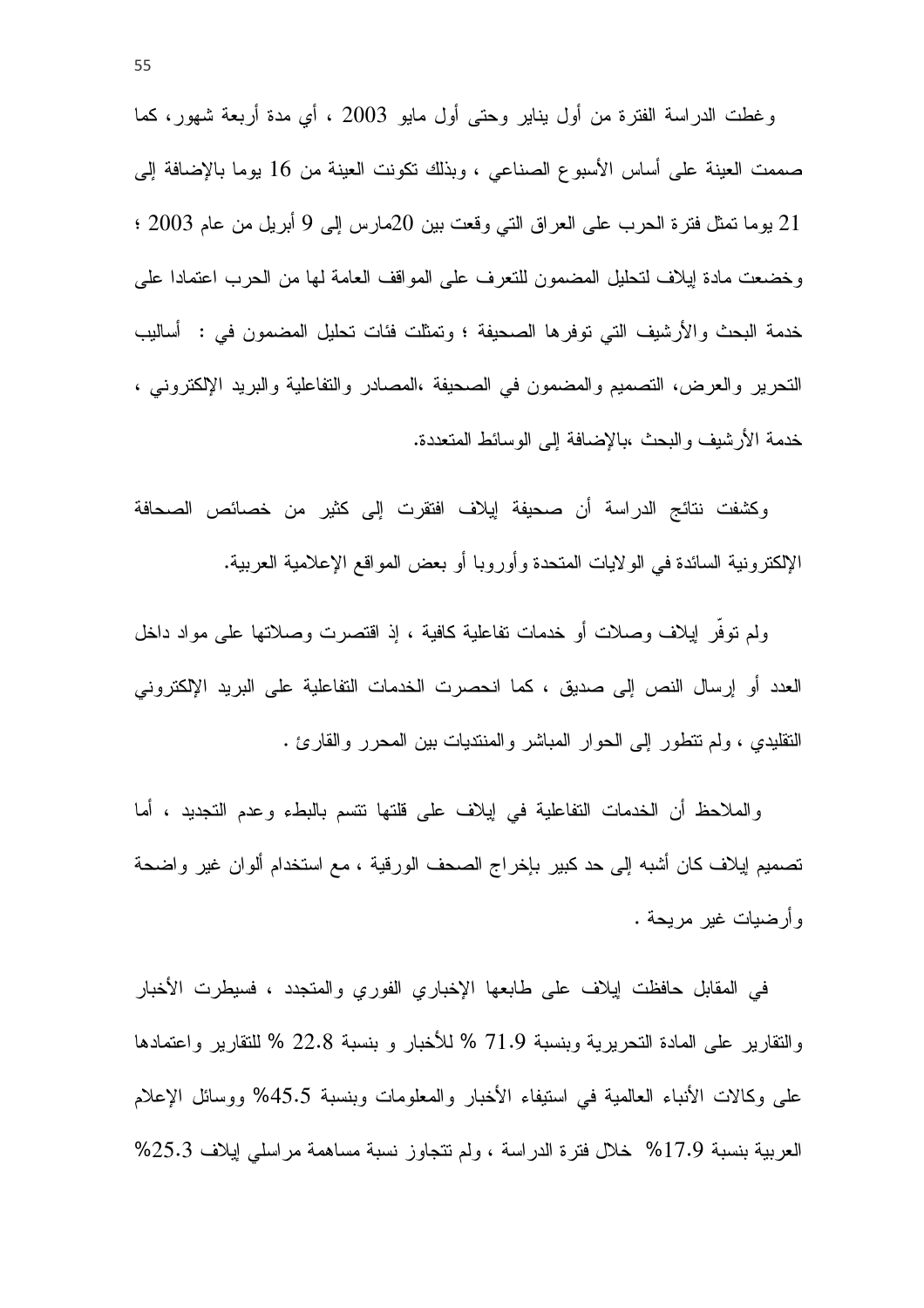أي أن صحيفة إيلاف لم نتمكن من نطوير ودعم مصادر ها الخاصة وظلت إلى درجة كبيرة تابعة لوكالات الأنباء الدولية ، خاصة وكالة الأنباء الفرنسية التي احتلت المركز الأول وبنسبة 41.1% بين مصادر إيلاف .

3) دراسة خلوف ، 2006

بعنو ان" :استخدامات الصفو ة الفلسطينية للصحافة الإلكتر و نية لمتابعة الأحداث الجار ية والإشباعات المتحققة" .

حيث نتاول في الرسالة مدى استخدام الصفوة الفلسطينية للصحافة الإلكترونية، ومدى اعتمادها بشكل كبير على الصحافة الإلكترونية في تغذية معلوماتها حول الأحداث الجارية، وبالتالي تقوية قدرتها على التنبؤ بالأحداث المستقبلية، مما يساعد صانعي القرار على اتخاذ القر ار ات السياسية الصحيحة.

ويتضح من الدر اسة أن هناك ارتفاعاً في ثقة الصفوة الفلسطينية بالصحافة الإلكترونية، بالإضافة

إلى اعتمادهم عليها بشكل أساس مصدراً للمعلومات، إذ أوضح ما نسبتهم (% 58 ) من

مستخدمي الصحافة الإلكترونية أنهم يعتمدون على هذه الوسيلة بشكل كامل مصدراً للمعلومات، فيما أكد ما نسبتهم (% 42 ) بأنهم يعتمدون عليها بشكل جزئي مصدر ا للمعلومات كما أظهرت أن أكثر الصحف الإلكترونية مقروئية هي ذاتها التي ترد في تفضيلات القراء كأكثر الصحف المطبوعة قراءة، مما يعني ارتباط سمعة الصحيفة الإلكترونية بأصلها" النسخة الورقية ".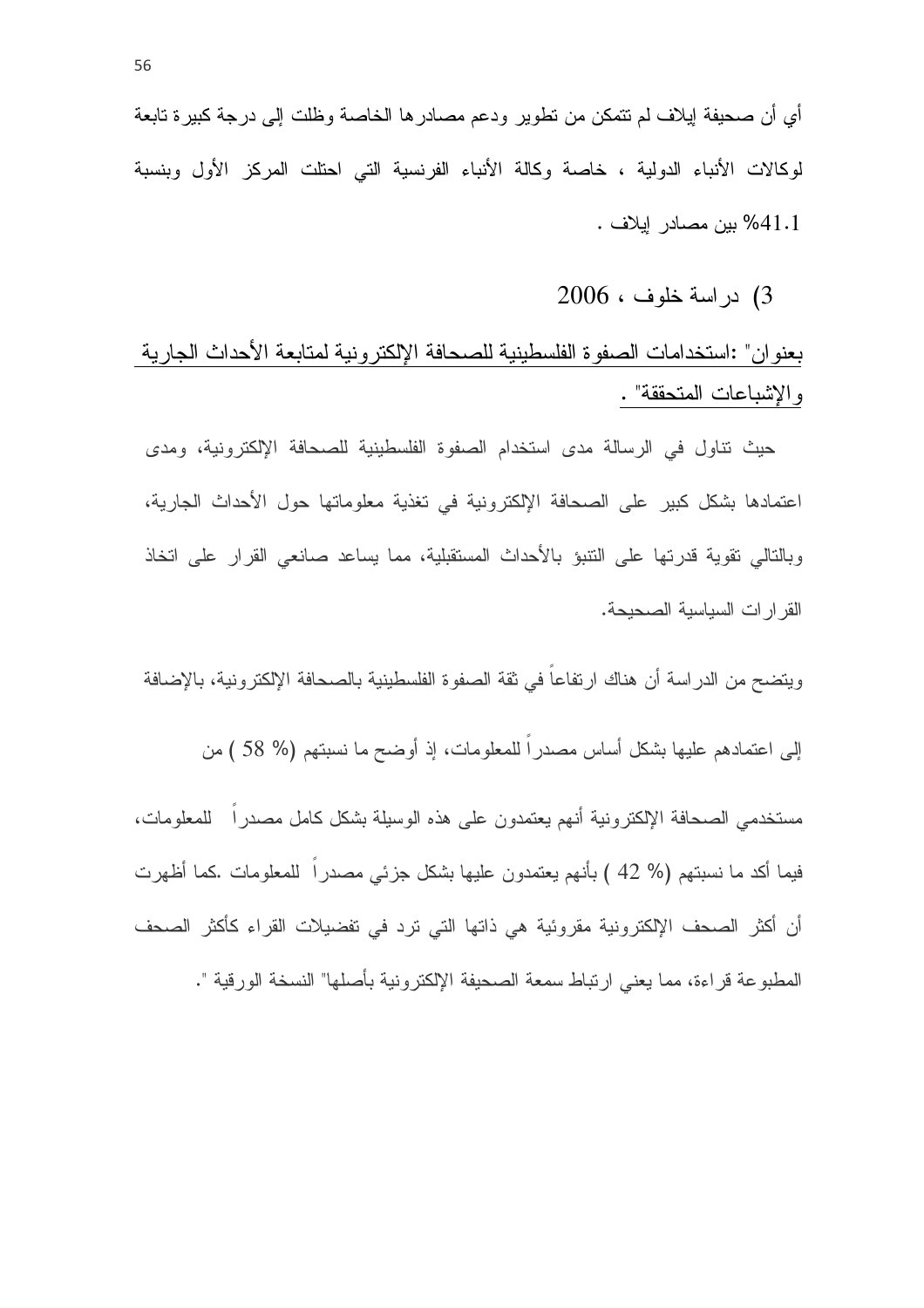تعد تلك الدراسة مقتصرة على فئة محددة في المجتمع ، وهي الصفوة والنخب التي الايمكن تعميم نتائجها على جميع شرائح المجتمع الفلسطيني ، الأمر الذي يتطلب توسيع مجال الدراسة إلى مجال أكبر لنكون الدراسة أكثر شمولية وعمقاً .

4) در اسة منصور ، 2007 بعنوان " الإعلام العربي في شبكة الإنترنت " (دراسة تحليلية تقويمية لعينة من مواقع وسائل الإعلام العربية على شبكة الإنترنت)"

حاولت هذه الدراسة النعرف على مدى استثمار وسائل الإعلام العربية (صحف – مجلات– محطات راديو– قنوات نليفزيون) للمزايا النقنية والخدمات التفاعلية التي نوفرها شبكة المعلومات الدولية (الإنترنت)، ودرجة نوفير نلك المواقع لعناصر المحتوى التي ندعم الوسيلة الإعلامية التي تصدر عنها باستخدام أساليب تحليلية – تقويمية تمثل البداية الضرورية لوضع النصورات والحلول المناسبة لجوانب القصور في الخدمة الإلكترونية التي نقدمها نلك الوسائل من خلال مواقعها الإلكترونية على شبكة الإنترنت.

وتعد هذه الدراسة من البحوث الوصفية التي تعتمد على مناهج بحثية متعددة بهدف الوصول إلى نتائج علمية، وتستهدف تصوير وتحليل وتقويم خصائص مجموعة معينة أو موقف معين يغلب عليه صفة النحدي ، واعتمدت على منهج المسح (بالعينة) نظرًا لصعوبة المسح الشامل لجميع المواقع الإلكترونية التابعة لوسائل الإعلام العربية على شبكة الإنترنت، وبلغ حجم عينة النَّحليل (122) موقعاً إلكترونيا، وهي عينة عمديه نتمثَّل في المواقع الإلكترونية التابعة لوسائل الإعلام العربية .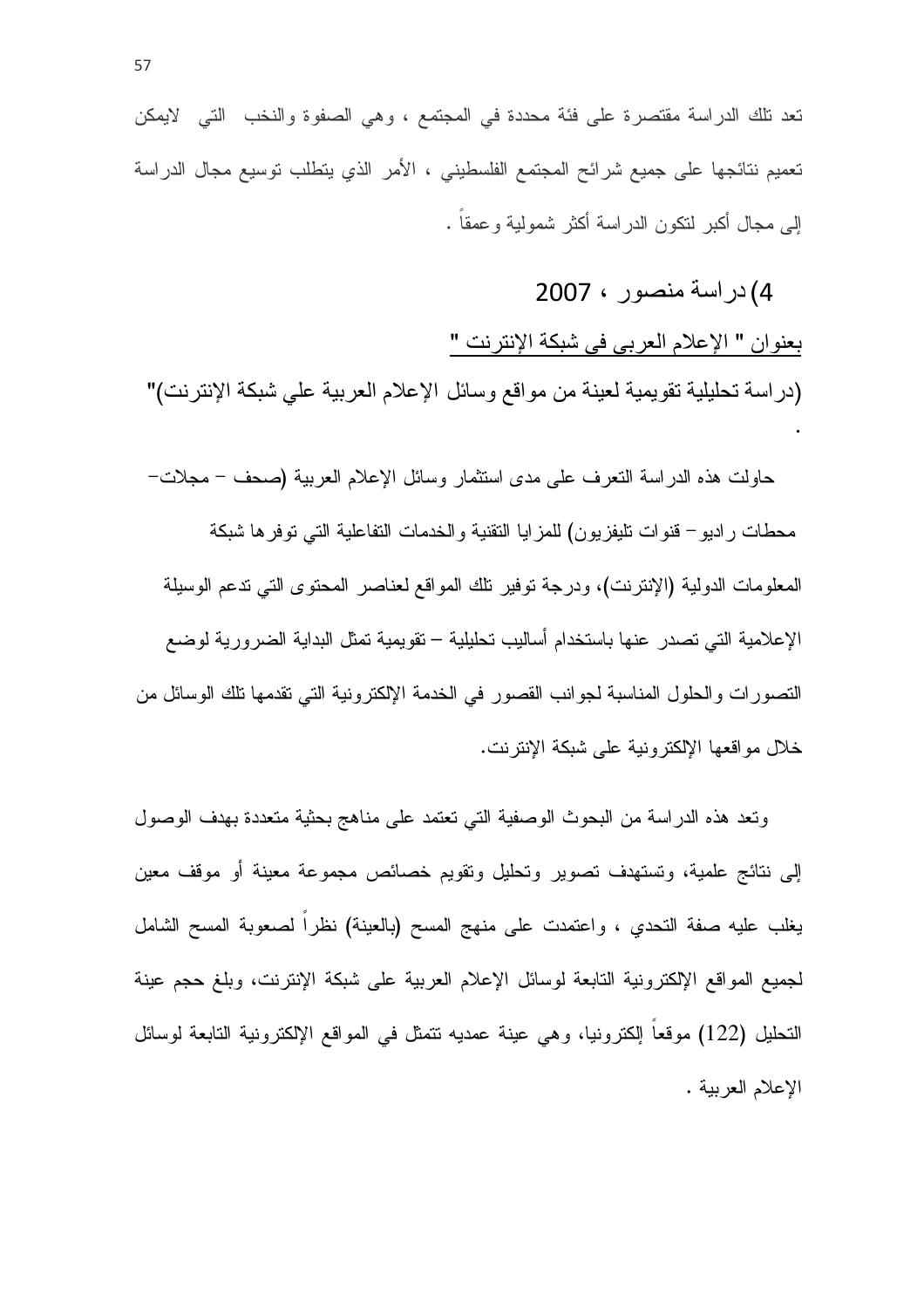واعتمدت الدراسة على أداة (تحليل المضمون)، وصممت (مقياسين كمبين) بهدف الأول لقياس مستوى (كفاءة وتفاعلية) عناصر البناء في الصفحات الافتتاحية للمواقع الإلكترونية الإعلامية العربية، مكون من مائة درجة، ويقيس الثاني مستوى دعم المواقع الإلكترونية للوسيلة الإعلامية التي يصدر عنها، ويتكون من مائة درجة أيضاً، وتمثلت فئات تحليل المضمون في كفاءة الصفحة الافتتاحية ،خيارات المحتوى ، تحديث المحتوى والفورية ، خيارات التواصل مع المستخدم .

وأوضحت نتائج الدراسة التي اعتمدت على منهج تحليل المضمون ومنهج المسح (بالعينة) ما يلي  $\ddot{\cdot}$ 

أن المواقع الإلكترونية – عينة الدراسة – قد نجحت في نقديم عناصر دعم الوسيلة الإعلامية التي تصدر عنها، أكثر من نجاحها في استثمار المزايا النقنية والخدمات التفاعلية التي توفرها شبكة الإنترنت (الكفاءة والتفاعلية)، فقد فشلت المواقع – مجتمعة – في الحصول على متوسط درجات بساوي 50% على الأقل من درجات مقياس (الكفاءة والنفاعلية) المكون من مائة درجة، وكان موقع (الجزيرة نت) هو الأفضل (77 درجة) يليه موقعا (النهار اللبنانية) و (راديو مونت كارلو) ثم موقع (الأخبار) المصرية، ثم موقع (مؤسسة الإمارات للإعلام) ثم موقع (عكاظ) السعودية، وموقع (راديو عمّان نت)، وقد تبين أن 42% فقط من عينة الدراسة قد نجحت في إحراز 50 درجة فأكثر في مقياس الكفاءة والتفاعلية المكون من مائة درجة.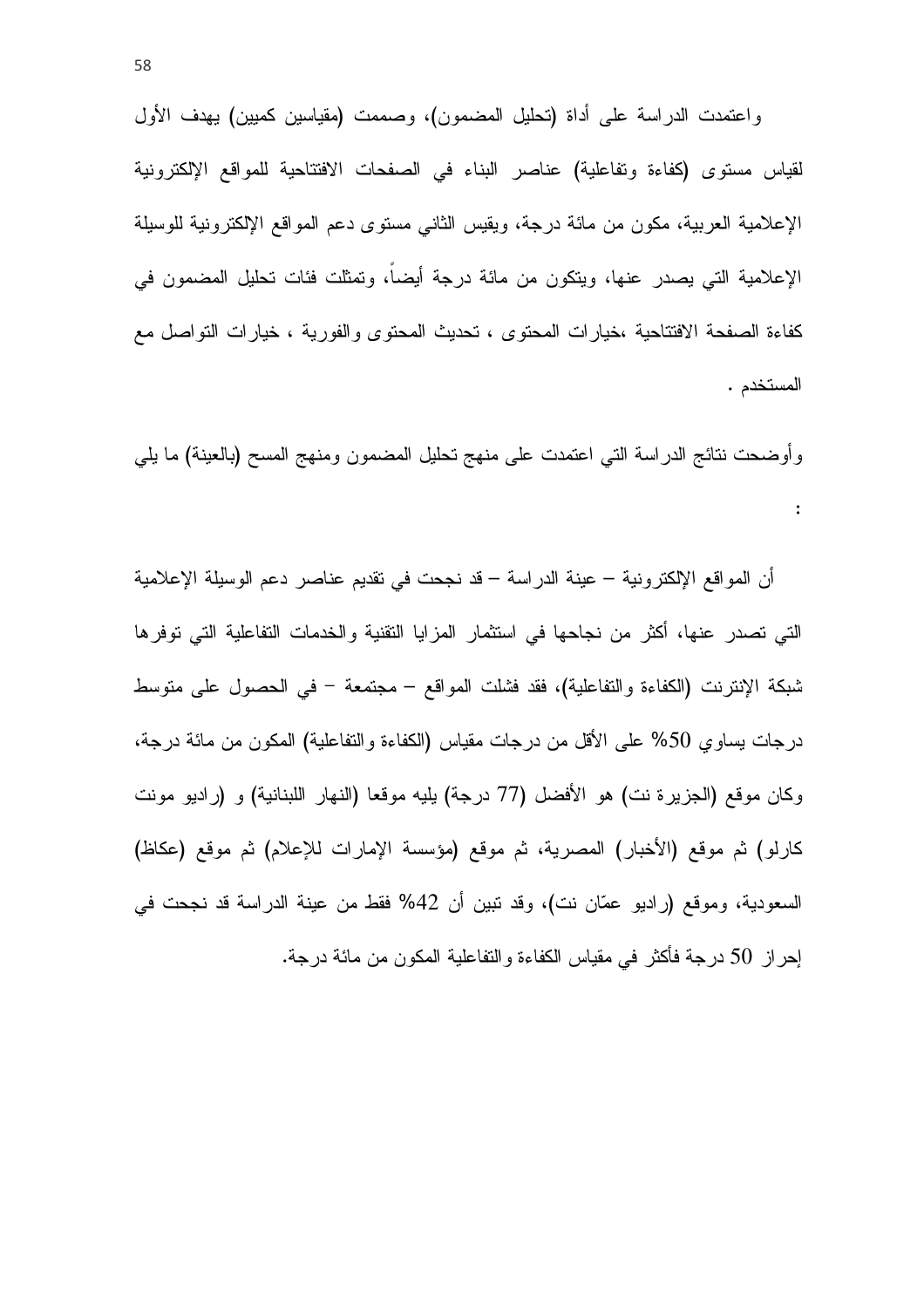5) دراسة ربيع 2009

بعنوان " استخدام المواقع الإلكترونية والإشباع المتحقق "

هدفت هذه الدراسة إلى رصد وتحليل أنماط نعرّض الجمهور المصري من فئة الشباب للمواقع الإخبارية العربية، والإشباع الذي يتحقق من تعرضهم لها ، كما وهدفت في شقها التحليلي إلىي رصد أنواع المضامين الإخبارية المقدمة من خلالها والخدمات النفاعلية التي تقدمها

واستخدمت الدراسة منهج المسح لوصف الظاهرة في واقعها ، وللتعرف على أسباب وجود هذه الظاهر ة وجاءت مشكلة البحث كما وضعها الباحث على شكل مجموعة من الفروض .

أجريت الدراسة على عينة قوامها(500) مفردة من مستخدمي المواقع الإخبارية في المرحلة العمرية (18 – 35 ) عاما نتتوع مستوياتهم العلمية والاقتصادية، وتتضمن العينة كافة المواقع الإخبارية سواء النسخة الفورية لصحف مطبوعة، أو مواقع إخبارية غير نابعة لصحف، سواء التي نقدم نصوصا إخبارية فقط أو تضيف مقاطع صونية أو فيديو كما في حالة المواقع التابعة لمحطات تليفز يو نية إخبار ية.

ونضم عينة الدراسة مواقع : مصراوي، وموقع (في البلد)، و(يلا كوره) والأهرام و(الجمهورية) و(المصري اليوم)، و(أخبارك) و(إيجبني) و(ماشي)، و(بص وطل).

وكشفت نتائج الدراسة تفوق نسبة الذكور الذين يستخدمون المواقع الإخبارية في أوقات الأزمات الطارئة فقط عن نسبة الإناث، إذ بلغت نسبتهم 31.7% من إجمالي عينة الذكور، مقابل 23.5% من الإناث، في نفس المستوى الاقتصادي (متوسط الدخل أكثر من ألف جنيه شهريا) .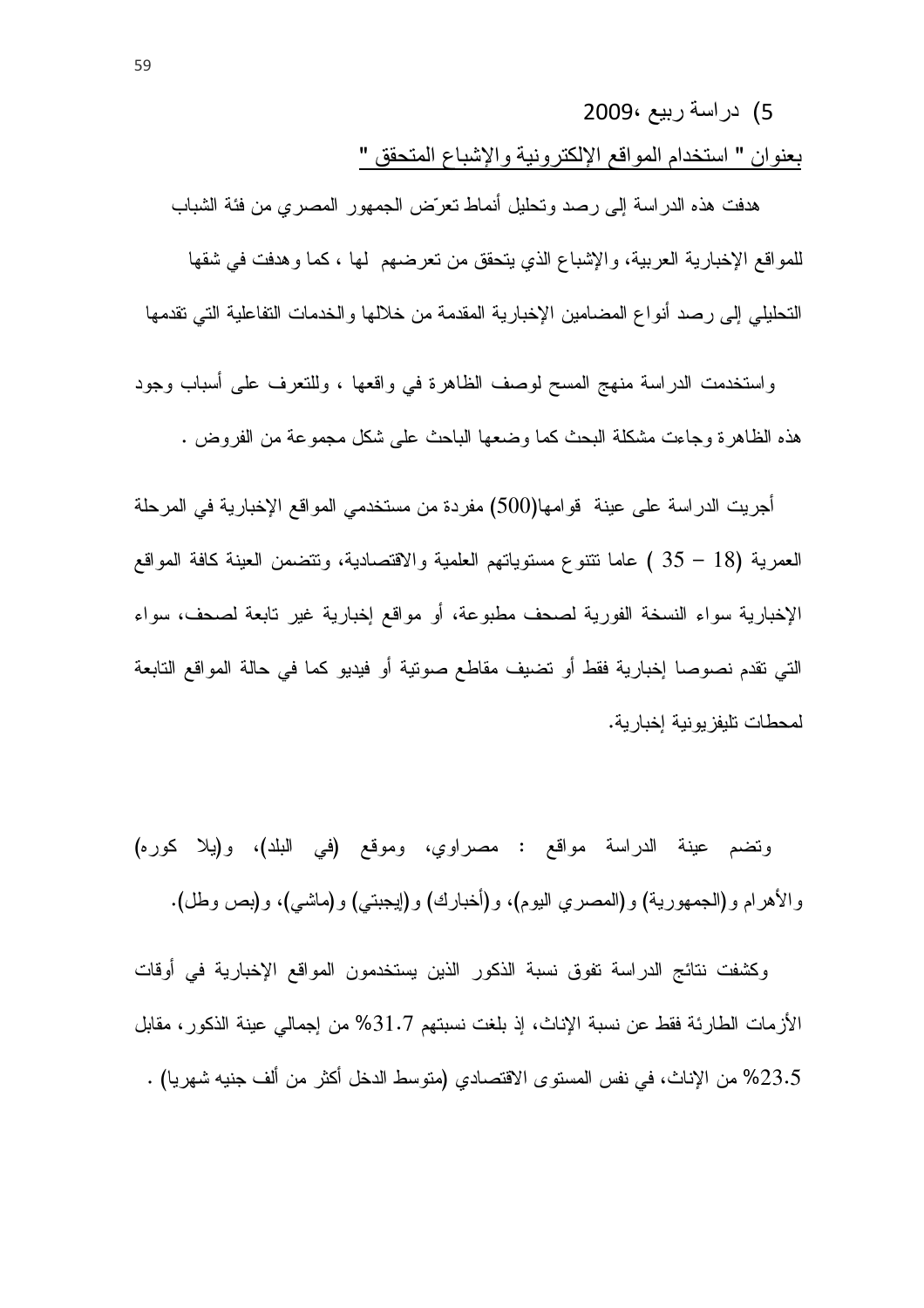كما نوجد علاقة طردية قوية دالة إحصائيا بين مدى استخدام المواقع الإخبارية ومعدل الاستخدام، وتأثَّره بالأزمات، وكلما زاد تعرض الشباب المصرى للمواقع الإخبارية العربية زاد اعتمادهم عليها وقت الأزمات .

كما وكشفت عن المزايا التي تدفع الشباب لاستخدام المواقع الإخبارية ، و هي إتاحة مصادر معلومات إضافية 'يرجع إليها حول الأخبار، بليها نقديم الأخبار بأشكال متنوعة (صوت وفيديو ونص)، ثم توفير خدمات جديدة غير متاحة في وسائل الإعلام التقليدية، وإعداد ملفات عن الأحداث المهمة .

#### الدراسات الأجنبية

6) در اسة Tanjev Schultz ، 1999

بعنوان "خيارات النفاعلية في الصحافة الإلكترونية : دراسة استطلاعية تحليلية لمائة صحيفة إلكترونية أمريكية"

هدفت الدراسة إلى إلقاء الضوء على خيارات النفاعلية في الصحافة الإلكترونية الأمريكية ، وعرفت الدراسة التفاعلية هي" مشاركة الجمهور" والتفاعل مع الوسيلة والقائمين بالاتصال من خلال الحو ار .

واستخدمت الدراسة تحليل المضمون لرصد وتحليل الخيارات التفاعلية المتاحة في الصحف الإلكترونية الأمريكية في صيف 1998 ، واختيرت عينة طبقية عشوائية من 517 صحيفة ور دت في قائمة الصحف الإلكتر ونية اليومية الأمر يكية ، ونكونت العينة من مائة صحيفة قسمت إلى أربع فئات كل فئة تحتوى على 25 صحيفة حسب معدلات التردد عليها .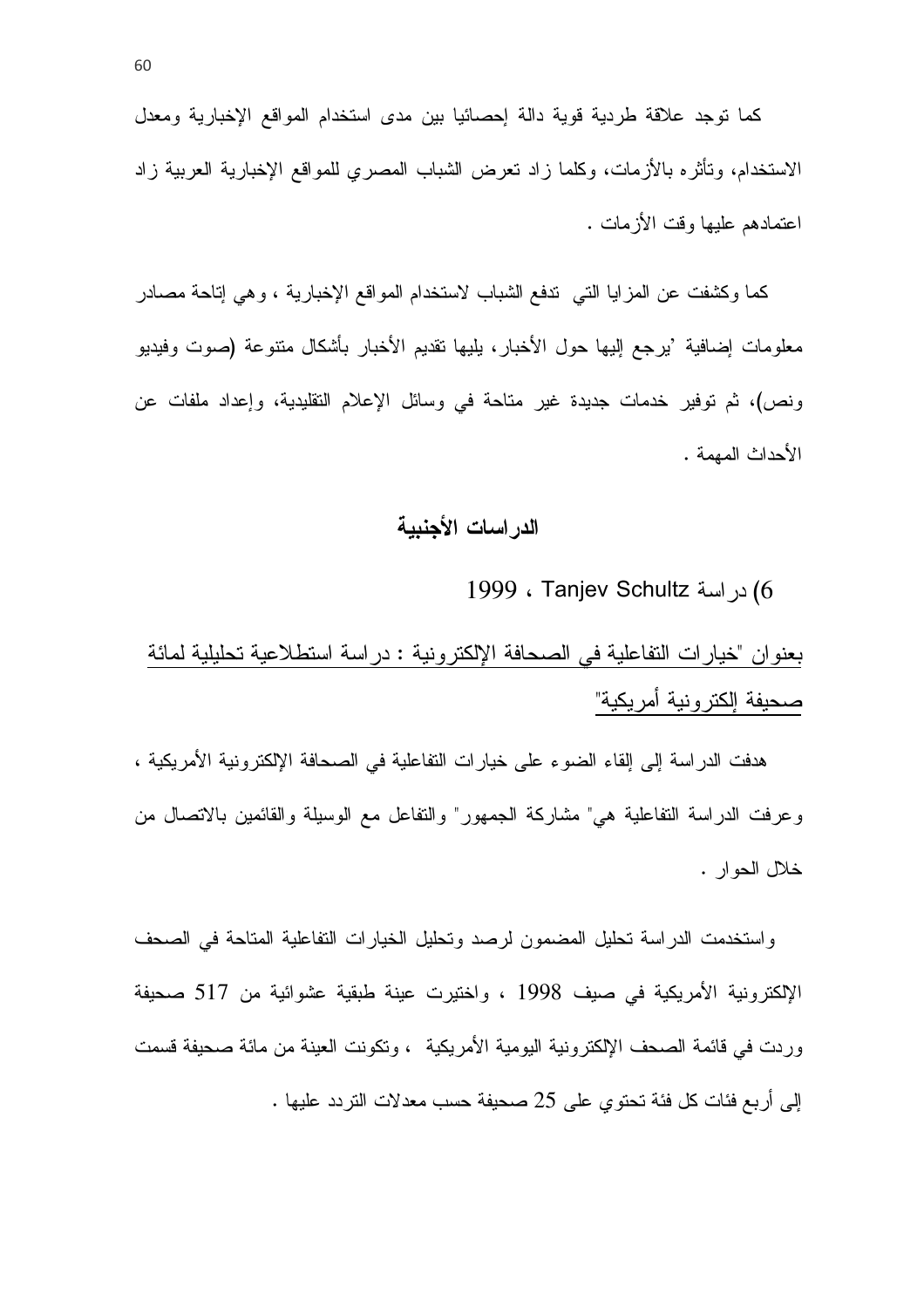واعتمدت نتائج الدراسة على تحليل المضمون الكمى والكيفى ، حيث كانت (الخيارات التفاعلية) هي وحدة التحليل ، كما خضعت العينة للملاحظة بصورة يومية خلال ثلاثة أسابيع وكشفت النتائج عن أن صحف العينة وفرت بريد الكتروني واحد على الأقل ، بينما لا نوفر 92% من صحف العينة غرف دردشة فورية ، وأجرت 24 %من الصحف استطلاعات الكتر ونبة ، ببنما وفرت 37 % من الصحف منتدبات للحوار ، العدبد من الصحف الإلكتر ونبة الأمريكية تستخدم صورة مطابقة للصحف المطبوعة أو وسيلة لإعادة نشر نفس المحتوى الصحفي للنسخة المطبوعة من الجريدة .

وخلصت الدراسة إلى تجاهل صحف العينة للقدرات الحوارية للإنترنت ، ورفض بعض الصحفيين لفكرة إجراء حوار مباشر مع القراء مقابل نركيز الصحف على البريد الإلكتروني لمعرفة رأى الجمهور ، وحذرت الدراسة من خطر سيطرة قلة من المشاركين على المنتديات الإلكترونية الأمر الذي قد يعني أن المنتديات الإلكترونية ليست أكثر ديمقراطية من وسائل الإعلام النقليدية .

#### تعقيب على الدراسات السابقة :

وظفت الدر اسات السابقة منهج المسح الإعلامي في عملية الملاحظة، وجمع البيانات عن المتغيرات في المواقع الإلكترونية . كما استخدم في بعضها المنهج المقارن لاكتشاف أوجه الشبه والاختلاف بين المواقع ، وتم استخدام منهج تحليل المضمون منهجاً رئيسياً في الدراسات السابقة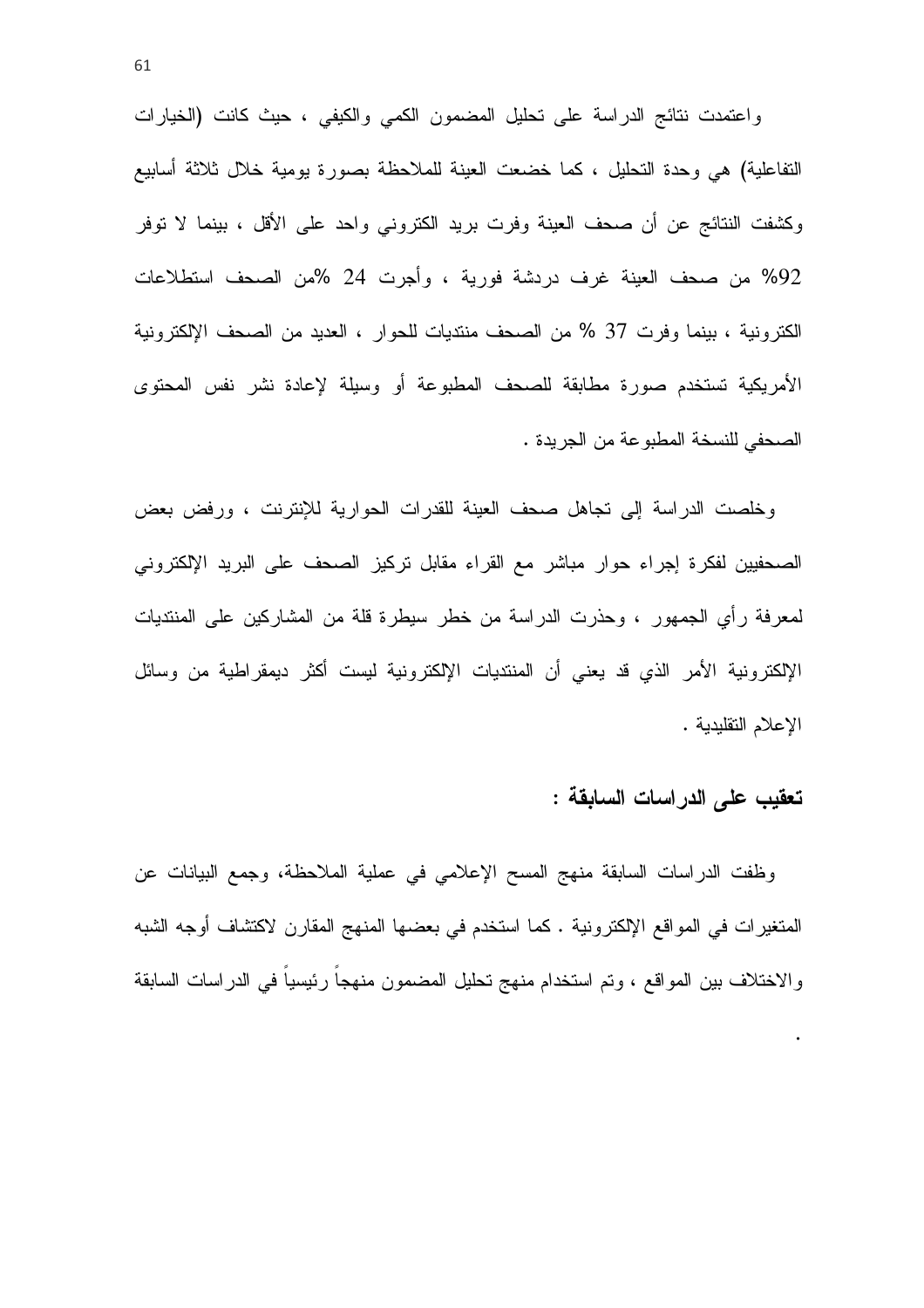كما نلاحظ من خلال مراجعة الدراسات السابقة ندرة الدراسات التي اهتمت بدراسة التفاعلية في المواقع الإلكترونية ، وحرَّاسة البوابة والتفاعلية في المواقع الإخبارية بشكل خاص التي تعد ميزة رئيسية من مميزات الصحافة الإلكترونية التي تتميز بها عن نظيرتها الورقية .

ونتشابه الدراسة الحالية إلى حد ما مع دراسة (فهمي،2001) بعنوان النفاعلية في المواقع الإخبار بة العر بية على شبكة الإنتر نت ، وبشكل عام بوجد بعض نقاط التشابه بين الدر اسة الحالية ودراسة (ربيع،2009) بعنوان استخدام المواقع الإلكترونية والإشباع المتحقق ، وأيضا دراسة (1999،Tanjev) بعنوان خيارات التفاعلية في الصحافة الإلكترونية .

ونكمن الاستفادة من الدراسات السابقة في معرفة الباحث بشكل عام في كيفية إجراء الدراسة وماهي الأسس العلمية التي ينبغي اتباعها في الدراسة الحالية ، ونتمثل في عملية إعداد أداة الدراسة ووضع الأسئلة، وما أهم النقاط التبي ينوجب عليه مراعاتها .

وهنا نظهر أهمية الدراسة الحالية لكونها نسلط الضوء على دور حارس البوابة في الإمكانيات النفاعلية المناحة عبر المواقع الإخبارية الفلسطينية على شبكة الإنترنت .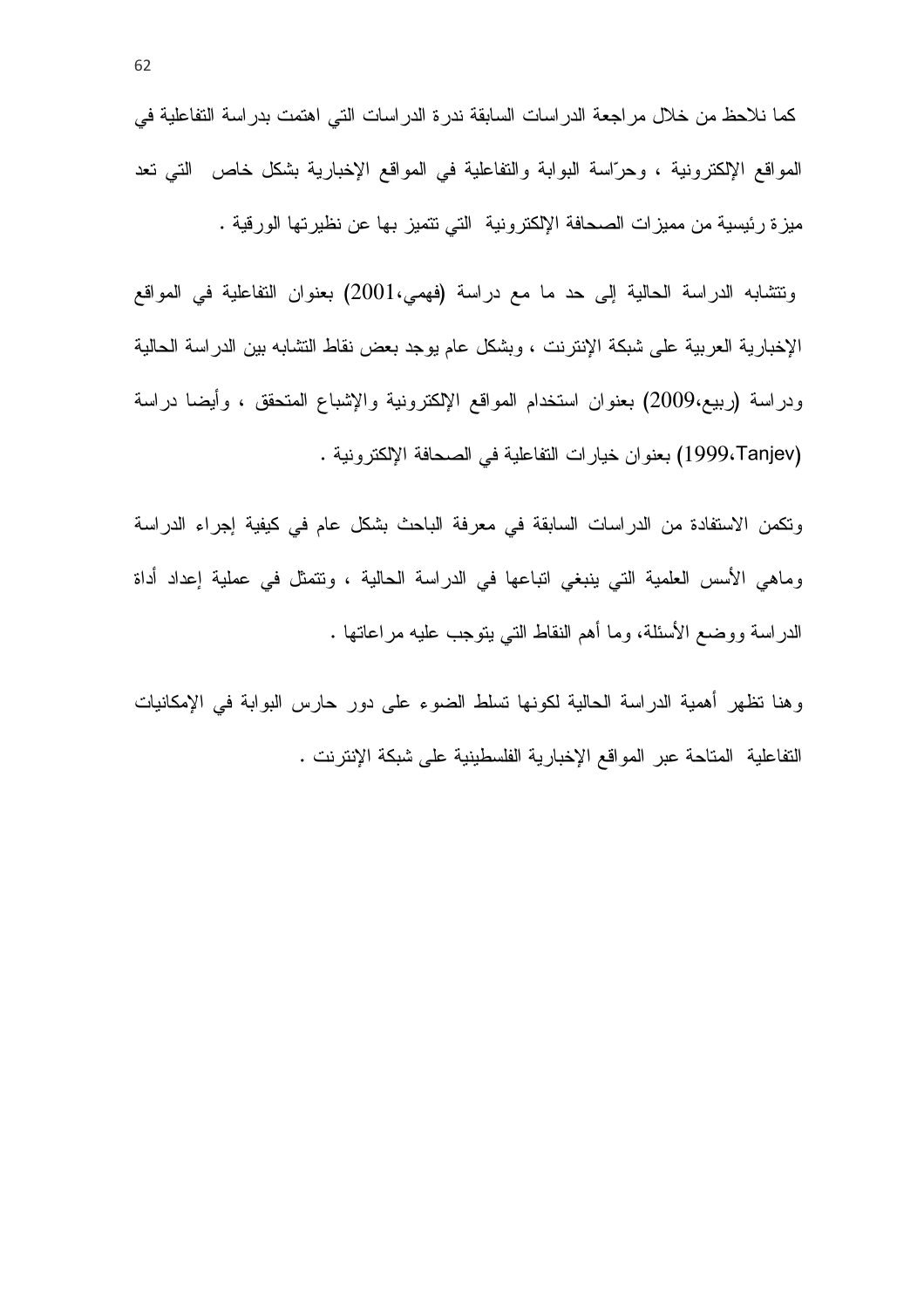#### الفصل الثالث

#### منهجية الدراسة

نتنسى هذه الدراسة الحالية إلى الدراسات الوصفية التي نهدف إلى جمع الحقائق والبيانات عن ظاهرة التفاعلية في المواقع الإخبارية الفلسطينية ومحاولة تفسيرها من خلال تصنيفها وتحليلها والوصول إلى نعميمات بشأنها.

وتعتمد الدراسة على أداة الاستبانة الموزعة على عينة عشوائية من حرَّاس البوابة الإلكترونية للمواقع الإخبارية الفلسطينية التي بموجبها تم جمع البيانات عن المتغيرات كما هي في المواقع ، وذلك من خلال مسح إمكانيات التفاعلية المتاحة في المواقع الإخبارية الفلسطينية .

## مجتمع الدراسة وعينتها

## مجتمع الدراسة :

يتمثَّل مجتمع الدراسة في حرَّاس البوابة الإلكترونية للمواقع الإخبارية الفلسطينية والبالغ عددها (102) موقعاً إخباريا، مع العلم أنه تم صرف النظر عن الحدود الجغرافية وتقسيمات الإحتلال الإسرائيلي لمهذه المواقع .

**عينـة الدراسـة :** تم اعتماد أسلوب سحب العينة الاحتمالية ، وتم اختيار نوع العينة العشوائية البسيطة بناءً على نصيحة ومشور ة لجنة المحكمين الذين ار تأو ْا حصر ٍ ما نيسر ٍ من مو اقع الِكتر ونية اِخبارية فلسطينية و التي كان عددها لدى الباحث (102) موقعاً .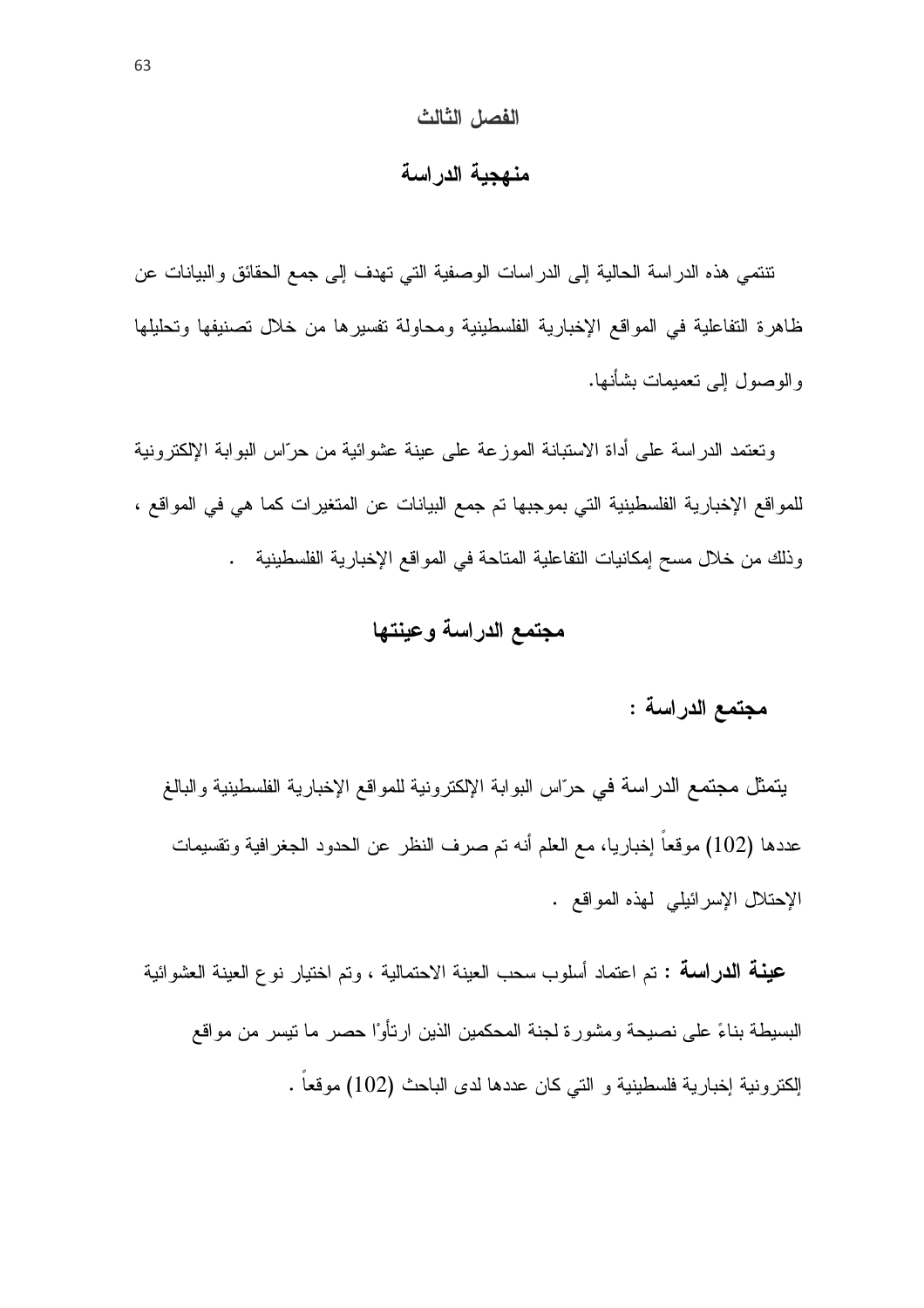أداة الدراسة :

يقوم البحث على أداة الاستبانة التي توفر معلومات عن مدى توافر التفاعلية في المواقع الإخبارية الفلسطينية التي تم إعدادها خصيصا للدراسة كأداة للتحليل بمكن من خلالها فياس إمكانيات التفاعلية المتاحة من خلال هذه المواقع الإخبارية الفلسطينية(راجع ملحق رقم 3) .

صدق الأداة :

للتحقق من الصدق الظاهري (Face Validity) ، والصدق المنطقي (Logical Validity) لمحتوى الاستبانة ، تم عرضها على مجموعة من المحكمين المتخصصين (راجع ملحق رقم 1)، للوقوف علىي أرائهم وملاحظاتهم ونقديرهم عن مدى صلاحية فقرات الاستبانة وملاءمتها للمحاور المقترحة للدراسة .

وفي ضوء ملاحظات المحكمين المختصين ومقترحاتهم، تم تعديل الصياغة اللغوية لبعض الفقرات، وإضافة بعض الفقرات التي تمت التوصية عليها، مما يجعل أداة الدراسة ذات صلاحية للتطبيق على عينة الدراسة.

شات الأداة:

تم إجراء تحليل أولى للاستبانة ، وبعد أن تم التأكد من صلاحية وجاهزية الأداة ، تم تطبيقها على عينة الدراسة .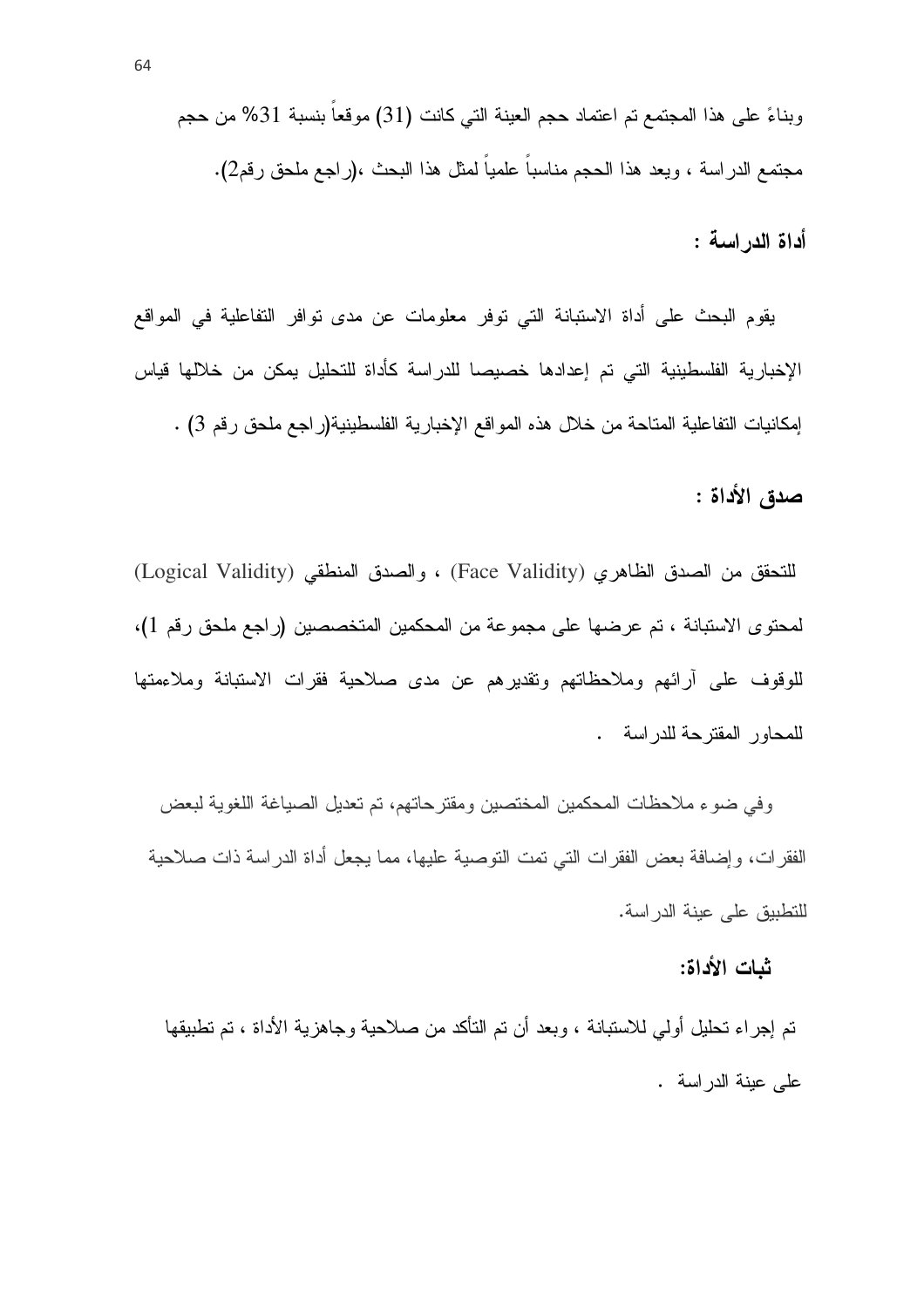#### التحليل الإحصائي:

لغرض معالجة البيانات وتحليلها إحصائيا ، تم استخدام العديد من الإجراءات الإحصائية لتحليل البيانات وجدولتها بواسطة البرنامج الإحصائي للعلوم الاجتماعية (SPSS) وجدولتها على الشكل التالي:

أ– النكر ار و النسب المئو ية .

ب- اختبار مربع كاي (Chi Squire) .

إجراءات الدراسة :

 $\ddot{\phantom{0}}$ 

قام الباحث بعد استشعار مشكلة البحث وحصر ما نيسر له من مواقع الكترونية إخبارية فلسطينية ، بإجراء نحليل بسيط لبعض مضامين هذه المواقع للنعرف على أساليب النشر والنحرير .

ثم بعد ذلك صمم الباحث أداة الدراسة التي هي (الاستبانة) وقد تم عرضها على مجموعة من المحكمين (ملحق رقم 1) . ولقد خضعت فقرات الاستبانة إلى التعديل والتصويب اللازمين للشكل الذي أصبحت فيه ملائمة لتحقيق أهداف البحث والإجابة عن تساؤ لاته ، وبذلك تحقق صدق الأداة

كما تم تطبيق الأداة تجريبيا على عينة من القائمين بالاتصال داخل بعض المواقع الإلكترونية للتأكد من ثبات الأداة ، وبعد ذلك تم تطبيق الدر اسة المبدانية .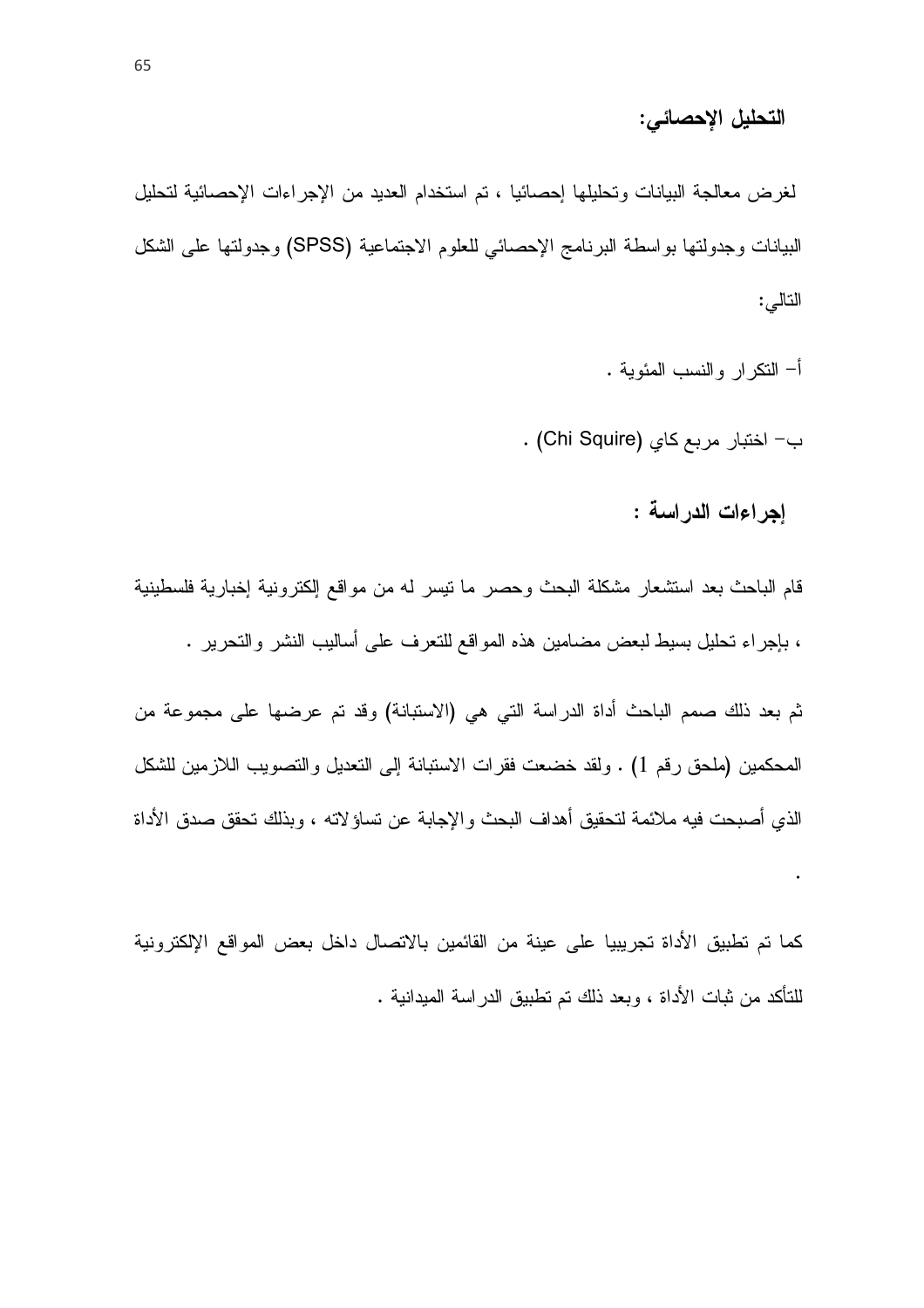## الفصل الرابع

## نتائج الدراسة

يتضمن هذا الفصل عرضاً للنتائج التي توصلت إليها هذه الدراسة من خلال الإجابة عن أسئلتها، وعلى النحو الآتي:

1. أولاً: النتائج المتعلقة بالإجابة عن السؤال الأول، الذي نصه " ما دور حارس البوابة في توجيه المواقع الإخبارية الإلكترونية الفلسطينية ؟

للإجابة عن هذا السؤال تم حساب التكرارات ً مدى دور حارس البوابة في الموقع كما تم استخدم اختبار "كاي تربيع لفحص الفروق بين النكر ارات، والجدول (1) يبين النتائج

#### الجدول (1)

| مستوى         | قيمة           | لا أدر ي |                |      | Y                        |        | نعم     |                                             |
|---------------|----------------|----------|----------------|------|--------------------------|--------|---------|---------------------------------------------|
| الدلالة       | كای            |          |                |      |                          |        |         |                                             |
| التكرار       | تربيع          |          |                |      |                          |        |         |                                             |
|               | النسبة         | التكرار  |                |      | التكرار  النسبة  التكرار | النسبة | التكرار |                                             |
| .000          | 23.51          | 12.9     | 4              | 67.7 | 21                       | 19.4   | 6       | 1.1- تنشر التعليقات والإضافات في الموقع من  |
|               | 6 <sup>a</sup> | %        |                | %    |                          | %      |         | قبل الزوار بشكل تلقائي بدون أي تدخل         |
| .020          | 5.452          | 22.6     | $\overline{7}$ | 58.1 | 18                       | 19.4   | 6       | 2.1- يوجد سقف للحريات بالكتابة ممنوحة لكم   |
|               | a              | $\%$     |                | %    |                          | %      |         | من قبل الإدار ة                             |
| .020          | 5.452          | 12.9     | 4              | 9.7  | 3                        | 77.4   | 24      | 3.1- يتم القيام بدور الرقابة على التعليقات  |
|               | a              | %        |                | $\%$ |                          | %      |         | والإضافات التى يقوم بها زوار الموقع         |
|               |                |          |                |      |                          |        |         |                                             |
| .000          | 20.96          | 6.5%     | $\mathbf{2}$   | 19.4 | 6                        | 74.2   | 23      | 4.1-   هل هناك أكثر من شخص يقوم بدور حرّاسة |
|               | 8 <sup>b</sup> |          |                | %    |                          | %      |         | البوابة لدى موقعكم ؟                        |
| $0.045$ 3.543 |                |          | 17             |      | 48                       |        | 59      | المجموع                                     |

اختبار كاي تربيع لفحص الفروق بين التكرارات مدى دور حارس البوابة في الموقع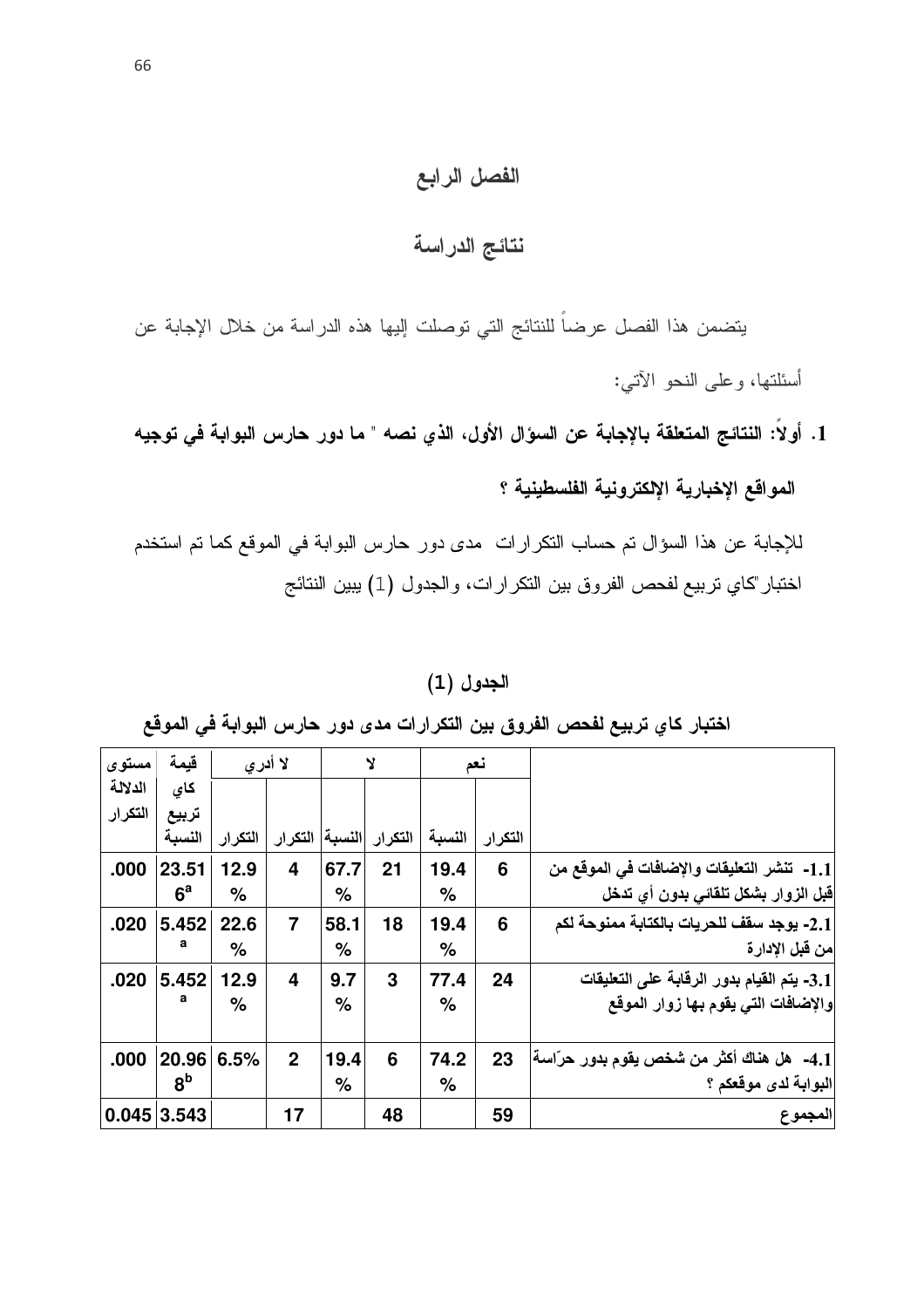بلاحظ من الجدول السابق أن التكر ار ات لمدى دو رحار س البو ابة في الموقع كانت لصـالـح الذين أجابوا بنعم والذين بلـغ تكرار هم (59)مقابل تكرار الذين أجابوا بلا (48) وكانت قيمة كاي تربيع تساوي (3.543) بمستوى دلالة (0.045)، وأن الفقرة " - يتم القيام بدور الرقابة على التعليقات والإضافات التي يقوم بها زوار الموقع " جاءت في الرتبة الأولى من حيث التكرارات إذ بلغ تكرار الذين أجابوا بنعم (24) وبنسبة مئوية تساوي (77.4%)، في حين كان تكرار الذين أجابوا بلا على الفقرة الأولى نفسها (3) وبنسبة مئوية تساوي (9.7%) جاءت في الرتبة الأخيرة من حيث التكرارات " تنشر التعليقات والإضافات في الموقع من قبل الزوار بشكل تلقائي بدون أي تدخل " إذ بلغ تكرار الذين أجابوا بنعم (6) وبنسبة مئوية تساوي (19.4%) في حين كان تكرار الذين أجابوا بلا على الفقرة نفسها (21) وبنسبة مئوية تساوى  $(%67.7)$ 

ثانيا: النتائج المتعلقة بالإجابة عن السؤال الثاني، الذي نصه " لماذا تستخدم المواقع الإخبارية الفلسطينية أساليب تتوفر فيها خاصية مشاركة النص في مواقع التواصل الاجتماعي مثل (فيسبوك وتويتر ويوتيوب) ؟

للإجابة عن هذا السؤال تم حساب النكر ارات الاستخدام المواقع الإخباريــــة الفلـــسطينية أساليب ربط نتوفر فيها خاصية مشاركة النص في مواقع التواصل الاجتمـــاعي مثـــل (فيـــسبوك وتويتر ويوتيوب)، كما تم استخدم اختبار "كاي تربيع لفحص الفروق بين التكر ارات، والجـــدول ( 2) يبين النتائج

الجدول (2)

اختبار كاى تربيع لفحص الفروق بين التكرارات لاستخدام المواقع الإخبارية الفلسطينية أساليب تتوفر فيها خاصية مشاركة النص في مواقع التواصل الاجتماعي مثل (فيسبوك وتويتر ويوتيوب)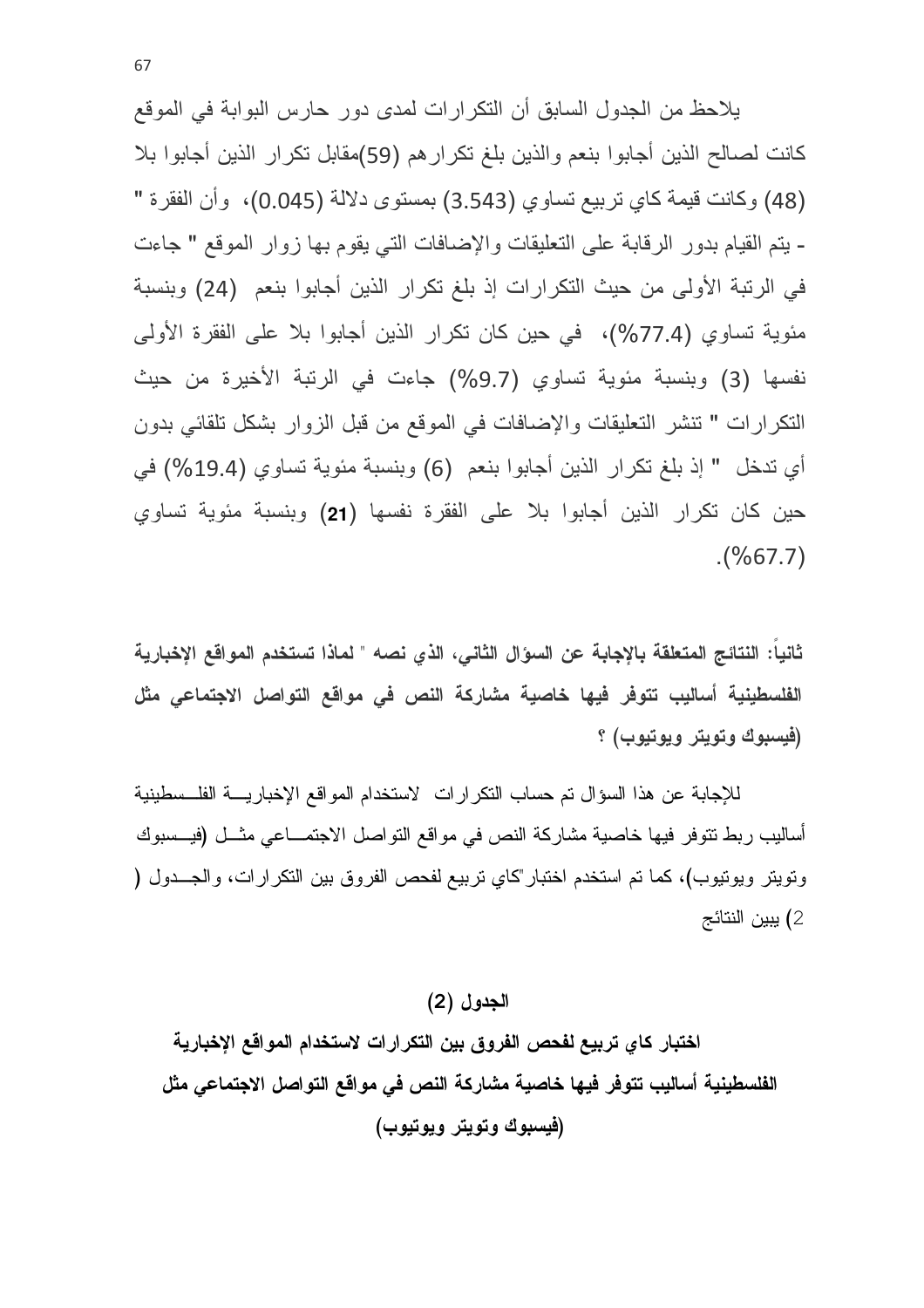| مستوى    | قيمة            | لا أدري   |                |               |    |      | لىغت                                                 |                                   |
|----------|-----------------|-----------|----------------|---------------|----|------|------------------------------------------------------|-----------------------------------|
| الدلالة  | كاي             |           |                |               |    |      |                                                      |                                   |
| التكرارا | تربيع           |           |                |               |    |      |                                                      |                                   |
|          | النسبة          |           |                |               |    |      | التكرار   النسبة  التكرار   النسبة  التكرار  التكرار |                                   |
| .020     | 5.45            | .0%       | 0              | 29.0          | 9  | 71.0 | 22                                                   | 1.2- حتى يمكن المشاركة في أكثر    |
|          | $2^a$           |           |                | $\%$          |    | $\%$ |                                                      | من موقع اجتماعي ؟                 |
| .000     |                 | 20.9 6.5% | 2              | 22.6          |    | 71.0 | 22                                                   | 2.2- بوجود خاصية المشاركة في موقع |
|          | 68 <sup>b</sup> |           |                | $\frac{0}{0}$ |    | $\%$ |                                                      | او احد فقط ؟                      |
| 0.00     | 7.08            |           | $\overline{2}$ |               | 16 |      | 44                                                   | المجموع                           |
| 3        |                 |           |                |               |    |      |                                                      |                                   |

يلاحظ من الجدول السابق أن النكرارات لاستخدام المواقع الإخبارية الفلسطينية أساليب نتوفر فيها خاصية مشاركة النص في مواقع التواصل الاجتماعي مثل (فيسبوك ونويتر ويونيوب كانت لصالح الذين أجابوا بنعم والذين بلغ نكرارهم (44)مقابل نكرار الذين أجابوا بلا (16) وكانت قيمة كاي تربيع تساوي (7.087) بمستوى دلالة (0.003)، وأن الفقرنين "حتى يمكن المشاركة في أكثر من موقع اجتماعي " و " بوجود خاصية المشاركة في موقع واحد فقط " جاء في الرنبة الأولى من حيث التكرارات إذ بلغ تكرار الذين أجابوا بنعم (22) وبنسبة مئوية تساوي (71.0%)، في حين كان تكرار الذين أجابوا بلا على الفقرة الأولى نفسها (9) وبنسبة مئوية تساوى (29.0%)، في حين كان تكرار الذين أجابوا بلا على الفقرة الثانية (7) وبنسبة مئوية نساوي (22.6%).

ثالثاً: النتائج المتعلقة بالإجابة عن السوّال الثالث، الذي نصه " هل تستخدم المواقع الإخبارية الفلسطينية نظام الوسائط المتعددة في نشر المادة الخبرية (multi media= صورة ،فيديو ،نصوص) ؟

للإجابة عن هذا السؤال تم حساب التكرارات الاستخدام المواقع الإخباريسة الفلسطينية أساليب نظام الوسائط المتعددة (media=صورة ،فيديو ،نصوص) في نشر المسادة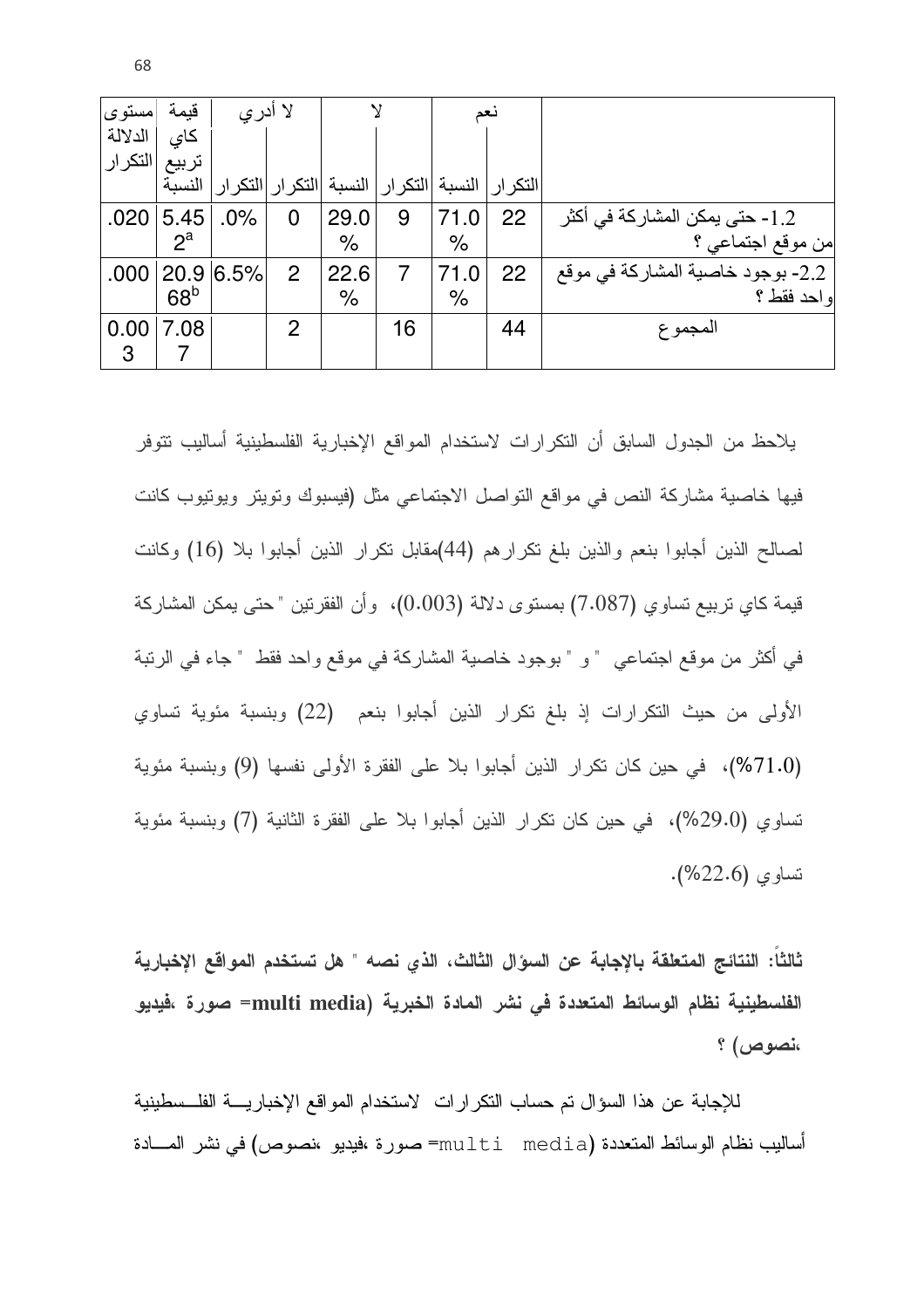الخبرية كما تم استخدم اختبار "كاي تربيع لفحص الفروق بين التكرارات، والجــدول ( 3) يبــين النتائج.

#### الجدول (3)

## اختبار كاي تربيع لفحص الفروق بين التكرارات لاستخدام المواقع الإخبارية

الفلسطينية أساليب يستخدم الموقع نظام الوسائط المتعددة (multi media= صورة ،فيديو=multi media=

| امستوى  | قبمة            | لا أدر ي |                     | $\mathsf{Y}$ |                   | نعم    |          |                                      |
|---------|-----------------|----------|---------------------|--------------|-------------------|--------|----------|--------------------------------------|
| الدلالة | كاي             |          |                     |              |                   |        |          |                                      |
| التكرار | تربيع           |          |                     |              |                   |        |          |                                      |
|         | النسبة          |          | التكر ار   التكر ار |              | التكر ار   النسبة | النسبة | التكر ار |                                      |
| .000    | 23.5            | $.0\%$   | $\overline{0}$      | .0%          | $\overline{0}$    | 100.0  | 31       | 1.3- نتوفر جميع أشكال الوسائط        |
|         | 16 <sup>a</sup> |          |                     |              |                   | %      |          | المتعددة(نصوص،صورة ،فيديو)في         |
|         |                 |          |                     |              |                   |        |          | طرح المادة الخبرية ؟                 |
| .209    | 1.58            | $.0\%$   | $\overline{0}$      | .0%          | $\Omega$          | 100.0  | 31       | 2.3- حيث نتوفر المادة بشكل نصوص      |
|         | 4а              |          |                     |              |                   | %      |          | فقط ؟                                |
| .001    | 11.6            | $.0\%$   | $\overline{0}$      | .0%          | $\overline{0}$    | 100.0  | 31       | 3.3- إذ تتوفَّر المادة بشكل نصوص     |
|         | $45^{\circ}$    |          |                     |              |                   | $\%$   |          | وصور فقط؟                            |
| .007    | 7.25            | .0%      | $\overline{0}$      | .0%          | $\overline{0}$    | 100.0  | 31       | 4.3- تتوفَّر المادة بشكل نصوص وفيديو |
|         | 8 <sup>a</sup>  |          |                     |              |                   | $\%$   |          | فقط ؟                                |
|         |                 |          | 0                   |              | $\Omega$          |        | 124      | المجموع                              |
|         |                 |          |                     |              |                   |        |          |                                      |

### ،نصوص) في نشر المادة الخبرية .

يلاحظ من الجدول السابق أن النكر ارات لاستخدام المواقع الإخبارية الفلسطينية أساليب يستخدم الموقع نظام الوسائط المتعددة (multi media= صورة ،فيديو ،نصوص) في نشر المادة الخبرية) كانت لصالح الذين أجابوا بنعم والذين بلغ نكرارهم (124)مقابل نكرار الذين أجابوا بلا (0) وكانت قيمة كاي نربيع نساوي (7.087) بمستوى دلالة (0.003)، وأن جميع الفقرات " جاءت في الرتبة الأولى من حيث النكرارات إذ بلغ نكرار الذين أجابوا بنعم (31) وبنسبة مئوية نساوي (100.0% )في حين كان نكرار الذين أجابوا بلا على الفقرات نفسها (0) وبنسبة مئوية  $(0.0)$  : تساوى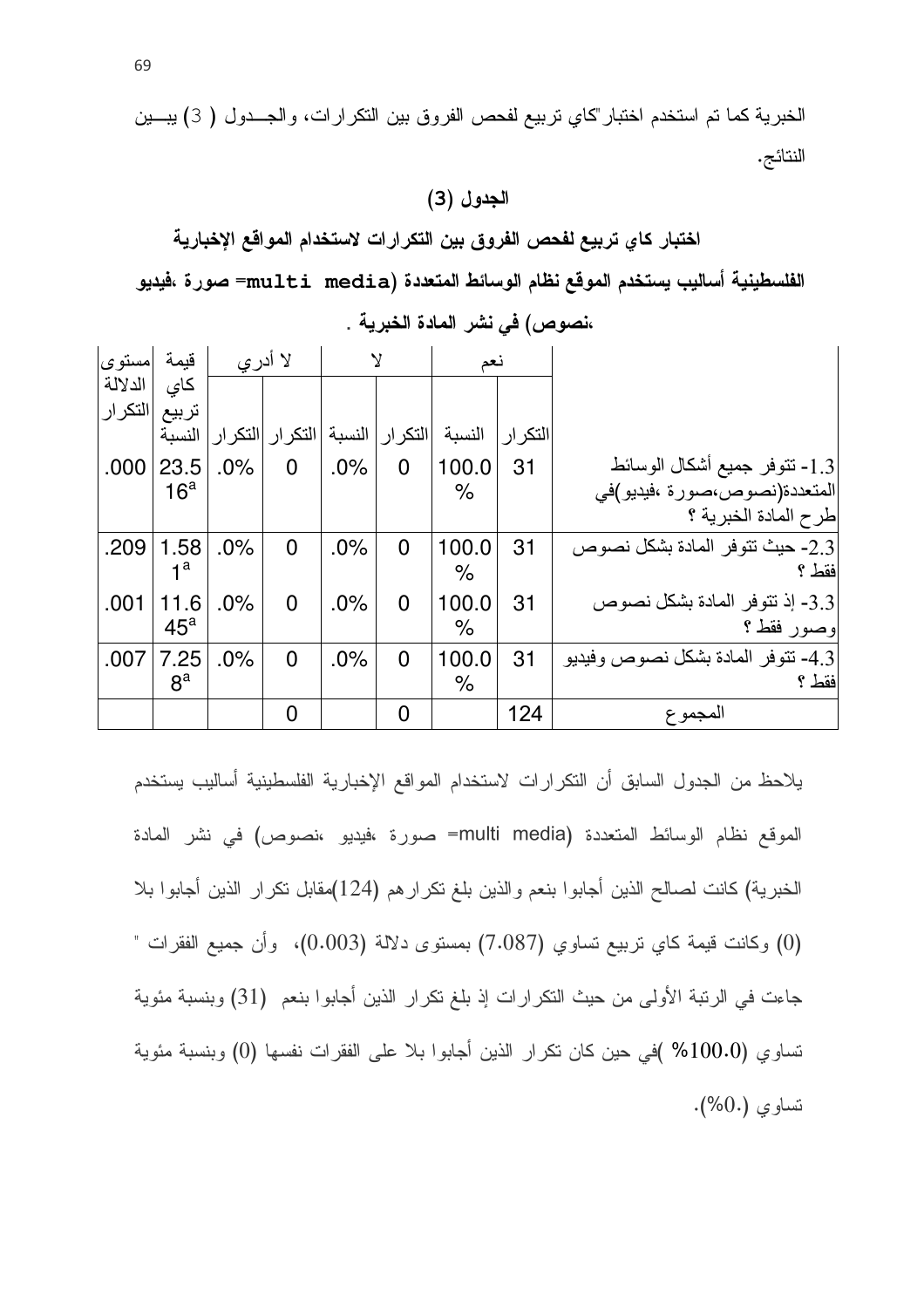رابعاً: النتائج المتعلقة بالإجابة عن السؤال الرابع، الذي نصه " هل يوفر الموقع تعددا في الإختيارات أمام زوار الموقع ؟

للإجابة عن هذا السؤال تم حساب التكرارات يوفر الموقع تعددا في الاختيارات أمـــام زوار الموقع كما تم استخدم اختبار "كاي تربيع لفحص الفروق بين التكرارات، والجدول (4 ) يبين النتائج .

## الجدول (4)

اختبار كاي تربيع لفحص الفروق بين التكرارات يوفر الموقع تعددا في الاختيارات أمام

|                    | قيمة كاي مستوى          | لا أدر ي |                | $\mathsf{Y}$ |                 |        | نعم     |                    |
|--------------------|-------------------------|----------|----------------|--------------|-----------------|--------|---------|--------------------|
| الدلالة<br>التكرار | تربيع<br>النسبة         | التكرار  | االتكرار       | النسبة       | التكر ار        | النسبة | التكرار |                    |
| .369               | .806 <sup>a</sup>       | .0%      | $\overline{0}$ | 6.5%         | $\overline{2}$  | 93.5%  | 29      | 1.1- مواد سياسية   |
| .857               | .032 <sup>a</sup>       | $.0\%$   | $\overline{0}$ | 38.7<br>%    | 12 <sub>2</sub> | 61.3%  | 19      | 2.1- مواد اقتصادية |
| .857               | .032 <sup>a</sup>       | .0%      | $\overline{0}$ | 19.4<br>%    | 6               | 80.6%  | 25      | 3.1- مواد اجتماعية |
| .000               | 15.93<br>$5^{\circ}$    | .0%      | $\overline{0}$ | 25.8<br>%    | 8               | 74.2%  | 23      | 4.1- مواد رياضية   |
| .000               | 23.51<br>$6^a$          | .0%      | $\overline{0}$ | 58.1<br>%    | 18              | 41.9%  | 13      | 5.1- ترفيه وتسلية  |
| .000               | 17.48<br>4 <sup>b</sup> | .0%      | $\overline{0}$ | 51.6<br>$\%$ | 16              | 48.4%  | 15      | 6.1- أسعار العملات |
| .002               | $ 9.323^{\circ} $       | .0%      | $\overline{0}$ | 51.6<br>%    | 16              | 48.4%  | 15      | 7.1- حالة الطقس    |
| .000               | 14.93<br>5              |          | $\Omega$       |              | 78              |        | 139     | المجموع            |

زوار الموقع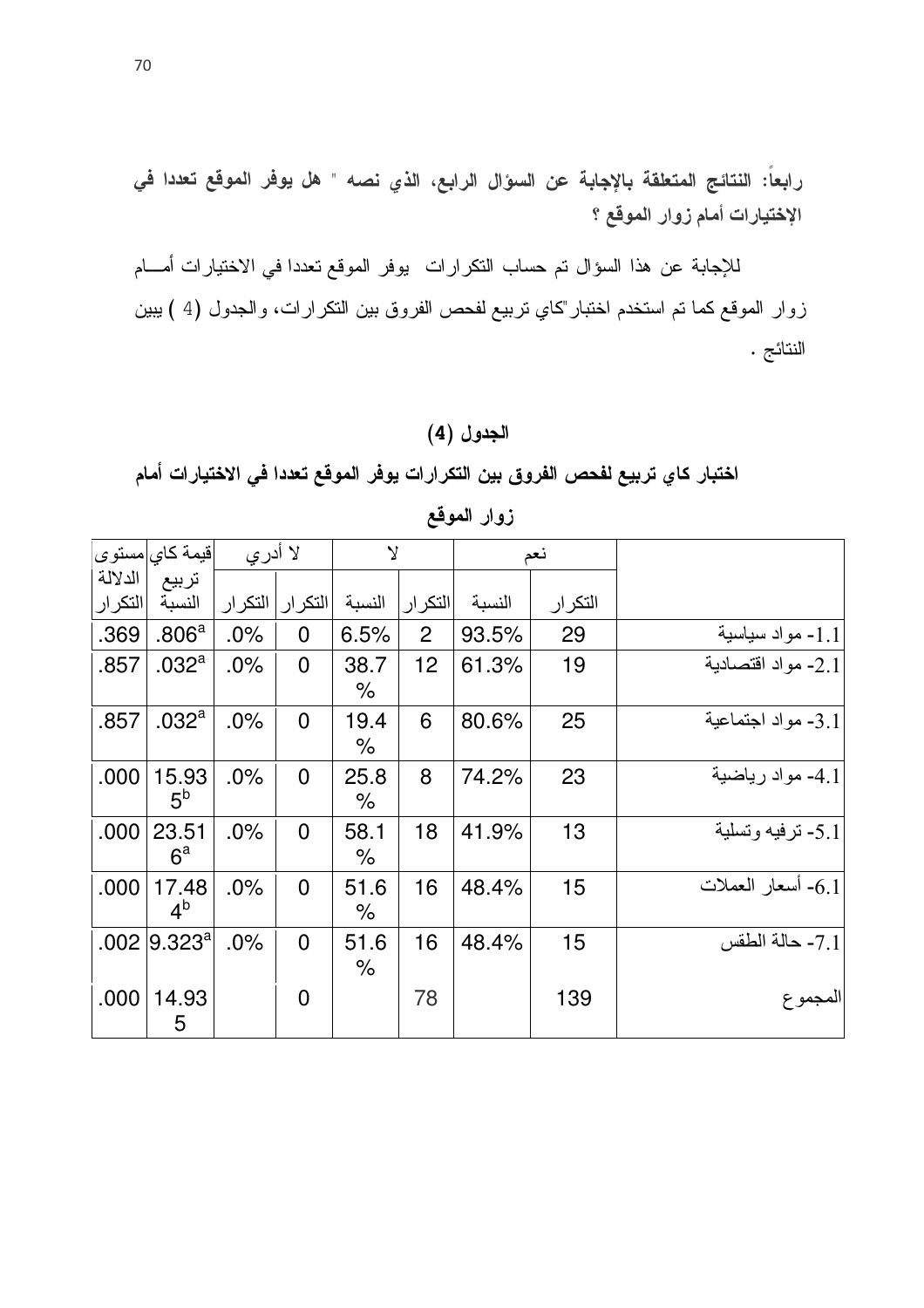يلاحظ من الجدول السابق أن التكرارات يوفر الموقع تعددا في الاختيارات أمام زوار الموقع كانت لصالح الذين أجابوا بنعم والذين بلغ نكرارهم (139)مقابل نكرار الذين أجابوا بلا (78) وكانت قيمة كاي نربيع نساوي (14.935) بمستوى دلالة (0.000)، وأن خدمات المواد السياسية " جاء في الرتبة الأولى من حيث التكرارات إذ بلغ تكرار الذين أجابوا بنعم (29) وبنسبة مئوية تساوى (93.5%)، في حين كان تكرار الذين أجابوا بلا على الفقرة نفسها (2) وبنسبة مئوية تساوى (6.5%)، وكان الفرق لصالح الذين أجابوا بنعم استنادا إلى قيمة كاي تربيع (23.516)، بمستوى دلالة (0.000) وأخيرا جاءت مواد ترفيه وتسلية " من حيث التكرارات إذ بلغ تكرار الذين أجابوا بنعم (13) وبنسبة مئوية تساوي (41.9%)، في حين كان تكرار الذين أجابوا بلا على الفقرة نفسها (18) وبنسبة مئوية تساوي (58.1%).

خامساً: النتائج المتعلقة بالإجابة عن السوّال الخامس، الذي نصه " هل يوفر الموقع إمكانيات الاتصال والتواصل مع الزوار ؟

للإجابة عن هذا السؤال نم حساب النكر ارات بوفر الموقع إمكانيات الانصال والنواصل مع الزوار كما نم استخدم اختبار "كاي نربيع لفحص الفروق بين النكر ارات، والجدول (5 ) يبـــين النتائج.

#### الجدول (5)

اختبار كاى تربيع لفحص الفروق بين التكرارات يوفر الموقع إمكانيات الاتصال والتواصل مع الزوار

| مستوى   | قنمة   | لا أدر ي                                                 |   |      |    |               | نعد |                                      |
|---------|--------|----------------------------------------------------------|---|------|----|---------------|-----|--------------------------------------|
| الدلالة | كاى    |                                                          |   |      |    |               |     |                                      |
| التكرار |        |                                                          |   |      |    |               |     |                                      |
|         | النسية | التكر ار   النسبة  التكر ار   النسبة  التكر ار  التكر ار |   |      |    |               |     |                                      |
|         |        | $.000$   23.5   6.5%                                     | ヮ | 64.5 | 20 | 29.0          |     | [1.2- بتوفير البريد الإلكتروني الخاص |
|         | $16^a$ |                                                          |   | $\%$ |    | $\frac{0}{0}$ |     | بمحرر المادة الخبرية ؟               |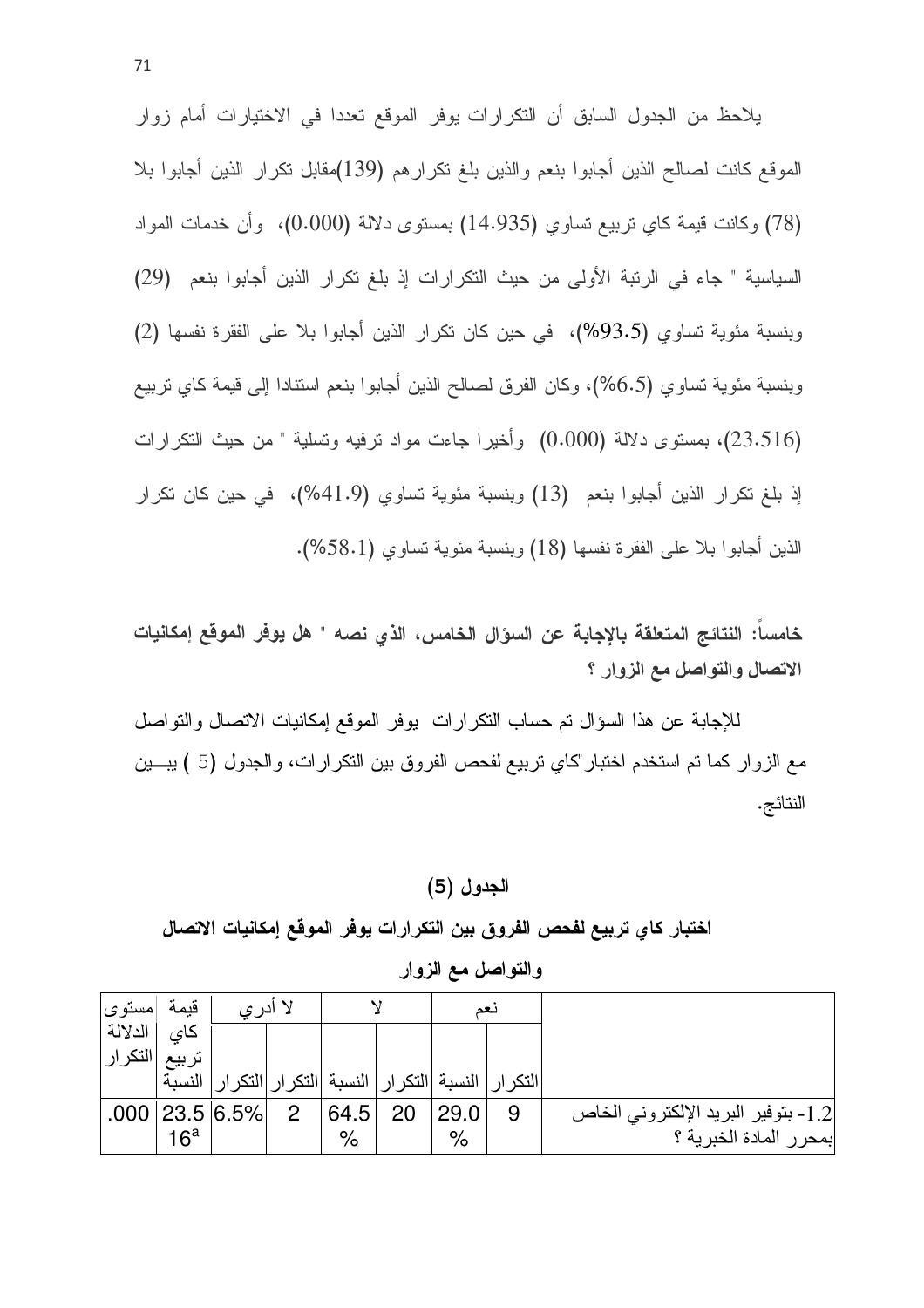|                                                                                        | $.000$   28.3  <br>23 <sup>b</sup>                                                      | .0% | $\overline{0}$ | 6.5% | $\overline{2}$              | 93.5<br>$\%$ | 29 | 2.2- بنوفير بريد الكتروني للتواصل مع<br>القائم بالاتصال بالموقع ؟               |  |  |  |  |
|----------------------------------------------------------------------------------------|-----------------------------------------------------------------------------------------|-----|----------------|------|-----------------------------|--------------|----|---------------------------------------------------------------------------------|--|--|--|--|
|                                                                                        | $.000$ 22.5                                                                             |     | 2 <sup>1</sup> |      | $\overline{\phantom{1}}$ 22 |              | 38 | المجموع                                                                         |  |  |  |  |
|                                                                                        | 71                                                                                      |     |                |      |                             |              |    |                                                                                 |  |  |  |  |
| يلاحظ من الجدول السابق أن التكرارات يوفر الموقع إمكانيات الاتصال والنواصل مع           |                                                                                         |     |                |      |                             |              |    |                                                                                 |  |  |  |  |
|                                                                                        |                                                                                         |     |                |      |                             |              |    |                                                                                 |  |  |  |  |
|                                                                                        | الزوار كانت لصالح الذين أجابوا بنعم والذين بلغ نكرارهم (38)مقابل نكرار الذين أجابوا بلا |     |                |      |                             |              |    |                                                                                 |  |  |  |  |
|                                                                                        | (22) وكانت قيمة كاي نزبيع تساوي (22.517) بمستوى دلالة (0.00)، وأن الفقرة " بتوفير       |     |                |      |                             |              |    |                                                                                 |  |  |  |  |
|                                                                                        |                                                                                         |     |                |      |                             |              |    |                                                                                 |  |  |  |  |
|                                                                                        |                                                                                         |     |                |      |                             |              |    | بريد الكتروني للتواصل مع القائم بالاتصال بالموقع " جاءت في الرتبة الأولى من حيث |  |  |  |  |
|                                                                                        | النكرارات إذ بلغ نكرار الذين أجابوا بنعم (29) وبنسبة مئوية تساوي (93.5%)، في حين كان    |     |                |      |                             |              |    |                                                                                 |  |  |  |  |
| نكرار الذين أجابوا بلا على الفقرة الأولى نفسها (2) وبنسبة مئوية نساوي (6.5%)في حين كان |                                                                                         |     |                |      |                             |              |    |                                                                                 |  |  |  |  |
| نكرار الذين أجابوا بلا على الفقرة الثانية (20) وبنسبة مئوية تساوي (64.5%).             |                                                                                         |     |                |      |                             |              |    |                                                                                 |  |  |  |  |

سادساً: النتائج المتعلقة بالإجابة عن السؤال السادس، الذي نصه " هل يوفر إمكانية إضافة معلومات والتواصل مع المترددين من خلال ساحات الموقع ؟

للإجابة عن هذا السؤال تم حساب النكرارات يوفر الموقع إمكانية إضـــافة معلومـــات والتواصل مع المترددين من خلال ساحات الموقع كما تم استخدم اختبار "كــاي تربيـــع لفحــص الفروق بين التكرارات، والجدول (6 ) يبين النتائج

الجدول (6)

اختبار كاي تربيع لفحص الفروق بين التكرارات يوفر الموقع إمكانية إضافة معلومات والتواصل مع المترددين من خلال ساحات الموقع

|          | $ \varepsilon $ قيمة كاي $ \varepsilon $ مستوى | لا أدر ي |                               |               |    | نعم                  |                            |                                          |
|----------|------------------------------------------------|----------|-------------------------------|---------------|----|----------------------|----------------------------|------------------------------------------|
| الدلالة  | تربيع                                          |          |                               |               |    |                      |                            |                                          |
| االتكرار | النسىة                                         | التكر ار | <mark>ـه</mark>   التكر ار ال | النسبة        |    |                      | التكرار  النسبة  التكرار ا |                                          |
|          | $.000$   24.06 $ 3.2\% $                       |          |                               | 64.5          | 20 | 32.3                 | 10                         | [1.3- توفير الموقع مجالً للمناقشة بين    |
|          |                                                |          |                               | $\frac{0}{2}$ |    | $\frac{1}{\sqrt{2}}$ |                            | الزوار                                   |
|          | $.000$   50.58                                 | $.0\%$   |                               | 22.6          |    |                      | 24                         | 2.3- توجد إمكانية لإبداء الرأي (التعليق) |
|          |                                                |          |                               | $\%$          |    | $\%$                 |                            | من قبل الزوار                            |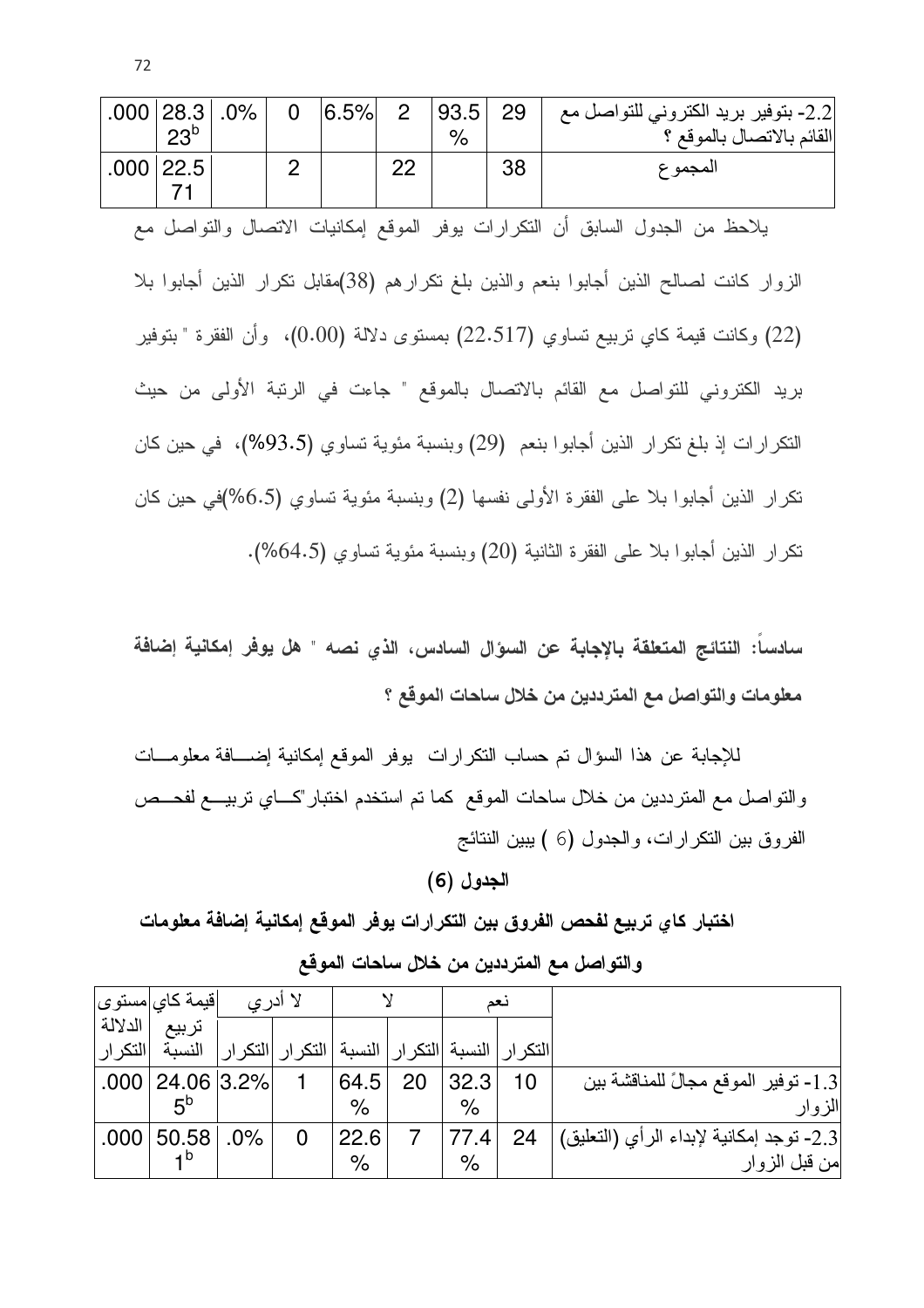|      | $.000$   20.16 $ 6.5\% $<br>⊿a    | $\overline{2}$ | 93.5 <br>$\%$ | 29  | $.0\%$                       | $\Omega$ | 3.3- تتوفر غرف دردشة خاصة بالموقع                            |
|------|-----------------------------------|----------------|---------------|-----|------------------------------|----------|--------------------------------------------------------------|
|      | $.000$   27.12   3.2%  <br>$q^a$  |                | 77.4<br>$\%$  | 24  | 19.4<br>$\%$                 | 6        | 4.3- توفر منتدى للحوار والنقاش خاص<br>بالموقع                |
|      | $.000$   27.12 $ 6.5\% $<br>$q^a$ | $\overline{2}$ | 74.2<br>$\%$  | 23  | 19.4<br>$\frac{1}{\sqrt{2}}$ | 6        | 5.3-  توجد إمكانية إضافة مقالات أو<br>دراسات من قبل الزوار . |
| 0.00 | 22.17<br>$9^a$                    | 6              |               | 103 |                              | 46       | المجموع                                                      |

يلاحظ من الجدول السابق أن التكرارات يوفر الموقع إمكانيات الاتصال والتواصل مع الزوار كانت لصـالـح الذين أجابوا بـلا والذين بلـغ نكرارهم (103)مقابل نكرار الذين أجابوا بنعم (46) وكانت قيمة كاي نربيع تساوي (22.179) بمستوى دلالة (0.00)، وأن الفقرة "نوجد إمكانية لإبداء الرأي (التعليق) من قبل الزوار " جاءت في الرنبة الأولى من حيث النكرارات إذ بلغ تكرار الذين أجابوا بنعم (24) وبنسبة مئوية تساوى (77.4%)، في حين كان تكرار الذين أجابوا بلا على الفقرة الأولى نفسها (7) وبنسبة مئوية تساوى (22.6%) جاءت في الربِّبة الأخيرة من حيث النكرارات "نتوفر غرف دردشة خاصة بالموقع" إذ بلغ نكرار الذين أجابوا بنعم (0) وبنسبة مئوية تساوى (0%) في حين كان تكرار الذين أجابوا بلا على الفقرة نفسها (29) وبنسبة مئوية تساوي (93.5%).

سابعا: النتائج المتعلقة بالإجابة عن السؤال السابع، الذي نصه " هل توجد آلية بحث وقاعدة بيانات للموقع ؟

للإجابة عن هذا السؤال نم حساب النكرارات ۖ لوجود ألية بحث وقاعدة بيانات للموقــــع كما تم استخدم اختبار "كاي تربيع لفحص الفروق بين التكر ارات، والجدول (7) يبين النتائج

الجدول (7)

اختبار كاي تربيع لفحص الفروق بين التكرارات لوجود آلية بحث وقاعدة بيانات

|                                       | للموقع |  |  |  |  |  |  |  |  |  |  |  |
|---------------------------------------|--------|--|--|--|--|--|--|--|--|--|--|--|
| لا أدري <mark>إقيمة كاي</mark>  مستوى |        |  |  |  |  |  |  |  |  |  |  |  |

73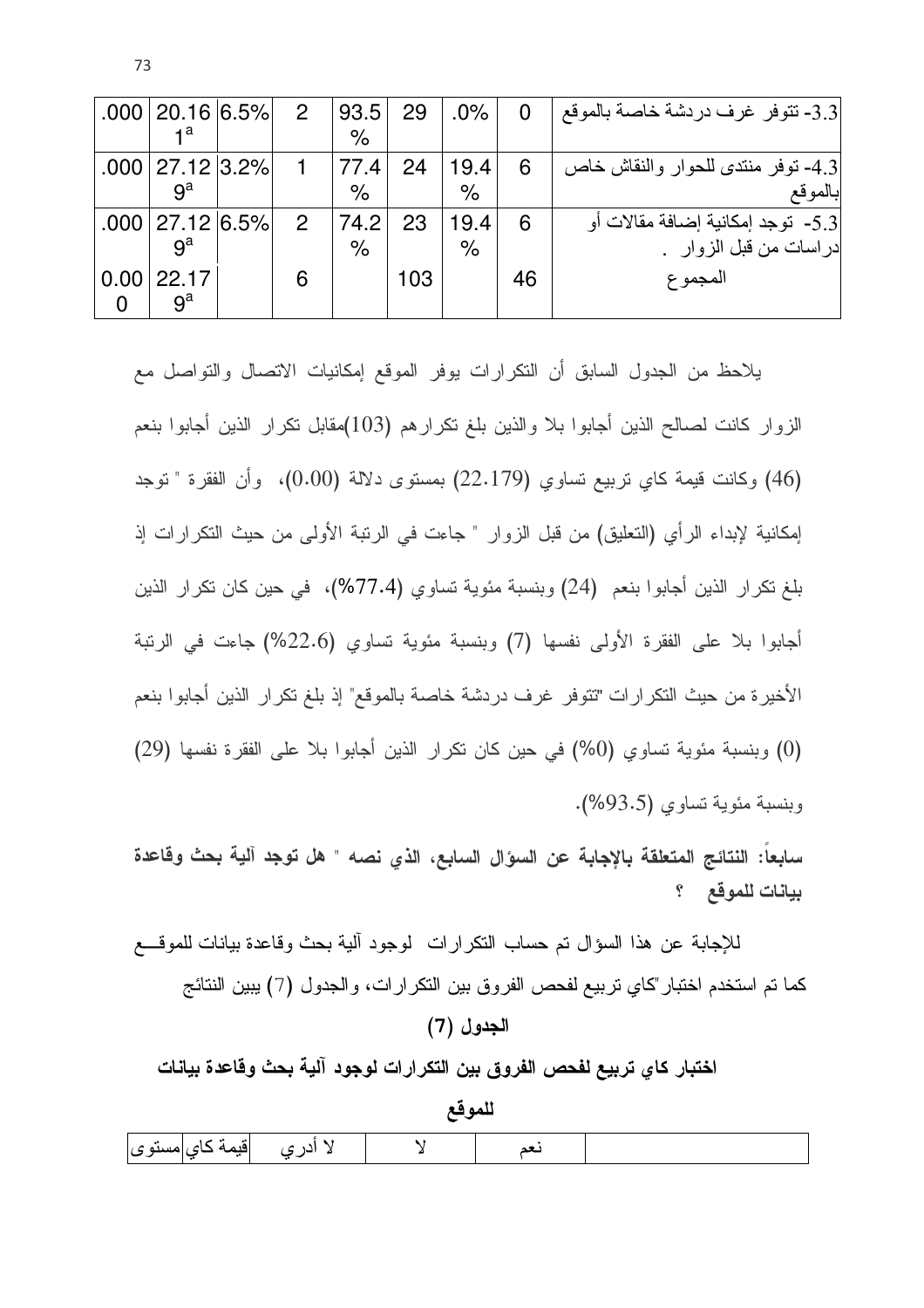|      |                            |        | التكرار  التكرار |           | التكر ار   النسبة |                              | التكر ار   النسبة |                           |
|------|----------------------------|--------|------------------|-----------|-------------------|------------------------------|-------------------|---------------------------|
| .000 | 17.06 3.2%<br>$5^a$        |        |                  | 3.2%      | 1                 | 93.5<br>$\%$                 | 29                | 1.1- وجود ألية بحث وأرشيف |
| .000 | 23.51<br>$6^a$             | $.0\%$ | $\overline{0}$   | 9.7%      | 3                 | 90.3<br>$\%$                 | 28                | 2.1- وجود أرشيف فقط       |
| .000 | 16.71<br>nb                | $.0\%$ | 0                | $ 3.2\% $ | 1                 | 96.8<br>$\frac{1}{\sqrt{2}}$ | 30                | 3.1- وجود ألية بحث فقط    |
|      | .014 $ 8.581^{\circ} $ .0% |        | $\overline{0}$   | 3.2%      | 1                 | 96.8<br>$\%$                 | 30                | 4.1- غير ذلك              |
| .011 | 6.551                      |        | 6                |           | 6                 |                              | 117               | المجموع                   |

يلاحظ من الجدول السابق أن التكر ار ات نوجد آلية بحث وفاعدة بيانات للموقع كانت لصالح الذين أجابوا بنعم الذين بلغ نكرارهم (117)مقابل نكرار الذين أجابوا بلا (6) وكانت قيمة كاي تربيع تساوي (6.551) بمستوى دلالة (0.011)، وأن الفقرة "وجود ألية بحث فقط " جاءت في الرتبة الأولى من حيث التكرارات إذ بلغ نكرار الذين أجابوا بنعم (29) وبنسبة مئوية نساوي (96.8%%)، في حين كان تكرار الذين أجابوا بلا على الفقرة الأولى نفسها (1) وبنسبة مئوية تساوي (3.2%) جاءت في الرتبة الأخيرة من حيث التكرارات " وجود أرشيف فقط " إذ بلغ تكرار الذين أجابوا بنعم (28) وبنسبة مئوية تساوى (90.3%%) في حين كان تكرار الذين أجابوا بلا على الفقرة نفسها (3) وبنسبة مئوية تساوى (9.7%).

ثامناً: النتائج المتعلقة بالإجابة عن السؤال الثامن، الذي نصه " هل توجد آلية لتحديث الموقع

للإجابة عن هذا السؤال تم حساب النكرارات الوجود ألية لتحديث الموقـــع كمـــا تـــم استخدم اختبار "كاي تربيع لفحص الفروق بين النكر ارات، والجدول (8) يبين النتائج

الجدول (8)

اختبار كاي تربيع لفحص الفروق بين التكرارات لوجود آلية لتحديث الموقع

لا أدري | قيمة |مستوى| Y نعم

74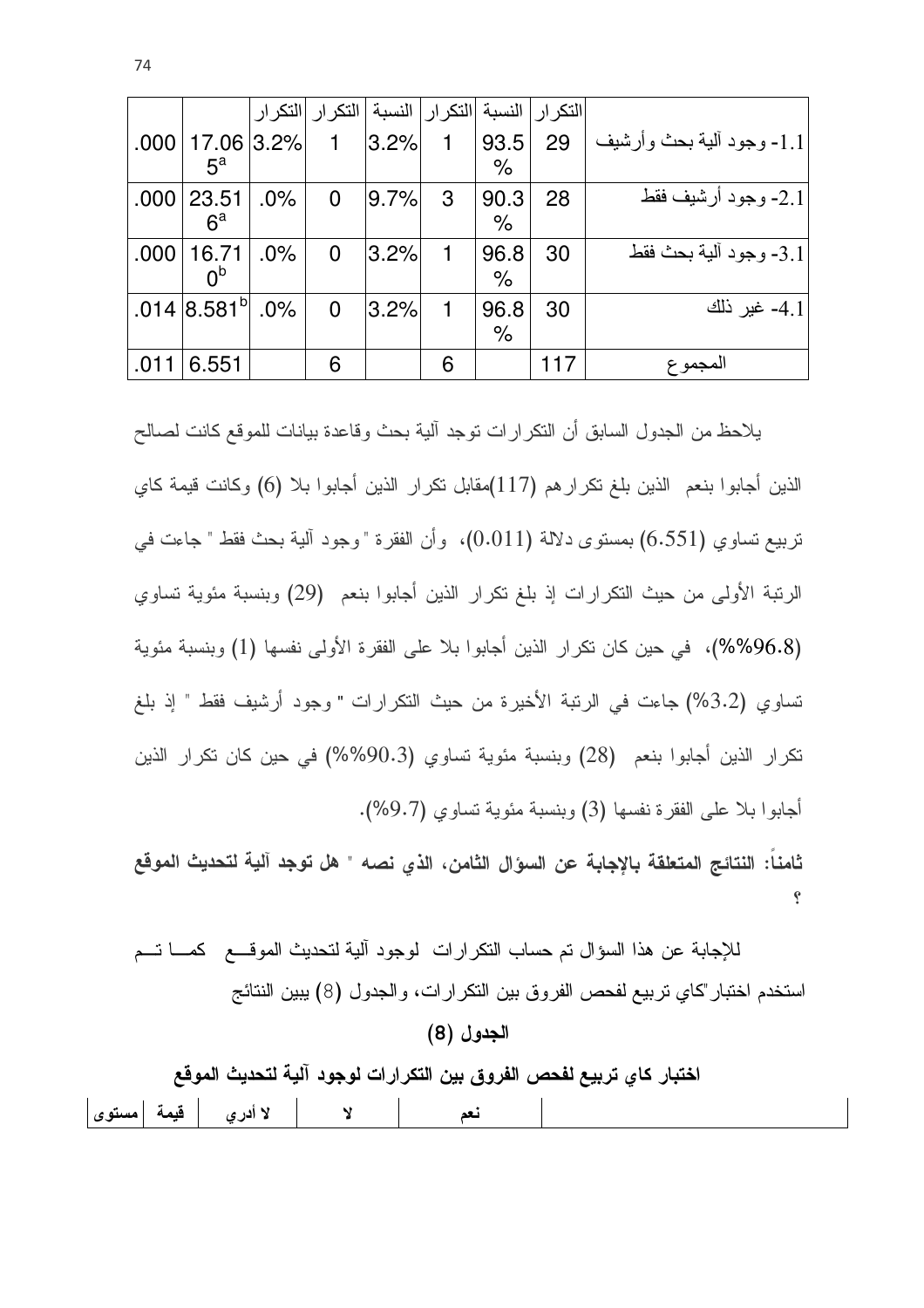|                                                           | التكرار | النسىة        |                | التكرار  النسبة | التكرار  التكرار |        |                          |      |
|-----------------------------------------------------------|---------|---------------|----------------|-----------------|------------------|--------|--------------------------|------|
| 1.2- يتم تحديث كل مادة خبرية بشكل آني                     | 31      | 100.0<br>$\%$ | 0              | .0%             | 0                | $.0\%$ | 27.16 <br>1 <sup>b</sup> | .000 |
| 2.2- يتم تحديث المادة الخبرية  يوميا  أي كل (24 <br>ساعة) | 27      | 87.1%         | 4              | 12.9<br>%       | 0                | .0%    | 24.06<br>5 <sup>b</sup>  | .000 |
| 3.2- يتم تحديث المادة الخبرية بفترات أكثر من<br>(24 ساعة) | 29      | 93.5%         | $\overline{2}$ | 6.5%            | 0                | .0%    | 7.258                    | .007 |
| المجموع                                                   | 87      |               | 6              |                 | 0                |        | $.0047$ 5.278            |      |

75

بلاحظ من الجدول السابق أن النكرارات توجد آلية لتحديث الموقع كانت لمصالح الذين أجابوا بنعم والذين بلغ تكرار هم (87)مقابل تكرار الذين أجابوا بلا (6) وكانت قيمة كاي تربيع تساوي (5.278) بمستوى دلالة (.0047)، وأن الفقرة " يتم تحديث كل مادة خبر ية بشكل آني " جاءت في الر تبة الأو لي من حيث التكر ار ات إذ بلغ تكرار الذين أجابوا بنعم (31) وبنسبة مئوية تساوي (100.0%)، في حين كان تكرار الذين أجابوا بلا على الفقرة الأولى نفسها (0) وبنسبة مئوية تساوى (0%) جاءت في الرئبة الأخير ة من حيث النكر ار ات " يتم تحديث المادة الخبر ية يوميا أي كل (24 ساعة) " إذ بلغ تكرار الذين أجابوا بنعم (27) وبنسبة مئوية تساوي (87.1%) في حين كان تكرار الذين أجابوا بلا على الفقرة نفسها (4) وبنسبة مئوية تساوي (12.9%).

تاسعاً: النتائج المتعلقة بالإجابة عن السوّال التاسع، الذي نصه " هل تستخدم المواقع الإخبارية الفلسطينية أساليب ربط تتيح التفاعل مع النص الإخبار ي؟

للإجابة عن هذا السؤال تم حساب التكرارات الاستخدام المواقع الإخباريــــة الفلـــسطينية أساليب ربط نتيح النفاعل مع النص الإخباري ، كما تم استخدم اختبار "كاي نربيع لفحص الفروق بين النكرارات، والجدول (9) يبين النتائج

الجدول (9)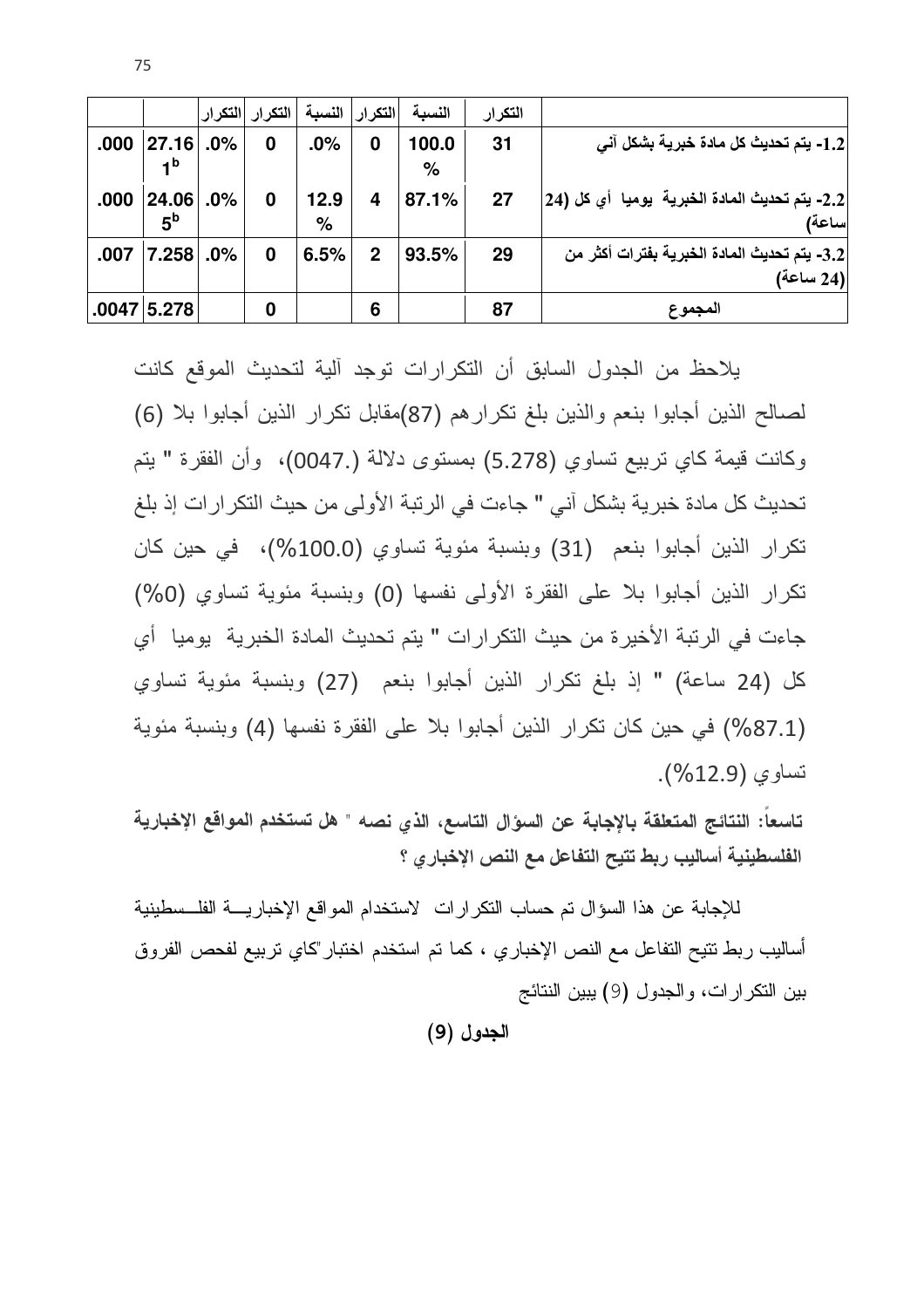اختبار كاي تربيع لفحص الفروق بين التكرارات لاستخدام المواقع الإخبارية

|         | قیمة کای مستوی |        | لا أدر ي         |        |                |        | نعد         | السو ال                                |
|---------|----------------|--------|------------------|--------|----------------|--------|-------------|----------------------------------------|
| الدلالة | تربيع          | النسبة | التكرار          | النسبة | التكرار ا      | النسبة | اللتكر ار ا |                                        |
|         |                |        |                  |        |                |        |             | 1.1- باستخدام الوصلات التشعبية         |
| .007    | 7.258          | $.0\%$ | $\bf{0}$         | 25.8%  | 8              | 74.2%  | 23          | (الهيبر تكست) لربط المادة الخبرية      |
|         |                |        |                  |        |                |        |             | بغير ها من المواد الخبرية الأخر ي داخل |
|         |                |        |                  |        |                |        |             | الموقع ؟                               |
|         |                |        |                  |        |                |        |             | 2.1- بالانتقال من نص مختصر إلى         |
| .000    | 23.516         | .0%    | $\bf{0}$         | 6.5%   | $\overline{2}$ | 93.5%  | 29          | نص أكثر تفصيلا ؟                       |
|         |                |        |                  |        |                |        |             | 3.1- خاصية إحالة المستخدم إلى روابط    |
| .020    | 5.452          | .0%    | $\bf{0}$         | 71.0%  | 22             | 29.0%  | 9           | أخر ي داخل النص ؟                      |
| 0.023   | 9.758          | .0%    | $\boldsymbol{0}$ |        | 32             |        | 61          | المجموع                                |

الفلسطينية أساليب ربط تتيح التفاعل مع النص الإخبار ي

يلاحظ من الجدول السابق أن التكرارات لاستخدام المواقع الإخبارية الفلسطينية أساليب ربط

نتيح التفاعل مع النص الإخباري كانت لصالح الذين أجابوا بنعم والذين بلغ نكرارهم (61)مقابل تكرار الذين أجابوا بلا (32) وكانت فيمة كاي تربيع تساوى (9.758) بمستوى دلالة (0.023)، و أن الفقر ة " بالانتقال من نص مختصر إلى نص أكثر تفصيلا " جاء في الرئبة الأولى من حيث النكرارات إذ بلغ نكرار الذين أجابوا بنعم (29) وبنسبة مئوية تساوى (93.5%)، في حين كان تكرار الذين أجابوا بلا على الفقرة نفسها (2) وبنسبة مئوية تساوى (6.5%)، وكان الفرق لصالح الذين أجابوا بنعم استنادا إلى قيمة كاي نربيع (23.516)، بمستوى دلالة (0.000) وأخيرا جاءت الفقرة" خاصية إحالة المستخدم إلى روابط أخرى داخل النص " من حيث النكرارات إذ بلغ تكرار الذين أجابوا بنعم (9) وبنسبة مئوية تساوى (29.0%)، في حين كان تكرار الذين أجابوا بلا على الفقرة نفسها (22) وبنسبة مئوية تساوى (71.0%%).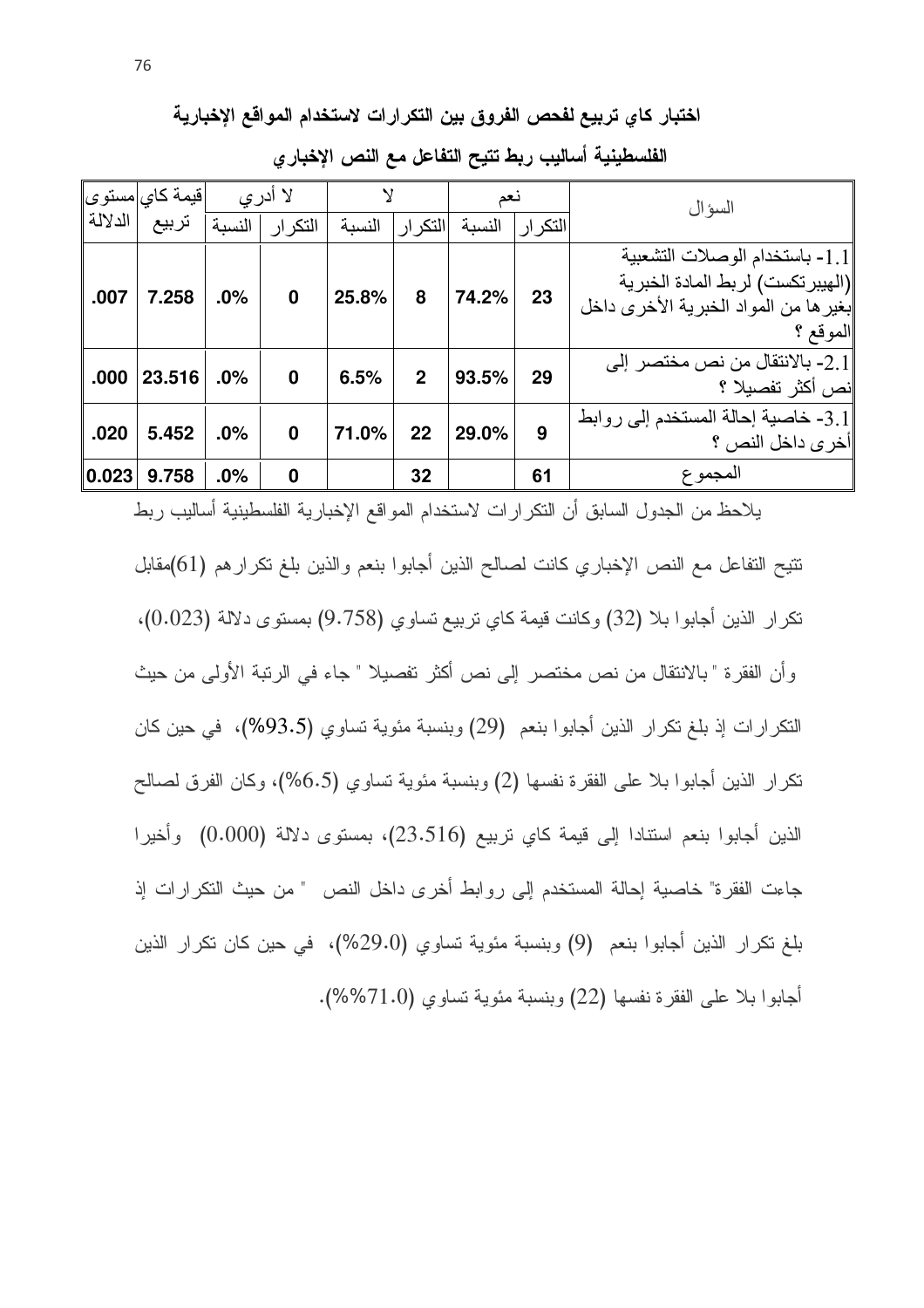#### الفصل الخامس

## مناقشة النتائج والتوصيات

يتضمن هذا الفصل عرضاً لمناقشة النتائج التي أسفرت عنها هذه الدراسة حول حرّاسة البوابة الإعلامية والتفاعلية في المواقع الإخبارية الفلسطينية على شبكة الإنترنت، ويتضمن هذا الفصل أيضاً أهم التوصيات التي توصلت إليها الدراسة في ضوء النتائج ، وستتم مناقشة النتائج المتعلقة بكل سؤال وفقاً لترتيبها في أسئلة الدراسة .

مناقشة النتائج :

1. النتائج المتعلقة بالسؤال الأول : ما دور حارس البوابة في توجيه المواقع الإخبارية الإلكتر ونبة الفلسطبنبة ؟

أسفرت النتائج المتعلقة بالسؤال التاسع أن حارس البوابة يقوم بدور الرقابة على التعليقات والإضافات من قبل الزوار في المواقع الإخبارية الفلسطينية بنسبة (77.4%) مقابل (9.7%) من المواقع لا يقوم حارس البوابة بدور الرقابة فيها، فيما امتنع عن الإجابة نسبة (12.9%) وجاءت النتائج إن (74.2%) من المواقع بوجد لديها أكثر من حارس بوابة لدى الموقع مقابل نسبة (19.4%) من المواقع لديها حارس بوابة واحد فقط وهذه النسبة لِيجابية لصالح النواصل والنفاعلية في المواقع ، كما أظهرت النتائج أن نسبة (19.4%) من حرّاس البوابة لديهم سقف حرية بالكتابة ممنوحة لهم قبل الإدارة مقابل نسبة (58.1%) ممنوحة لمهم الحرية الكاملة بالكتابة وهذه النتيجة أيضاً لصالح زيادة النفاعلية في هذه المواقع ، كما جاءت خاصية نشر النعليقات والإضافات من قبل الزوار بدون أي نتـخل من حارس البوابـة بنسبـة (19.4%) مقابل نسبـة (67.7%) من المواقـع لا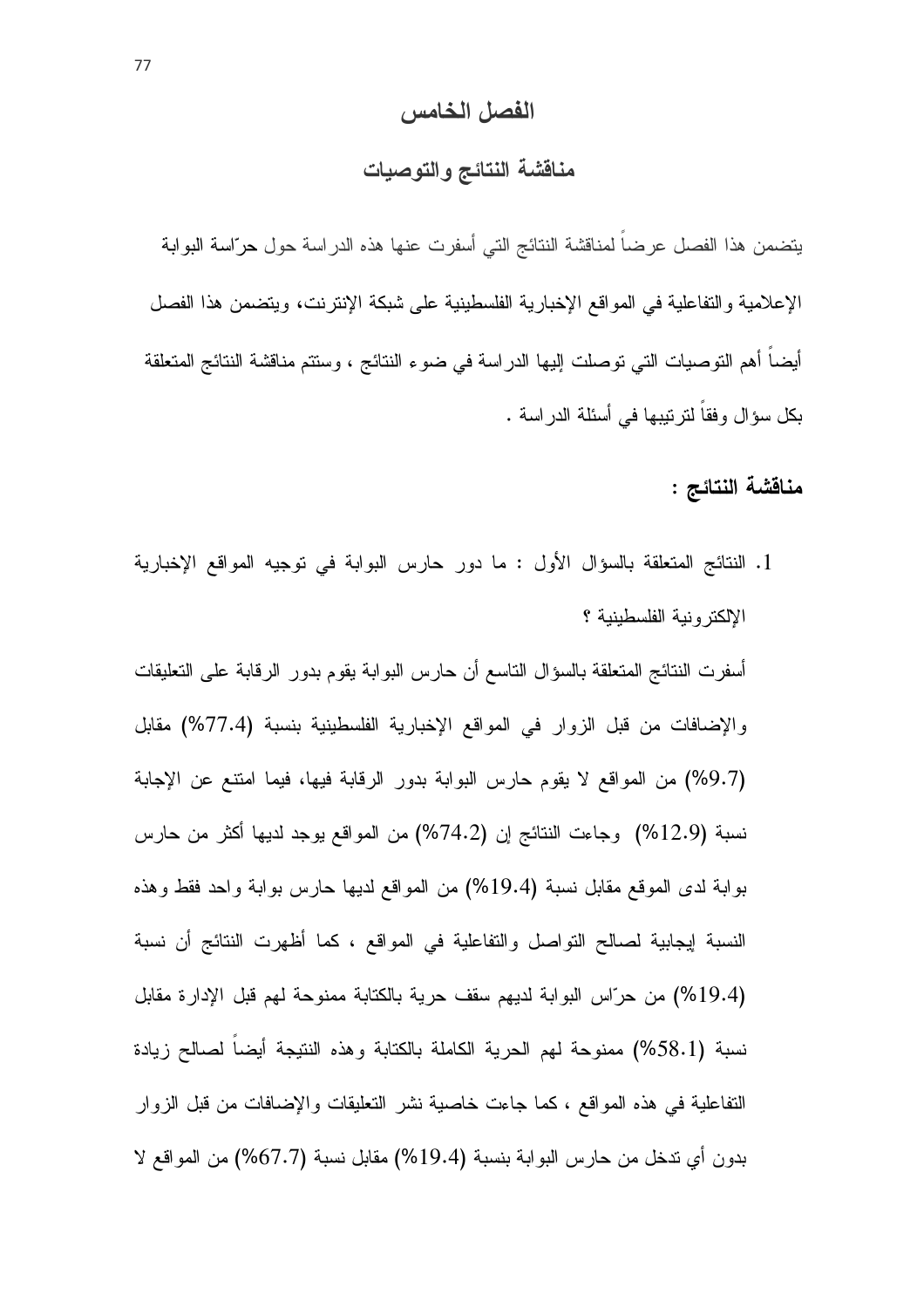2. النتائج المتعلقة بالسؤال الثاني : هل تستخدم المواقع الإخبارية أساليب نتوفر فيها خاصية مشاركة النص في مواقع النواصل الاجتماعي مثل( فيس بوك ويونيوب ونوينر)؟

بينت النتائج المتعلقة لهذا السؤال أن نسبة( 71%) من المواقع الإخبارية تتيح خاصية المشاركة بأكثر من موقع في مقابل (29.%).

إن هذه النتيجة ايجابية و نبين أن نسبة النفاعلية في هذا السؤال جاءت بنسبة عالية جداً .

3. النتائج المتعلقة بالسؤال الثالث: هل تستخدم المواقع الإخبارية نظام الوسائط المتعددة في نشر المادة الخبرية (multi media— نصوص، صورة، فيديو ) ؟

دلَّت النتائج المتعلقة بالسؤال الثالث بكافة أسئلته الفرعية أن المواقع الإخبارية الفلسطينية تستخدم الملتيميديا(صورة ، نصوص ، فيديو ) في النشر بنسبة (100%) وهذا يعني أن جميع المواقع الإخبارية الفلسطينية تستخدم التقنيات التكنولوجية الحديثة في النشر في المواقع لديها بما يجعلها في مصاف المواقع الإعلامية النموذجية العالمية .

4. النتائج المتعلقة بالسؤال الرابع : هل يوفر الموقع نعددا في الاختبارات أمام زوار الموقع ؟ كشفت النتائج المتعلقة بالرابع أن المواقع الإخبارية الفلسطينية نتيح الاختيارات أمام زوارها بنسب متفاونة إذ جاءت أعلى نسبة للاختيارات المتاحة لصالح المواد السياسية بنسبة (93.5%) وهذا من وجهة نظر الباحث وضع طبيعي كون فلسطين بلداً ما زال نحت سيطرة الاحتلال الإسرائيلي ونلتها بالنسبة من حيث الأعلى المواد الاجتماعية بنسبة (80.6%) ومن ثم المواد الرياضية بنسبة (74.2%) تليها المواد الاقتصادية بنسبة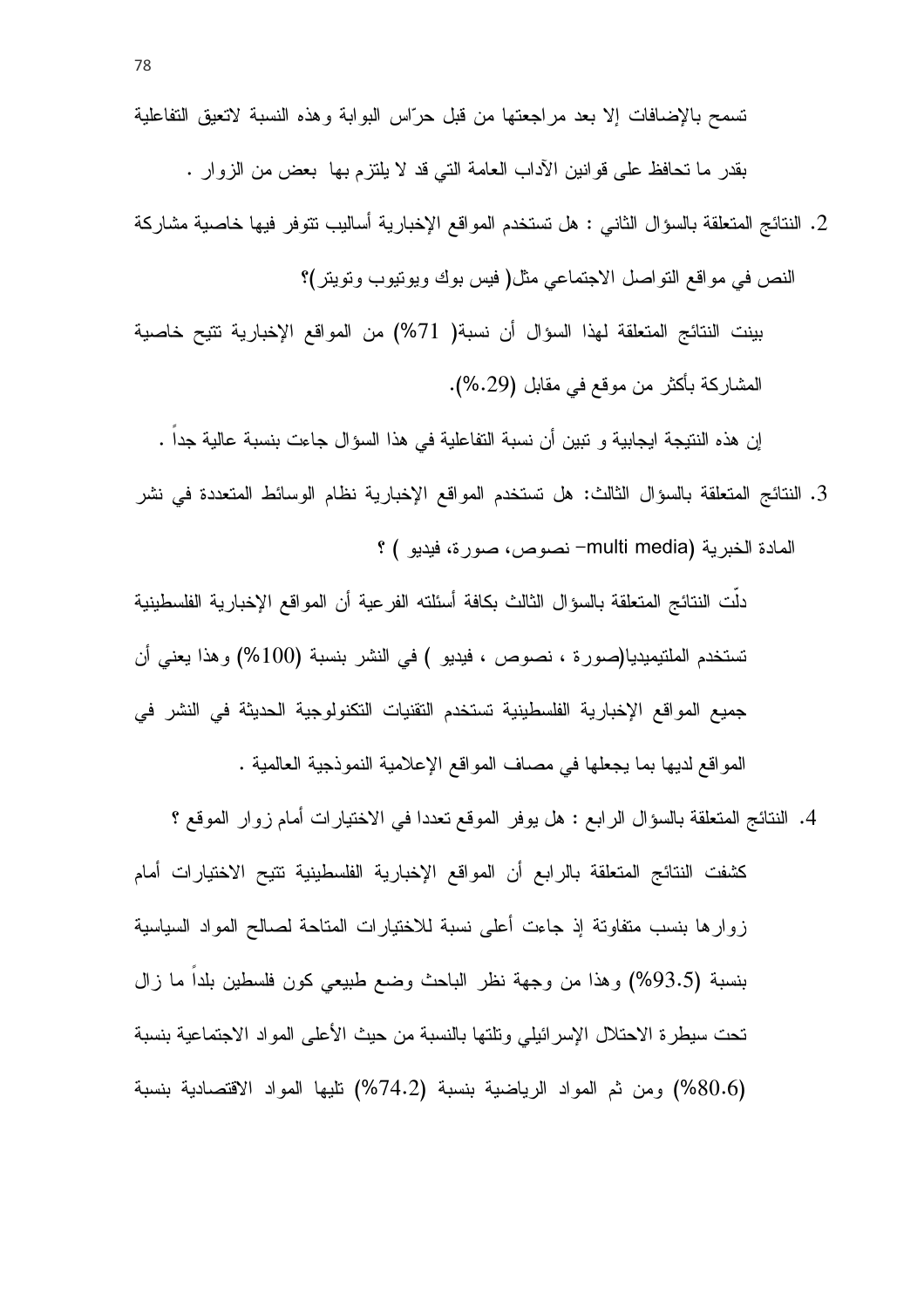(61.3%) ومن ثم أسعار العملات وحالة الطقس بنسبة متماثلة (48.4%) وجاءت في المرتبة الأخيرة بنسبة متدنية مواد الترفيه والتسلية بنسبة (41.9%) .

إن هذه النتائج تعني أن أغلبية المواقع ركزت على إناحة المواد السياسية والمواد الاقتصادية والمواد الرياضية والمواد الاجتماعية بنسب أكثر من المواد الأخرى المتمثلة في أسعار العملات وحالة الطقس والترفيه والتسلية .

- 5. النتائج المتعلقة بالسؤال الخامس : هل يوفر الموقع إمكانيات الاتصال والنواصل مع الزوار ؟ كانت النتائج المتعلقة بالسؤال الخامس تفيد أن المواقع الإخبارية الفلسطينية وفرت البريد الإلكتروني للتواصل مع القائم بالاتصال (حارس البوابة) بنسبة (93.5%) في مقابل (6.5%) من المواقع لم نوفر البريد الإلكتروني للقائم بالانصال بالموقع وأيضا جاءت النتائج حول توفير البريد الإلكتروني الخاص بمحرر المادة الخبرية بنسبة منخفضة (29%) مقابل نسبة (64.5%) من المواقع لم نقم بنوفير البريد الإلكتروني الخاص بمحرر المادة الخبرية .
- نستنتج من ذلك أن نسبة التفاعلية بين القائم بالاتصال (حارس البوابة ) كانت عالية في حين جاءت التفاعلية مع محرر المادة الخبرية في الموقع بنسبة منخفضة جدا .
- 6. النتائج المتعلقة بالسؤال السادس : هل يوفر الموقع إمكانية إضافة معلومات والتواصل مع المنز ددين من خلال ساحات الموقع ؟

أظهرت النتائج المتعلقة بالسؤال السادس أن المواقع الإخبارية الفلسطينية كانت نتائجها سلبية في هذا السؤال باستثناء جزء واحد فقط وهو إناحة إبداء الرأي (النعليقات) من قبل الزوار إذ جاءت إتاحة هذه الخاصية في المواقع بنسبة (77.4%) بمقابل نسبة (22.6%) من المواقع التي لا نتيح هذه الخاصية في حين جاءت خاصية توفير الموقع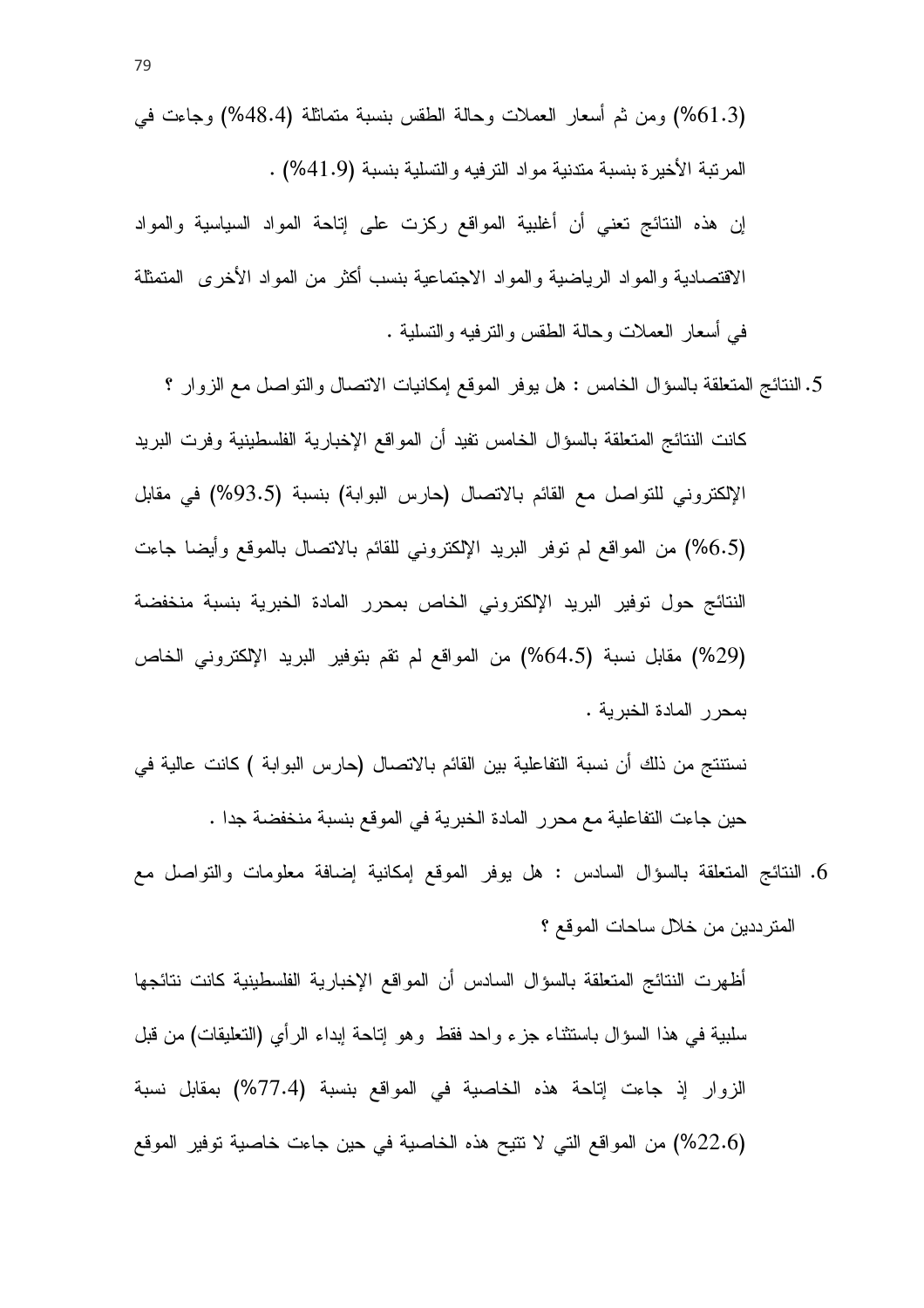مجالاً للمناقشة بين الزوار بنسبة (32.3) مقابل (64.5%) من المواقع لا تتيح الخاصية نفسها وجاءت خاصية توفير المواقع لغرف دردشة خاصة بنسبة (0%) وجاءت خاصية نوفير منتدى للحوار والنقاش خاص بالموقع بنسبة (19.4%) ومماثلة لها بالنسبة جاءت نتائج خاصية إمكانية إضافة مقالات أو دراسات من قبل الزوار بنسبة (19.4%) يوضح البحث أن نتائج هذا السؤال كانت سلبية وأن هناك تراجعاً لدور التفاعلية في المواقع الإخبارية الفلسطينية.

7. النتائج المتعلقة بالسؤال السابع : هل توجد ألية بحث وفاعدة بيانات للموقع ؟

وضحت النتائج المتعلقة بالسؤال السابع أن المواقع الإخبارية الفلسطينية أتاحت خاصية وجود ألية بحث وأرشيف بالموقع بنسبة (93.5%) مقابل نسبة (3.2%) من المواقع التبي لم نتيح الخاصية المذكورة سابقا ، وجاءت نسبة (96.8%) للمواقع التبي أتاحت خاصية البحث بدون أرشيف ويتوضح من ذلك أن المواقع الإخبارية الفلسطينية اهتمت بتوفير خاصية البحث والأرشيف في المواقع لديها وأن نتائج هذا السؤال كانت إيجابية لصالح النفاعلية التي أتاحها حارس البوابة في المواقع الإخبارية .

8. النتائج المتعلقة بالسؤال الثامن :هل نوجد آلية لتحديث الموقع ؟

إن النتائج المتعلقة بالسؤال الثامن أكدت أن القائم بالاتصال في المواقع الفلسطينية يقوم بتحديث المادة الخبرية في المواقع بشكل أني (مباشرة الحصول عليها) بنسبة (100%) نتثير هذه النسبة إلى أنه في أثناء الدوام الرسمي لحارس البوابة هناك نحديث عال للموقع فيما كانت نتائج إجاباتهم بتحديث المادة الخبرية كل 24 ساعة بنسبة (87.1%) فيما كانت بنسبة (93.5%) لتحديثها بفترات أكثر من 24 ساعة ، نلاحظ عدم وجود فرق كبير بين النتيجتين السابقتين وبالمقارنة مع نتيجة التحديث بشكل آني نجد أن الفروق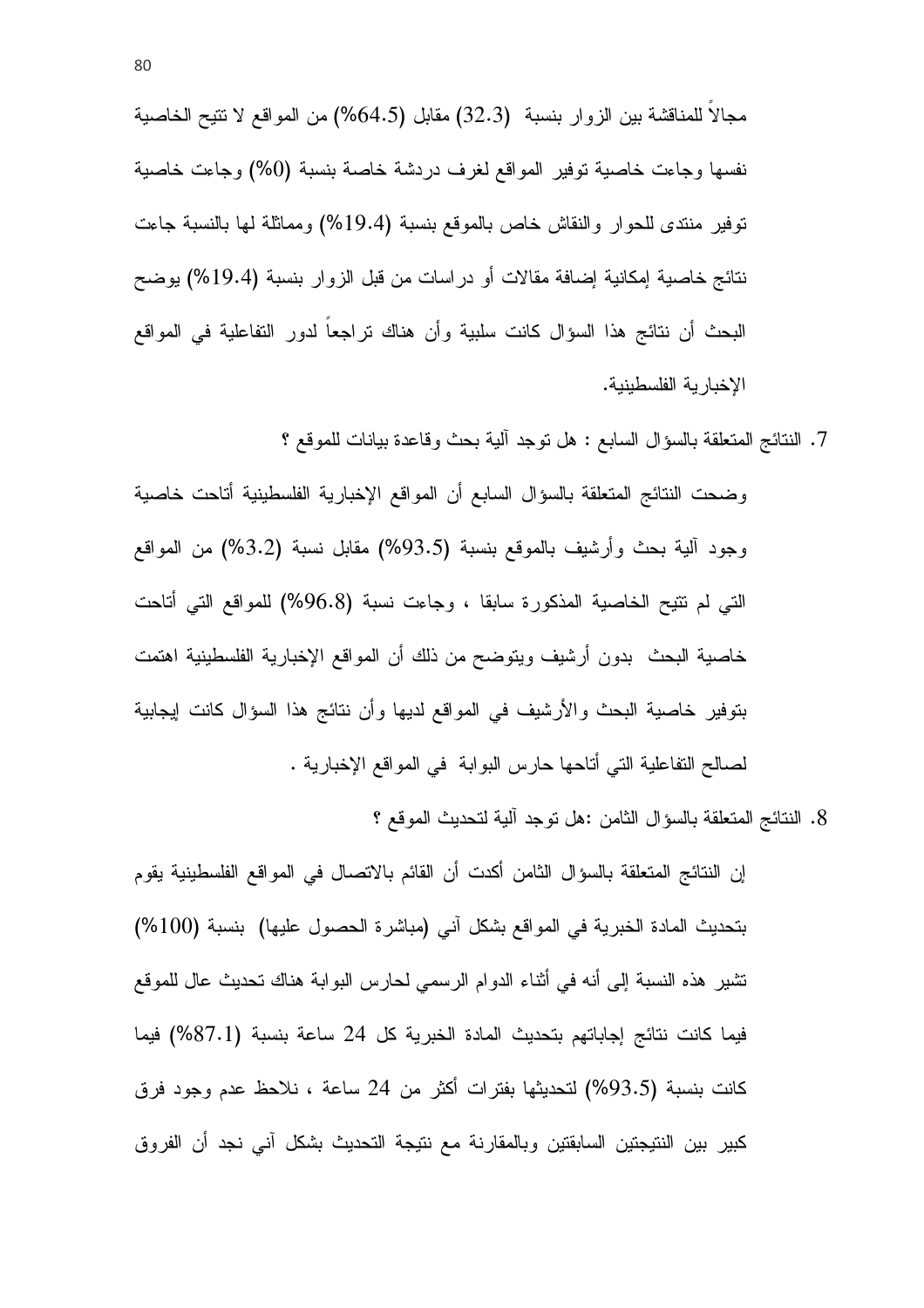- 9. النتائج المتعلقة بالسؤال التاسع: لماذا تستخدم المواقع الإخبارية الفلسطينية أساليب نتيح ربط التفاعل مع النص الإخباري ؟
- أ– أظهرت النتائج المتعلقة بالسؤال الأول إلى أن المواقع الإخبارية الفلسطينية قامت بتوفير أساليب ربط نتيح النفاعل مع النص الإخباري إذ جاءت نتائج الدراسة أن( 74.2%) من المواقع تستخدم الوصلات التشعبية (الهيبرتسكت) مقابل (25.8%) لا تتيح هذه الخاصية
- ب- وجاءت خاصية الانتقال من نص مختصر إلى نص أكثر تفصيلا بنسبة( 93.5%) مقابل نسبة( 6.5%) من المواقع لا نتيح هذه الخاصية .
- ت– كانت النتيجة سلبية بإتاحة خاصية إحالة المستخدم إلى روابط أخرى داخل النص إذ أظهرت النتائج إن نسبة (71%) من المواقع لا نتيح الخاصية في مقابل (29%) نتيح هذه الخاصبة .
- وإجمالا تمثَّل هذه النتائج جانباً إيجابياً فيما يخص هذه السمة والخاصبة ، وندل الأرقام على أقرب المواقع المبحوثة من واقع الصحافة الإلكترونية الحديثة .

#### التوصبات :

 $\ddot{\phantom{0}}$ 

1) ضرورة الاهتمام بتخصيص كوادر صحفية مدربة على التفاعل مع الجمهور وتهتم بالرد عليه في زمني قصير بدلاً من اللجوء إلى النماذج الجاهزة التي يتم إرسالها إلى الجمهور وتوفير مجال للاتصال والنواصل بين المحررين والجمهور .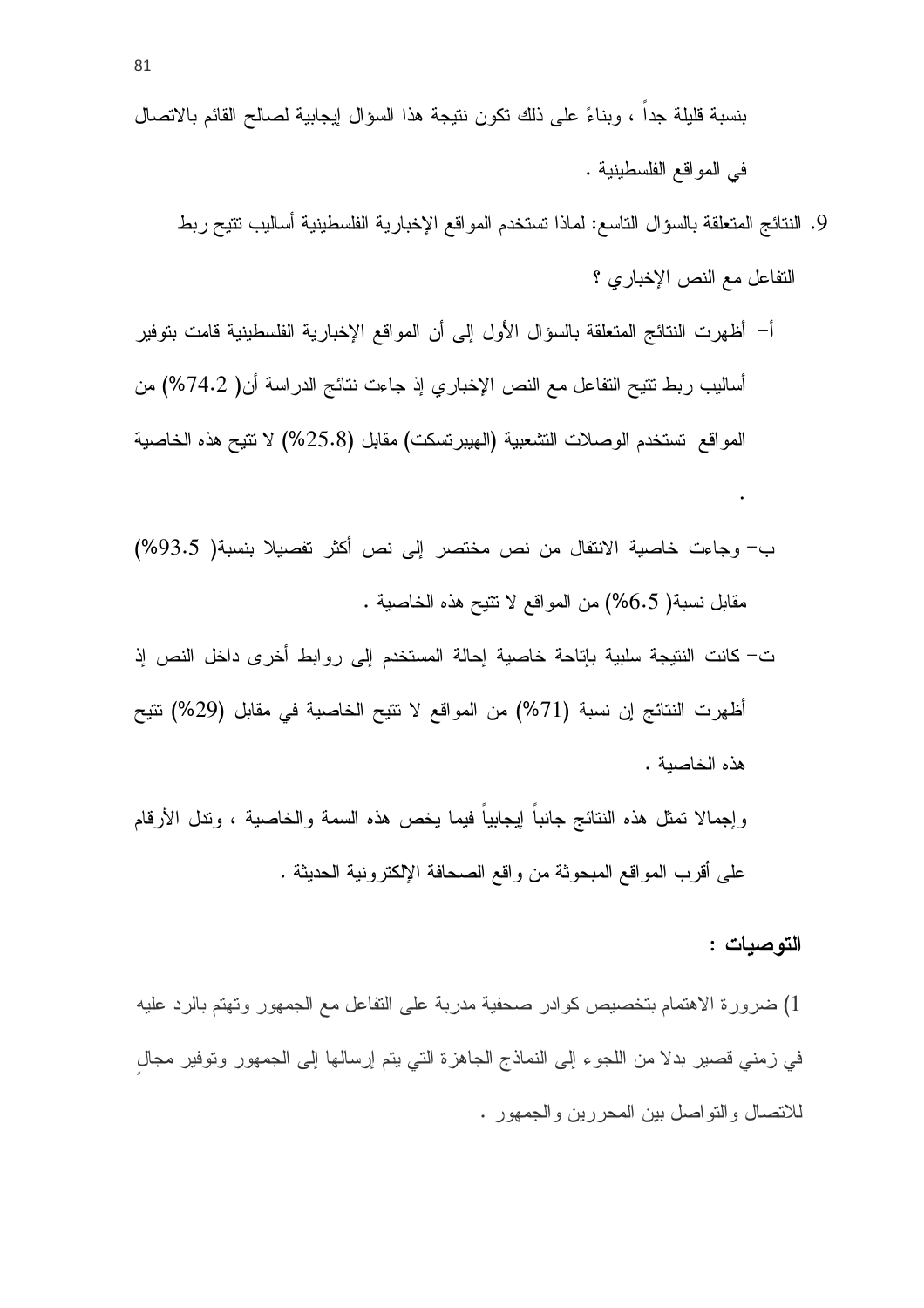- 2) نوسيع اهتمامات المواقع الإخبارية وعدم التركيز على القالب السياسي فقط لتكون المواقع مصدر اً شاملاً للمعلومات نظر اً لاختلاف اهتمامات ونو عيات القر اء.
- 3) الحرص على نقديم الخدمات النفاعلية و نطويرها، ومنابعة أراء الجمهور من خلال الرسائل التبي يعبرون فيها عن أرائهم حول كل ما هو جديد من نقنيات العرض وأيضا إجراء الدر اسات بشكل دوري لمعرفة ما الذي يجذب الجهور لنطوير ه والاهتمام به.
	- 4) ضرورة العمل على خلق مجتمع متجانس بين المترددين على الموقع يستطيع طرح آرائه والنقاش حول المواضيع المختلفة من خلال توفير ساحات المناقشة وغرف المحادثة
	- 5) العمل على نشر المواقع الإخبارية بلغات أخرى في محاولة للوصول إلى أكبر كم من الجمهور ً في العالم على اختلاف لغاته و لإعطاء صور ة حقيقية عن القضيبة الفلسطينية التي يحاول الاحتلال الإسرائيلي نزييفها عبر وسائل الدعاية الإسرائيلية.
- 6) التجديد الدائم بالموقع ومحاولة إضافة أجزاء جديدة للمحافظة على جمهور الموقع والعمل على زيادة هذا الجمهور الزائر ليرتبط بالموقع، وينمي علاقة ثقه به وبفريق العمل فيه.
- 7) التركيز على صياغة المادة الخبرية بما يتناسب مع النشر الإلكتروني وليس الصحافة الورقية فالقارئ الإلكتروني لا يحبذ الإطالة بالنص.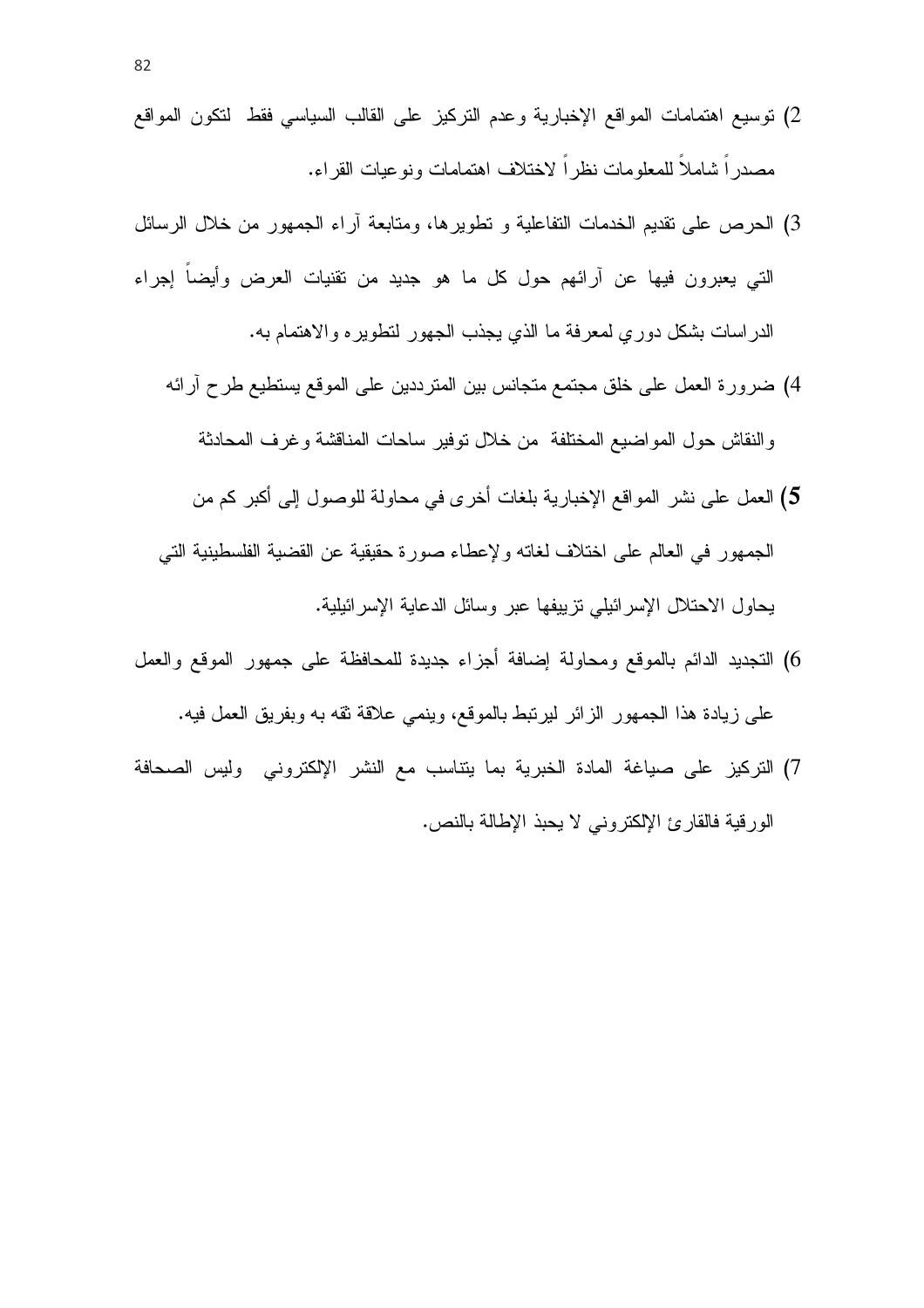## قائمة المراجع

الكتب :

- بخيت ، السيد، (2004) "الإنترنت وسيلة اتصال جديدة " ، الإمارات: دار الكتاب الجامعي .
- بسيوني،عبد الحميد،(2005 ) " استخدام وتأليف الوسائط المتعددة "، القاهرة : دار الكتب العلمية
	- النربان، ماجد سالم ، (2008) " الإنترنت والصحافة الإلكترونية "،القاهرة: الدار المصرية اللينانية.
- جيتس، بيل،(1998)" المعلوماتية بعد الإنترنت ( طريق المستقبل) "، ترجمة: عبد السلام رضوان، الكويت: سلسلة عالم المعرفة .
- حافظ، أسماء حسين ،(2005) "تكنولوجيا الاتصال الإعلامي التفاعلي في عصر الفضاء الإلكتروني المعلوماتي الرقمي" ، القاهرة: الدار العربية للنشر والتوزيع .
	- حجاب ،محمد منير ،( 2004 )" الموسوعة الإعلامية "، القاهر ة : دار الفجر للنشر والنوزيع.
		- حجاب ، محمد منير ، (2004) " المعجم الإعلامي "، القاهرة : دار الفجر للنشر والنوزيع .
	- الدليمي ،عبد الرزاق ،(2010) " الإعلام الجديد والصحافة الإلكترونية"،عمان: دار وائل للنشر .
		- رشتي ، جيهان ، (1978) "الأسس العلمية لنظريات الإعلام "، القاهر ة : دار الفكر العربي .
- زعموم، خالد ، بومعيزة، السعيد،( 2007) " النفاعلية في الإذاعة أشكالها ووسائلها "، نونس: اتحاد إذاعات الدول العربية .
	- شاهين ،بهاء ، (1999) "الإنترنت والعولمة "، القاهرة :عالم الكتاب.
- شفيق، حسنين ،(2006)" الوسائط المتعددة و تطبيقاتها في الإعلام "، رحمة برس للطباعة و النشر .
- شفيق، حسين،( 2007)" الإعلام الإلكتروني بين النفاعلية والرفعية"، رحمة برس للطباعة والنشر .
- شمو ،علي محمد ،(1999) " النكنولوجيا الحديثة للاتصال الدولي والإنترنت"، الشركة السعودية للأبحاث والنشر .
	- عبد الحميد، محمد ، (2007)" الاتصال والإعلام على شبكة الإنترنت "، القاهرة : عالم الكتب للطباعة والنشر والنوزيع .
- عبيد ، عاطف العبد ،( 2002) "نظريات الإعلام والرأي العام الأسس العلمية والنطبيقات العربية "، القاهرة: دار الفكر العربي .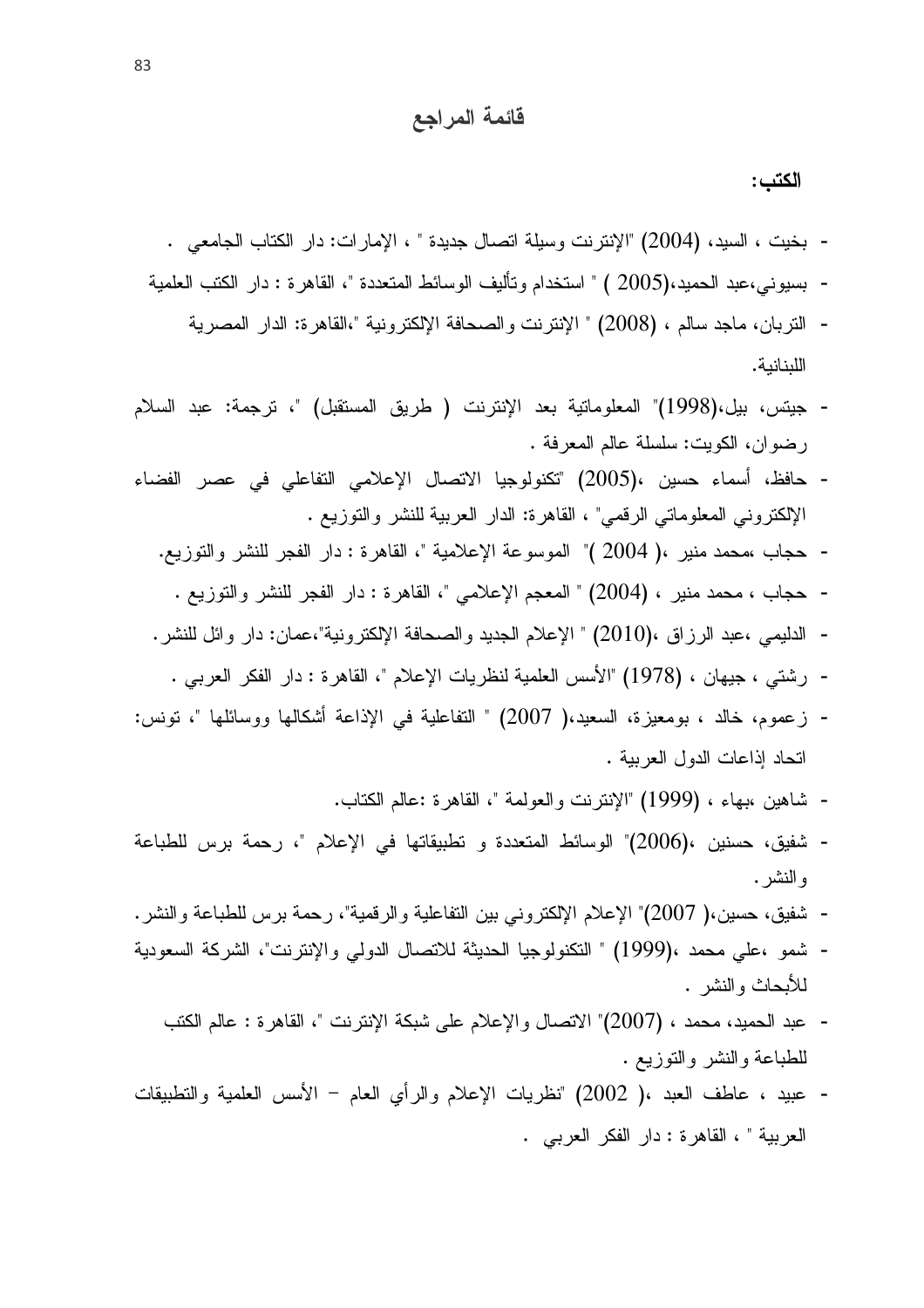- العقاب ،محمد، (2007) "وسائل الإعلام والانصال الرقمية"، الجزائر : دار هومة .
- العياضي ،نصر الدين ، الصادق ،رابح ،(2004)" الوسائط المتعددة وتطبيقاتها في الإعلام و النقافة و النربية "،الإمار ات: دار الكتاب الجامعي .
- العقاب ،محمد ،(1999) " الإنترنت وعصر ثورة المعلومات"، الجزائر :دار هومة للطباعة والنشر .
- عليان ، ربحي مصطفى و غنيم ، عثمان محمد ، (2008 ) " أساليب البحث العلمي"، عمان : دار صفاء للنشر والنوزيع .
- فر انسو ا لسلي، نقو ماكر بز ،(2005) "وسائل الاتصال المتعددة "، ملتبمبديا تر جمة فؤاد شاهبن، لبنان: دار عوبدات للنشر والطباعة .
- الفيصل ، عبد الأمير ، (2006)" الصحافة الإلكترونية في الوطن العربي"، عمان : دار الشروق.
- اللبان ،شريف درويش ، (2005)" الصحافة الإلكترونية ، دراسات في التفاعلية وتصميم الموقع" ، القاهر ة :الدار المصرية اللبنانية .
	- محمد، الـهادي محمد،(2001) " نكنولوجيا الاتصالات وشبكات المعلومات "، القاهر ة : المكتبة الأكاديمية .
- مصطفى ،أكرم فتحي ،(2008)" الوسائط المتعددة التفاعلية، رؤية تعليمية في التعلم عبر بر مجيات الوسائط المتعددة التفاعلية "، القاهر ة : عالم الكتب .
	- مكاوي،حسن،السيد،ليلبي ،(1998 )" الاتصال ونظرياته المعاصرة "، القاهرة : الدار المصرية اللبنانية.
		- مهنا، فريال ،(2002) "علوم الاتصال و المتجمعات الرقمية "، بيروت: دار الفكر المعاصر .
- نصر ، حسني محمد ،(2003)" الإنترنت والإعلام ( الصحافة الإلكترونية ) "، الكويت : مكتبة الفلاح للنشر والنوزيع .
- النجار ،سعيد محمد الغريب ، (2009) " التفاعلية في الصحف العربية على الإنترنت "،البحر ين.
	- وسينجلتيري ، ميخائيل وجيرالد،سنول، 1999، " نظرية الاتصال والبحوث التطبيقي "، نرجمة عبد الله بن هنية وسعد هادي القحطانبي، الرياض : مركز البحوث والدراسات .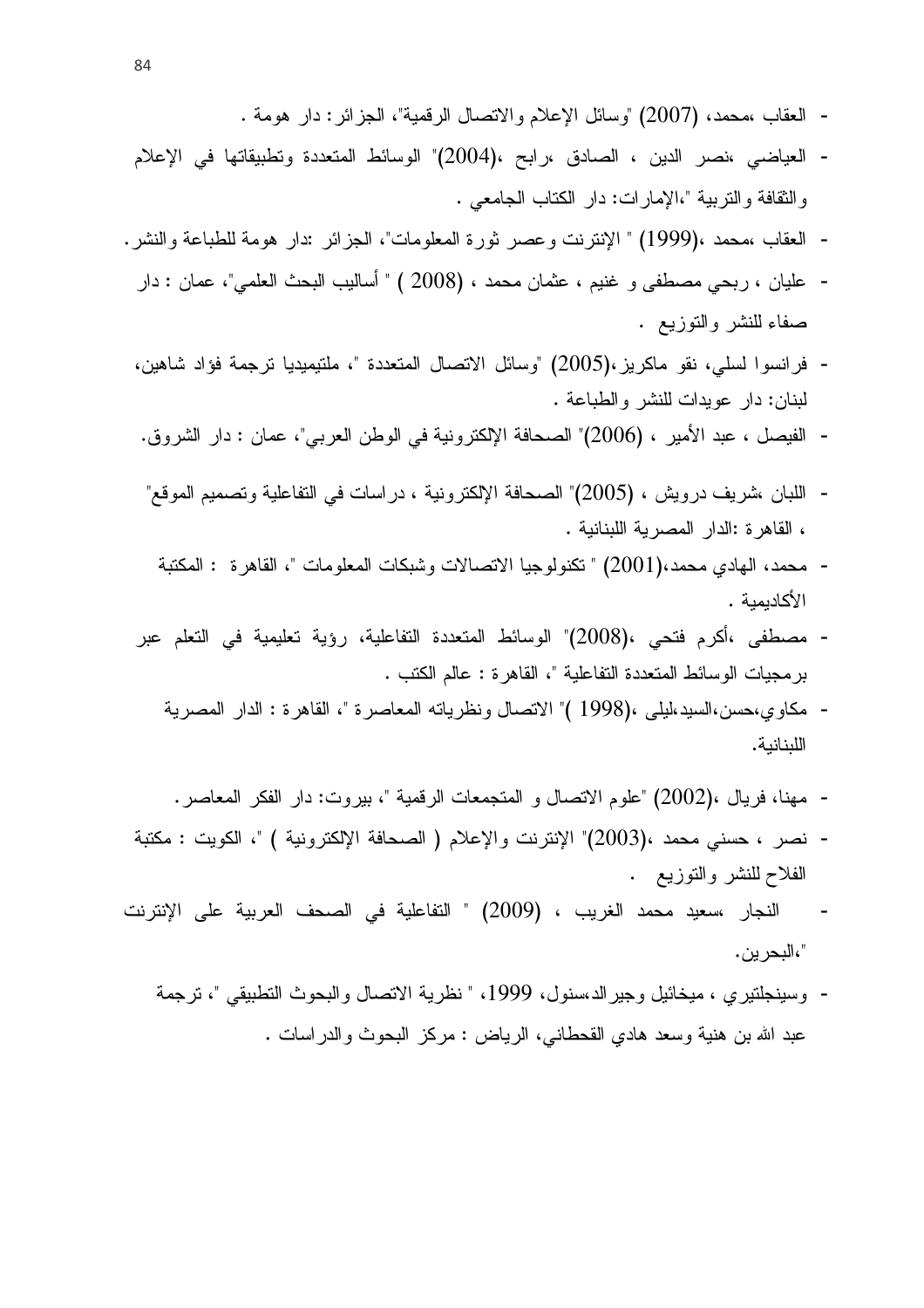## ر سائل جامعية:

- النربان، ماجد،(2008) "الصحافة الإلكترونية الفلسطينية (دراسة مسحية)"، دراسة لنيل درجة الدكتوراه في الصحافة الإلكترونية ، كلية الإعلام ،جامعة القاهرة .
- تومي ، فضبلة ، (2007/2007)" التفاعلية ووسائلها في التلفزيون الجزائري، البرامج الموضو عاتية نمو ذجا"، ر سالة ماجستير ً في علوم الإعلام و الاتصال، جامعة الجز ائر .
	- خلوف، محمود، (2006) " استخدامات الصفوة الفلسطينية للصحافة الإلكتر ونية لمتابعة الأحداث الجارية والإشباعات المتحققة"، رسالة ماجستير غير منشورة من قسم الدراسات الإعلامية في جامعة الدول العربية – معهد البحوث والدراسات العربية : القاهرة .
	- ربيع ، هبة ، (2009) " استخدام المواقع الإلكترونية والإشباع المتحقق " ، رسالة ماجستير ، جامعة عين شمس ، القاهرة : جمهورية مصر العربية .
		- غازي ،محمد خالد، (2009) "الصحافة الإلكترونية العربية(الالتزام والتجاوز في الخطاب والطرح) "، دراسة لنيل درجة الدكتوراه في الإعلام ،الجامعة الوطنية الأمريكية .
	- مليك، محمد ،(2005–2006) "النشر الإلكتروني ومستقبل الصحافة المطبوعة"، در اسة نظرية وصفية مقدمة لنيل شهادة الماجستير في علوم الإعلام والاتصال، جامعة الجزائر .
	- منصور ، حسن محمد حسن ،(2007) " الإعلام العربي في شبكة الإنترنت " ،أطروحة دكتوراه ، جامعة الأزهر ، القاهرة : جمهورية مصر العربية .
	- المهداوي ، فارس حسن شكر ، (2007) "صحافة الإنترنت، در اسة تحليلية للصحف الإلكترونية المرتبطة بالفضائيات الإخبارية العربية نت نموذجا"، رسالة ماجستير في الإعلام والاتصال، الأكاديمية العربية المفتوحة في الدنمارك .

#### الدر اسات و اليجو ث و المجلات العلمية :

- شامية، شادي و غنام ، نضـال ،( 2007) "اتجاهات الصـحفيين الفلسطينية في محافظة غز ة نـحو متابعة المواقع الإلكترونية "، بحث تخرج غير منشور ، غزة : الجامعة الإسلامية ، قسم الصحافة و الإعلام .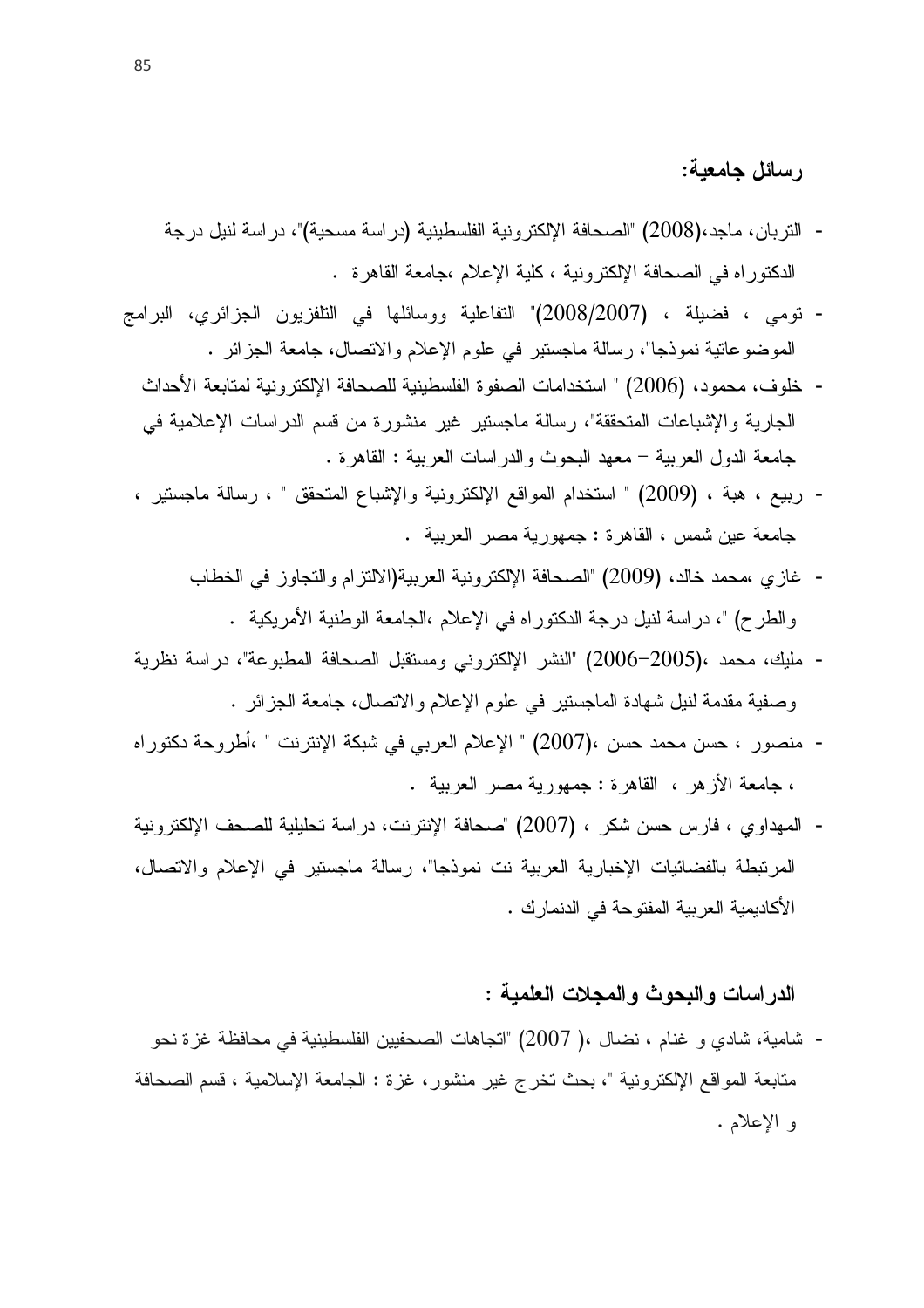- شومان ، محمد ، (2003) " الصحف الإلكترونية العربية دراسة تطبيقية على صحيفة إيلاف " ، المجلَّة المصـرية لبحوث الرأي العام ، العدد الواحد والعشرون .
	- العربي ، محمد عثمان ،(2002) "الإنترنت الاستخدامات والانتشار في السعودية "، بحث مقدم إلى مؤتمر ثورة الاتصال والمجتمع الخليجي، الواقع و الطموح، جامعة السلطان قابوس- مسقط
	- فهمي ، نجوى عبد السلام ،(2001) " النفاعلية في المواقع الإخبارية العربية على شبكة الإنترنت " ، المجلة المصرية لبحوث الرأى العام ، العدد الرابع من المجلد الثاني .
	- الفوال ، نجوى ،( سبتمبر1995) " قراءة في دراسات القائم بالاتصال"، القاهرة : المجلة الاجتماعية القومية ، المجلد الثاني والثلاثون العدد الثالث .
	- النجار ،سعيد الغريب ،(2001) "الصحيفة الإلكترونية والورقية، دراسة مقارنة في المفهوم والسمات الأساسية بالنطبيق على الصحف الإلكترونية المصرية"، المجلة المصرية لبحوث الإعلام ، جامعة القاهر ة ، كلية الإعلام .

### مراجع من شبكة الإنترنت:

- بشير ،عماد ،(2003) "إسهام الصحافة اليومية المطبوعة في تعزيز المحتوى الرقمي العربي على الإنترنت" ، منشورات الاسكوا .
- على ،نبيل ، حجازي، نادية ،(2005) الفجوة الرقمية "رؤية عربية المجتمع المعرفة "، سلسلة عالم المعرفة عدد 318 ،الكويت: المجلس الوطني للفنون والآداب .(نشر على الإنتر نت )
	- المثناني، رضا،( 2009/2008) "مجتمع المعلومات ونقنيات الاتصال الحديثة"، بحث غير منشور .
	- مجدى ،عمرو ،(2000) "النفاعلية وتأثيرها على المحتوى" ،صدر عن الموقع الإلكتروني: www.georgetown.edu/research/arabtech/jan2000.htm
		- مجدى سواحل، "الإنترنت أم الشبكات" ، نقلاً عن موقع إسلام اون لاين.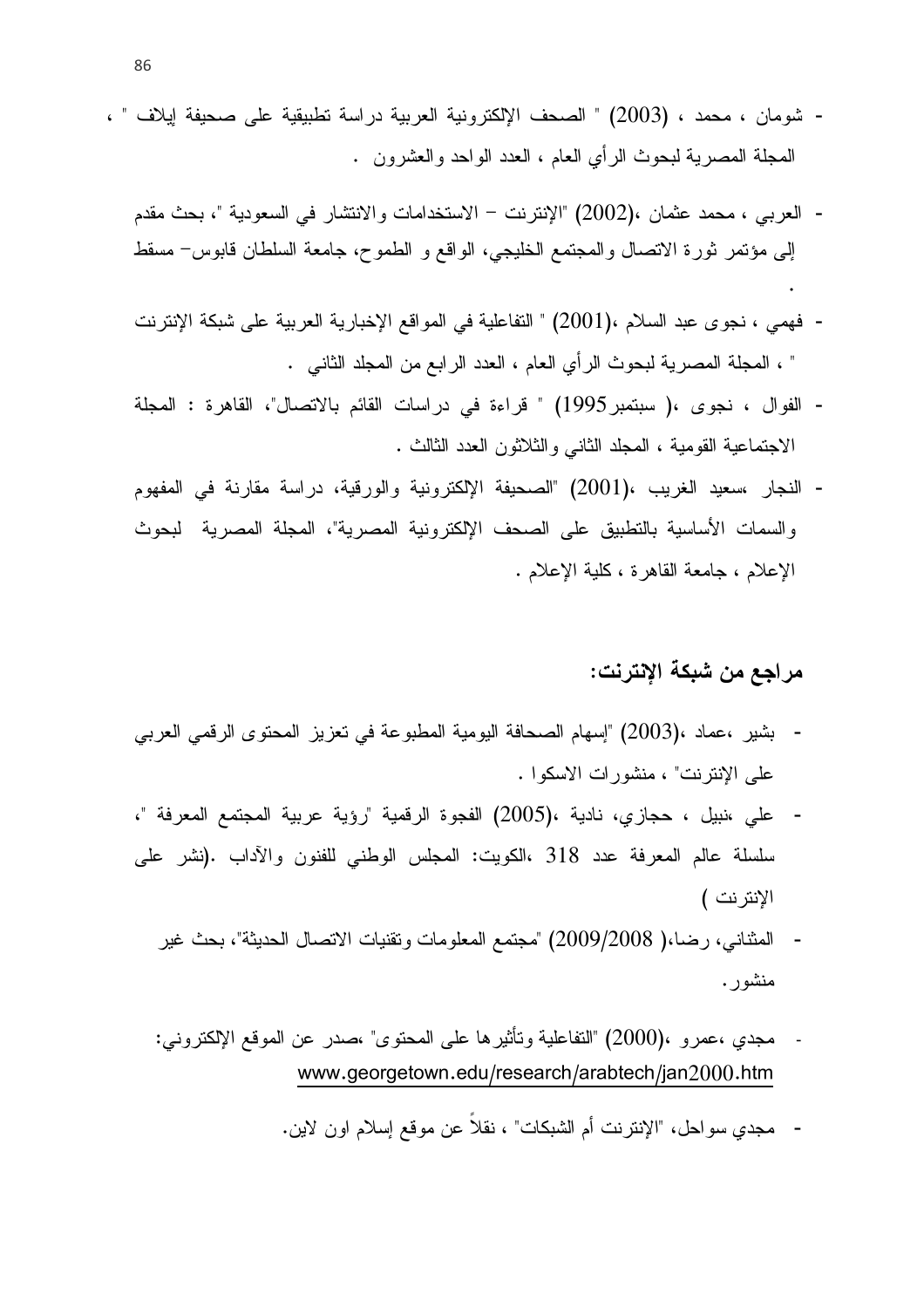### الدراسات والمراجع الأجنبية :

- Heeter.(1998) Implications of new interactive technologies for  $\blacksquare$ conceptualizing communication, in: J.L salvaggio and j.bryant, edit ors, Media use in the Information Age Hillsdale. N.J. Lawrence Erlbaum.
- James Maael (1998) Interactivity Reexamined: abaseline analysis of early business web sites. Journal of broadcasting and ele – tronic media، volume 42.
- Schultz WTanjev (1999) "Interactive Options in Online Journalism: A Content Analysis of 100 U.S. Newspapers " . Journal of computermediated- Communication  $.5(1)$ .
- Vankoert،  $J($  APRIL  $2002$ ) The impct of democratic on electronic median rural development. first Monday. volume7. number4.
- lee.  $\mathsf{S}$  ( 2000) Interactivity: a new approach paper presented at the communication technology and policy division. At the akimc annual conference in phoenix august.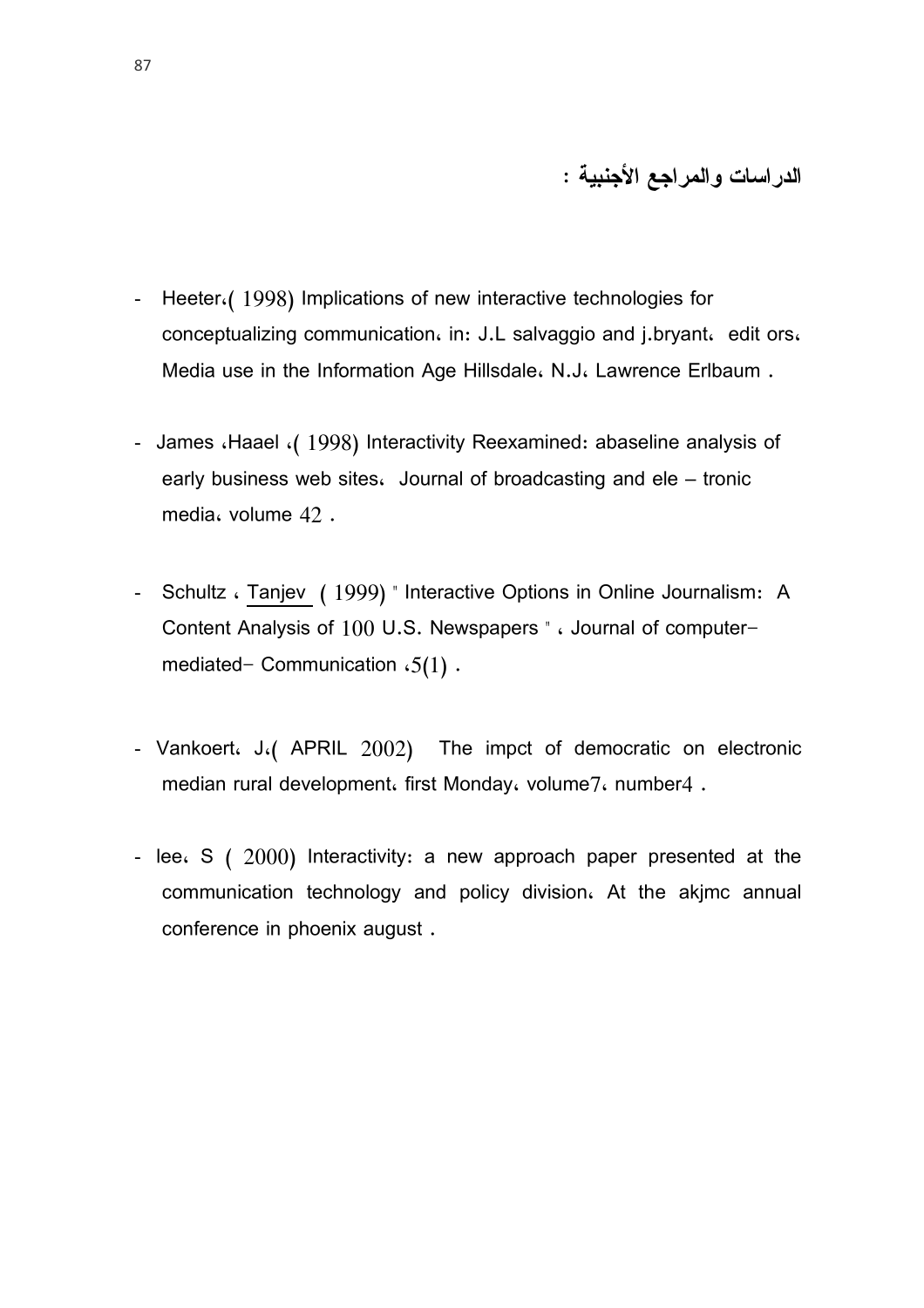# ملحق رقم (1)

قائمة بأسماء خبراء تحكيم أداة الدراسة ( الاستبانة)

| مكان العمل         | التخصص                      | الإسم                   | $\ddot{\underline{\phantom{a}}}\phantom{\ddot{\phantom{a}}}\phantom{\ddot{\phantom{a}}}\phantom{\ddot{\phantom{a}}}\phantom{\ddot{\phantom{a}}}\phantom{\ddot{\phantom{a}}}\phantom{\ddot{\phantom{a}}}\phantom{\dddot{\phantom{a}}}\phantom{\dddot{\phantom{a}}}\phantom{\dddot{\phantom{a}}}\phantom{\dddot{\phantom{a}}}\phantom{\dddot{\phantom{a}}}\phantom{\dddot{\phantom{a}}}\phantom{\dddot{\phantom{a}}}\phantom{\dddot{\phantom{a}}}\phantom{\dddot{\phantom{a}}}\phantom{\dddot{\phantom{a}}}\phantom{\dddot{\phantom{a}}}\phantom{\dd$ |
|--------------------|-----------------------------|-------------------------|-----------------------------------------------------------------------------------------------------------------------------------------------------------------------------------------------------------------------------------------------------------------------------------------------------------------------------------------------------------------------------------------------------------------------------------------------------------------------------------------------------------------------------------------------------|
| جامعة الشرق الأوسط | إتصال وإعلام                | أ.د. حميدة سميسم        | 1                                                                                                                                                                                                                                                                                                                                                                                                                                                                                                                                                   |
| جامعة البتراء      | صحافة وإعلام                | أ.د. تيسير أبو عرجة     | $\overline{2}$                                                                                                                                                                                                                                                                                                                                                                                                                                                                                                                                      |
| جامعة الشرق الأوسط | تخصص إدارة<br>وقيادة تربوية | أ.د. عبد الجبار البياتي | 3                                                                                                                                                                                                                                                                                                                                                                                                                                                                                                                                                   |
| جامعة الشرق الأوسط | مناهج بحثية<br>وإحصاء نزبوي | أ.د. غازي خليفة         | 4                                                                                                                                                                                                                                                                                                                                                                                                                                                                                                                                                   |
| جامعة الشرق الأوسط | إذاعة ونلفزيون              | د. رائد أحمد البياتي    | 5                                                                                                                                                                                                                                                                                                                                                                                                                                                                                                                                                   |
| جامعة الشرق الأوسط | إذاعة ونلفزيون              | د. جمال النميمي         | 6                                                                                                                                                                                                                                                                                                                                                                                                                                                                                                                                                   |
| جامعة الشرق الأوسط | إنصال وإعلام                | د. خزيم الخالد <i>ي</i> | 7                                                                                                                                                                                                                                                                                                                                                                                                                                                                                                                                                   |
| جامعة البتراء      | صحافة وإعلام                | د. منال مزاهرة          | 8                                                                                                                                                                                                                                                                                                                                                                                                                                                                                                                                                   |
| جامعة البتراء      | صحافة وإعلام                | د.عبدالكريم علي الدبيسي | 9                                                                                                                                                                                                                                                                                                                                                                                                                                                                                                                                                   |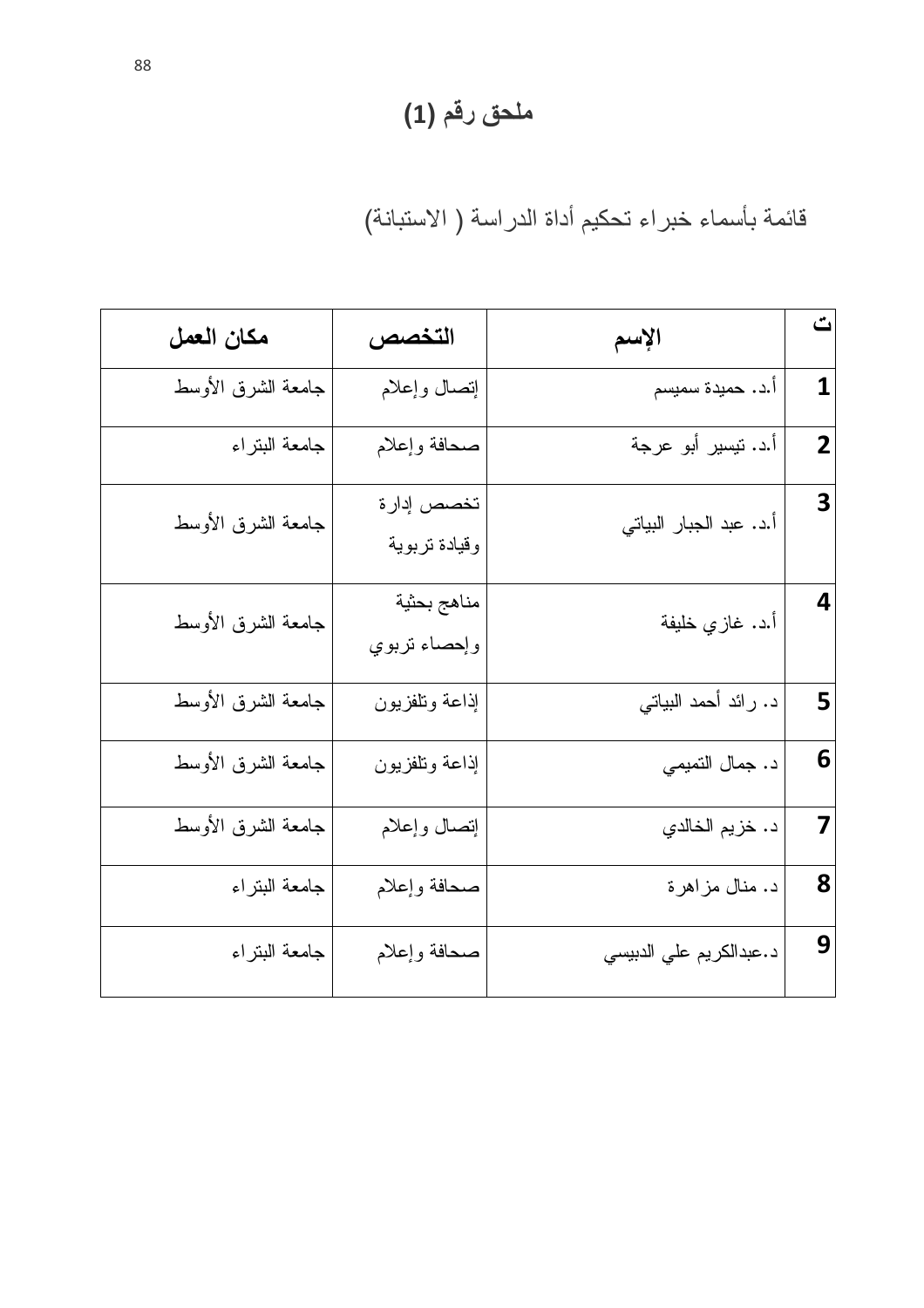# ملحق رقم (2)

# العينة المستخدمة في الدراسة

| شبكة حنظلة الإخبارية | الزيتونة الإخبارية المستقلة | الشعلة للإعلام            |
|----------------------|-----------------------------|---------------------------|
| المجموعة 194         | المركز الفلسطيني للإعلام    | شبكة اخباريات الإعلامية   |
| شبكة فراس الإعلامية  | صحيفة فلسطين                | دنيا الوطن                |
| القدس العربي         | الوطن للأنباء               | موقع عرب 48               |
| صحبفة الحباة الجدبدة | وكالة صفا                   | وكالة أسوار برس الإخبارية |
| بوابة جنين           | صحيفة الأيام                | فلسطين الآن               |
| فرفش                 | صحيفة القدس                 | وكالة معا الإخبارية       |
| صوت الحق             | فلسطين بيتنا                | موقع بكرا                 |
| وكالة فلسطين         | موقع بانيت                  | وكالة شهاب الإخبارية      |
| وكالة هلا            | وكالة سما الإخبارية         | وكالة فلسطين برس للأنباء  |
|                      |                             | موقع ياهلا                |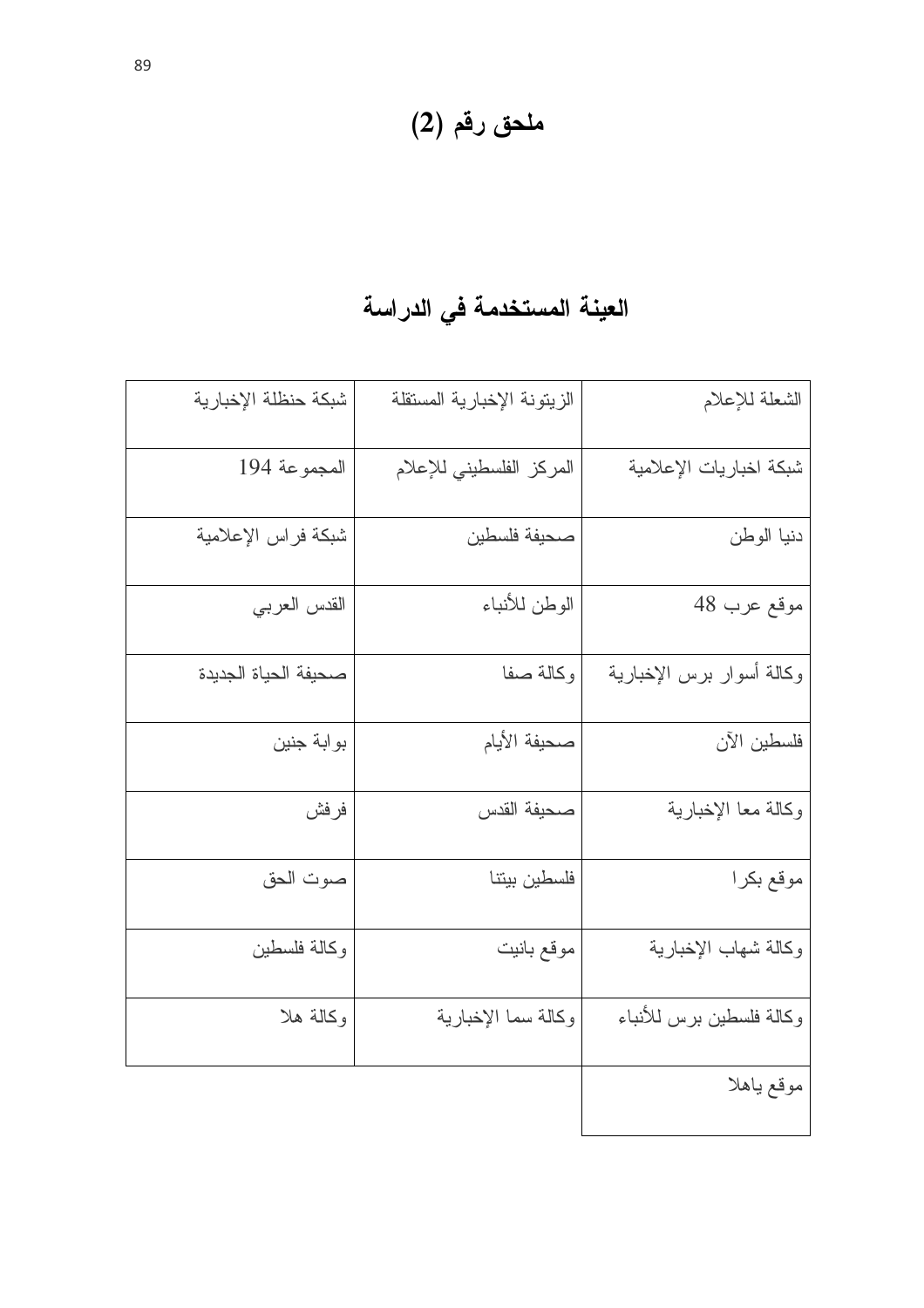## ملحق رقم (3)

## استبانة بحث علمى

أخى الموظف، أختى الموظفة:

يشرفني أن أضع بين يديكم هذه الاستمارة الاستطلاعية التي تندرج في إطار بحث علمي لنيل درجة الماحستير في الصحافة الإلكترونية حــول "حرّاسة البوابة الإعلامية والتفاعلية في المواقع الإخبارية ا**لفلسطينية على شبكة الإنترنت**". لذا أرحو منكم التكرم بالإحابة على الأسئلة وأن تعبروا عن آرائكم في هذه الاستمارة بصدق وأمانة، فمصداقية وصلاحية نتائجها تتوقف على مدى مطابقة أجوبتكم لحقيقة شعوركم وواقعكم المهني.

تتضمن هذه الاستمارة خمسة محاور رئيسة (الأساليب المستخدمة، الخدمات المتاحة، التحديث والأرشفة ،الحريات،الملاحظات الإضافية ) .

أدعوكم للتعبير عن رأيكم واحتياراتكم نحو كل عبارة بوضع علامة (X) في الخانة المناسبة. وذلك حسب سلم يتكون من ثلاث درجات : 1. نعم هـ 2. لا مـ 3 . لا رأي .

الباحث : ثائر محمد تلاحمة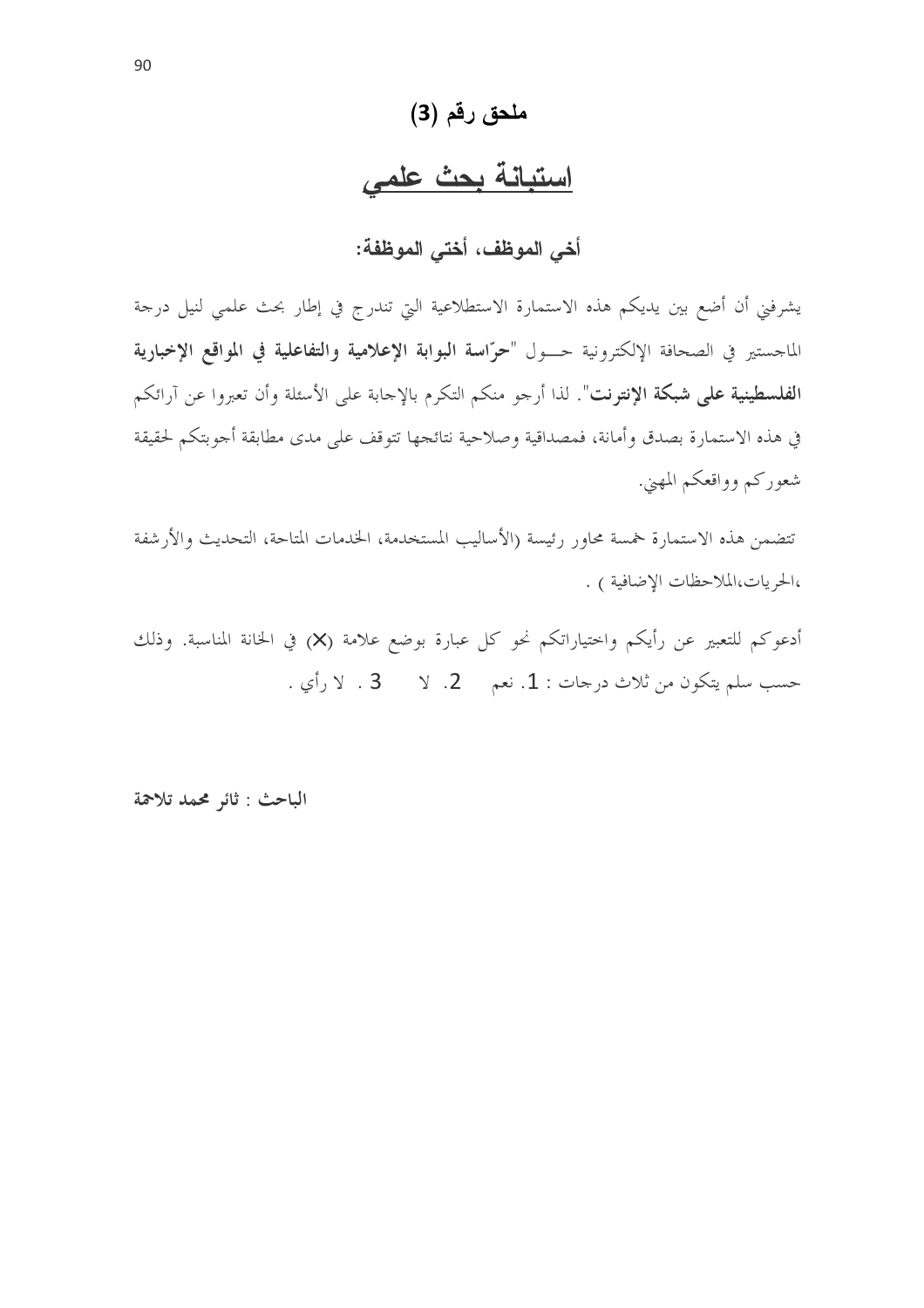المحور الأول : الأساليب المستخدمة :–

| ت            | السؤ ال                                                                            | نعم | $\vee$ | لا رأي |
|--------------|------------------------------------------------------------------------------------|-----|--------|--------|
|              | تتوفر إمكانيات التفاعل مع النص :                                                   |     |        |        |
|              | باستخدام الوصلات التشعبية (الهيبرتكست) لربط المادة $-1.1$                          |     |        |        |
| $1_{\cdot}$  | الخبرية بغيرها من المواد الخبرية الأخرى داخل الموقع ؟                              |     |        |        |
|              | 2.1– بالانتقال من نص مختصر إلى نص أكثر تفصيلا ؟                                    |     |        |        |
|              | 3.1- خاصية إحالة المستخدم إلى روابط أخرى داخل النص ؟                               |     |        |        |
|              | تتوفر خاصية مشاركة النص في مواقع التواصل الاجتماعي مثل (فيسبوك وتويتر ويوتيوب) :   |     |        |        |
| $2_{\omega}$ | 1.2– حتى يمكن المشاركة في أكثر من موقع احتماعي ؟                                   |     |        |        |
|              | 2.2- بوجود خاصية المشاركة في موقع واحد فقط ؟                                       |     |        |        |
|              | يستخدم الموقع نظام الوسائط المتعددة (multi media= صورة ،فيديو ،نصوص) في نشر المادة |     |        |        |
|              | الحجبرية                                                                           |     |        |        |
|              | 1.3– تتوفر جميع أشكال الوسائط المتعددة(نصوص،صورة                                   |     |        |        |
| $3_{\nu}$    | ،فيديو)في طرح المادة الخبرية ؟                                                     |     |        |        |
|              | 2.3- حيث تتوفر المادة بشكل نصوص فقط ؟                                              |     |        |        |
|              | 3.3- إذ تتوفر المادة بشكل نصوص وصور فقط ؟                                          |     |        |        |
|              | 4.3- تتوفر المادة بشكل نصوص وفيديو فقط ؟                                           |     |        |        |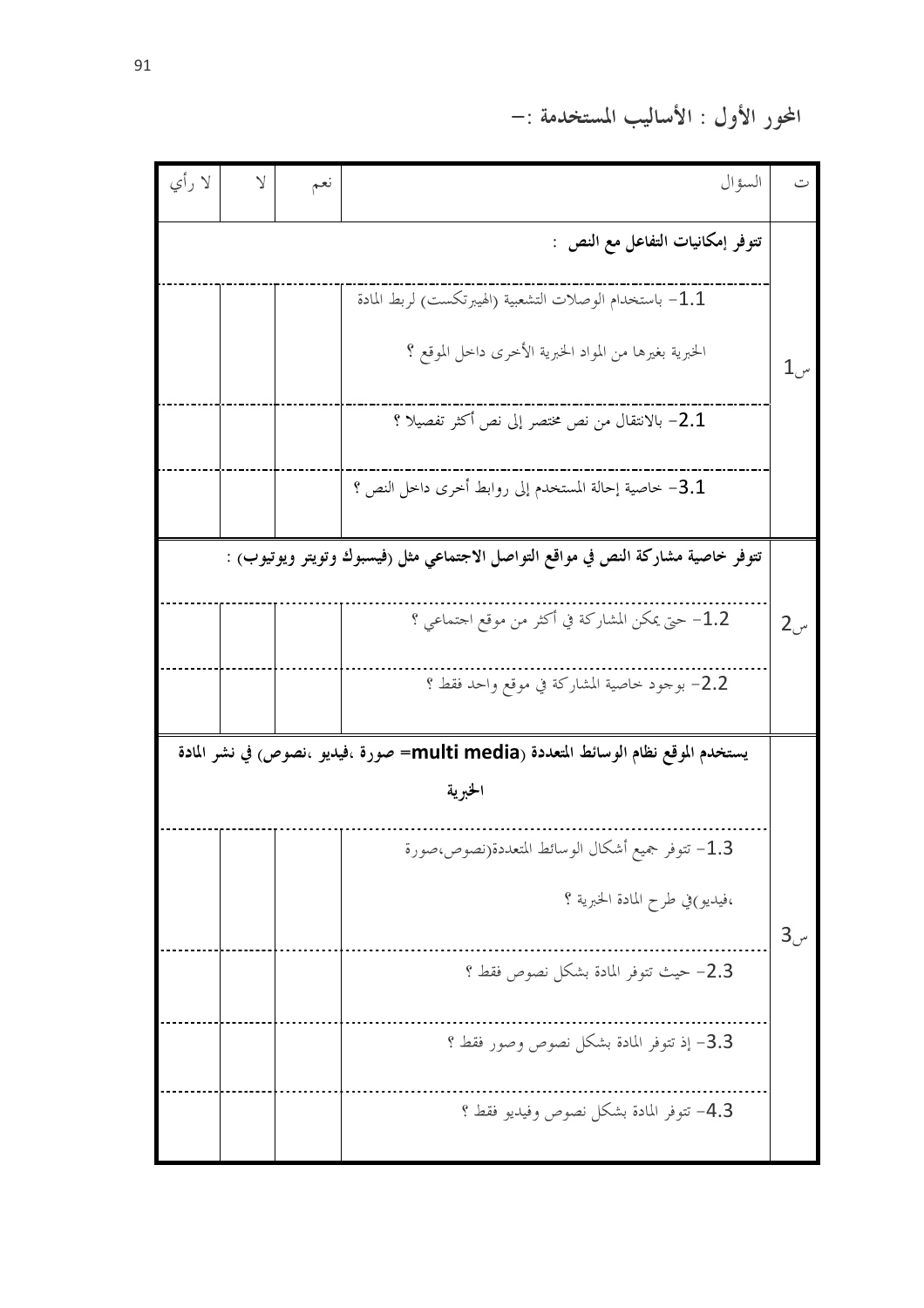المحور الثاني : الحْدمات المتاحة :–

| لا رأي | $\vee$ | نعم | السؤال                                                              | ت                |
|--------|--------|-----|---------------------------------------------------------------------|------------------|
|        |        |     | يوفر الموقع تعددا في الإختيارات أمام زوار الموقع :                  |                  |
|        |        |     | مواد سياسية $-1.1$                                                  |                  |
|        |        |     | مواد اقتصادية $-2.1$                                                |                  |
|        |        |     | مواد احتماعية – $3.1\,$                                             |                  |
|        |        |     | 4.1- مواد رياضية                                                    | $1\mathcal{L}$ س |
|        |        |     | ترفيه وتسلية $-5.1$                                                 |                  |
|        |        |     | ـ6.1 أسعار العملات                                                  |                  |
|        |        |     | حالة الطقس — $7.1$                                                  |                  |
|        |        |     | إمكانيات الاتصال والتواصل مع الزوار :                               |                  |
|        |        |     | 1.2- بتوفير البريد الإلكتروني الخاص بمحرر المادة الخبرية ؟          | $2_{\nu}$        |
|        |        |     | 2.2– بتوفير بريد الكتروني للتواصل مع القائم بالاتصال                |                  |
|        |        |     | بالموقع ؟                                                           |                  |
|        |        |     | إمكانية إضافة معلومات والتواصل مع المترددين من خلال ساحات الموقع  : | 3 <sub>cm</sub>  |
|        |        |     | 1.3- توفير الموقع مجالُ للمناقشة بين الزوار                         |                  |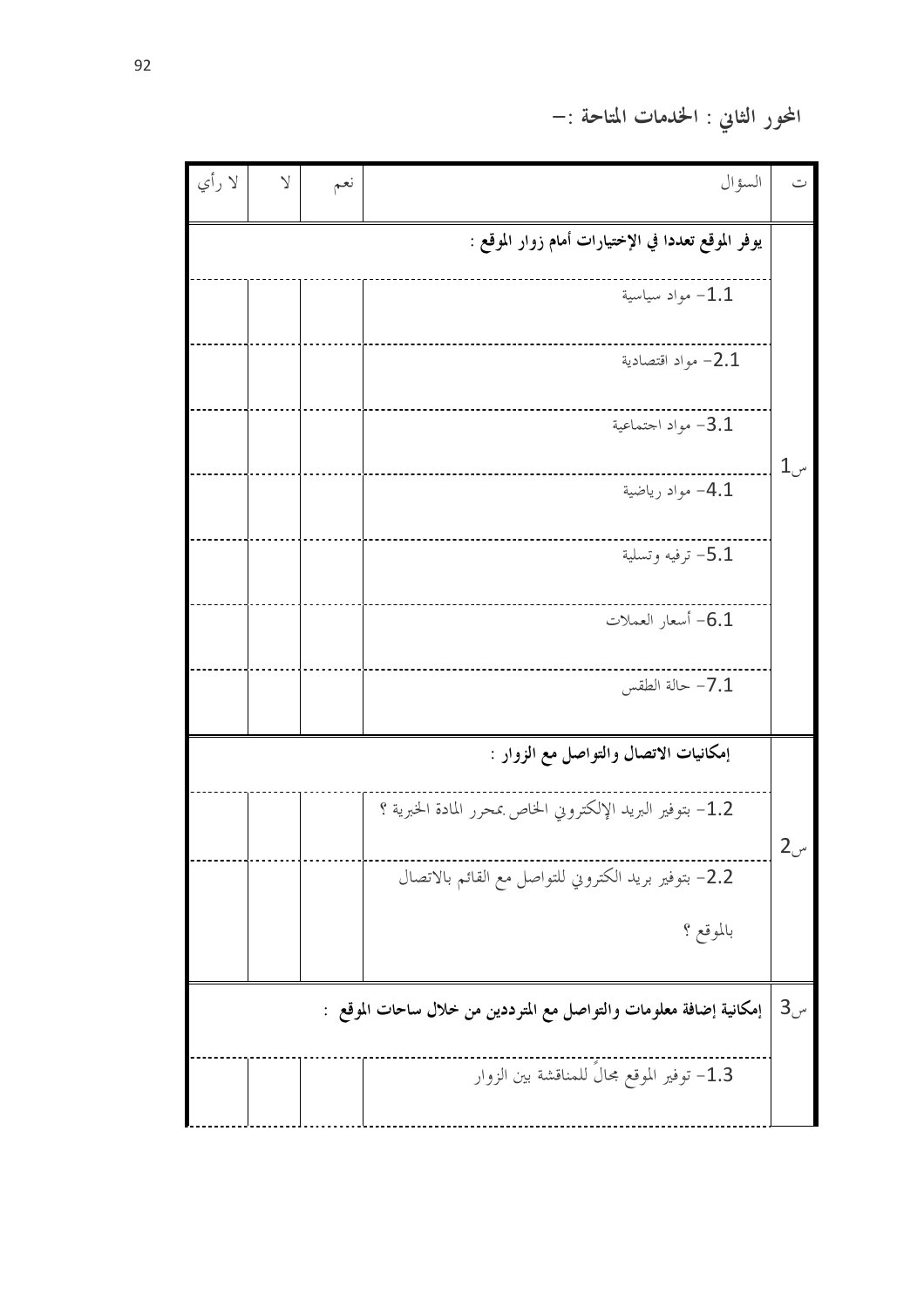| 3.3- تتوفر غرف دردشة خاصة بالموقع                |          |  |
|--------------------------------------------------|----------|--|
| 4.3- توفر منتدى للحوار والنقاش خاص بالموقع       |          |  |
| 5.3–  توجد إمكانية إضافة مقالات أو دراسات من قبل |          |  |
|                                                  | الزوار . |  |

المحور الثالث : التحديث والأرشفة .

| لا رأي | $\vee$ | نعم | السؤال                                        | ت            |
|--------|--------|-----|-----------------------------------------------|--------------|
|        |        |     | مدى وجود آلية بحث وقاعدة بيانات للموقع :      |              |
|        |        |     | 1.1- وجود آلية بحث وأرشيف                     |              |
|        |        |     | 2.1- وجود أرشيف فقط                           | $1_{\omega}$ |
|        |        |     | 3.1- وجود آلية بحث فقط                        |              |
|        |        |     | 4.1- غير ذلك                                  |              |
|        |        |     | تحديث الموقع :                                | $2\omega$    |
|        |        |     | 1.2- يتم تحديث كل مادة خبرية بشكل آني         |              |
|        |        |     | 2.2- يتم تحديث المادة الخبرية يوميا أي كل (24 |              |
|        |        |     | ساعة)                                         |              |